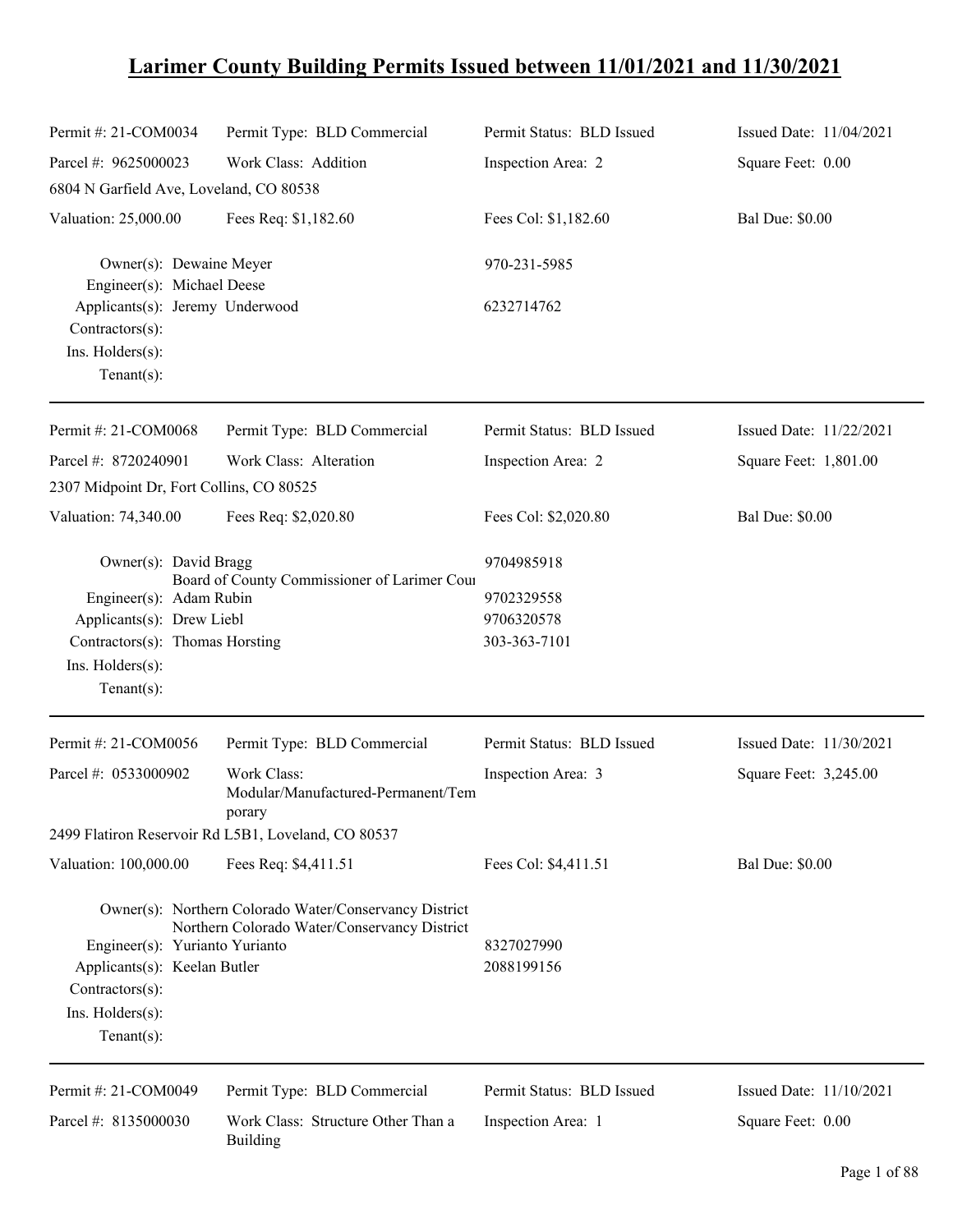| 20220 N County Road 5, Carr, CO 80612                            |                                                  |                                        |                         |  |  |
|------------------------------------------------------------------|--------------------------------------------------|----------------------------------------|-------------------------|--|--|
| Valuation: 25,500.00                                             | Fees Req: \$1,126.19                             | Fees Col: \$1,126.19                   | <b>Bal Due: \$0.00</b>  |  |  |
| Owner(s): Joann Keener<br>Engineer(s): Mark Quakenbush           | Michael Keener                                   | 9705683072<br>9705683072<br>9196616351 |                         |  |  |
|                                                                  | Andrew Berglund                                  | 9196616351                             |                         |  |  |
| Applicants(s): Zach Phillips                                     | CCATT, LLC (Crown Castle)                        | 5037089200<br>7204503020               |                         |  |  |
| Contractors(s):                                                  |                                                  |                                        |                         |  |  |
| $Ins.$ Holders $(s)$ :                                           |                                                  |                                        |                         |  |  |
| Tenant $(s)$ :                                                   |                                                  |                                        |                         |  |  |
| Permit #: 21-COM0064                                             | Permit Type: BLD Commercial                      | Permit Status: BLD Issued              | Issued Date: 11/02/2021 |  |  |
| Parcel #: 9624207916                                             | Work Class: Structure Other Than a<br>Building   | Inspection Area: 2                     | Square Feet: 0.00       |  |  |
| 317 Carpenter Rd, Fort Collins, CO 80525                         |                                                  |                                        |                         |  |  |
| Valuation: 35,000.00                                             | Fees Req: \$1,121.77                             | Fees Col: \$1,121.77                   | <b>Bal Due: \$0.00</b>  |  |  |
| Owner(s): Nate Lamkin                                            |                                                  | 9702921078                             |                         |  |  |
| Engineer(s): Jason Newlin                                        |                                                  | 0000000000                             |                         |  |  |
| Applicants(s): Shawn Rhodes                                      |                                                  | 8283027175                             |                         |  |  |
| Contractors(s): Keith Vaughn                                     |                                                  | 303-783-3900                           |                         |  |  |
| Ins. Holders(s):                                                 |                                                  |                                        |                         |  |  |
| Tenant $(s)$ :                                                   |                                                  |                                        |                         |  |  |
| Permit #: 21-COM0027                                             | Permit Type: BLD Commercial                      | Permit Status: BLD Issued              | Issued Date: 11/24/2021 |  |  |
| Parcel #: 8708200044                                             | Work Class: Tenant Finish/Change of<br>Occupancy | Inspection Area: 2                     | Square Feet: 198.00     |  |  |
| 309 N Timberline Rd A, Fort Collins, CO 80524                    |                                                  |                                        |                         |  |  |
| Valuation: 9,812.88                                              | Fees Req: \$795.16                               | Fees Col: \$795.16                     | <b>Bal Due: \$0.00</b>  |  |  |
| Owner(s): Jamie Seiler<br>Engineer(s):                           |                                                  | 9704829809                             |                         |  |  |
| Applicants(s): Dana Gibson                                       |                                                  | 9702173778                             |                         |  |  |
| Contractors(s):                                                  |                                                  |                                        |                         |  |  |
| Ins. Holders(s):                                                 |                                                  |                                        |                         |  |  |
| $Tenant(s)$ :                                                    |                                                  |                                        |                         |  |  |
| Permit #: 21-ENER0172                                            | Permit Type: BLD Energy                          | Permit Status: BLD LOC                 | Issued Date: 11/12/2021 |  |  |
| Parcel #: 2923108051                                             | Work Class: Ground Mounted                       | Inspection Area: 5                     | Square Feet: 0.00       |  |  |
| 107 Mount Massive Dr, Livermore, CO 80536                        |                                                  |                                        |                         |  |  |
| Valuation: 27,668.60                                             | Fees Req: \$500.00                               | Fees Col: \$500.00                     | <b>Bal Due: \$0.00</b>  |  |  |
| Owner(s): Kent Schnegelberger<br>Engineer(s): Weeks & Associates |                                                  | 9705875271<br>970-225-2422             |                         |  |  |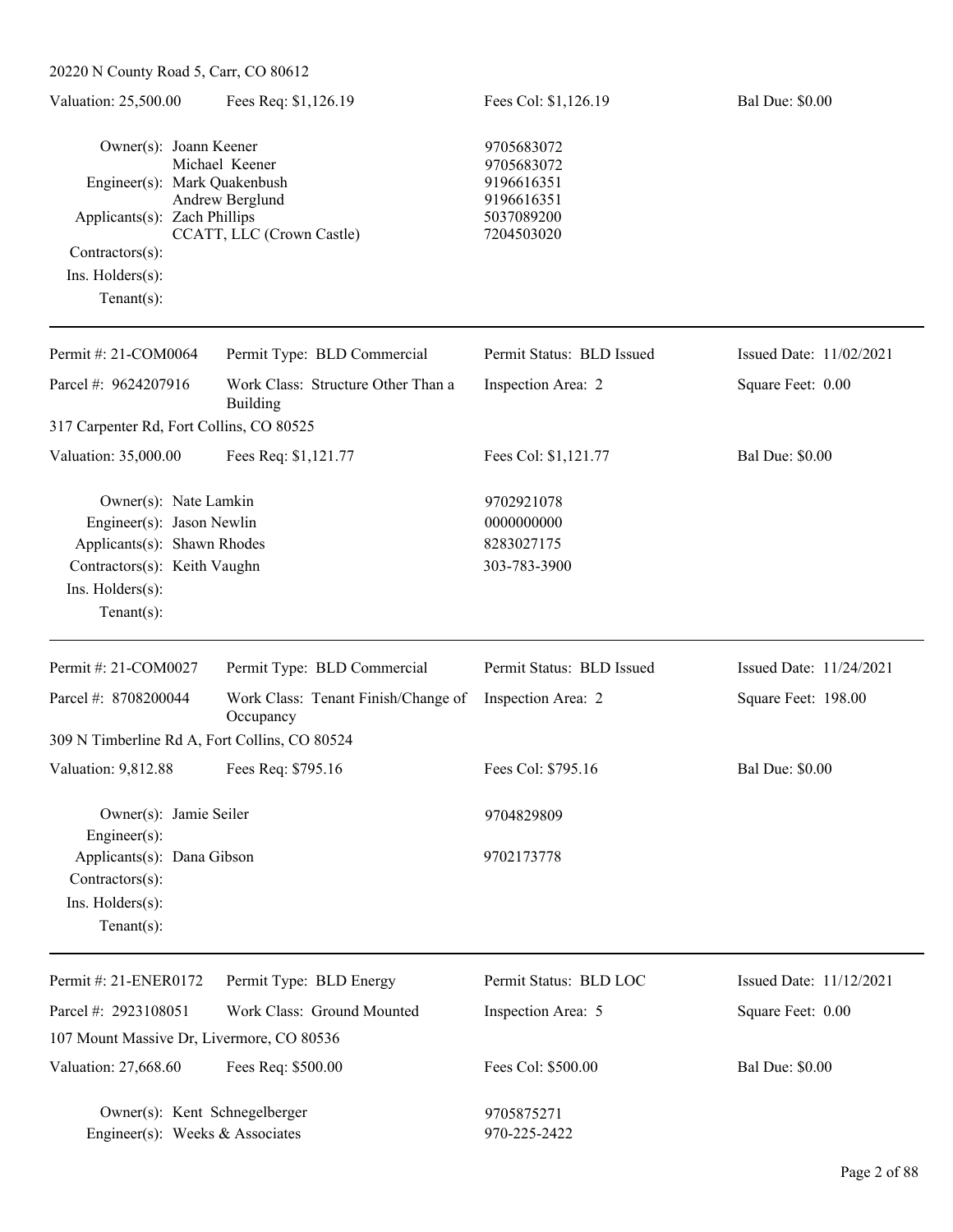| Permit #: 21-ENER0171                                                                                                                            | Permit Type: BLD Energy       | Permit Status: BLD LOC                   | Issued Date: 11/08/2021 |
|--------------------------------------------------------------------------------------------------------------------------------------------------|-------------------------------|------------------------------------------|-------------------------|
| Parcel #: 8826106007                                                                                                                             | Work Class: Roof/Wall Mounted | Inspection Area: 1                       | Square Feet: 0.00       |
| 3216 Taliesin Way, Fort Collins, CO 80524                                                                                                        |                               |                                          |                         |
| Valuation: 39,600.00                                                                                                                             | Fees Req: \$500.00            | Fees Col: \$500.00                       | <b>Bal Due: \$0.00</b>  |
| Owner(s): Jeanne Matsuda<br>James Matsuda<br>$Engineering(s)$ :                                                                                  |                               | 9702172929<br>970-219-4567               |                         |
| Applicants(s): Justin Baker<br>Contractors(s):<br>Ins. Holders(s):<br>Tenant $(s)$ :                                                             |                               | 9709003040                               |                         |
| Permit #: 21-ENER0188                                                                                                                            | Permit Type: BLD Energy       | Permit Status: BLD LOC                   | Issued Date: 11/24/2021 |
| Parcel #: 9709206008<br>321 N Sunset St, Fort Collins, CO 80521                                                                                  | Work Class: Roof/Wall Mounted | Inspection Area: 2                       | Square Feet: 0.00       |
| Valuation: 19,760.00                                                                                                                             | Fees Req: \$500.00            | Fees Col: \$500.00                       | <b>Bal Due: \$0.00</b>  |
| Owner(s): Daniel Crisafulli<br>Engineer(s): Eric Sumsion<br>Applicants(s): Matt Scherer<br>Contractors(s):<br>Ins. Holders(s):<br>Tenant $(s)$ : |                               | 9704028006<br>8019901775<br>970-988-5682 |                         |
| Permit #: 21-ENER0186                                                                                                                            | Permit Type: BLD Energy       | Permit Status: BLD Issued                | Issued Date: 11/29/2021 |
| Parcel #: 2925207129<br>280 Mount Blanc Rd, Livermore, CO 80536                                                                                  | Work Class: Roof/Wall Mounted | Inspection Area: 5                       | Square Feet: 0.00       |
| Valuation: 24,375.60                                                                                                                             | Fees Req: \$500.00            | Fees Col: \$500.00                       | <b>Bal Due: \$0.00</b>  |
| Owner(s): Michael Corbin<br>Engineer(s):<br>Applicants(s): Amy Pike<br>Contractors(s):<br>Ins. Holders(s):<br>Tenant $(s)$ :                     |                               | 9702211492                               |                         |
| Permit #: 21-ENER0173                                                                                                                            | Permit Type: BLD Energy       | Permit Status: BLD Issued                | Issued Date: 11/08/2021 |
| Parcel #: 2916000072                                                                                                                             | Work Class: Roof/Wall Mounted | Inspection Area: 5                       | Square Feet: 0.00       |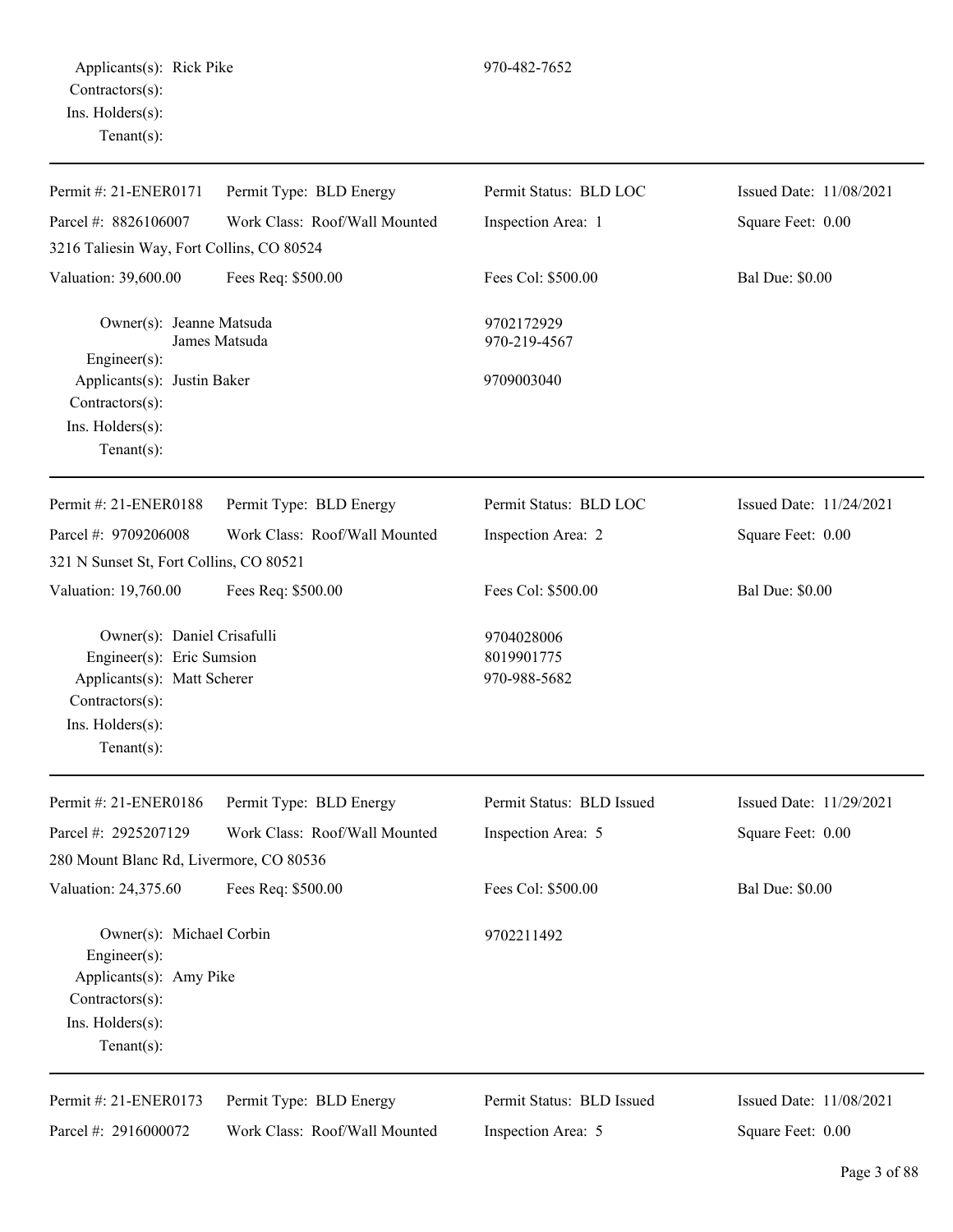| Valuation: 10,080.00                                                                                                                                       | Fees Req: \$385.64            | Fees Col: \$385.64                                     | <b>Bal Due: \$0.00</b>  |
|------------------------------------------------------------------------------------------------------------------------------------------------------------|-------------------------------|--------------------------------------------------------|-------------------------|
| Owner(s): Sid Bednar<br>Engineer(s): Scott Wyssling<br>Applicants(s): Justin Baker<br>$Contractors(s)$ :<br>Ins. Holders(s):<br>Tenant $(s)$ :             |                               | 9703728943<br>2018743483<br>9709003040                 |                         |
| Permit #: 21-ENER0176                                                                                                                                      | Permit Type: BLD Energy       | Permit Status: BLD LOC                                 | Issued Date: 11/09/2021 |
| Parcel #: 8712306009                                                                                                                                       | Work Class: Roof/Wall Mounted | Inspection Area: 2                                     | Square Feet: 0.00       |
| 317 Aspen Ridge Dr, Fort Collins, CO 80524                                                                                                                 |                               |                                                        |                         |
| Valuation: 70,169.00                                                                                                                                       | Fees Req: \$500.00            | Fees Col: \$500.00                                     | <b>Bal Due: \$0.00</b>  |
| Owner(s): Marilyn Morgan<br>Engineer(s):                                                                                                                   |                               | 9704205820                                             |                         |
| Applicants(s): Cecil Lopeman<br>Contractors(s): Jeff Lee<br>Ins. Holders(s):<br>Tenant $(s)$ :                                                             | Cecil Lopeman                 | 3854820045                                             |                         |
| Permit #: 21-ENER0187                                                                                                                                      | Permit Type: BLD Energy       | Permit Status: BLD Issued                              | Issued Date: 11/24/2021 |
| Parcel #: 9704217045                                                                                                                                       | Work Class: Roof/Wall Mounted | Inspection Area: 1                                     | Square Feet: 0.00       |
| 2688 Headwater Dr, Fort Collins, CO 80521                                                                                                                  |                               |                                                        |                         |
| Valuation: 21,600.00                                                                                                                                       | Fees Req: \$500.00            | Fees Col: \$500.00                                     | <b>Bal Due: \$0.00</b>  |
| Owner(s): William Clark<br>Engineer(s): Kelly Springer<br>Applicants(s): Matt Scherer<br>Contractors(s): Craig Zobec<br>Ins. Holders(s):<br>Tenant $(s)$ : |                               | 8017500924<br>8019901775<br>970-988-5682<br>3035257252 |                         |
| Permit #: 21-ENER0167                                                                                                                                      | Permit Type: BLD Energy       | Permit Status: BLD Issued                              | Issued Date: 11/04/2021 |
| Parcel #: 9911000036<br>12315 N County Road 15, Wellington, CO 80549                                                                                       | Work Class: Roof/Wall Mounted | Inspection Area: 1                                     | Square Feet: 0.00       |
| Valuation: 17,590.00                                                                                                                                       | Fees Req: \$500.00            | Fees Col: \$500.00                                     | <b>Bal Due: \$0.00</b>  |
| Owner(s): Cindy Anders<br>Engineer(s):                                                                                                                     |                               | 3163051966                                             |                         |
| Applicants(s): Jeff Lee                                                                                                                                    |                               | 3854820045                                             |                         |
| Contractors(s): Jeff Lee<br>Ins. Holders(s):                                                                                                               |                               | 3854820045                                             |                         |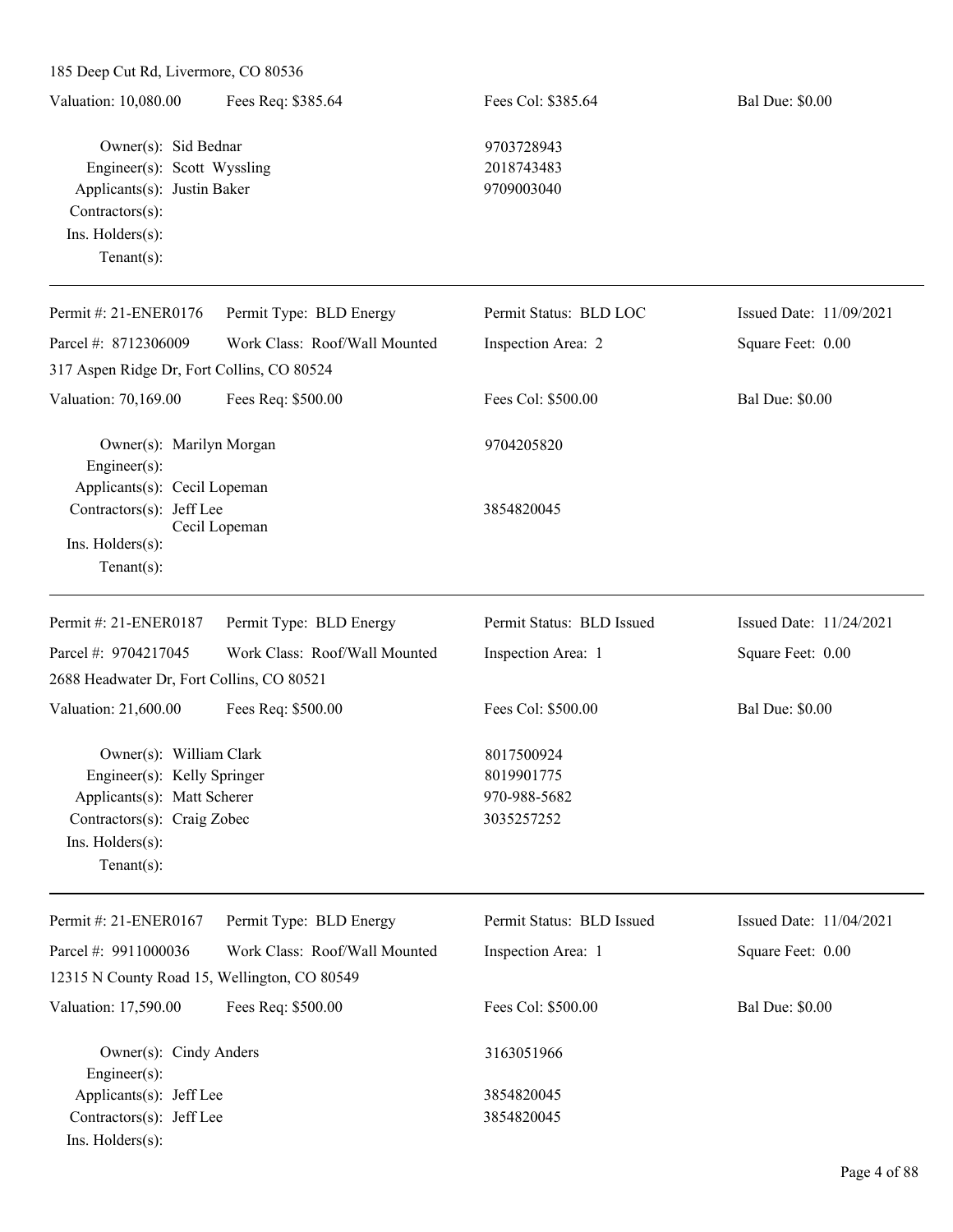| Permit #: 21-ENER0166                                                                                                                                             | Permit Type: BLD Energy       | Permit Status: BLD LOC                                                     | Issued Date: 11/04/2021 |
|-------------------------------------------------------------------------------------------------------------------------------------------------------------------|-------------------------------|----------------------------------------------------------------------------|-------------------------|
| Parcel #: 9923400062                                                                                                                                              | Work Class: Roof/Wall Mounted | Inspection Area: 1                                                         | Square Feet: 0.00       |
| 591 W County Road 66e, Fort Collins, CO 80524                                                                                                                     |                               |                                                                            |                         |
| Valuation: 16,373.00                                                                                                                                              | Fees Req: \$480.21            | Fees Col: \$480.21                                                         | <b>Bal Due: \$0.00</b>  |
| Owner(s): Carolyn Ownby Alberts<br>Engineer(s): John Calvert<br>Applicants(s): Avery Carter<br>Contractors(s): Jason Sharpe<br>Ins. Holders(s):<br>Tenant $(s)$ : | Jason Sharpe                  | 970-218-2086<br>3034663014<br>3034470300<br>3034470300214<br>3034470300214 |                         |
| Permit #: 21-ENER0165                                                                                                                                             | Permit Type: BLD Energy       | Permit Status: BLD LOC                                                     | Issued Date: 11/03/2021 |
| Parcel #: 8702011008                                                                                                                                              | Work Class: Roof/Wall Mounted | Inspection Area: 1                                                         | Square Feet: 0.00       |
| 911 Trappers Pt, Fort Collins, CO 80524                                                                                                                           |                               |                                                                            |                         |
| Valuation: 30,886.00                                                                                                                                              | Fees Req: \$500.00            | Fees Col: \$500.00                                                         | <b>Bal Due: \$0.00</b>  |
| Owner(s): Stephen Musial<br>Engineer(s):<br>Applicants(s): Jeff Lee<br>Contractors(s): Jeff Lee<br>Ins. Holders(s):                                               |                               | 970-222-4755<br>3854820045<br>3854820045                                   |                         |
| Tenant $(s)$ :                                                                                                                                                    |                               |                                                                            |                         |
| Permit #: 21-ENER0175                                                                                                                                             | Permit Type: BLD Energy       | Permit Status: BLD Issued                                                  | Issued Date: 11/09/2021 |
| Parcel #: 9708106701                                                                                                                                              | Work Class: Roof/Wall Mounted | Inspection Area: 2                                                         | Square Feet: 0.00       |
| 351 High Ct, Fort Collins, CO 80521                                                                                                                               |                               |                                                                            |                         |
| Valuation: 19,304.00                                                                                                                                              | Fees Req: \$500.00            | Fees Col: \$500.00                                                         | <b>Bal Due: \$0.00</b>  |
| Owner(s): Martha Coleman<br>$Engineering(s)$ :                                                                                                                    |                               | 970-391-1630                                                               |                         |
| Applicants(s): Jeff Lee<br>Contractors(s):<br>Ins. Holders(s):<br>Tenant $(s)$ :                                                                                  | Cecil Lopeman                 | 3854820045                                                                 |                         |
| Permit #: 21-ENER0168                                                                                                                                             | Permit Type: BLD Energy       | Permit Status: BLD LOC                                                     | Issued Date: 11/03/2021 |
| Parcel #: 0813000019<br>6109 N Highway 287, Laporte, CO 80535                                                                                                     | Work Class: Roof/Wall Mounted | Inspection Area: 1                                                         | Square Feet: 0.00       |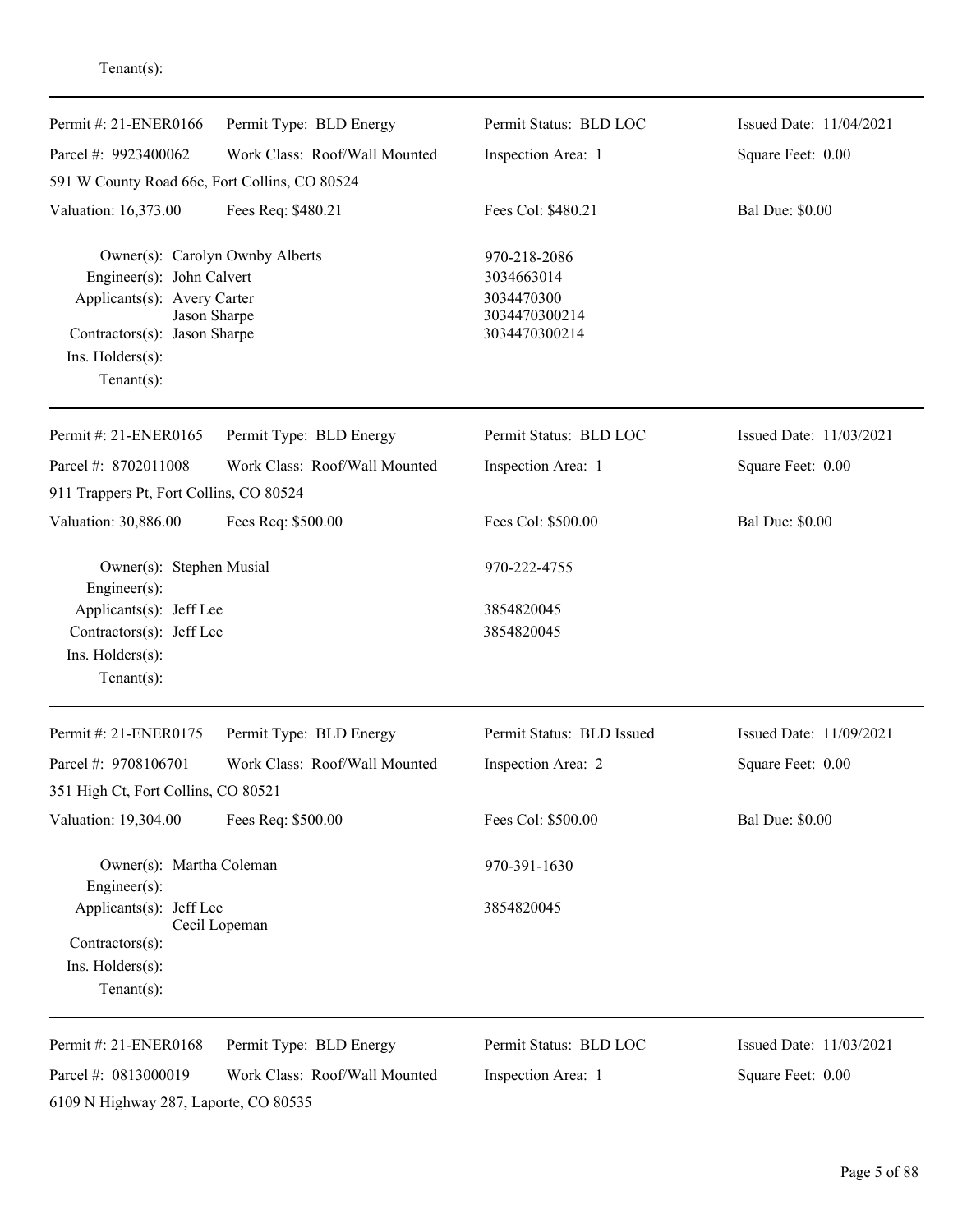Owner(s): Adura Faul 9702379964 Engineer(s): Scott Wyssling 2018743483 Applicants(s): Justin Baker 9709003040 Contractors(s): Justin Baker 9709003040 Ins. Holders(s): Tenant(s):

Permit #: 21-ENER0169 Parcel #: 9923000057 Permit Type: BLD Energy Work Class: Roof/Wall Mounted Permit Status: BLD Issued Inspection Area: 1 Issued Date: 11/10/2021 Square Feet: 0.00 9728 N County Road 17, Fort Collins, CO 80524 Valuation: 22,448.98 Fees Req: \$500.00 Fees Col: \$500.00 Bal Due: \$0.00 Owner(s): Julia Reynolds 9704132189 Engineer(s): Applicants(s): Jeff Lee 3854820045 Contractors(s): Ins. Holders(s): Tenant(s): Permit #: 21-MISC2621 Permit Type: BLD Miscellaneous Permit Status: BLD Issued Issued Date: 11/23/2021

Parcel #: 2505000008 Work Class: Boiler Inspection Area: 4 Square Feet: 0.00 2153 Mcgraw Ranch Rd, Estes Park, CO 80517 Valuation: 9,263.10 Fees Req: \$207.50 Fees Col: \$207.50 Bal Due: \$0.00 Owner(s): Pearl Street Trust 336-613-3258 Engineer(s): Applicants(s): Gary Lee 970-586-1085 Contractors(s): Gary Lee 970-586-1085 Ins. Holders(s): Tenant(s):

| Permit #: 21-MISC2650                    | Permit Type: BLD Miscellaneous                    | Permit Status: BLD Issued | Issued Date: $11/30/2021$ |
|------------------------------------------|---------------------------------------------------|---------------------------|---------------------------|
| Parcel #: 8533006704                     | Work Class: Boiler                                | Inspection Area: 3        | Square Feet: 0.00         |
| 3119 S County Road 7, Loveland, CO 80537 |                                                   |                           |                           |
| Valuation: 15,715.81                     | Fees Req: \$331.97                                | Fees Col: \$331.97        | <b>Bal Due: \$0.00</b>    |
| Owner(s): Mary Hocker                    |                                                   | $(970)$ 622-8054          |                           |
| Engineer $(s)$ :                         |                                                   |                           |                           |
|                                          | Applicants(s): JMP Heat Inc dba Lion Home Service | 9708972337                |                           |
|                                          | Morgan Lopez                                      | 9702156539                |                           |
| Contractors(s): Mark Lancaster           |                                                   | 9705560544                |                           |
| $Ins.$ Holders $(s)$ :                   |                                                   |                           |                           |
| $Tenant(s)$ :                            |                                                   |                           |                           |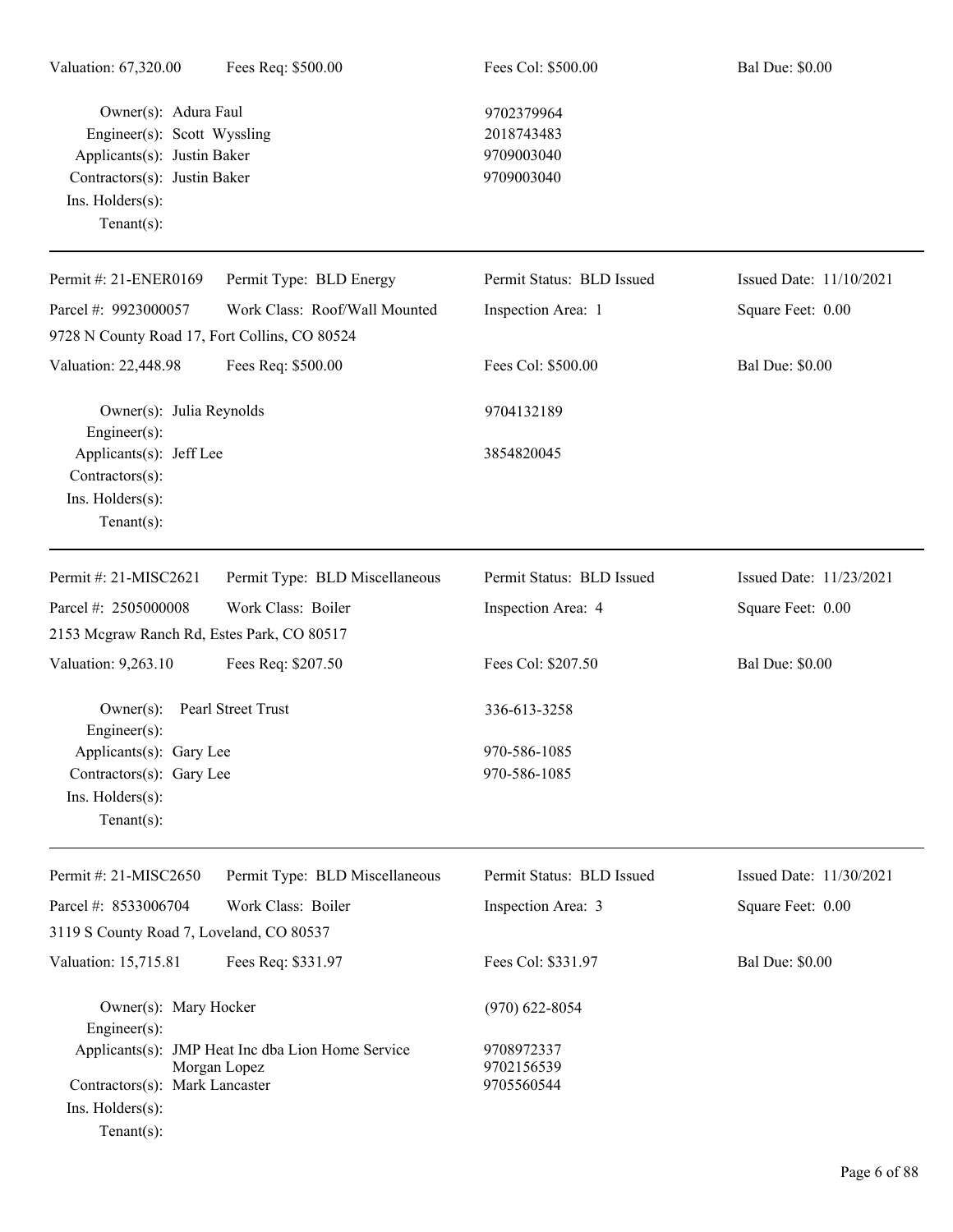| Permit #: 21-MISC2467                                                                           | Permit Type: BLD Miscellaneous      | Permit Status: BLD Issued    | Issued Date: 11/03/2021 |
|-------------------------------------------------------------------------------------------------|-------------------------------------|------------------------------|-------------------------|
| Parcel #: 0615000019                                                                            | Work Class: Boiler                  | Inspection Area: 2           | Square Feet: 0.00       |
| 9766 Buckhorn Rd, Loveland, CO 80538                                                            |                                     |                              |                         |
| Valuation: 8,062.19                                                                             | Fees Req: \$186.75                  | Fees Col: \$186.75           | <b>Bal Due: \$0.00</b>  |
| Owner(s): Linda Dzwigalski-Long<br>Engineer(s):                                                 |                                     |                              |                         |
| Applicants(s): Glenn Frank<br>Contractors(s): Glenn Frank<br>Ins. Holders(s):<br>Tenant $(s)$ : |                                     | 970-484-4552<br>970-484-4552 |                         |
| Permit #: 21-MISC2560                                                                           | Permit Type: BLD Miscellaneous      | Permit Status: BLD Issued    | Issued Date: 11/15/2021 |
| Parcel #: 9824300005<br>418 E Douglas Rd, Fort Collins, CO 80524                                | Work Class: Demolition              | Inspection Area: 1           | Square Feet: 0.00       |
| Valuation: 2,000.00                                                                             | Fees Req: \$51.64                   | Fees Col: \$51.64            | <b>Bal Due: \$0.00</b>  |
| Owner(s): Debra Sheaman<br>Engineer(s):                                                         |                                     | 9704937346                   |                         |
| Applicants(s): Micah Schmidt<br>Contractors(s):<br>Ins. Holders(s):<br>Tenant(s):               |                                     | 9702220550                   |                         |
| Permit #: 21-MISC2535                                                                           | Permit Type: BLD Miscellaneous      | Permit Status: BLD Issued    | Issued Date: 11/10/2021 |
| Parcel #: 8135200930                                                                            | Work Class: Demolition              | Inspection Area: 1           | Square Feet: 0.00       |
| 20212 N County Road 5, Carr, CO 80612                                                           |                                     |                              |                         |
| Valuation: 5,000.00                                                                             | Fees Req: \$51.64                   | Fees Col: \$51.64            | <b>Bal Due: \$0.00</b>  |
| Owner(s): Brian Hergott<br>Engineer $(s)$ :                                                     |                                     | 9702371213                   |                         |
| Applicants(s): Cory Regan<br>Contractors(s): Cory Regan<br>Ins. Holders(s):<br>Tenant $(s)$ :   |                                     | 9703814311<br>9703814311     |                         |
|                                                                                                 |                                     |                              |                         |
| Permit #: 21-MISC2567                                                                           | Permit Type: BLD Miscellaneous      | Permit Status: BLD Issued    | Issued Date: 11/19/2021 |
| Parcel #: 3527404056                                                                            | Work Class: Demolition              | Inspection Area: 4           | Square Feet: 0.00       |
| 1771 Hummingbird Ln, Estes Park, CO 80517                                                       |                                     |                              |                         |
| Valuation: 0.00                                                                                 | Fees Req: \$51.64                   | Fees Col: \$0.00             | Bal Due: \$51.64        |
| MNC LLC                                                                                         | Owner(s): BTS 1771 Hummingbird, LLC | 7205157455<br>7205157455     |                         |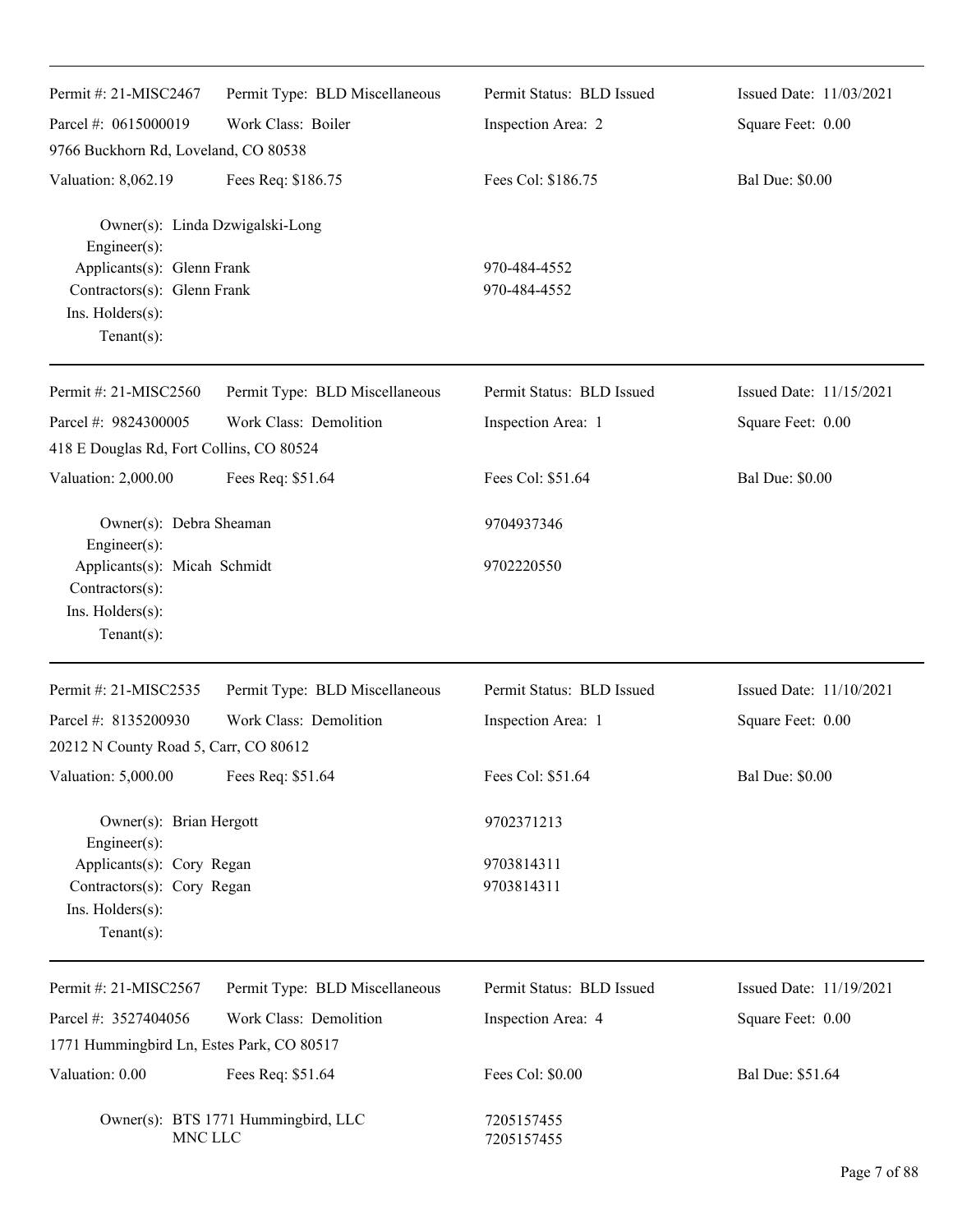Engineer(s): Applicants(s): MNC LLC 7205157455 Contractors(s): Ins. Holders(s): Tenant(s):

Permit #: 21-MISC2444 Parcel #: 9835400046 Permit Type: BLD Miscellaneous Work Class: Demolition Permit Status: BLD Issued Inspection Area: 1 Issued Date: 11/01/2021 Square Feet: 0.00 2025 N College Ave #299, Fort Collins, CO 80524 Valuation: 4,000.00 Fees Req: \$51.64 Fees Col: \$51.64 Bal Due: \$0.00 Owner(s): Bargain Mobile Home Sales LLC Cory Regan 9703814311 Engineer(s): Applicants(s): Cory Regan 9703814311 Contractors(s): Ins. Holders(s): Tenant(s): Permit #: 21-MISC2536 Parcel #: 8135200930 Permit Type: BLD Miscellaneous Work Class: Demolition Permit Status: BLD Issued Inspection Area: 1 Issued Date: 11/10/2021 Square Feet: 0.00 20208 N County Road 5, Carr, CO 80612 Valuation: 7,000.00 Fees Req: \$51.64 Fees Col: \$51.64 Bal Due: \$0.00 Owner(s): City of Fort Collins Engineer(s): Applicants(s): Cory Regan 9703814311 Cory Regan 9703814311 Contractors(s): Cory Regan 9703814311 Ins. Holders(s): Tenant(s): Permit #: 21-MISC2462 Parcel #: 9636200044 Permit Type: BLD Miscellaneous Work Class: Electrical Permit Status: BLD LOC Inspection Area: 2 Issued Date: 11/03/2021 Square Feet: 0.00 420 E 57th St #298, Loveland, CO 80538 Valuation: 850.00 Fees Req: \$120.00 Fees Col: \$120.00 Bal Due: \$0.00 Owner(s): Clayton Homes 9708883371 Engineer(s): Applicants(s): CJ Myatt  $970-227-5336$ Contractors(s): Ins. Holders(s): Tenant(s):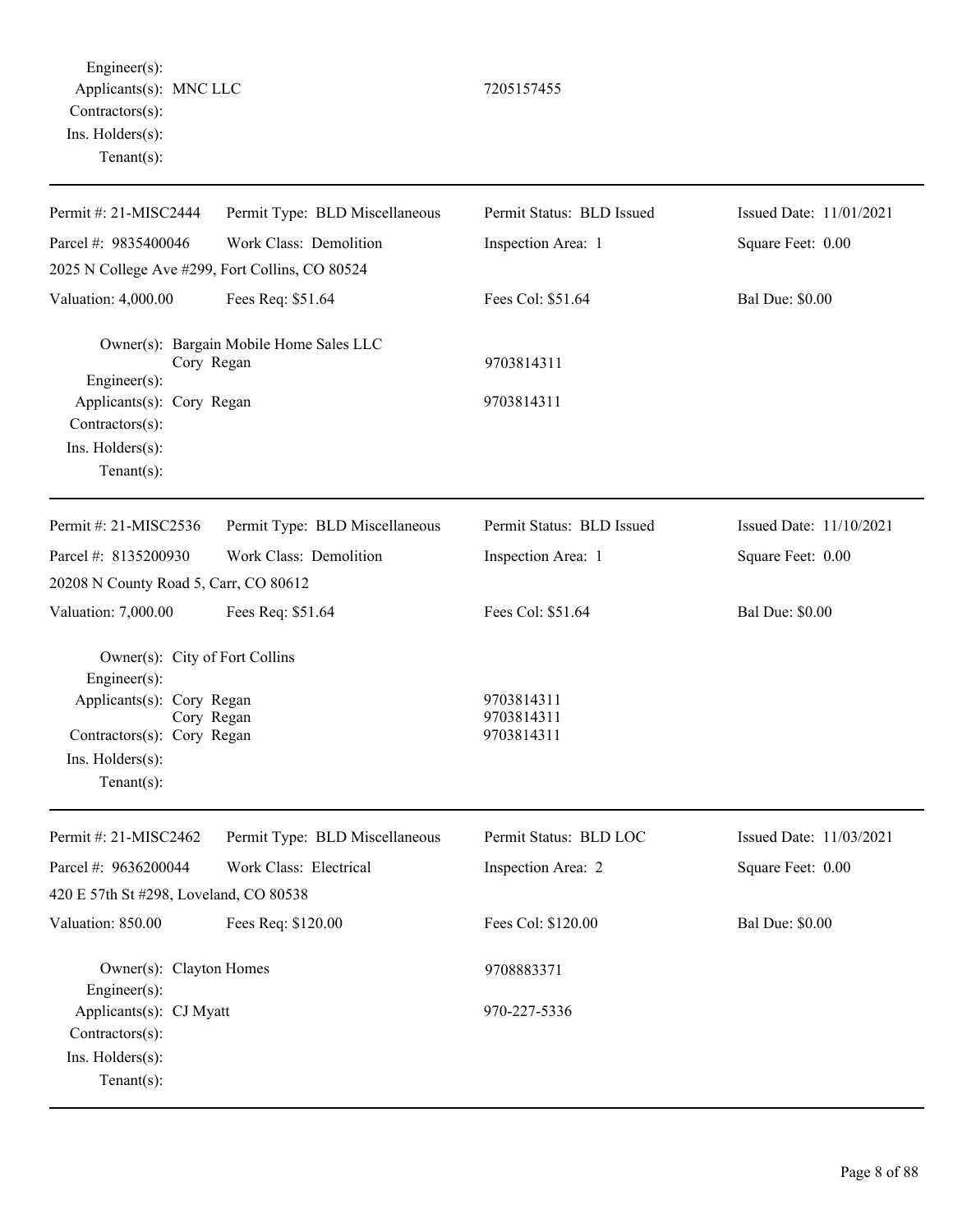| Permit #: 21-MISC2489                                                                                   | Permit Type: BLD Miscellaneous                    | Permit Status: BLD Issued | Issued Date: 11/05/2021 |
|---------------------------------------------------------------------------------------------------------|---------------------------------------------------|---------------------------|-------------------------|
| Parcel #: 9914000946                                                                                    | Work Class: Electrical                            | Inspection Area: 1        | Square Feet: 0.00       |
| 241 W County Road 70, Fort Collins, CO 80524                                                            |                                                   |                           |                         |
| Valuation: 4,000.00                                                                                     | Fees Req: \$158.40                                | Fees Col: \$158.40        | <b>Bal Due: \$0.00</b>  |
| Owner(s): Matt Kendall<br>Engineer(s):                                                                  |                                                   | $(970)$ 227-0456          |                         |
| Applicants(s): William Yarkosky<br>Contractors(s):<br>Ins. Holders(s):<br>Tenant $(s)$ :                |                                                   | 3038836404                |                         |
| Permit #: 21-MISC2463                                                                                   | Permit Type: BLD Miscellaneous                    | Permit Status: BLD Issued | Issued Date: 11/04/2021 |
| Parcel #: 1723000045                                                                                    | Work Class: Electrical                            | Inspection Area: 2        | Square Feet: 0.00       |
| 700 Windy Ridge Rd, Bellvue, CO 80512                                                                   |                                                   |                           |                         |
| Valuation: 100.00                                                                                       | Fees Req: \$60.00                                 | Fees Col: \$60.00         | <b>Bal Due: \$0.00</b>  |
| Owner(s): Thomas Miles<br>Engineer(s):                                                                  |                                                   | 9706825095                |                         |
| Applicants(s): Thomas Miles<br>Contractors(s):<br>Ins. Holders(s):<br>Tenant $(s)$ :                    |                                                   | 9706825095                |                         |
| Permit #: 21-MISC2639                                                                                   | Permit Type: BLD Miscellaneous                    | Permit Status: BLD Issued | Issued Date: 11/29/2021 |
| Parcel #: 2904307051                                                                                    | Work Class: Electrical                            | Inspection Area: 5        | Square Feet: 0.00       |
|                                                                                                         | 925 Springmeadow Way, Red Feather Lakes, CO 80545 |                           |                         |
| Valuation: 5,000.00 Fees Req: \$168.00                                                                  |                                                   | Fees Col: \$168.00        | <b>Bal Due: \$0.00</b>  |
| Owner(s): Fred Barlow                                                                                   |                                                   | 9706170942                |                         |
| $Engineering(s)$ :<br>Applicants(s): John Tune<br>Contractors(s):<br>Ins. Holders(s):<br>Tenant $(s)$ : |                                                   | 9702193892                |                         |
| Permit #: 21-MISC2461                                                                                   | Permit Type: BLD Miscellaneous                    | Permit Status: BLD Issued | Issued Date: 11/16/2021 |
| Parcel #: 9624221001                                                                                    | Work Class: Electrical                            | Inspection Area: 2        | Square Feet: 0.00       |
| 7602 S Highway 287, Fort Collins, CO 80525                                                              |                                                   |                           |                         |
| Valuation: 78,159.00                                                                                    | Fees Req: \$870.33                                | Fees Col: \$870.33        | <b>Bal Due: \$0.00</b>  |
| Owner(s): Joshua Skov<br>Engineer(s):                                                                   | Mini Mart Inc                                     | 5082701476                |                         |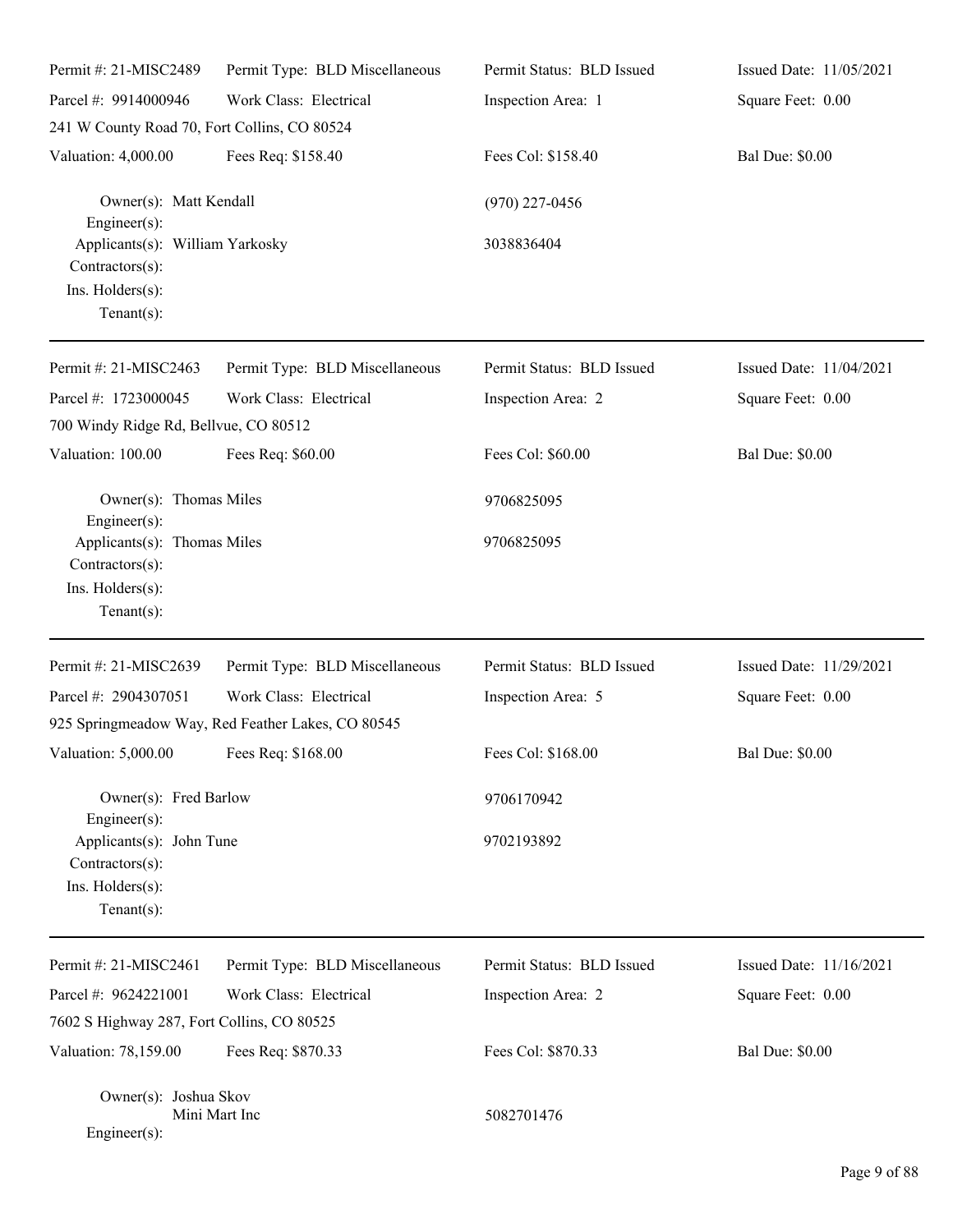| Permit #: 21-MISC2450                                            | Permit Type: BLD Miscellaneous | Permit Status: BLD Issued | Issued Date: 11/05/2021 |
|------------------------------------------------------------------|--------------------------------|---------------------------|-------------------------|
| Parcel #: 8708229001                                             | Work Class: Electrical         | Inspection Area: 2        | Square Feet: 0.00       |
| 2246 Zurich Dr, Fort Collins, CO 80524                           |                                |                           |                         |
| Valuation: 4,000.00                                              | Fees Req: \$158.40             | Fees Col: \$158.40        | <b>Bal Due: \$0.00</b>  |
| Owner(s): Zurich Flex Oz LLC<br>Engineer(s):                     |                                |                           |                         |
| Applicants(s): Jeff Magee<br>Contractors(s):<br>Ins. Holders(s): |                                | 3036188954                |                         |
| Tenant $(s)$ :                                                   |                                |                           |                         |
| Permit #: 21-MISC2457                                            | Permit Type: BLD Miscellaneous | Permit Status: BLD Issued | Issued Date: 11/03/2021 |
| Parcel #: 8824306001                                             | Work Class: Electrical         | Inspection Area: 1        | Square Feet: 0.00       |
| 6900 Sunwater Way, Fort Collins, CO 80524                        |                                |                           |                         |
| Valuation: 20,000.00                                             | Fees Req: \$312.00             | Fees Col: \$312.00        | <b>Bal Due: \$0.00</b>  |
| Owner(s): Mark Guadagnoli<br>Engineer(s):                        |                                | 970-472-9140              |                         |
| Applicants(s): Cameron Tietz<br>Contractors(s):                  |                                | 970-685-2809              |                         |
| Ins. Holders(s):<br>Tenant $(s)$ :                               |                                |                           |                         |
| Permit #: 21-MISC2514                                            | Permit Type: BLD Miscellaneous | Permit Status: BLD Issued | Issued Date: 11/08/2021 |
| Parcel #: 2001000017                                             | Work Class: Electrical         | Inspection Area: 6        | Square Feet: 0.00       |
| 680 Haystack Gulch Way, Livermore, CO 80536                      |                                |                           |                         |
| Valuation: 5,775.00                                              | Fees Req: \$175.44             | Fees Col: \$175.44        | <b>Bal Due: \$0.00</b>  |
| Owner(s): James Johnson<br>Engineer(s):                          |                                | 3037047372                |                         |
| Applicants(s): Kaden Clark-Guthrie<br>Contractors(s):            |                                | 7205202475                |                         |
| Ins. Holders(s):<br>Tenant $(s)$ :                               |                                |                           |                         |
| Permit #: 21-MISC2481                                            | Permit Type: BLD Miscellaneous | Permit Status: BLD LOC    | Issued Date: 11/04/2021 |
| Parcel #: 0527000044                                             | Work Class: Electrical         | Inspection Area: 3        | Square Feet: 0.00       |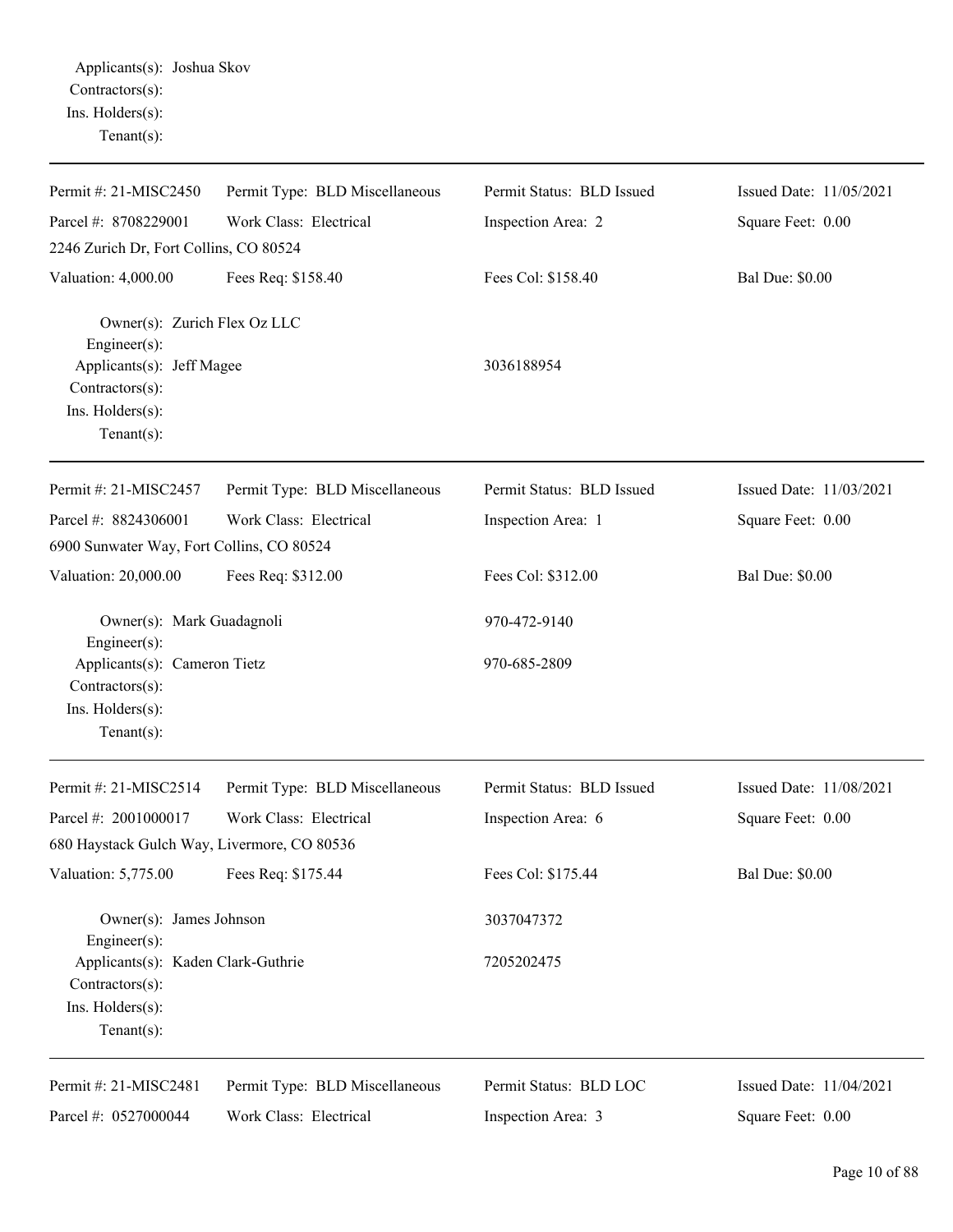| 2229 S County Road 31, Loveland, CO 80537                                                                                                     |                                |                           |                         |
|-----------------------------------------------------------------------------------------------------------------------------------------------|--------------------------------|---------------------------|-------------------------|
| Valuation: 1,500.00                                                                                                                           | Fees Req: \$60.00              | Fees Col: \$60.00         | <b>Bal Due: \$0.00</b>  |
| Owner(s): Ian Brooks<br>$Engineering(s)$ :<br>Applicants(s): Terry Loiacano<br>$Contractors(s)$ :<br>Ins. Holders(s):<br>Tenant $(s)$ :       |                                | 9705739169                |                         |
| Permit #: 21-MISC2538                                                                                                                         | Permit Type: BLD Miscellaneous | Permit Status: BLD Issued | Issued Date: 11/24/2021 |
| Parcel #: 3403306010                                                                                                                          | Work Class: Electrical         | Inspection Area: 4        | Square Feet: 0.00       |
| 2130 Windcliff Dr, Estes Park, CO 80517                                                                                                       |                                |                           |                         |
| Valuation: 1,500.00                                                                                                                           | Fees Req: \$120.00             | Fees Col: \$120.00        | <b>Bal Due: \$0.00</b>  |
| Owner(s): Benjamin Stahl<br>$Engineer(s)$ :                                                                                                   |                                | $(970)$ 690-5076          |                         |
| Applicants(s): Mark Howard<br>$Contractors(s)$ :<br>Ins. Holders(s):<br>Tenant $(s)$ :                                                        |                                | 3074213291                |                         |
| Permit #: 21-MISC2613                                                                                                                         | Permit Type: BLD Miscellaneous | Permit Status: BLD LOC    | Issued Date: 11/30/2021 |
| Parcel #: 8835408001                                                                                                                          | Work Class: Electrical         | Inspection Area: 1        | Square Feet: 0.00       |
| 1843 Contentment Ln, Fort Collins, CO 80524                                                                                                   |                                |                           |                         |
| Valuation: 300.00<br>Owner(s): Eric Moe<br>Engineer(s):<br>Applicants(s): Eric Moe<br>$Contractors(s)$ :<br>Ins. Holders(s):<br>$Tenant(s)$ : | Fees Req: \$120.00             | Fees Col: \$120.00        | <b>Bal Due: \$0.00</b>  |
| Permit #: 21-MISC2524                                                                                                                         | Permit Type: BLD Miscellaneous | Permit Status: BLD LOC    | Issued Date: 11/09/2021 |
| Parcel #: 9709207032<br>2820 Cherry Ln, Fort Collins, CO 80521                                                                                | Work Class: Electrical         | Inspection Area: 2        | Square Feet: 0.00       |
| Valuation: 4,200.00                                                                                                                           | Fees Req: \$160.32             | Fees Col: \$160.32        | <b>Bal Due: \$0.00</b>  |
| Owner(s): Mark Easter                                                                                                                         |                                | 9709889274                |                         |
| Engineer(s):<br>Applicants(s): Leroy Rios<br>$Contractors(s)$ :<br>Ins. Holders(s):                                                           |                                | 9704205072                |                         |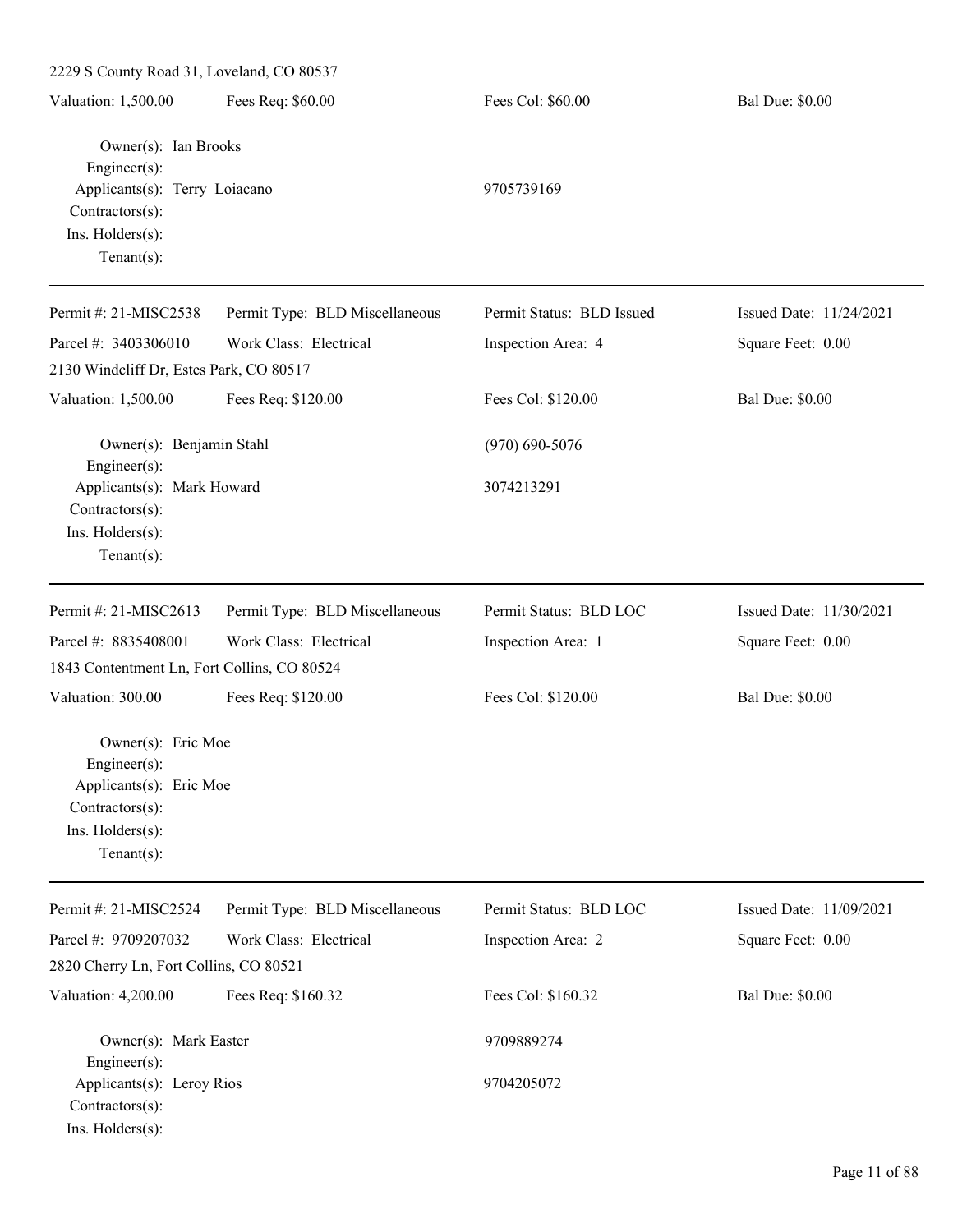| Permit #: 21-MISC2561                             | Permit Type: BLD Miscellaneous                      | Permit Status: BLD LOC    | Issued Date: 11/15/2021 |
|---------------------------------------------------|-----------------------------------------------------|---------------------------|-------------------------|
| Parcel #: 9519300020                              | Work Class: Electrical                              | Inspection Area: 3        | Square Feet: 0.00       |
| 6321 W County Road 18, Loveland, CO 80537         |                                                     |                           |                         |
| Valuation: 1,747.82                               | Fees Req: \$120.00                                  | Fees Col: \$120.00        | <b>Bal Due: \$0.00</b>  |
| Owner(s): Danny King<br>Engineer(s):              |                                                     | $(303) 588 - 6073$        |                         |
| Applicants(s): Greg Bigelow                       |                                                     | 9708891954                |                         |
| Greg Bigelow<br>Contractors(s):                   |                                                     | 9708891954                |                         |
| Ins. Holders(s):                                  |                                                     |                           |                         |
| $Tenant(s)$ :                                     |                                                     |                           |                         |
| Permit #: 21-MISC2578                             | Permit Type: BLD Miscellaneous                      | Permit Status: BLD Issued | Issued Date: 11/17/2021 |
| Parcel #: 3915000015                              | Work Class: Electrical                              | Inspection Area: 5        | Square Feet: 0.00       |
|                                                   | 6173 W County Road 68c, Red Feather Lakes, CO 80545 |                           |                         |
| Valuation: 2,500.00                               | Fees Req: \$144.00                                  | Fees Col: \$144.00        | <b>Bal Due: \$0.00</b>  |
| Owner(s): Tim Marion<br>Engineer(s):              |                                                     | 9708812422                |                         |
| Applicants(s): Bradley Judkins                    |                                                     | 9704125454                |                         |
| Contractors(s):                                   |                                                     |                           |                         |
| Ins. Holders(s):                                  |                                                     |                           |                         |
| $Tenant(s)$ :                                     |                                                     |                           |                         |
| Permit #: 21-MISC2615                             | Permit Type: BLD Miscellaneous                      | Permit Status: BLD Issued | Issued Date: 11/23/2021 |
| Parcel #: 8733000901                              | Work Class: Electrical                              | Inspection Area: 2        | Square Feet: 0.00       |
| 3685 Strauss Cabin Rd, Fort Collins, CO 80525     |                                                     |                           |                         |
| Valuation: 12,500.00                              | Fees Req: \$240.00                                  | Fees Col: \$240.00        | <b>Bal Due: \$0.00</b>  |
| Owner(s): Larimer County<br>Engineer $(s)$ :      |                                                     | 9704987683                |                         |
| Applicants(s): Chris Scaggiari<br>Contractors(s): |                                                     | 7206183913                |                         |
| Ins. Holders(s):                                  |                                                     |                           |                         |
| Tenant $(s)$ :                                    |                                                     |                           |                         |
| Permit #: 21-MISC2610                             | Permit Type: BLD Miscellaneous                      | Permit Status: BLD Issued | Issued Date: 11/22/2021 |
| Parcel #: 3535300010                              | Work Class: Electrical                              | Inspection Area: 4        | Square Feet: 0.00       |
| 1111 Giant Track Rd, Estes Park, CO 80517         |                                                     |                           |                         |
| Valuation: 900.00                                 | Fees Req: \$120.00                                  | Fees Col: \$120.00        | <b>Bal Due: \$0.00</b>  |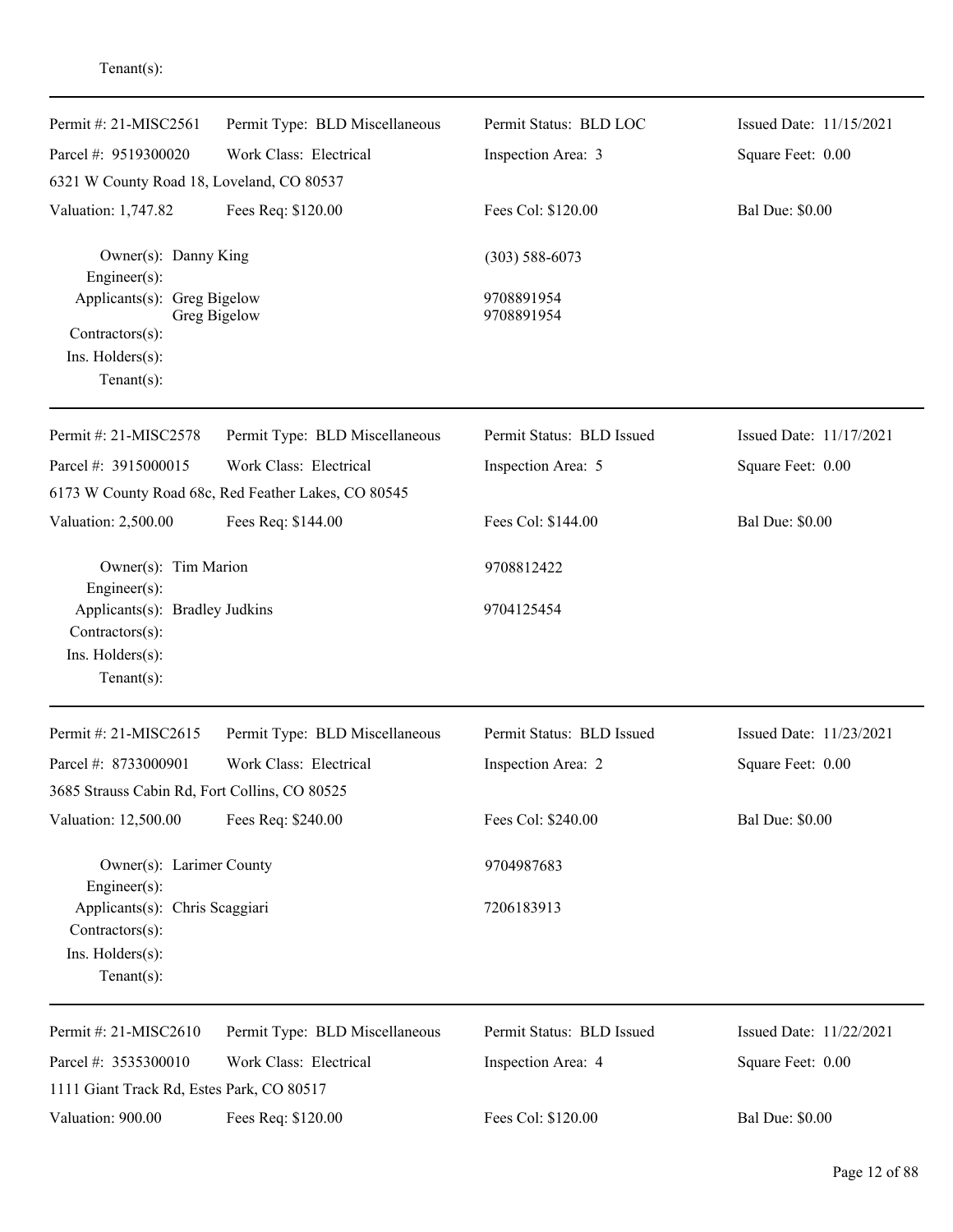| Owner(s): Ezequiel Hernandez                                                                                   |                                    | 9703105707                |                         |
|----------------------------------------------------------------------------------------------------------------|------------------------------------|---------------------------|-------------------------|
| Engineer $(s)$ :<br>Applicants(s): Ezequiel Hernandez<br>Contractors(s):<br>Ins. Holders(s):<br>Tenant $(s)$ : |                                    | 9703105707                |                         |
| Permit #: 21-MISC2609                                                                                          | Permit Type: BLD Miscellaneous     | Permit Status: BLD LOC    | Issued Date: 11/22/2021 |
| Parcel #: 9823311030                                                                                           | Work Class: Electrical             | Inspection Area: 1        | Square Feet: 0.00       |
| 4130 Braidwood Dr, Fort Collins, CO 80524                                                                      |                                    |                           |                         |
| Valuation: 2,000.00                                                                                            | Fees Req: \$120.00                 | Fees Col: \$120.00        | <b>Bal Due: \$0.00</b>  |
| Owner(s): Erik Nelson<br>Engineer $(s)$ :                                                                      |                                    | 9706315088                |                         |
| Applicants(s): Erik Nelson<br>Contractors(s):<br>Ins. Holders(s):<br>Tenant $(s)$ :                            |                                    | 9706315088                |                         |
| Permit #: 21-MISC2654                                                                                          | Permit Type: BLD Miscellaneous     | Permit Status: BLD LOC    | Issued Date: 11/30/2021 |
| Parcel #: 2915105072                                                                                           | Work Class: Electrical             | Inspection Area: 5        | Square Feet: 0.00       |
| 315 Cucharas Mountain Dr, Livermore, CO 80536                                                                  |                                    |                           |                         |
| Valuation: 1,500.00                                                                                            | Fees Req: \$120.00                 | Fees Col: \$120.00        | <b>Bal Due: \$0.00</b>  |
| $Engineering(s)$ :                                                                                             | Owner(s): Randolph M/JO A Boardman |                           |                         |
| Applicants(s): Joshua Roberts<br>Contractors(s):<br>Ins. Holders(s):<br>Tenant $(s)$ :                         |                                    | 970-413-0607              |                         |
| Permit #: 21-MISC2163                                                                                          | Permit Type: BLD Miscellaneous     | Permit Status: BLD Issued | Issued Date: 11/02/2021 |
| Parcel #: 8015000030                                                                                           | Work Class: Electrical             | Inspection Area: 1        | Square Feet: 0.00       |
| 4391 E County Road 82, Wellington, CO 80549                                                                    |                                    |                           |                         |
| Valuation: 1,500.00                                                                                            | Fees Req: \$120.00                 | Fees Col: \$120.00        | <b>Bal Due: \$0.00</b>  |
| Owner(s): Paul Ciccone<br>Engineer $(s)$ :                                                                     |                                    | 7707108053                |                         |
| Applicants(s): Paul Ciccone<br>Contractors(s):<br>Ins. Holders(s):<br>Tenant $(s)$ :                           |                                    | 7707108053                |                         |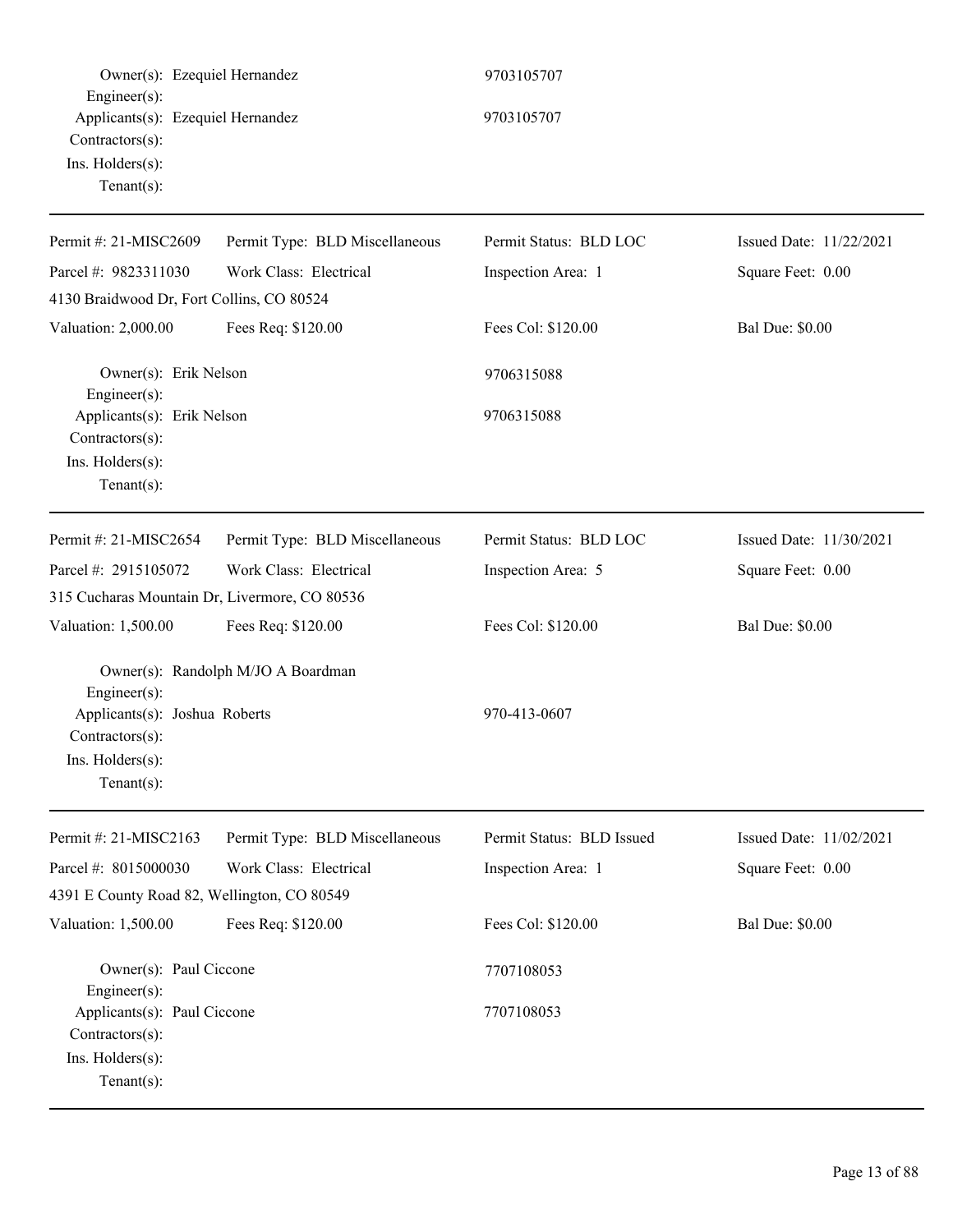| Permit #: 21-MISC2479                                                                                         | Permit Type: BLD Miscellaneous | Permit Status: BLD LOC    | Issued Date: 11/04/2021 |
|---------------------------------------------------------------------------------------------------------------|--------------------------------|---------------------------|-------------------------|
| Parcel #: 3028429001                                                                                          | Work Class: Electrical         | Inspection Area: 5        | Square Feet: 0.00       |
| 114 Snake Lake Dr, Red Feather Lakes, CO 80545                                                                |                                |                           |                         |
| Valuation: 2,000.00                                                                                           | Fees Req: \$120.00             | Fees Col: \$120.00        | <b>Bal Due: \$0.00</b>  |
| Owner(s): Paul Larghe<br>Engineer $(s)$ :                                                                     |                                | $(832)$ 470-2198          |                         |
| Applicants(s): John Tune<br>Contractors(s):<br>Ins. Holders(s):<br>Tenant $(s)$ :                             |                                | 9702193892                |                         |
| Permit #: 21-MISC2640                                                                                         | Permit Type: BLD Miscellaneous | Permit Status: BLD Issued | Issued Date: 11/30/2021 |
| Parcel #: 1514000014                                                                                          | Work Class: Electrical         | Inspection Area: 2        | Square Feet: 0.00       |
| 2480 Saddle Notch Rd, Loveland, CO 80537                                                                      |                                |                           |                         |
| Valuation: 7,000.00                                                                                           | Fees Req: \$187.20             | Fees Col: \$187.20        | <b>Bal Due: \$0.00</b>  |
| Owner(s): Tracey Powell<br>Engineer $(s)$ :                                                                   |                                | 6508237100                |                         |
| Applicants(s): Patrick Hornig<br>Contractors(s):<br>Ins. Holders(s):<br>Tenant $(s)$ :                        |                                | 9702978010                |                         |
| Permit #: 21-MISC2460                                                                                         | Permit Type: BLD Miscellaneous | Permit Status: BLD LOC    | Issued Date: 11/03/2021 |
| Parcel #: 1428314038                                                                                          | Work Class: Electrical         | Inspection Area: 4        | Square Feet: 0.00       |
| 80 Lookout Dr, Lyons, CO 80540                                                                                |                                |                           |                         |
| Valuation: 9,500.00                                                                                           | Fees Req: \$206.40             | Fees Col: \$206.40        | <b>Bal Due: \$0.00</b>  |
| Owner(s): Evan Gaertner                                                                                       |                                | 8045439182                |                         |
| Engineer $(s)$ :<br>Applicants(s): Leroy Forsgren<br>$Contractors(s)$ :<br>Ins. Holders(s):<br>Tenant $(s)$ : |                                | 3035983719                |                         |
| Permit #: 21-MISC2552                                                                                         | Permit Type: BLD Miscellaneous | Permit Status: BLD Issued | Issued Date: 11/12/2021 |
| Parcel #: 8712306014                                                                                          | Work Class: Electrical         | Inspection Area: 2        | Square Feet: 0.00       |
| 6325 E Aspen Ridge Ct, Fort Collins, CO 80524                                                                 |                                |                           |                         |
| Valuation: 2,500.00                                                                                           | Fees Req: \$144.00             | Fees Col: \$144.00        | <b>Bal Due: \$0.00</b>  |
| Owner(s): Richard Wheeler<br>Engineer $(s)$ :                                                                 |                                | $(970)$ 484-4466          |                         |
| Applicants(s): Clinton Lamb                                                                                   |                                | 9705814057                |                         |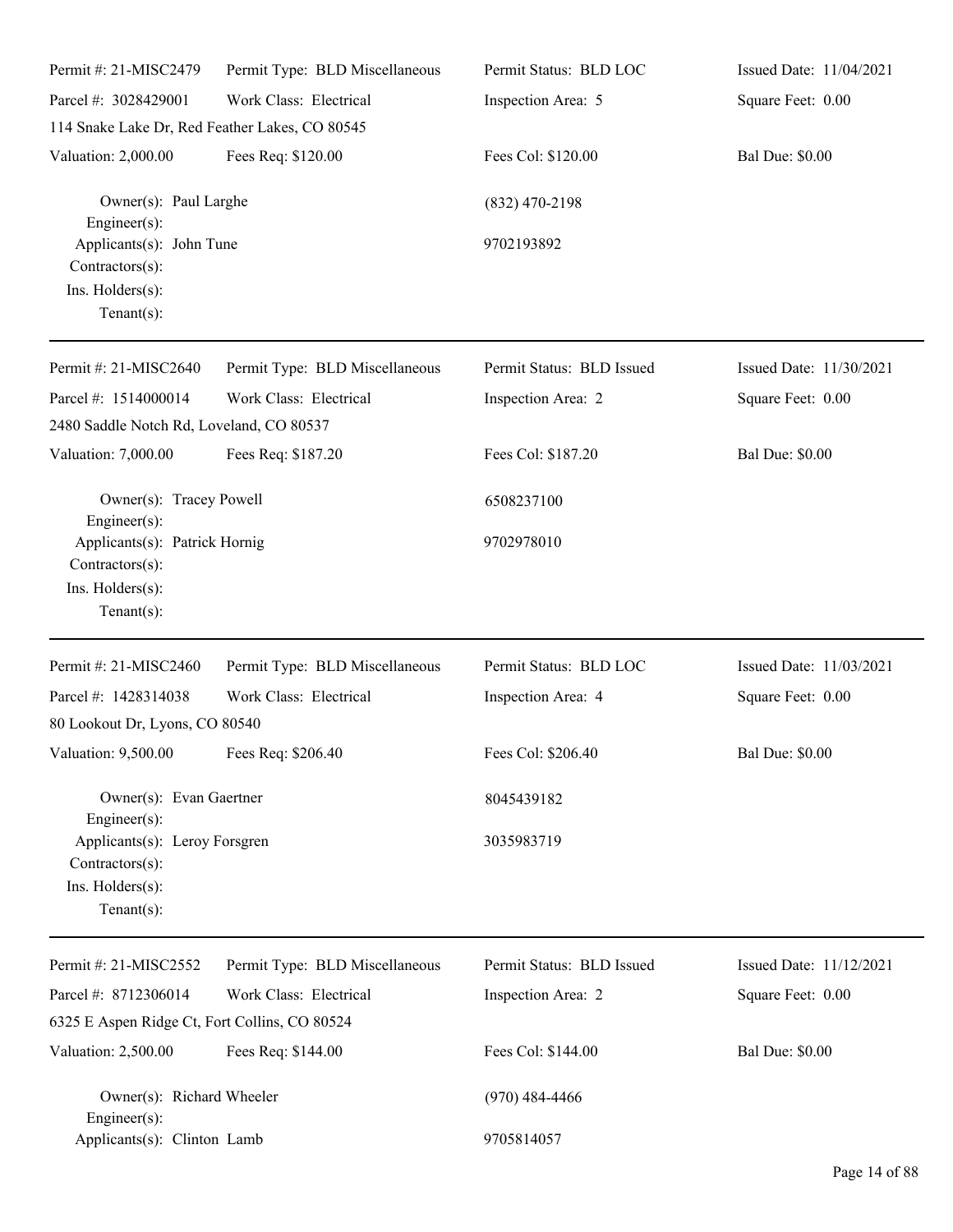Contractors(s): Ins. Holders(s): Tenant(s):

| Permit #: 21-MISC2641                                                                      | Permit Type: BLD Miscellaneous                             | Permit Status: BLD Issued | Issued Date: 11/29/2021 |
|--------------------------------------------------------------------------------------------|------------------------------------------------------------|---------------------------|-------------------------|
| Parcel #: 8623115002                                                                       | Work Class: Electrical                                     | Inspection Area: 2        | Square Feet: 0.00       |
| 5730 Ridgeway Dr, Fort Collins, CO 80528                                                   |                                                            |                           |                         |
| Valuation: 1,200.00                                                                        | Fees Req: \$120.00                                         | Fees Col: \$120.00        | <b>Bal Due: \$0.00</b>  |
| Owner(s): Manoj Shrestha<br>Engineer $(s)$ :                                               |                                                            | 3036688400                |                         |
| Applicants(s): Greg Bigelow<br>Contractors(s):<br>$Ins.$ Holders $(s)$ :<br>Tenant $(s)$ : | Greg Bigelow                                               | 9708891954<br>9708891954  |                         |
| Permit #: 21-MISC2585                                                                      | Permit Type: BLD Miscellaneous                             | Permit Status: BLD Issued | Issued Date: 11/18/2021 |
| Parcel #: 9636209004                                                                       | Work Class: Electrical                                     | Inspection Area: 2        | Square Feet: 0.00       |
| 412 Edgewood Dr, Loveland, CO 80538                                                        |                                                            |                           |                         |
| Valuation: 900.00                                                                          | Fees Req: \$120.00                                         | Fees Col: \$120.00        | <b>Bal Due: \$0.00</b>  |
| Owner(s): Patrick O'Farrell<br>$Engineering(s)$ :                                          |                                                            | $(208) 720 - 4927$        |                         |
| Applicants(s): Phaaron Riall<br>Contractors(s):<br>Ins. Holders(s):<br>Tenant $(s)$ :      |                                                            | 9703089969                |                         |
| Permit #: 21-MISC2551                                                                      | Permit Type: BLD Miscellaneous                             | Permit Status: BLD LOC    | Issued Date: 11/12/2021 |
| Parcel #: 3029137001                                                                       | Work Class: Electrical                                     | Inspection Area: 5        | Square Feet: 0.00       |
| 70 Whirlwind Ln, Red Feather Lakes, CO 80545                                               |                                                            |                           |                         |
| Valuation: 1,500.00                                                                        | Fees Req: \$120.00                                         | Fees Col: \$120.00        | <b>Bal Due: \$0.00</b>  |
| Engineer $(s)$ :                                                                           | Owner(s): * Cummesky Living Family Trust<br>Samuel Novotny | $(720)$ 232-4186          |                         |
| Applicants(s): Phaaron Riall<br>Contractors(s):<br>Ins. Holders(s):<br>Tenant $(s)$ :      |                                                            | 9703089969                |                         |
| Permit #: 21-MISC2436                                                                      | Permit Type: BLD Miscellaneous                             | Permit Status: BLD Issued | Issued Date: 11/01/2021 |
| Parcel #: 3717000901                                                                       | Work Class: Electrical                                     | Inspection Area: 6        | Square Feet: 0.00       |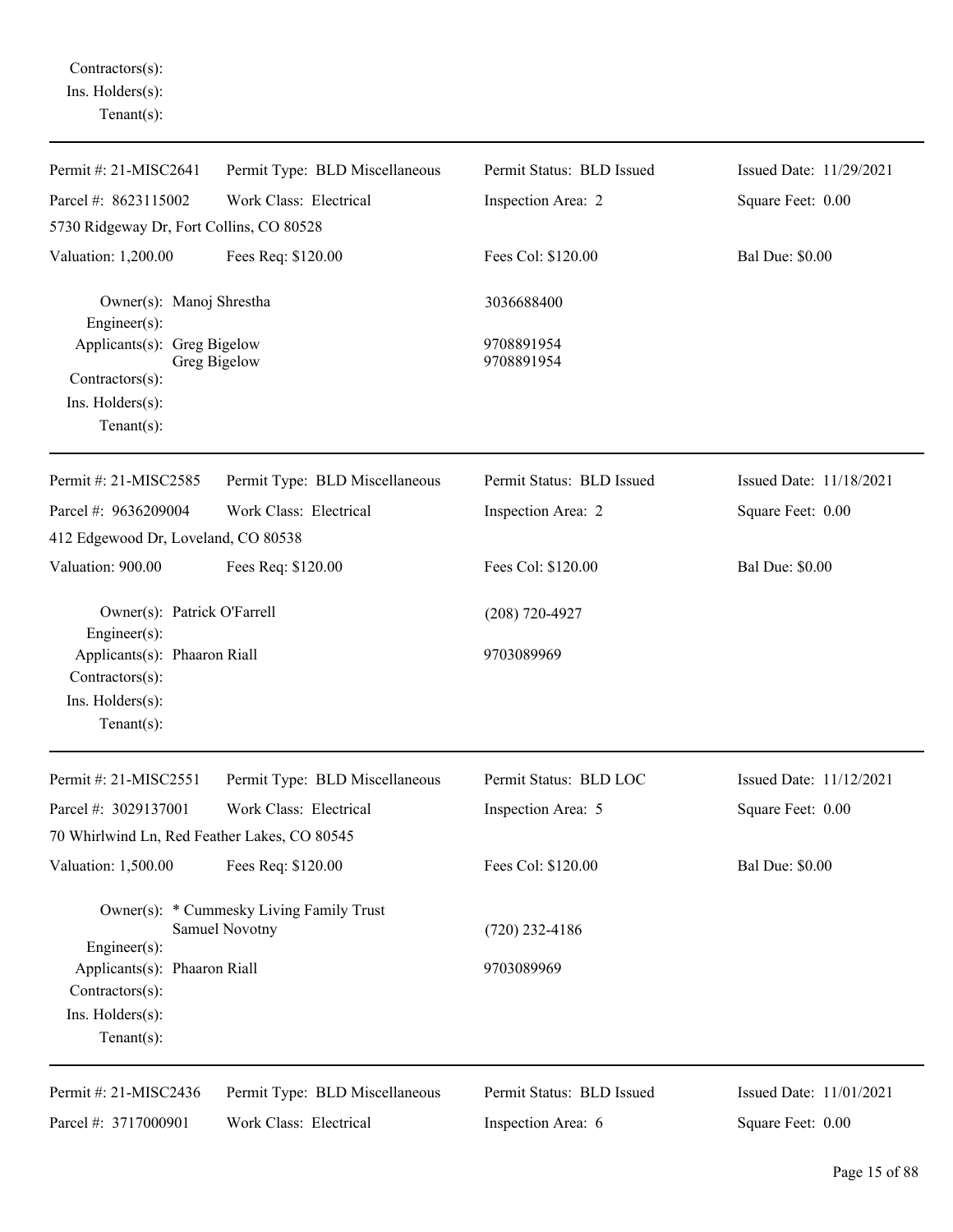1600 Forest Road 145, Bellvue, CO 80512 Valuation: 3,500.00 Fees Req: \$153.60 Fees Col: \$153.60 Bal Due: \$0.00 Owner(s): Sky Ranch Lutheran Camp Of The American Lu Engineer(s): Applicants(s): Tracy Pfeiff  $970-330-2410$ Contractors(s): Ins. Holders(s): Tenant(s): Permit #: 21-MISC2573 Parcel #: 8614408009 Permit Type: BLD Miscellaneous Work Class: Electrical Permit Status: BLD LOC Inspection Area: 2 Issued Date: 11/16/2021 Square Feet: 0.00 7558 Vardon Way, Fort Collins, CO 80528 Valuation: 700.00 Fees Req: \$120.00 Fees Col: \$120.00 Bal Due: \$0.00 Owner(s): Frederick Allen 9702187979 Engineer(s): Applicants(s): Frederick Allen 9702187979 Contractors(s): Ins. Holders(s): Tenant(s): Permit #: 21-MISC2480 Parcel #: 8032300001 Permit Type: BLD Miscellaneous Work Class: Electrical Permit Status: BLD LOC Inspection Area: 1 Issued Date: 11/04/2021 Square Feet: 0.00 13800 N County Road 11, Wellington, CO 80549 Valuation: 500.00 Fees Req: \$120.00 Fees Col: \$120.00 Bal Due: \$0.00 Owner(s): Dustin Wild Engineer(s): Applicants(s): Cameron Tietz 970-685-2809 Contractors(s): Ins. Holders(s): Tenant(s): Permit #: 21-MISC2592 Parcel #: 9709206020 Permit Type: BLD Miscellaneous Work Class: Electrical Permit Status: BLD LOC Inspection Area: 2 Issued Date: 11/18/2021 Square Feet: 0.00 545 N Sunset St, Fort Collins, CO 80521 Valuation: 900.00 Fees Req: \$60.00 Fees Col: \$60.00 Bal Due: \$0.00 Owner(s): Louis Reynolds 9704705145 Engineer(s): Applicants(s): Daniel Harber 9708173159 Contractors(s): Ins. Holders(s):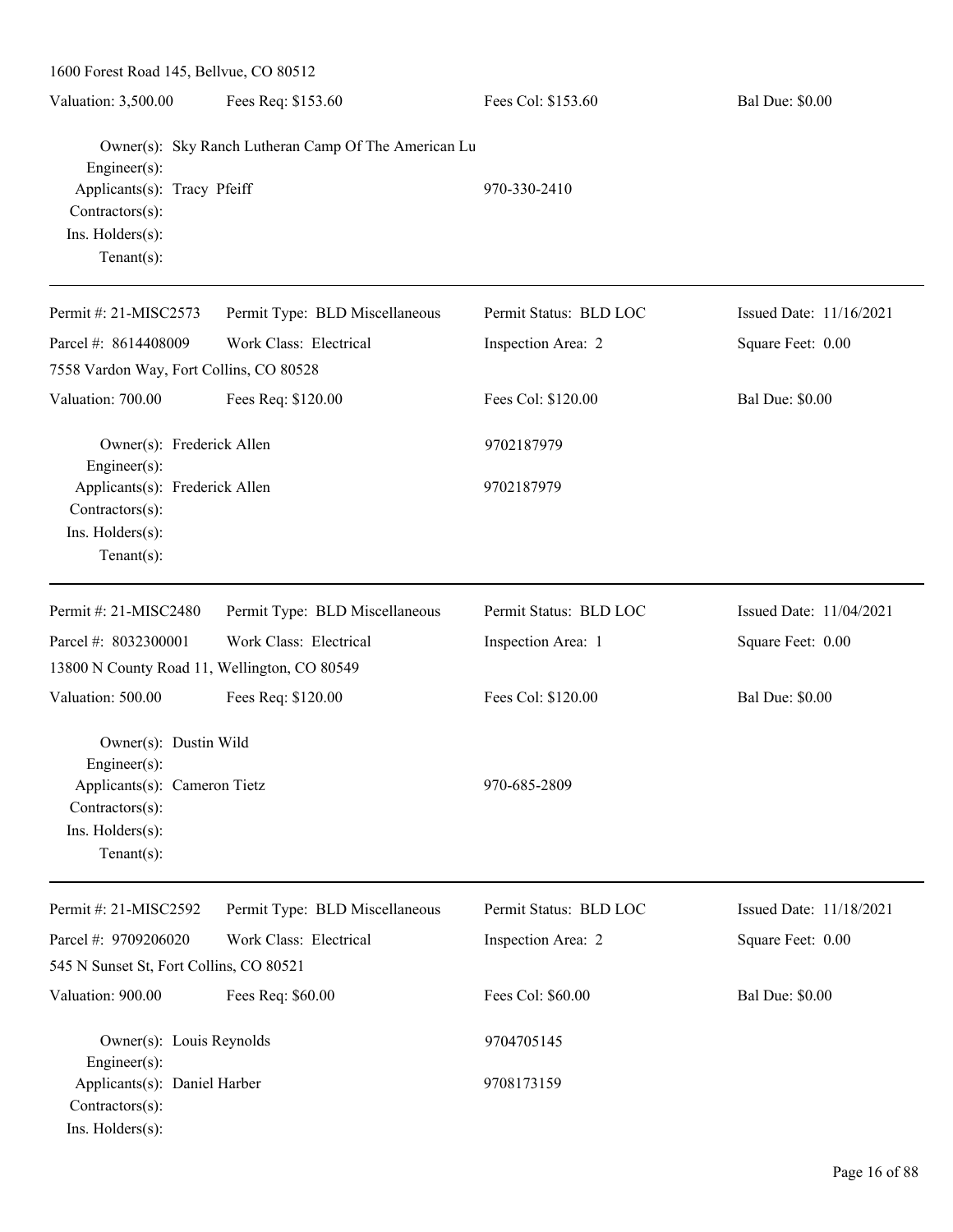| Permit #: 21-MISC2526<br>Parcel #: 9535316002                                                             | Permit Type: BLD Miscellaneous<br>Work Class: Electrical | Permit Status: BLD LOC<br>Inspection Area: 3 | Issued Date: 11/10/2021<br>Square Feet: 0.00 |
|-----------------------------------------------------------------------------------------------------------|----------------------------------------------------------|----------------------------------------------|----------------------------------------------|
| 739 42nd St SW, Loveland, CO 80537<br>Valuation: 15,000.00                                                | Fees Req: \$264.00                                       | Fees Col: \$264.00                           | <b>Bal Due: \$0.00</b>                       |
| Owner(s): Brett Busch<br>Engineer $(s)$ :<br>Applicants(s): Martin Pond                                   |                                                          | $(970)$ 290-9747<br>970-203-9480             |                                              |
| Contractors(s):<br>Ins. Holders(s):<br>$Tenant(s)$ :                                                      |                                                          |                                              |                                              |
| Permit #: 21-MISC2553                                                                                     | Permit Type: BLD Miscellaneous                           | Permit Status: BLD Issued                    | Issued Date: 11/12/2021                      |
| Parcel #: 0412000052<br>6502 Kiva Ridge Dr, Berthoud, CO 80513                                            | Work Class: Electrical                                   | Inspection Area: 3                           | Square Feet: 0.00                            |
| Valuation: 2,380.00                                                                                       | Fees Req: \$142.85                                       | Fees Col: \$142.85                           | <b>Bal Due: \$0.00</b>                       |
| Engineer(s):<br>Applicants(s): Darryl English<br>Contractors(s):<br>Ins. Holders(s):<br>$Tenant(s)$ :     | Owner(s): * Coors Mountain Revoc Trust<br>Adam Luckoroth | $(970) 539 - 0260$<br>970-566-4292           |                                              |
| Permit #: 21-MISC2642                                                                                     | Permit Type: BLD Miscellaneous                           | Permit Status: BLD LOC                       | Issued Date: 11/29/2021                      |
| Parcel #: 9402207006<br>4716 S Sunshine Ct, Loveland, CO 80537                                            | Work Class: Electrical                                   | Inspection Area: 3                           | Square Feet: 0.00                            |
| Valuation: 1,500.00                                                                                       | Fees Req: \$120.00                                       | Fees Col: \$120.00                           | <b>Bal Due: \$0.00</b>                       |
| Owner(s): Randal Lindsey                                                                                  |                                                          | 9706465317                                   |                                              |
| Engineer $(s)$ :<br>Applicants(s): Randal Lindsey<br>Contractors(s):<br>Ins. Holders(s):<br>$Tenant(s)$ : |                                                          | 9706465317                                   |                                              |
| Permit #: 21-MISC2497                                                                                     | Permit Type: BLD Miscellaneous                           | Permit Status: BLD LOC                       | Issued Date: 11/05/2021                      |
| Parcel #: 9802000007<br>980 W County Road 60, Fort Collins, CO 80524                                      | Work Class: Electrical                                   | Inspection Area: 1                           | Square Feet: 0.00                            |
| Valuation: 2,000.00                                                                                       | Fees Req: \$120.00                                       | Fees Col: \$120.00                           | <b>Bal Due: \$0.00</b>                       |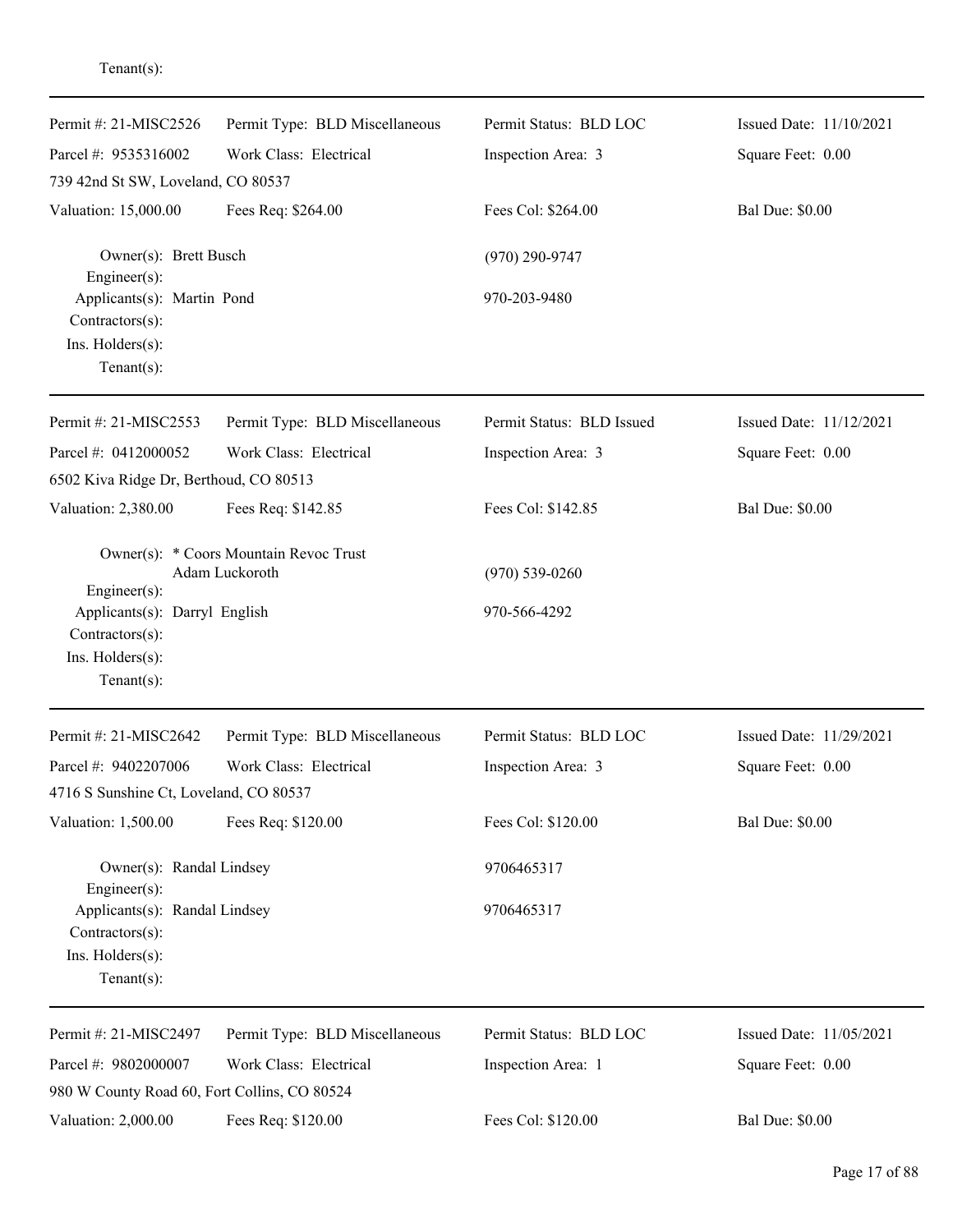| Owner(s): Dusk Sumpter<br>Engineer(s):<br>Applicants(s): Lowell Porter<br>Contractors(s):<br>Ins. Holders(s):<br>Tenant $(s)$ :         | <b>Lowell Porter</b>                                                            | 402-659-5591<br>9703961507<br>9703961507 |                         |
|-----------------------------------------------------------------------------------------------------------------------------------------|---------------------------------------------------------------------------------|------------------------------------------|-------------------------|
| Permit #: 21-MISC2530                                                                                                                   | Permit Type: BLD Miscellaneous                                                  | Permit Status: BLD Issued                | Issued Date: 11/10/2021 |
| Parcel #: 9420400051                                                                                                                    | Work Class: Electrical                                                          | Inspection Area: 3                       | Square Feet: 0.00       |
| 413 S County Road 21, Berthoud, CO 80513                                                                                                |                                                                                 |                                          |                         |
| Valuation: 7,500.00                                                                                                                     | Fees Req: \$192.00                                                              | Fees Col: \$192.00                       | <b>Bal Due: \$0.00</b>  |
| Owner(s): Gregory Manzer<br>Engineer $(s)$ :<br>Applicants(s): Marc Morissette<br>Contractors(s):<br>Ins. Holders(s):<br>Tenant $(s)$ : |                                                                                 | 3033325078                               |                         |
| Permit #: 21-MISC2565                                                                                                                   | Permit Type: BLD Miscellaneous                                                  | Permit Status: BLD LOC                   | Issued Date: 11/15/2021 |
| Parcel #: 9635124013                                                                                                                    | Work Class: Electrical                                                          | Inspection Area: 2                       | Square Feet: 0.00       |
| 421 Chestnut Dr, Loveland, CO 80538                                                                                                     |                                                                                 |                                          |                         |
| Valuation: 2,835.36                                                                                                                     | Fees Req: \$147.22                                                              | Fees Col: \$147.22                       | <b>Bal Due: \$0.00</b>  |
| Owner(s): Kathryn Beadell<br>Engineer(s):<br>Applicants(s): Alex Lopez<br>$Contractors(s)$ :<br>Ins. Holders(s):<br>Tenant $(s)$ :      |                                                                                 | 9702901798<br>9703814969                 |                         |
| Permit #: 21-MISC2528                                                                                                                   | Permit Type: BLD Miscellaneous                                                  | Permit Status: BLD Issued                | Issued Date: 11/10/2021 |
| Parcel #: 3401116025                                                                                                                    | Work Class: Gas Fireplace or Stove/Lo <sub>1</sub> Inspection Area: 4<br>Insert |                                          | Square Feet: 0.00       |
| 2630 Long View Dr, Estes Park, CO 80517                                                                                                 |                                                                                 |                                          |                         |
| Valuation: 4,900.65                                                                                                                     | Fees Req: \$163.77                                                              | Fees Col: \$163.77                       | <b>Bal Due: \$0.00</b>  |
| Owner(s): Dyan Mazurana<br>Engineer(s):                                                                                                 |                                                                                 | 8577536109                               |                         |
| Applicants(s): Chris Tenan<br>Contractors(s): Chris Tenan<br>Ins. Holders(s):<br>Tenant $(s)$ :                                         |                                                                                 | 970-498-9679<br>970-498-9679             |                         |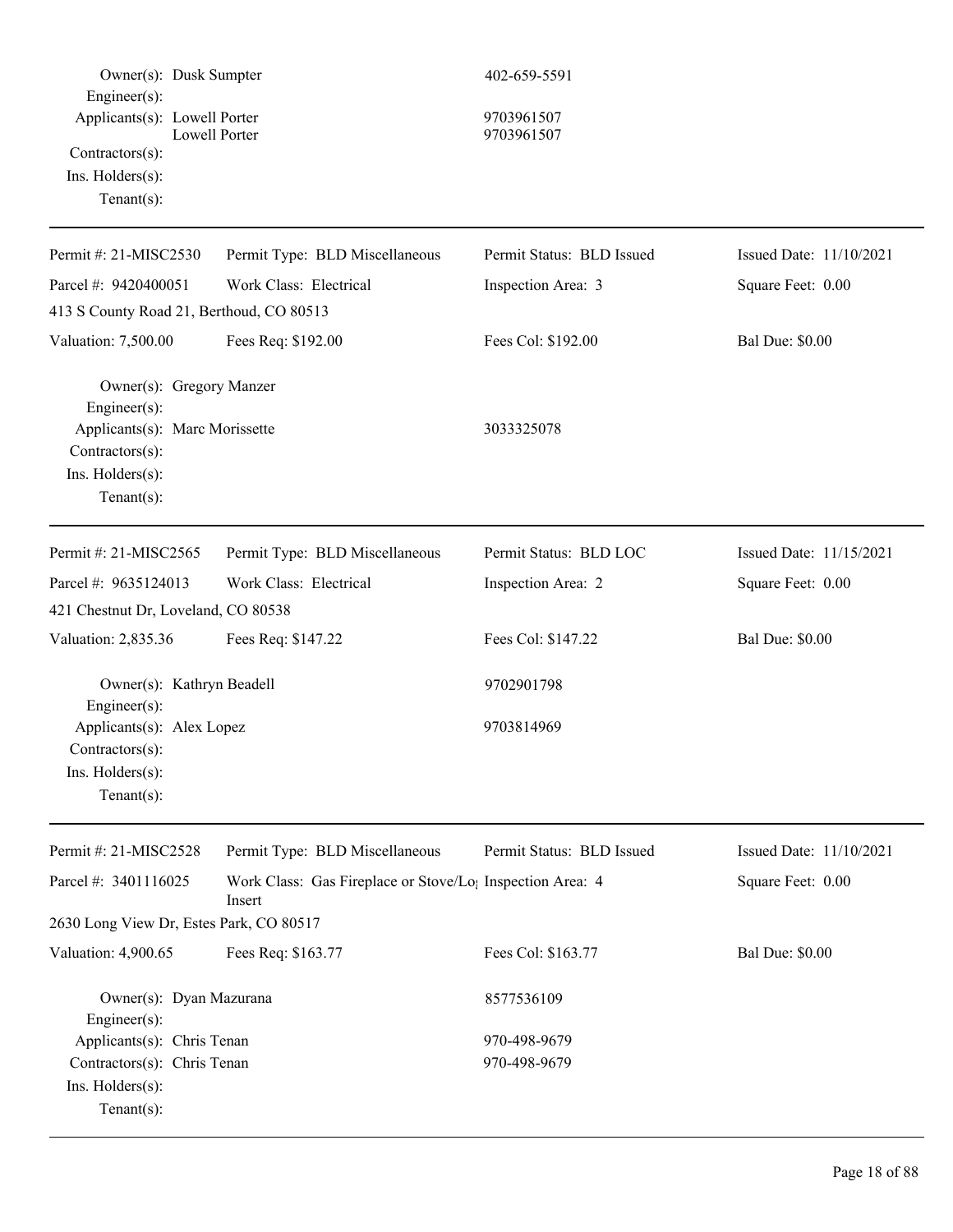| Permit #: 21-MISC2619                          | Permit Type: BLD Miscellaneous                                                  | Permit Status: BLD Issued | Issued Date: 11/23/2021 |
|------------------------------------------------|---------------------------------------------------------------------------------|---------------------------|-------------------------|
| Parcel #: 9902405015                           | Work Class: Gas Fireplace or Stove/Lo <sub>1</sub> Inspection Area: 1<br>Insert |                           | Square Feet: 0.00       |
| 12817 Appaloosa Ave, Wellington, CO 80549      |                                                                                 |                           |                         |
| Valuation: 7,248.00                            | Fees Req: \$166.00                                                              | Fees Col: \$166.00        | <b>Bal Due: \$0.00</b>  |
| Owner(s): Matthew Hysen<br>Engineer(s):        |                                                                                 | 9702176803                |                         |
| Applicants(s): Byron Schramm                   |                                                                                 | 6618865028                |                         |
| Contractors(s): Byron Schramm                  |                                                                                 | 6618865028                |                         |
| Ins. Holders(s):<br>Tenant $(s)$ :             |                                                                                 |                           |                         |
| Permit #: 21-MISC2470                          | Permit Type: BLD Miscellaneous                                                  | Permit Status: BLD Issued | Issued Date: 11/03/2021 |
| Parcel #: 8705409001                           | Work Class: Gas Fireplace or Stove/Lo <sub>1</sub> Inspection Area: 1<br>Insert |                           | Square Feet: 0.00       |
| 2932 E Vine Dr, Fort Collins, CO 80524         |                                                                                 |                           |                         |
| Valuation: 4,747.57                            | Fees Req: \$103.77                                                              | Fees Col: \$103.77        | <b>Bal Due: \$0.00</b>  |
| Owner(s): Lisa Keen<br>Engineer $(s)$ :        |                                                                                 | 9705152961                |                         |
| Applicants(s): Randy Bosanko                   |                                                                                 | 9703963230                |                         |
| Contractors(s): Randy Bosanko                  |                                                                                 | 9703963230                |                         |
| Ins. Holders(s):<br>$Tenant(s)$ :              |                                                                                 |                           |                         |
| Permit #: 21-MISC2547                          | Permit Type: BLD Miscellaneous                                                  | Permit Status: BLD LOC    | Issued Date: 11/12/2021 |
| Parcel #: 0501405026                           | Work Class: Gas Fireplace or Stove/Lo <sub>1</sub> Inspection Area: 2<br>Insert |                           | Square Feet: 0.00       |
| 3009 Elevado Ct, Loveland, CO 80538            |                                                                                 |                           |                         |
| Valuation: 3,500.00                            | Fees Req: \$83.02                                                               | Fees Col: \$83.02         | <b>Bal Due: \$0.00</b>  |
| Owner(s): Kevin Bertrand<br>$Engineering(s)$ : |                                                                                 |                           |                         |
| Applicants(s): Mark Humphrey                   |                                                                                 | 7194828599                |                         |
| Contractors(s): Mark Humphrey                  |                                                                                 | 7194828599                |                         |
| Ins. Holders(s):<br>Tenant $(s)$ :             |                                                                                 |                           |                         |
| Permit #: 21-MISC2488                          | Permit Type: BLD Miscellaneous                                                  | Permit Status: BLD Issued | Issued Date: 11/04/2021 |
| Parcel #: 9812105005                           | Work Class: Gas Fireplace or Stove/Lo <sub>1</sub> Inspection Area: 1<br>Insert |                           | Square Feet: 0.00       |
| 617 Gait Cir, Fort Collins, CO 80524           |                                                                                 |                           |                         |
| Valuation: 6,300.00                            | Fees Req: \$145.26                                                              | Fees Col: \$145.26        | <b>Bal Due: \$0.00</b>  |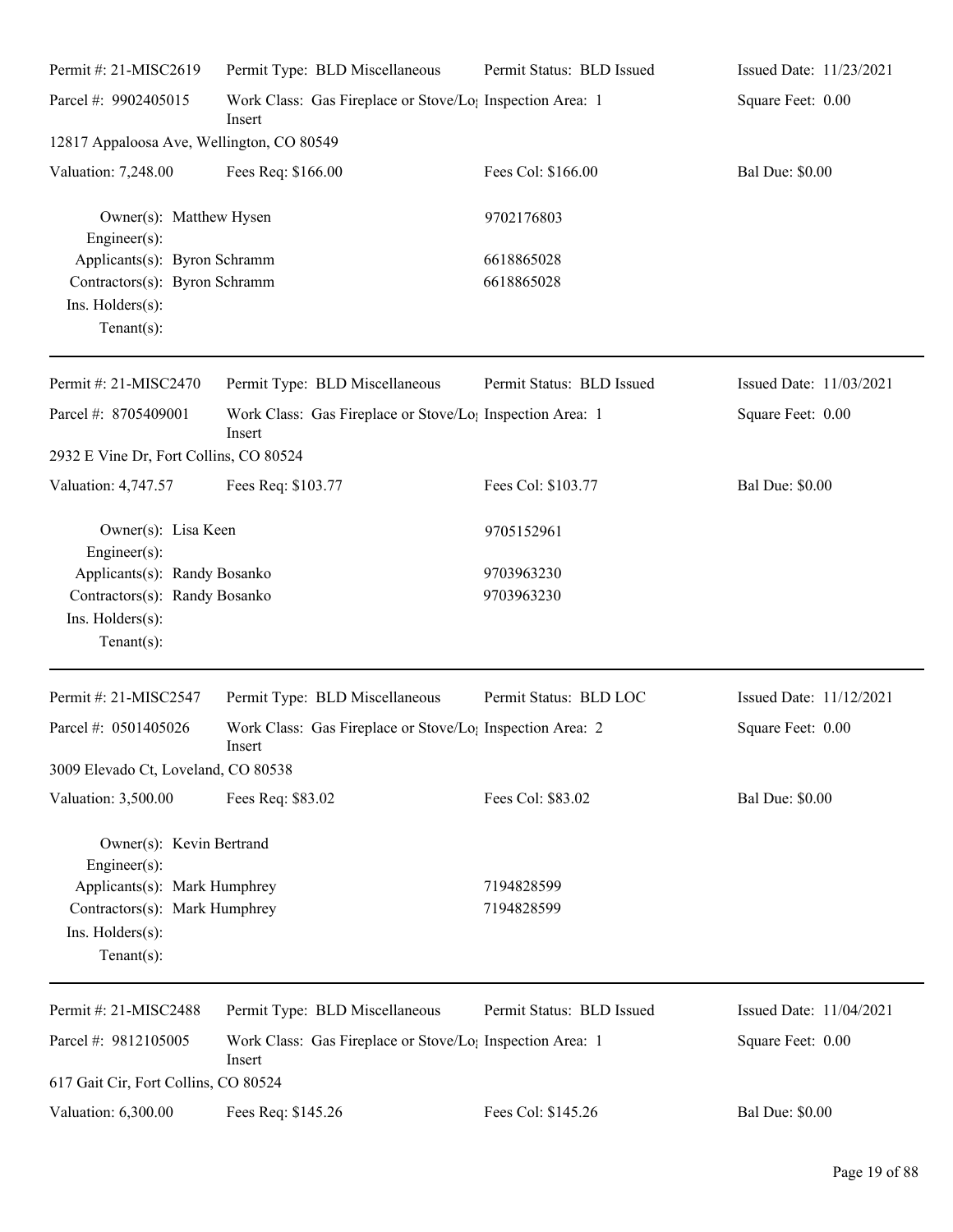|                        | Owner(s): James Haas              | 9702181828   |
|------------------------|-----------------------------------|--------------|
| $Engineer(s)$ :        |                                   |              |
|                        | Applicants(s): Catherina Reynolds | 9702137962   |
|                        | Contractors(s): Jeffrey Reynolds  | 970-213-7962 |
| $Ins.$ Holders $(s)$ : |                                   |              |
| Tenant $(s)$ :         |                                   |              |

## 9702181828

## $\frac{1}{5}$  1s

| Permit #: 21-MISC2554                                 | Permit Type: BLD Miscellaneous                                                  | Permit Status: BLD Issued | Issued Date: 11/12/2021 |
|-------------------------------------------------------|---------------------------------------------------------------------------------|---------------------------|-------------------------|
| Parcel #: 3932305002                                  | Work Class: Gas Fireplace or Stove/Lo <sub>1</sub> Inspection Area: 1<br>Insert |                           | Square Feet: 0.00       |
| 206 Riverside Dr, Bellvue, CO 80512                   |                                                                                 |                           |                         |
| Valuation: 5,400.00                                   | Fees Req: \$124.51                                                              | Fees Col: \$124.51        | <b>Bal Due: \$0.00</b>  |
| Owner(s): Rick Wilson<br>Engineer(s):                 |                                                                                 | 8583361821                |                         |
| Applicants(s): Catherina Reynolds                     |                                                                                 | 9702137962                |                         |
| Contractors(s): Jeffrey Reynolds                      |                                                                                 | 970-213-7962              |                         |
| Ins. Holders(s):                                      |                                                                                 |                           |                         |
| Tenant $(s)$ :                                        |                                                                                 |                           |                         |
| Permit #: 21-MISC2545                                 | Permit Type: BLD Miscellaneous                                                  | Permit Status: BLD Issued | Issued Date: 11/12/2021 |
| Parcel #: 9536007702                                  | Work Class: Gas Fireplace or Stove/Lo; Inspection Area: 3<br>Insert             |                           | Square Feet: 0.00       |
| 205 Meadowview Dr, Loveland, CO 80537                 |                                                                                 |                           |                         |
| Valuation: 4,442.36                                   | Fees Req: \$103.77                                                              | Fees Col: \$103.77        | <b>Bal Due: \$0.00</b>  |
| Owner(s): Diana Precht                                |                                                                                 | 970-241-5211              |                         |
| Engineer(s):<br>Applicants(s): Diana Precht           |                                                                                 | 970-241-5211              |                         |
| Contractors(s):                                       |                                                                                 |                           |                         |
| Ins. Holders(s):                                      |                                                                                 |                           |                         |
| Tenant $(s)$ :                                        |                                                                                 |                           |                         |
| Permit #: 21-MISC2487                                 | Permit Type: BLD Miscellaneous                                                  | Permit Status: BLD Issued | Issued Date: 11/08/2021 |
| Parcel #: 9704123015                                  | Work Class: Gas Fireplace or Stove/Lo <sub>1</sub> Inspection Area: 1<br>Insert |                           | Square Feet: 0.00       |
| 2443 Stonecrest Dr, Fort Collins, CO 80521            |                                                                                 |                           |                         |
| Valuation: 5,500.00                                   | Fees Req: \$184.51                                                              | Fees Col: \$184.51        | <b>Bal Due: \$0.00</b>  |
| Owner(s): Steve Deckrow<br>Engineer(s):               |                                                                                 | $(303)$ 525-4586          |                         |
| Contractors(s):<br>Ins. Holders(s):<br>Tenant $(s)$ : | Applicants(s): Hawkstone of Wyoming Inc                                         | 3074211844                |                         |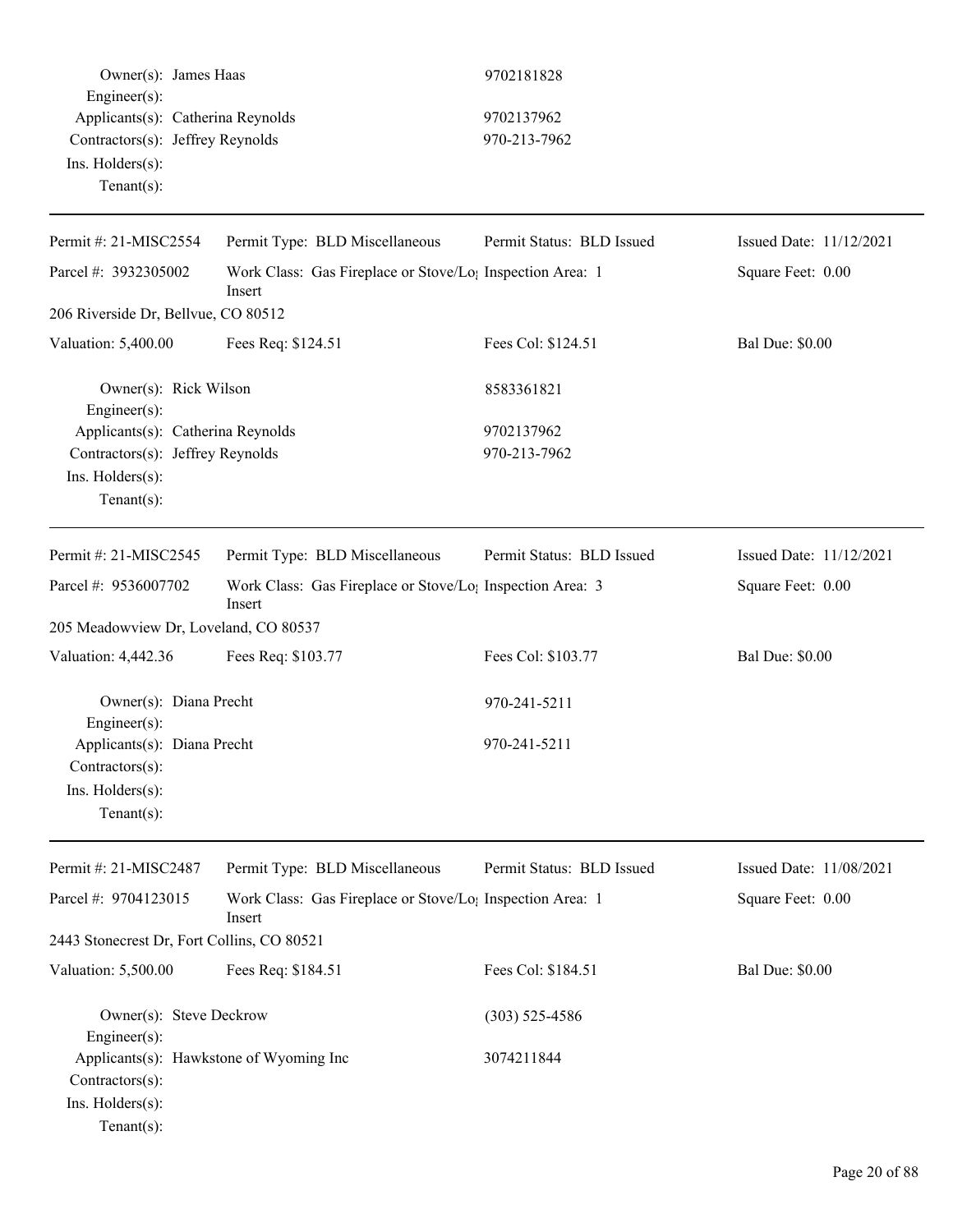| Permit #: 21-MISC2648                                                                                       | Permit Type: BLD Miscellaneous                                                  | Permit Status: BLD Issued  | Issued Date: 11/30/2021 |
|-------------------------------------------------------------------------------------------------------------|---------------------------------------------------------------------------------|----------------------------|-------------------------|
| Parcel #: 0805206012                                                                                        | Work Class: Gas Fireplace or Stove/Lo; Inspection Area: 1<br>Insert             |                            | Square Feet: 0.00       |
| 116 Smith Bridge Rd, Bellvue, CO 80512                                                                      |                                                                                 |                            |                         |
| Valuation: 7,600.00                                                                                         | Fees Req: \$166.00                                                              | Fees Col: \$166.00         | <b>Bal Due: \$0.00</b>  |
| Owner(s): Michael Wyman<br>Engineer(s):                                                                     |                                                                                 | $(970)$ 484-3737           |                         |
| Applicants(s): Larry James<br>Contractors(s):<br>Ins. Holders(s):<br>Tenant $(s)$ :                         |                                                                                 | 307-745-4488               |                         |
| Permit #: 21-MISC2485                                                                                       | Permit Type: BLD Miscellaneous                                                  | Permit Status: BLD Issued  | Issued Date: 11/04/2021 |
| Parcel #: 9731307010                                                                                        | Work Class: Gas Fireplace or Stove/Lo <sub>1</sub> Inspection Area: 2<br>Insert |                            | Square Feet: 0.00       |
| 4816 Parkview Dr, Fort Collins, CO 80526                                                                    |                                                                                 |                            |                         |
| Valuation: 10,500.00                                                                                        | Fees Req: \$288.24                                                              | Fees Col: \$288.24         | <b>Bal Due: \$0.00</b>  |
| Owner(s): Doug Post<br>Engineer(s):                                                                         |                                                                                 | 9709883887                 |                         |
| Applicants(s): Catherina Reynolds<br>Contractors(s): Jeffrey Reynolds<br>Ins. Holders(s):<br>Tenant $(s)$ : |                                                                                 | 9702137962<br>970-213-7962 |                         |
| Permit #: 21-MISC2566                                                                                       | Permit Type: BLD Miscellaneous                                                  | Permit Status: BLD Issued  | Issued Date: 11/16/2021 |
| Parcel #: 8621405001                                                                                        | Work Class: Gas Fireplace or Stove/Lo <sub>1</sub> Inspection Area: 2<br>Insert |                            | Square Feet: 0.00       |
| 8466 Golden Eagle Rd, Fort Collins, CO 80528                                                                |                                                                                 |                            |                         |
| Valuation: 8,000.00                                                                                         | Fees Req: \$166.00                                                              | Fees Col: \$166.00         | <b>Bal Due: \$0.00</b>  |
| Owner(s): Gerald Woodward<br>Engineer $(s)$ :                                                               |                                                                                 | 9709805014                 |                         |
| Applicants(s): Gerald Woodward<br>Contractors(s):<br>Ins. Holders(s):<br>$Tenant(s)$ :                      |                                                                                 | 9709805014                 |                         |
| Permit #: 21-MISC2600                                                                                       | Permit Type: BLD Miscellaneous                                                  | Permit Status: BLD Issued  | Issued Date: 11/19/2021 |
| Parcel #: 9408405015                                                                                        | Work Class: Gas Fireplace or Stove/Lo <sub>1</sub> Inspection Area: 3<br>Insert |                            | Square Feet: 0.00       |

3424 Prairie Falcon Ln, Berthoud, CO 80513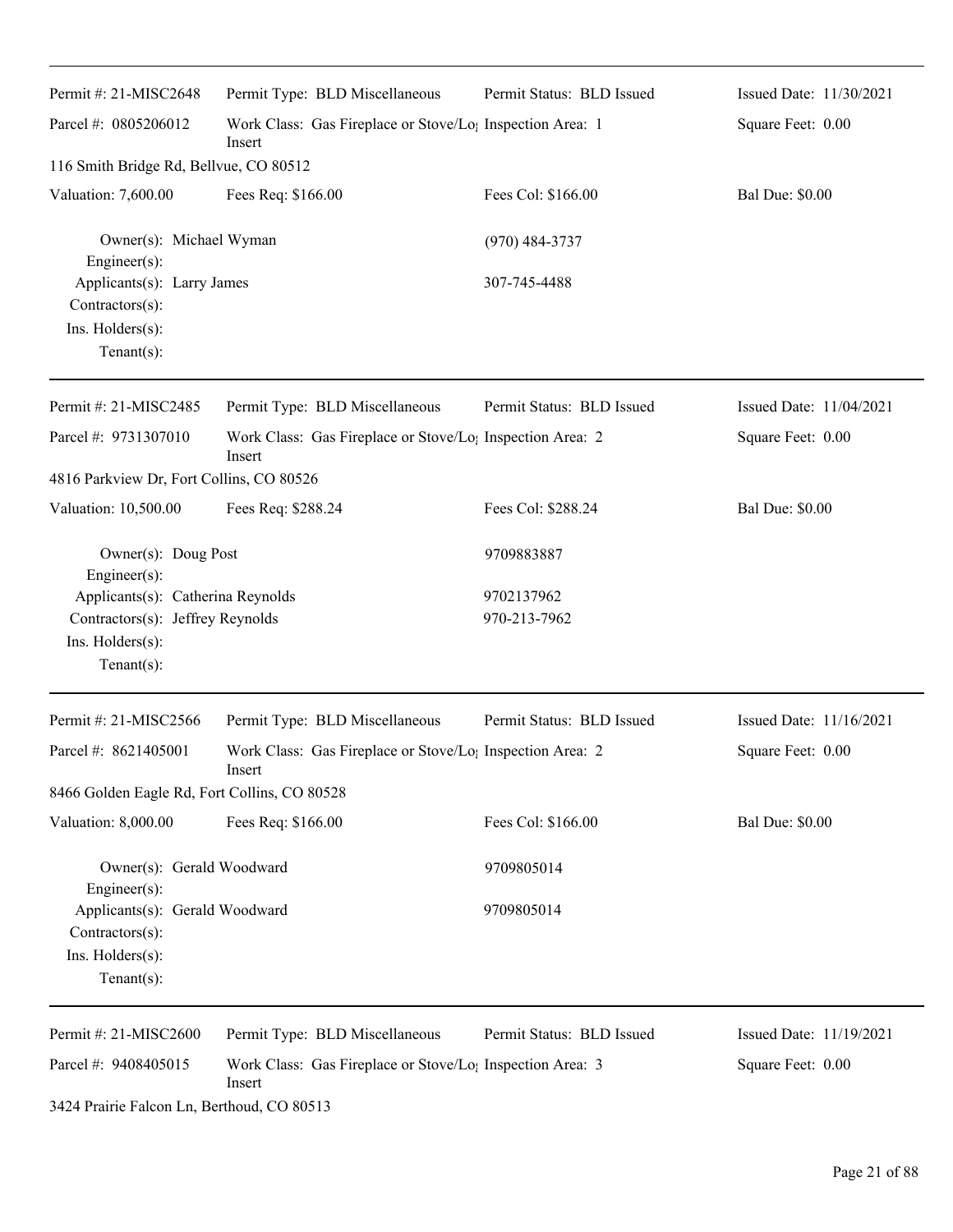| Valuation: 5,000.00                                                                          | Fees Req: \$103.77                                                              | Fees Col: \$103.77           | <b>Bal Due: \$0.00</b>  |
|----------------------------------------------------------------------------------------------|---------------------------------------------------------------------------------|------------------------------|-------------------------|
| Owner(s): Steven Hofmeister<br>Engineer(s):                                                  |                                                                                 | 9704209899                   |                         |
| Applicants(s): Steven Hofmeister<br>$Contractors(s)$ :<br>Ins. Holders(s):<br>Tenant $(s)$ : |                                                                                 | 9704209899                   |                         |
| Permit #: 21-MISC2638                                                                        | Permit Type: BLD Miscellaneous                                                  | Permit Status: BLD Issued    | Issued Date: 11/29/2021 |
| Parcel #: 0525406002                                                                         | Work Class: Gas Fireplace or Stove/Lo <sub>1</sub> Inspection Area: 3<br>Insert |                              | Square Feet: 0.00       |
| 2190 Golden Valley Rd, Loveland, CO 80537                                                    |                                                                                 |                              |                         |
| Valuation: 750.00                                                                            | Fees Req: \$53.93                                                               | Fees Col: \$53.93            | <b>Bal Due: \$0.00</b>  |
| Owner(s): Douglas Eurich<br>Engineer(s):                                                     |                                                                                 | 3032322022                   |                         |
| Applicants(s): Douglas Eurich<br>Contractors(s):<br>Ins. Holders(s):<br>Tenant $(s)$ :       | Douglas Eurich                                                                  | 3032322022<br>3032322022     |                         |
| Permit #: 21-MISC2649                                                                        | Permit Type: BLD Miscellaneous                                                  | Permit Status: BLD Issued    | Issued Date: 11/30/2021 |
| Parcel #: 3931000002                                                                         | Work Class: Gas Fireplace or Stove/Lo <sub>1</sub> Inspection Area: 6<br>Insert |                              | Square Feet: 0.00       |
| 180 Norman Fry Rd, Bellvue, CO 80512                                                         |                                                                                 |                              |                         |
| Valuation: 8,500.00                                                                          | Fees Req: \$186.75                                                              | Fees Col: \$186.75           | <b>Bal Due: \$0.00</b>  |
| Owner(s): Cara Schneider<br>Engineer(s):                                                     |                                                                                 | 2064028594                   |                         |
| Applicants(s): Larry James<br>Contractors(s):<br>Ins. Holders(s):<br>Tenant $(s)$ :          |                                                                                 | 307-745-4488                 |                         |
| Permit #: 21-MISC2505                                                                        | Permit Type: BLD Miscellaneous                                                  | Permit Status: BLD Issued    | Issued Date: 11/08/2021 |
| Parcel #: 9814405018                                                                         | Work Class: Gas Fireplace or Stove/Lo <sub>1</sub> Inspection Area: 1<br>Insert |                              | Square Feet: 0.00       |
| 4737 Eagle Lake Dr, Fort Collins, CO 80524                                                   |                                                                                 |                              |                         |
| Valuation: 8,000.00                                                                          | Fees Req: \$226.00                                                              | Fees Col: \$226.00           | <b>Bal Due: \$0.00</b>  |
| Owner(s): Richard Nash<br>Engineer(s):<br>Applicants(s): Richard Nash<br>Contractors(s):     |                                                                                 | 970-215-6344<br>970-215-6344 |                         |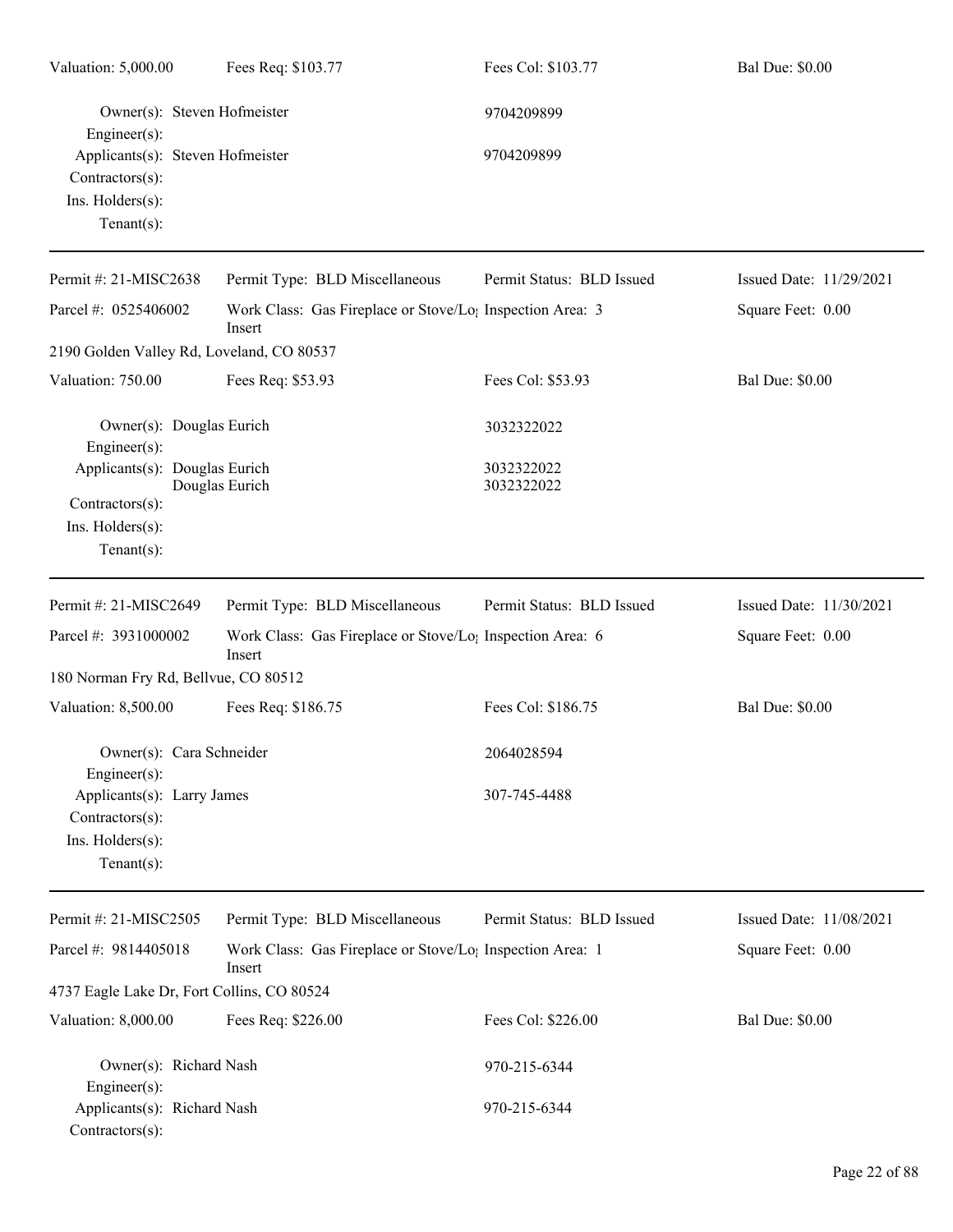Ins. Holders(s): Tenant(s):

| Parcel #: 1626212002<br>Work Class: Gas Fireplace or Stove/Lo; Inspection Area: 4<br>Square Feet: 0.00<br>Insert<br>357 Chipmunk Pl, Drake, CO 80515<br>Valuation: 3,821.46<br>Fees Col: \$83.02<br><b>Bal Due: \$0.00</b><br>Fees Req: \$83.02<br>Owner(s): Richard Spitler<br>970-397-9111<br>Engineer(s):<br>Applicants(s): Randy Bosanko<br>9703963230<br>Contractors(s): Randy Bosanko<br>9703963230<br>Ins. Holders(s):<br>Tenant $(s)$ :<br>Permit Status: BLD Issued<br>Issued Date: 11/19/2021<br>Permit #: 21-MISC2595<br>Permit Type: BLD Miscellaneous<br>Parcel #: 8901000017<br>Work Class: Gas Fireplace or Stove/Lo <sub>1</sub> Inspection Area: 1<br>Square Feet: 0.00<br>Insert<br>12931 Dead Horse Ln, Carr, CO 80612<br>Valuation: 4,000.00<br>Fees Req: \$83.02<br>Fees Col: \$83.02<br><b>Bal Due: \$0.00</b><br>Owner(s): Derek Court<br>$(970) 732 - 2251$<br>Engineer $(s)$ :<br>Applicants(s): Mark Humphrey<br>7194828599<br>Contractors(s): Mark Humphrey<br>7194828599<br>Ins. Holders(s):<br>Tenant $(s)$ :<br>Permit #: 21-MISC2663<br>Permit Type: BLD Miscellaneous<br>Permit Status: BLD Issued<br>Issued Date: 11/30/2021<br>Parcel #: 3932305002<br>Work Class: Gas Fireplace or Stove/Lo; Inspection Area: 1<br>Square Feet: 0.00<br>Insert<br>206 Riverside Dr, Bellvue, CO 80512<br><b>Bal Due: \$0.00</b><br>Valuation: 1,500.00<br>Fees Req: \$53.93<br>Fees Col: \$53.93<br>Owner(s): Rick Wilson<br>8583361821<br>$Engineering(s)$ :<br>Applicants(s): Catherina Reynolds<br>9702137962<br>Contractors(s): Jeffrey Reynolds<br>970-213-7962<br>Ins. Holders(s):<br>Tenant $(s)$ :<br>Permit #: 21-MISC2556<br>Permit Type: BLD Miscellaneous<br>Permit Status: BLD LOC<br>Issued Date: 11/12/2021<br>Parcel #: 8709413001<br>Work Class: Gas Fireplace or Stove/Lo <sub>1</sub> Inspection Area: 2<br>Square Feet: 0.00<br>Insert | Permit #: 21-MISC2466 | Permit Type: BLD Miscellaneous | Permit Status: BLD Issued | Issued Date: 11/03/2021 |
|-------------------------------------------------------------------------------------------------------------------------------------------------------------------------------------------------------------------------------------------------------------------------------------------------------------------------------------------------------------------------------------------------------------------------------------------------------------------------------------------------------------------------------------------------------------------------------------------------------------------------------------------------------------------------------------------------------------------------------------------------------------------------------------------------------------------------------------------------------------------------------------------------------------------------------------------------------------------------------------------------------------------------------------------------------------------------------------------------------------------------------------------------------------------------------------------------------------------------------------------------------------------------------------------------------------------------------------------------------------------------------------------------------------------------------------------------------------------------------------------------------------------------------------------------------------------------------------------------------------------------------------------------------------------------------------------------------------------------------------------------------------------------------------------------------------------------------------------------------------------------------|-----------------------|--------------------------------|---------------------------|-------------------------|
|                                                                                                                                                                                                                                                                                                                                                                                                                                                                                                                                                                                                                                                                                                                                                                                                                                                                                                                                                                                                                                                                                                                                                                                                                                                                                                                                                                                                                                                                                                                                                                                                                                                                                                                                                                                                                                                                               |                       |                                |                           |                         |
|                                                                                                                                                                                                                                                                                                                                                                                                                                                                                                                                                                                                                                                                                                                                                                                                                                                                                                                                                                                                                                                                                                                                                                                                                                                                                                                                                                                                                                                                                                                                                                                                                                                                                                                                                                                                                                                                               |                       |                                |                           |                         |
|                                                                                                                                                                                                                                                                                                                                                                                                                                                                                                                                                                                                                                                                                                                                                                                                                                                                                                                                                                                                                                                                                                                                                                                                                                                                                                                                                                                                                                                                                                                                                                                                                                                                                                                                                                                                                                                                               |                       |                                |                           |                         |
|                                                                                                                                                                                                                                                                                                                                                                                                                                                                                                                                                                                                                                                                                                                                                                                                                                                                                                                                                                                                                                                                                                                                                                                                                                                                                                                                                                                                                                                                                                                                                                                                                                                                                                                                                                                                                                                                               |                       |                                |                           |                         |
|                                                                                                                                                                                                                                                                                                                                                                                                                                                                                                                                                                                                                                                                                                                                                                                                                                                                                                                                                                                                                                                                                                                                                                                                                                                                                                                                                                                                                                                                                                                                                                                                                                                                                                                                                                                                                                                                               |                       |                                |                           |                         |
|                                                                                                                                                                                                                                                                                                                                                                                                                                                                                                                                                                                                                                                                                                                                                                                                                                                                                                                                                                                                                                                                                                                                                                                                                                                                                                                                                                                                                                                                                                                                                                                                                                                                                                                                                                                                                                                                               |                       |                                |                           |                         |
|                                                                                                                                                                                                                                                                                                                                                                                                                                                                                                                                                                                                                                                                                                                                                                                                                                                                                                                                                                                                                                                                                                                                                                                                                                                                                                                                                                                                                                                                                                                                                                                                                                                                                                                                                                                                                                                                               |                       |                                |                           |                         |
|                                                                                                                                                                                                                                                                                                                                                                                                                                                                                                                                                                                                                                                                                                                                                                                                                                                                                                                                                                                                                                                                                                                                                                                                                                                                                                                                                                                                                                                                                                                                                                                                                                                                                                                                                                                                                                                                               |                       |                                |                           |                         |
|                                                                                                                                                                                                                                                                                                                                                                                                                                                                                                                                                                                                                                                                                                                                                                                                                                                                                                                                                                                                                                                                                                                                                                                                                                                                                                                                                                                                                                                                                                                                                                                                                                                                                                                                                                                                                                                                               |                       |                                |                           |                         |
|                                                                                                                                                                                                                                                                                                                                                                                                                                                                                                                                                                                                                                                                                                                                                                                                                                                                                                                                                                                                                                                                                                                                                                                                                                                                                                                                                                                                                                                                                                                                                                                                                                                                                                                                                                                                                                                                               |                       |                                |                           |                         |
|                                                                                                                                                                                                                                                                                                                                                                                                                                                                                                                                                                                                                                                                                                                                                                                                                                                                                                                                                                                                                                                                                                                                                                                                                                                                                                                                                                                                                                                                                                                                                                                                                                                                                                                                                                                                                                                                               |                       |                                |                           |                         |
|                                                                                                                                                                                                                                                                                                                                                                                                                                                                                                                                                                                                                                                                                                                                                                                                                                                                                                                                                                                                                                                                                                                                                                                                                                                                                                                                                                                                                                                                                                                                                                                                                                                                                                                                                                                                                                                                               |                       |                                |                           |                         |
|                                                                                                                                                                                                                                                                                                                                                                                                                                                                                                                                                                                                                                                                                                                                                                                                                                                                                                                                                                                                                                                                                                                                                                                                                                                                                                                                                                                                                                                                                                                                                                                                                                                                                                                                                                                                                                                                               |                       |                                |                           |                         |
|                                                                                                                                                                                                                                                                                                                                                                                                                                                                                                                                                                                                                                                                                                                                                                                                                                                                                                                                                                                                                                                                                                                                                                                                                                                                                                                                                                                                                                                                                                                                                                                                                                                                                                                                                                                                                                                                               |                       |                                |                           |                         |
|                                                                                                                                                                                                                                                                                                                                                                                                                                                                                                                                                                                                                                                                                                                                                                                                                                                                                                                                                                                                                                                                                                                                                                                                                                                                                                                                                                                                                                                                                                                                                                                                                                                                                                                                                                                                                                                                               |                       |                                |                           |                         |
|                                                                                                                                                                                                                                                                                                                                                                                                                                                                                                                                                                                                                                                                                                                                                                                                                                                                                                                                                                                                                                                                                                                                                                                                                                                                                                                                                                                                                                                                                                                                                                                                                                                                                                                                                                                                                                                                               |                       |                                |                           |                         |
|                                                                                                                                                                                                                                                                                                                                                                                                                                                                                                                                                                                                                                                                                                                                                                                                                                                                                                                                                                                                                                                                                                                                                                                                                                                                                                                                                                                                                                                                                                                                                                                                                                                                                                                                                                                                                                                                               |                       |                                |                           |                         |
|                                                                                                                                                                                                                                                                                                                                                                                                                                                                                                                                                                                                                                                                                                                                                                                                                                                                                                                                                                                                                                                                                                                                                                                                                                                                                                                                                                                                                                                                                                                                                                                                                                                                                                                                                                                                                                                                               |                       |                                |                           |                         |
|                                                                                                                                                                                                                                                                                                                                                                                                                                                                                                                                                                                                                                                                                                                                                                                                                                                                                                                                                                                                                                                                                                                                                                                                                                                                                                                                                                                                                                                                                                                                                                                                                                                                                                                                                                                                                                                                               |                       |                                |                           |                         |
|                                                                                                                                                                                                                                                                                                                                                                                                                                                                                                                                                                                                                                                                                                                                                                                                                                                                                                                                                                                                                                                                                                                                                                                                                                                                                                                                                                                                                                                                                                                                                                                                                                                                                                                                                                                                                                                                               |                       |                                |                           |                         |
|                                                                                                                                                                                                                                                                                                                                                                                                                                                                                                                                                                                                                                                                                                                                                                                                                                                                                                                                                                                                                                                                                                                                                                                                                                                                                                                                                                                                                                                                                                                                                                                                                                                                                                                                                                                                                                                                               |                       |                                |                           |                         |
|                                                                                                                                                                                                                                                                                                                                                                                                                                                                                                                                                                                                                                                                                                                                                                                                                                                                                                                                                                                                                                                                                                                                                                                                                                                                                                                                                                                                                                                                                                                                                                                                                                                                                                                                                                                                                                                                               |                       |                                |                           |                         |
|                                                                                                                                                                                                                                                                                                                                                                                                                                                                                                                                                                                                                                                                                                                                                                                                                                                                                                                                                                                                                                                                                                                                                                                                                                                                                                                                                                                                                                                                                                                                                                                                                                                                                                                                                                                                                                                                               |                       |                                |                           |                         |
|                                                                                                                                                                                                                                                                                                                                                                                                                                                                                                                                                                                                                                                                                                                                                                                                                                                                                                                                                                                                                                                                                                                                                                                                                                                                                                                                                                                                                                                                                                                                                                                                                                                                                                                                                                                                                                                                               |                       |                                |                           |                         |
|                                                                                                                                                                                                                                                                                                                                                                                                                                                                                                                                                                                                                                                                                                                                                                                                                                                                                                                                                                                                                                                                                                                                                                                                                                                                                                                                                                                                                                                                                                                                                                                                                                                                                                                                                                                                                                                                               |                       |                                |                           |                         |
|                                                                                                                                                                                                                                                                                                                                                                                                                                                                                                                                                                                                                                                                                                                                                                                                                                                                                                                                                                                                                                                                                                                                                                                                                                                                                                                                                                                                                                                                                                                                                                                                                                                                                                                                                                                                                                                                               |                       |                                |                           |                         |
|                                                                                                                                                                                                                                                                                                                                                                                                                                                                                                                                                                                                                                                                                                                                                                                                                                                                                                                                                                                                                                                                                                                                                                                                                                                                                                                                                                                                                                                                                                                                                                                                                                                                                                                                                                                                                                                                               |                       |                                |                           |                         |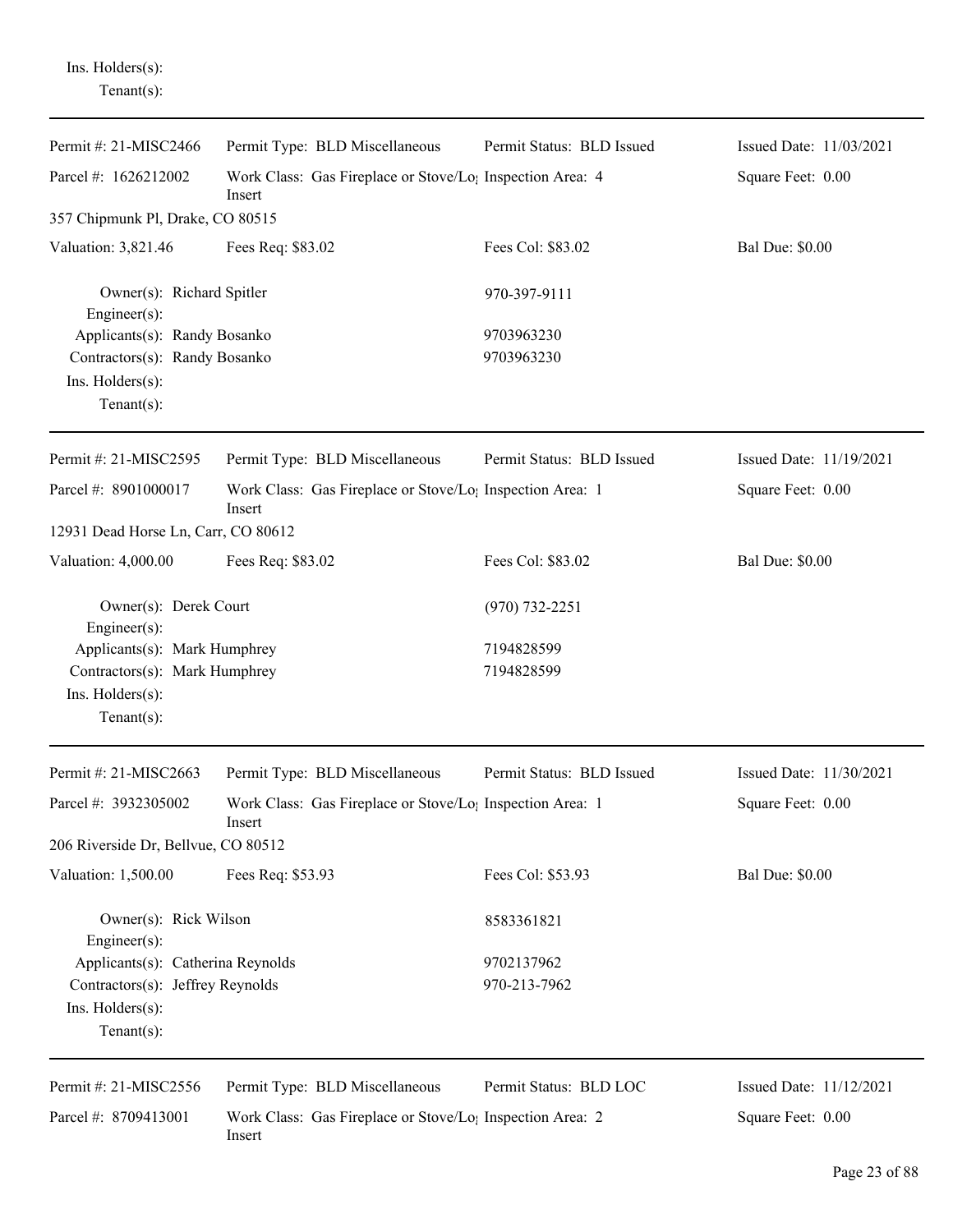| 425 John Deere Dr, Fort Collins, CO 80524  |                                                                                 |                                      |                         |
|--------------------------------------------|---------------------------------------------------------------------------------|--------------------------------------|-------------------------|
| Valuation: 1,200.00                        | Fees Req: \$53.93                                                               | Fees Col: \$53.93                    | <b>Bal Due: \$0.00</b>  |
| Joe Larson<br>Engineer(s):                 | Owner(s): Harmony Enterprise Holdings, LLC                                      | $(970)$ 217-5676<br>$(970)$ 217-5676 |                         |
| Applicants(s): Joe Larson                  |                                                                                 | $(970)$ 217-5676                     |                         |
| Contractors(s): Jerry Lemons               |                                                                                 | 970-353-3527                         |                         |
| Ins. Holders(s):<br>Tenant $(s)$ :         |                                                                                 |                                      |                         |
| Permit #: 21-MISC2542                      | Permit Type: BLD Miscellaneous                                                  | Permit Status: BLD LOC               | Issued Date: 11/10/2021 |
| Parcel #: 4012305093                       | Work Class: Gas Fireplace or Stove/Lo <sub>1</sub> Inspection Area: 5<br>Insert |                                      | Square Feet: 0.00       |
| 135 Woccon Ct, Red Feather Lakes, CO 80545 |                                                                                 |                                      |                         |
| Valuation: 3,470.48                        | Fees Req: \$83.02                                                               | Fees Col: \$83.02                    | <b>Bal Due: \$0.00</b>  |
| Owner(s): Rachel Erickson<br>Engineer(s):  |                                                                                 | $(970)$ 402-3884                     |                         |
| Applicants(s): Western Fireplace Supply    |                                                                                 | 97049896793                          |                         |
| Contractors(s): Chris Tenan                |                                                                                 | 970-498-9679                         |                         |
| Ins. Holders(s):                           |                                                                                 |                                      |                         |
| $Tenant(s)$ :                              |                                                                                 |                                      |                         |
| Permit #: 21-MISC2572                      | Permit Type: BLD Miscellaneous                                                  | Permit Status: BLD Issued            | Issued Date: 11/22/2021 |
| Parcel #: 0427000038                       | Work Class: Gas Fireplace or Stove/Lo; Inspection Area: 3<br>Insert             |                                      | Square Feet: 0.00       |
| 7081 Lakota Ridge Ln, Berthoud, CO 80513   |                                                                                 |                                      |                         |
| Valuation: 2,888.00                        | Fees Req: \$62.27                                                               | Fees Col: \$62.27                    | <b>Bal Due: \$0.00</b>  |
| Owner(s): Mark Kolu<br>Engineer(s):        |                                                                                 | 3035217338                           |                         |
| Applicants(s): Byron Schramm               |                                                                                 | 6618865028                           |                         |
| Contractors(s): Byron Schramm              |                                                                                 | 6618865028                           |                         |
| Ins. Holders(s):<br>Tenant $(s)$ :         |                                                                                 |                                      |                         |
| Permit #: 21-MISC2494                      | Permit Type: BLD Miscellaneous                                                  | Permit Status: BLD LOC               | Issued Date: 11/05/2021 |
| Parcel #: 8712305005                       | Work Class: Gas Fireplace or Stove/Lo <sub>l</sub> Inspection Area: 2<br>Insert |                                      | Square Feet: 0.00       |
| 401 Ridgewood Ct, Fort Collins, CO 80524   |                                                                                 |                                      |                         |
| Valuation: 5,253.88                        | Fees Req: \$184.51                                                              | Fees Col: \$184.51                   | <b>Bal Due: \$0.00</b>  |
| Owner(s): Debra Colvin<br>Engineer(s):     |                                                                                 | $(970) 690 - 5065$                   |                         |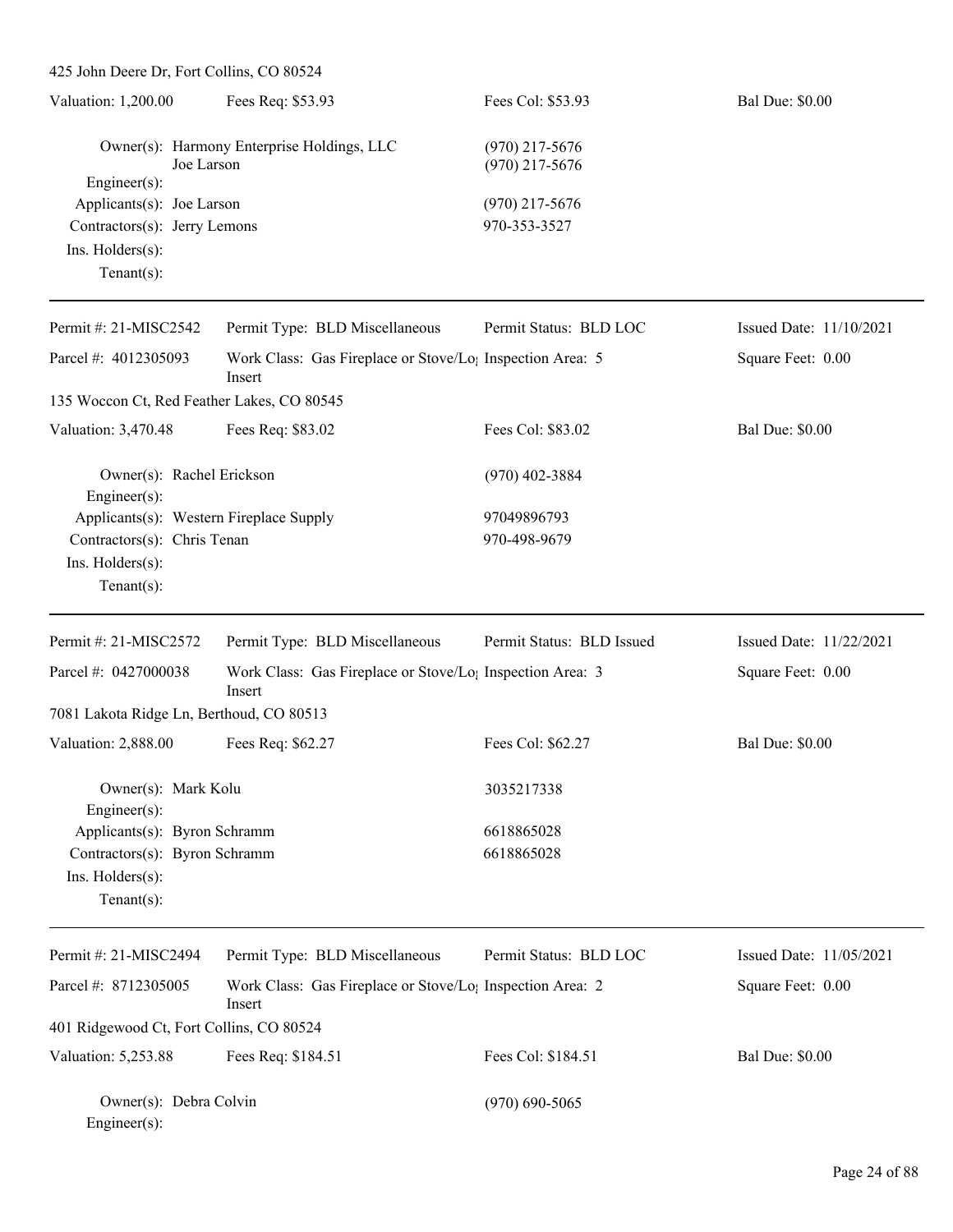| Permit #: 21-MISC2564                                                                               | Permit Type: BLD Miscellaneous                                                  | Permit Status: BLD LOC       | Issued Date: 11/15/2021 |
|-----------------------------------------------------------------------------------------------------|---------------------------------------------------------------------------------|------------------------------|-------------------------|
| Parcel #: 9534110019                                                                                | Work Class: Gas Fireplace or Stove/Lo <sub>1</sub> Inspection Area: 3<br>Insert |                              | Square Feet: 0.00       |
| 2962 Spring Mountain Dr, Loveland, CO 80537                                                         |                                                                                 |                              |                         |
| Valuation: 9,000.00                                                                                 | Fees Req: \$186.75                                                              | Fees Col: \$186.75           | <b>Bal Due: \$0.00</b>  |
| Owner(s): David Cook<br>Engineer(s):                                                                |                                                                                 | 7202016057                   |                         |
| Applicants(s): David Cook<br>Contractors(s): Jeffrey Reynolds<br>Ins. Holders(s):<br>Tenant $(s)$ : |                                                                                 | 7202016057<br>970-213-7962   |                         |
| Permit#: 21-MISC2624                                                                                | Permit Type: BLD Miscellaneous                                                  | Permit Status: BLD Issued    | Issued Date: 11/23/2021 |
| Parcel #: 9624105021                                                                                | Work Class: Gas Piping                                                          | Inspection Area: 2           | Square Feet: 0.00       |
| 7816 Emerald Ave, Fort Collins, CO 80525                                                            |                                                                                 |                              |                         |
| Valuation: 915.00                                                                                   | Fees Req: \$53.93                                                               | Fees Col: \$53.93            | <b>Bal Due: \$0.00</b>  |
| Owner(s): Gregory Artim<br>Engineer(s):                                                             |                                                                                 | 9788703473                   |                         |
| Applicants(s): Glenn Frank<br>Contractors(s): Glenn Frank<br>Ins. Holders(s):<br>$Tenant(s)$ :      |                                                                                 | 970-484-4552<br>970-484-4552 |                         |
| Permit #: 21-MISC2523                                                                               | Permit Type: BLD Miscellaneous                                                  | Permit Status: BLD Issued    | Issued Date: 11/09/2021 |
| Parcel #: 3019405027                                                                                | Work Class: Gas Piping                                                          | Inspection Area: 5           | Square Feet: 0.00       |
| 142 Yuki Dr, Red Feather Lakes, CO 80545                                                            |                                                                                 |                              |                         |
| Valuation: 1,000.00                                                                                 | Fees Req: \$113.93                                                              | Fees Col: \$113.93           | <b>Bal Due: \$0.00</b>  |
| Owner(s): Jason Vonfeldt<br>Engineer(s):                                                            |                                                                                 | 3038291984                   |                         |
| Applicants(s): Douglas Medina<br>Contractors(s):<br>Ins. Holders(s):<br>$Tenant(s)$ :               |                                                                                 | 970-658-6759                 |                         |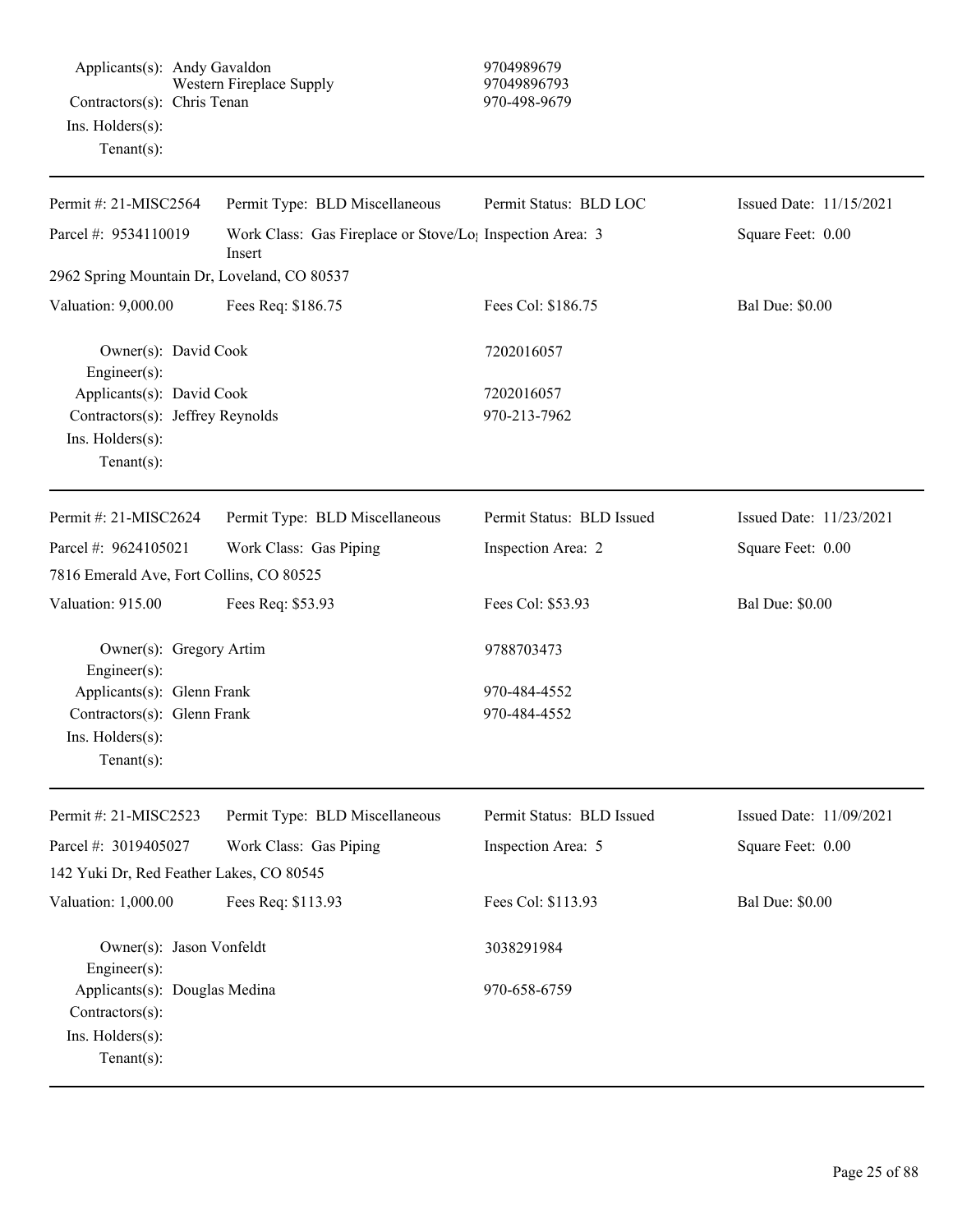| Permit #: 21-MISC2541                                                                     | Permit Type: BLD Miscellaneous                       | Permit Status: BLD Issued | Issued Date: 11/10/2021 |
|-------------------------------------------------------------------------------------------|------------------------------------------------------|---------------------------|-------------------------|
| Parcel #: 2915413056                                                                      | Work Class: Gas Piping                               | Inspection Area: 5        | Square Feet: 0.00       |
| 480 Manhead Mountain Dr, Livermore, CO 80536                                              |                                                      |                           |                         |
| Valuation: 900.00                                                                         | Fees Req: \$165.57                                   | Fees Col: \$165.57        | <b>Bal Due: \$0.00</b>  |
| Owner(s): Steven Burt<br>Engineer $(s)$ :                                                 |                                                      | 303-475-0676              |                         |
| Applicants(s): Chris Ojeda<br>$Contractors(s)$ :<br>Ins. Holders(s):<br>$Tenant(s)$ :     |                                                      | 9705152767                |                         |
| Permit #: 21-MISC2511                                                                     | Permit Type: BLD Miscellaneous                       | Permit Status: BLD Issued | Issued Date: 11/08/2021 |
| Parcel #: 8811405013<br>6074 Inspiration Dr, Fort Collins, CO 80524                       | Work Class: Gas Piping                               | Inspection Area: 1        | Square Feet: 0.00       |
| Valuation: 450.00                                                                         | Fees Req: \$113.93                                   | Fees Col: \$113.93        | <b>Bal Due: \$0.00</b>  |
| Owner(s): Russell Dent<br>Engineer(s):                                                    |                                                      | 9706690822                |                         |
| Applicants(s): Russell Dent<br>Contractors(s):<br>Ins. Holders(s):<br>Tenant $(s)$ :      |                                                      | 9706690822                |                         |
| Permit #: 21-MISC2508                                                                     | Permit Type: BLD Miscellaneous                       | Permit Status: BLD LOC    | Issued Date: 11/08/2021 |
| Parcel #: 8623411038                                                                      | Work Class: Gas Piping                               | Inspection Area: 2        | Square Feet: 0.00       |
| 8268 Park Hill Ct, Fort Collins, CO 80528                                                 |                                                      |                           |                         |
| Valuation: 3,000.00                                                                       | Fees Req: \$122.27                                   | Fees Col: \$122.27        | <b>Bal Due: \$0.00</b>  |
| Owner(s): Robert Lentz<br>Engineer $(s)$ :                                                |                                                      | 9703779853                |                         |
| Applicants(s): Douglas Medina<br>$Contractors(s)$ :<br>Ins. Holders(s):<br>Tenant $(s)$ : |                                                      | 970-658-6759              |                         |
| Permit #: 21-MISC2465                                                                     | Permit Type: BLD Miscellaneous                       | Permit Status: BLD LOC    | Issued Date: 11/03/2021 |
| Parcel #: 3036000050                                                                      | Work Class: Gas Piping                               | Inspection Area: 5        | Square Feet: 0.00       |
|                                                                                           | 199 Alpine Elk Ranch Ln, Red Feather Lakes, CO 80545 |                           |                         |
| Valuation: 3,450.00                                                                       | Fees Req: \$134.66                                   | Fees Col: \$134.66        | <b>Bal Due: \$0.00</b>  |
| Owner(s): Shirley Hawkins Revocable Trust<br>Engineer $(s)$ :                             |                                                      | 9708292941                |                         |
| Applicants(s): Sally Brelsford                                                            |                                                      | 3073656886                |                         |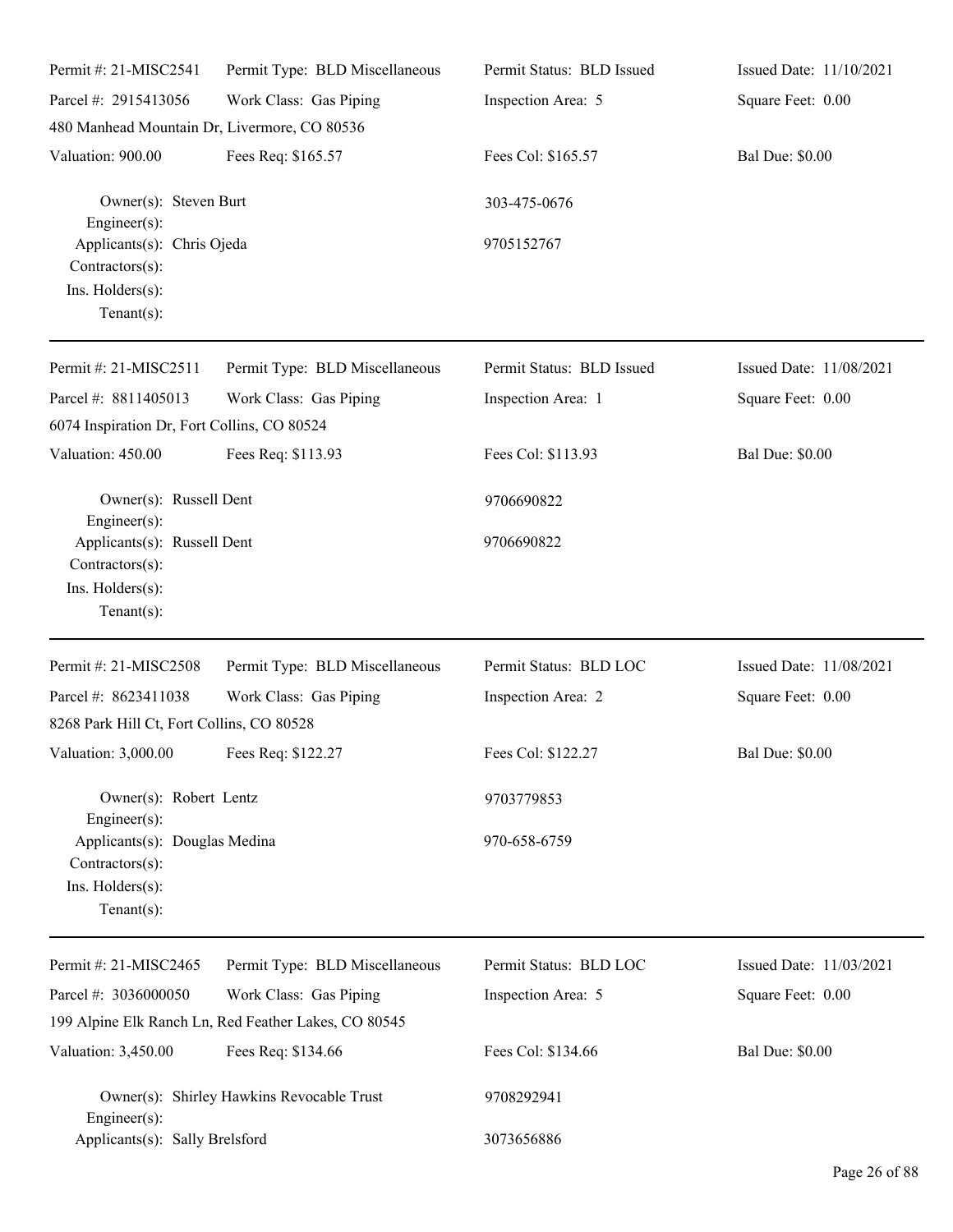Contractors(s): Ins. Holders(s): Tenant(s):

| Permit #: 21-MISC2522                                                                  | Permit Type: BLD Miscellaneous   | Permit Status: BLD Issued | Issued Date: 11/09/2021 |
|----------------------------------------------------------------------------------------|----------------------------------|---------------------------|-------------------------|
| Parcel #: 8922205008                                                                   | Work Class: Gas Piping           | Inspection Area: 1        | Square Feet: 0.00       |
| 10452 Clark Lake Ave, Wellington, CO 80549                                             |                                  |                           |                         |
| Valuation: 1,500.00                                                                    | Fees Req: \$105.57               | Fees Col: \$105.57        | <b>Bal Due: \$0.00</b>  |
| Owner(s): Rodney Hixson<br>Engineer(s):<br>Applicants(s): Arrowhead Service LLC        |                                  | 9706721484                |                         |
| Contractors(s): David Waldo<br>Ins. Holders(s):<br>Tenant $(s)$ :                      |                                  | 970-221-1173              |                         |
| Permit #: 21-MISC2507                                                                  | Permit Type: BLD Miscellaneous   | Permit Status: BLD Issued | Issued Date: 11/08/2021 |
| Parcel #: 8521405022<br>1021 Jay Ct, Loveland, CO 80537                                | Work Class: Gas Piping           | Inspection Area: 3        | Square Feet: 0.00       |
| Valuation: 1,500.00                                                                    | Fees Req: \$113.93               | Fees Col: \$113.93        | <b>Bal Due: \$0.00</b>  |
| Owner(s): Greg Bryant<br>Engineer(s):                                                  |                                  | 9704817365                |                         |
| Applicants(s): Douglas Medina<br>Contractors(s):<br>Ins. Holders(s):<br>Tenant $(s)$ : |                                  | 970-658-6759              |                         |
| Permit #: 21-MISC2437                                                                  | Permit Type: BLD Miscellaneous   | Permit Status: BLD LOC    | Issued Date: 11/01/2021 |
| Parcel #: 0420400005                                                                   | Work Class: Gas Piping           | Inspection Area: 4        | Square Feet: 0.00       |
| 111 Simple Ranch Rd, Lyons, CO 80540                                                   |                                  |                           |                         |
| Valuation: 1,000.00                                                                    | Fees Req: \$113.93               | Fees Col: \$113.93        | <b>Bal Due: \$0.00</b>  |
| $Owner(s)$ :<br>Engineer(s):                                                           | Vonniejunekendall's Living Trust | 6198846180                |                         |
| Applicants(s): Douglas Medina<br>Contractors(s):<br>Ins. Holders(s):<br>Tenant $(s)$ : |                                  | 970-658-6759              |                         |
| Permit #: 21-MISC2506                                                                  | Permit Type: BLD Miscellaneous   | Permit Status: BLD Issued | Issued Date: 11/08/2021 |
| Parcel #: 9509305008<br>1616 Morning Dr, Loveland, CO 80538                            | Work Class: Gas Piping           | Inspection Area: 2        | Square Feet: 0.00       |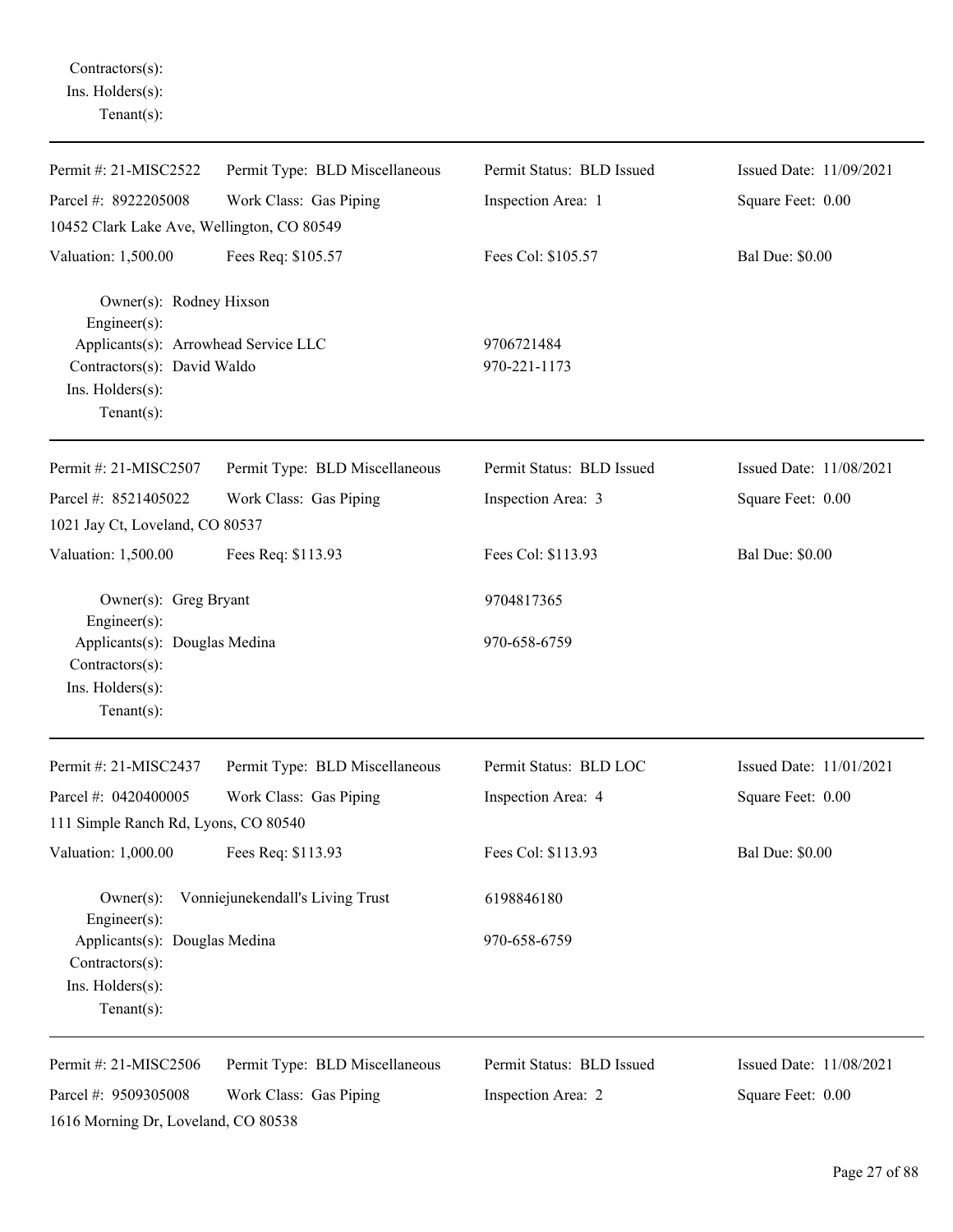| Valuation: 250.00                                                                         | Fees Req: \$53.93                  | Fees Col: \$53.93            | <b>Bal Due: \$0.00</b>  |
|-------------------------------------------------------------------------------------------|------------------------------------|------------------------------|-------------------------|
| Owner(s): Jessica Godard<br>$Engineering(s)$ :                                            |                                    | 3033964068                   |                         |
| Applicants(s): Jessica Godard<br>$Contractors(s)$ :<br>Ins. Holders(s):<br>Tenant $(s)$ : |                                    | 3033964068                   |                         |
| Permit #: 21-MISC2439                                                                     | Permit Type: BLD Miscellaneous     | Permit Status: BLD LOC       | Issued Date: 11/01/2021 |
| Parcel #: 9709101016                                                                      | Work Class: Gas Piping             | Inspection Area: 2           | Square Feet: 0.00       |
| 521 N Taft Hill Rd, Fort Collins, CO 80521                                                |                                    |                              |                         |
| Valuation: 3,100.00                                                                       | Fees Req: \$83.02                  | Fees Col: \$83.02            | <b>Bal Due: \$0.00</b>  |
| Owner(s): Beverly Perina<br>Engineer $(s)$ :                                              |                                    | 9705560887                   |                         |
| Applicants(s): Daniel Ormesher                                                            | Independent Plumbing Solutions Inc | 970-566-1377<br>970-566-1377 |                         |
| Contractors(s):<br>Ins. Holders(s):<br>Tenant $(s)$ :                                     |                                    |                              |                         |
| Permit #: 21-MISC2502                                                                     | Permit Type: BLD Miscellaneous     | Permit Status: BLD Issued    | Issued Date: 11/08/2021 |
| Parcel #: 8628000004                                                                      | Work Class: Mechanical             | Inspection Area: 2           | Square Feet: 0.00       |
| 4009 E County Road 30, Loveland, CO 80538                                                 |                                    |                              |                         |
| Valuation: 1,632.00                                                                       | Fees Req: \$53.93                  | Fees Col: \$53.93            | <b>Bal Due: \$0.00</b>  |
| Owner(s): Dale Leach<br>Engineer $(s)$ :                                                  |                                    | 970-420-8207                 |                         |
| Applicants(s): Jeff Richard                                                               |                                    | 970-223-8873                 |                         |
| Contractors(s): Jeff Richard                                                              |                                    | 970-223-8873                 |                         |
| Ins. Holders(s):<br>Tenant $(s)$ :                                                        |                                    |                              |                         |
| Permit #: 21-MISC2473                                                                     | Permit Type: BLD Miscellaneous     | Permit Status: BLD Issued    | Issued Date: 11/03/2021 |
| Parcel #: 9733413005                                                                      | Work Class: Mechanical             | Inspection Area: 2           | Square Feet: 0.00       |
| 4212 Trowbridge Dr, Fort Collins, CO 80526                                                |                                    |                              |                         |
| Valuation: 14,341.00                                                                      | Fees Req: \$311.23                 | Fees Col: \$311.23           | <b>Bal Due: \$0.00</b>  |
| Owner(s): Bradley Morgan<br>$Engineering(s)$ :                                            |                                    | 9704947632                   |                         |
| Applicants(s): Mike Ducett                                                                |                                    | 970-484-4841                 |                         |
| Contractors(s): Mike Ducett<br>Ins. Holders(s):<br>$Tenant(s)$ :                          |                                    | 970-484-4841                 |                         |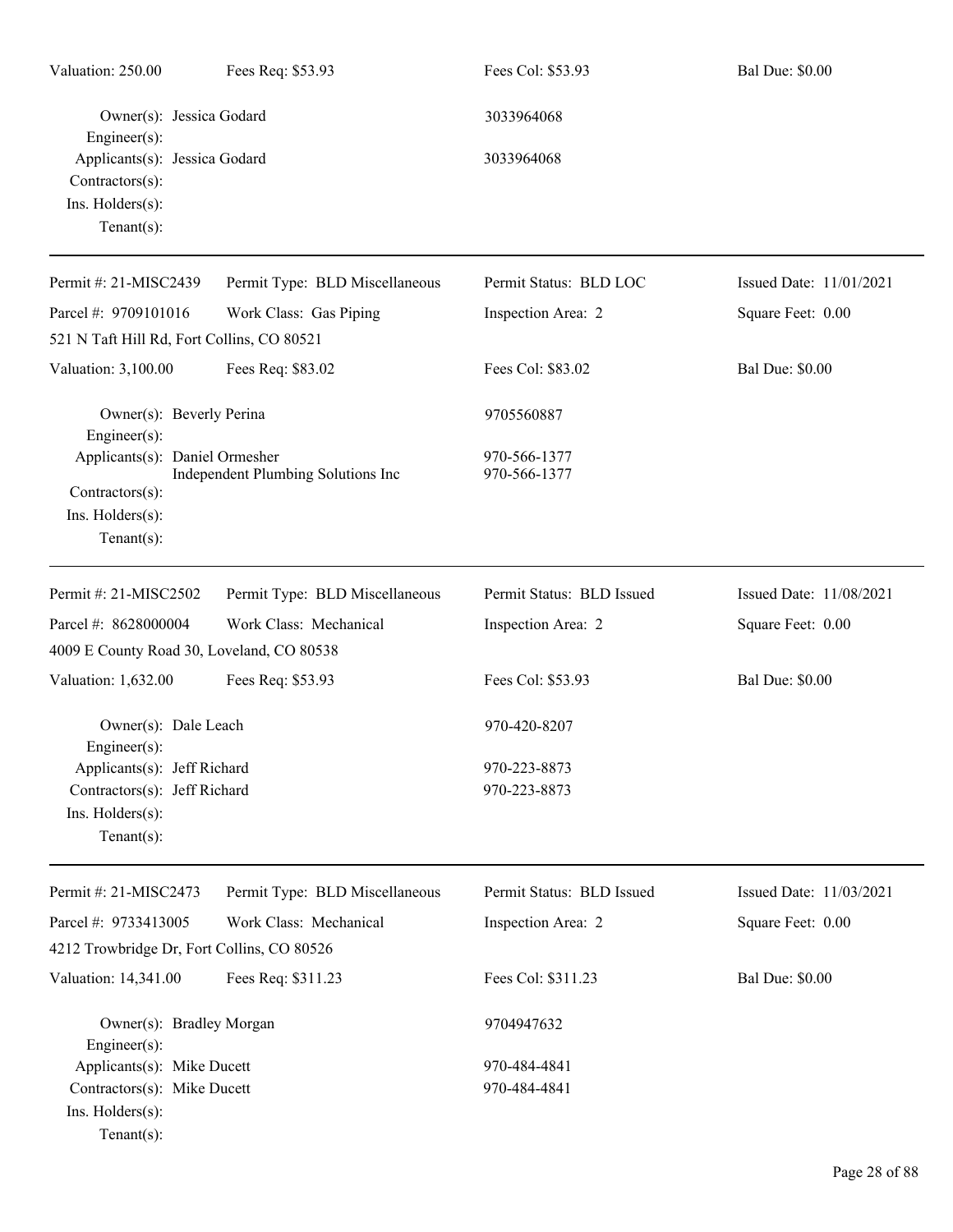| Permit #: 21-MISC2555                                                                                    | Permit Type: BLD Miscellaneous | Permit Status: BLD LOC       | Issued Date: 11/12/2021 |
|----------------------------------------------------------------------------------------------------------|--------------------------------|------------------------------|-------------------------|
| Parcel #: 9508408048                                                                                     | Work Class: Mechanical         | Inspection Area: 2           | Square Feet: 0.00       |
| 1912 Ponderosa Dr, Loveland, CO 80538                                                                    |                                |                              |                         |
| Valuation: 10,362.00                                                                                     | Fees Req: \$288.24             | Fees Col: \$288.24           | <b>Bal Due: \$0.00</b>  |
| Owner(s): Richard Laingor<br>Engineer(s):                                                                |                                |                              |                         |
| Applicants(s): John Buttenback<br>Contractors(s): John Buttenback<br>Ins. Holders(s):<br>$Tenant(s)$ :   |                                | 303-466-4209<br>303-466-4209 |                         |
| Permit #: 21-MISC2499                                                                                    | Permit Type: BLD Miscellaneous | Permit Status: BLD LOC       | Issued Date: 11/05/2021 |
| Parcel #: 8715000005                                                                                     | Work Class: Mechanical         | Inspection Area: 2           | Square Feet: 0.00       |
| 901 Sunchase Dr, Fort Collins, CO 80524                                                                  |                                |                              |                         |
| Valuation: 7,618.15                                                                                      | Fees Req: \$166.00             | Fees Col: \$166.00           | <b>Bal Due: \$0.00</b>  |
| Owner(s): Marna Morales<br>Engineer(s):                                                                  |                                | 970-482-3130                 |                         |
| Applicants(s): Glenn Frank                                                                               |                                | 970-484-4552                 |                         |
| Contractors(s): Glenn Frank<br>Ins. Holders(s):<br>$Tenant(s)$ :                                         |                                | 970-484-4552                 |                         |
| Permit #: 21-MISC2602                                                                                    | Permit Type: BLD Miscellaneous | Permit Status: BLD LOC       | Issued Date: 11/22/2021 |
| Parcel #: 8710414019                                                                                     | Work Class: Mechanical         | Inspection Area: 2           | Square Feet: 0.00       |
| 293 Camino Del Mundo, Fort Collins, CO 80524                                                             |                                |                              |                         |
| Valuation: 5,275.00                                                                                      | Fees Req: \$124.51             | Fees Col: \$124.51           | <b>Bal Due: \$0.00</b>  |
| Owner(s): Jeffrey Gillette                                                                               |                                | $(970)$ 420-9130             |                         |
| Engineer(s):<br>Applicants(s): Tim Swan<br>Contractors(s): Tim Swan<br>Ins. Holders(s):<br>$Tenant(s)$ : |                                | 970-215-5870<br>970-215-5870 |                         |
| Permit #: 21-MISC2617                                                                                    | Permit Type: BLD Miscellaneous | Permit Status: BLD Issued    | Issued Date: 11/23/2021 |
| Parcel #: 9529227010                                                                                     | Work Class: Mechanical         | Inspection Area: 3           | Square Feet: 0.00       |
| 4987 Hames Ct, Loveland, CO 80537                                                                        |                                |                              |                         |
| Valuation: 8,797.50                                                                                      | Fees Req: \$186.75             | Fees Col: \$186.75           | <b>Bal Due: \$0.00</b>  |
| Owner(s): Stuart Van Kooten<br>Engineer(s):                                                              |                                | 3038887768                   |                         |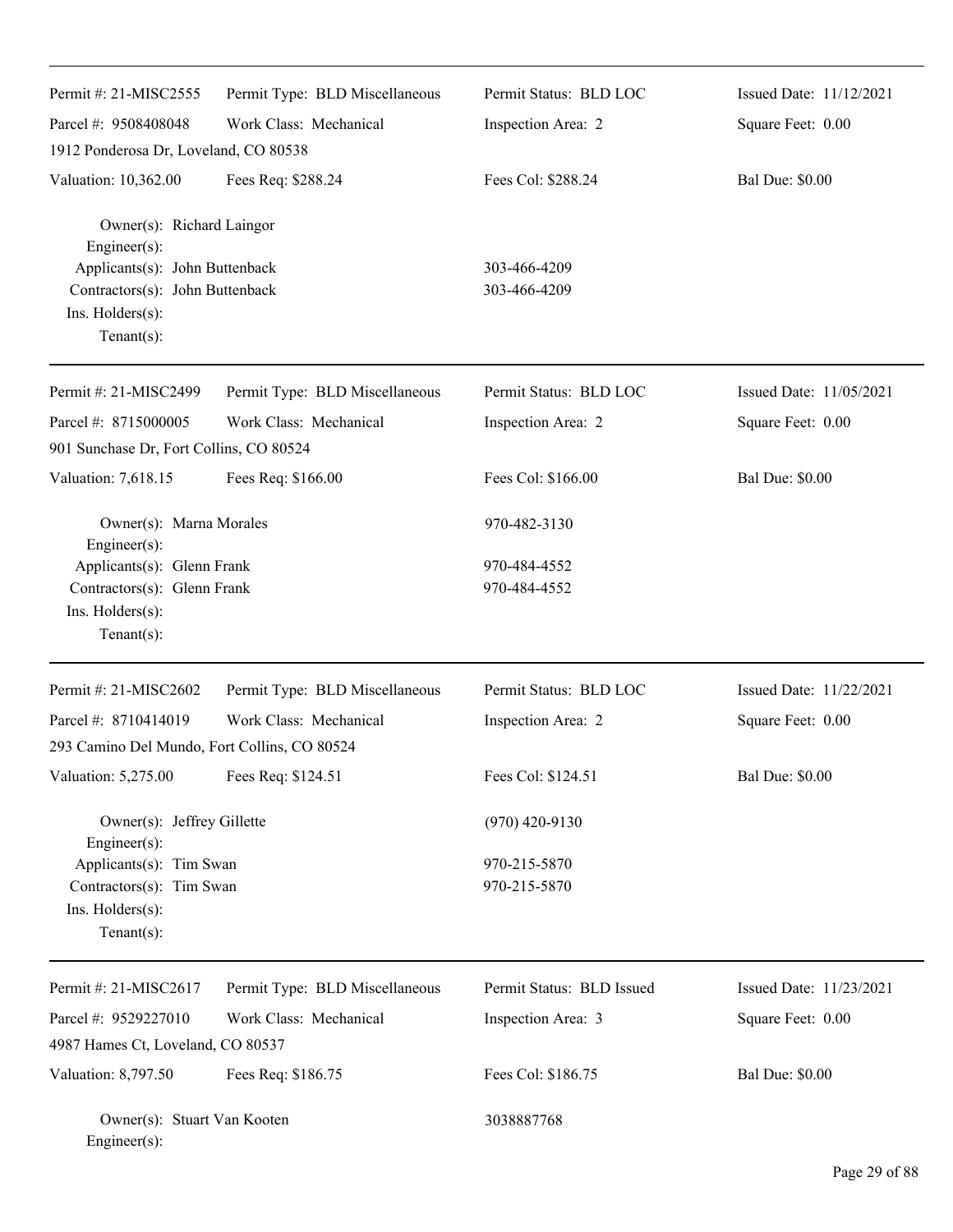| Permit #: 21-MISC2605                           | Permit Type: BLD Miscellaneous | Permit Status: BLD Issued | Issued Date: 11/22/2021 |
|-------------------------------------------------|--------------------------------|---------------------------|-------------------------|
| Parcel #: 9733329003                            | Work Class: Mechanical         | Inspection Area: 2        | Square Feet: 0.00       |
| 2852 Wild Rose Way, Fort Collins, CO 80526      |                                |                           |                         |
| Valuation: 10,258.00                            | Fees Req: \$228.24             | Fees Col: \$228.24        | <b>Bal Due: \$0.00</b>  |
| Owner(s): Chance Brown<br>Engineer(s):          |                                |                           |                         |
| Applicants(s): Michael Missimer                 |                                | 9703109232                |                         |
| Contractors(s): Michael Missimer                |                                | 9703109232                |                         |
| Ins. Holders(s):                                |                                |                           |                         |
| $Tenant(s)$ :                                   |                                |                           |                         |
| Permit #: 21-MISC2569                           | Permit Type: BLD Miscellaneous | Permit Status: BLD LOC    | Issued Date: 11/22/2021 |
| Parcel #: 8715115047                            | Work Class: Mechanical         | Inspection Area: 2        | Square Feet: 0.00       |
| 738 La Cruz Dr, Fort Collins, CO 80524          |                                |                           |                         |
| Valuation: 4,591.50                             | Fees Req: \$103.77             | Fees Col: \$103.77        | <b>Bal Due: \$0.00</b>  |
| Owner(s): Richard L Wartenbe                    |                                | 970-221-4383              |                         |
| $Engineering(s)$ :                              | Anida Wartenbe                 | 970-443-0265              |                         |
| Applicants(s): Tim Swan                         |                                | 970-215-5870              |                         |
| Contractors(s): Tim Swan                        |                                | 970-215-5870              |                         |
| Ins. Holders(s):                                |                                |                           |                         |
| $Tenant(s)$ :                                   |                                |                           |                         |
| Permit #: 21-MISC2571                           | Permit Type: BLD Miscellaneous | Permit Status: BLD LOC    | Issued Date: 11/16/2021 |
| Parcel #: 9529227008                            | Work Class: Mechanical         | Inspection Area: 3        | Square Feet: 0.00       |
| 1507 Hitch Wagon Dr, Loveland, CO 80537         |                                |                           |                         |
| Valuation: 9,480.00                             | Fees Req: \$207.50             | Fees Col: \$207.50        | <b>Bal Due: \$0.00</b>  |
| Owner(s): * Peters Family Trust<br>Engineer(s): |                                | $(714)$ 337-4397          |                         |
| Applicants(s): Michael Culp                     |                                | 970-203-9954              |                         |
| Contractors(s): Michael Culp                    |                                | 970-203-9954              |                         |
| Ins. Holders(s):                                |                                |                           |                         |
| $Tenant(s)$ :                                   |                                |                           |                         |
| Permit #: 21-MISC2486                           | Permit Type: BLD Miscellaneous | Permit Status: BLD LOC    | Issued Date: 11/04/2021 |
| Parcel #: 8620000016                            | Work Class: Mechanical         | Inspection Area: 2        | Square Feet: 0.00       |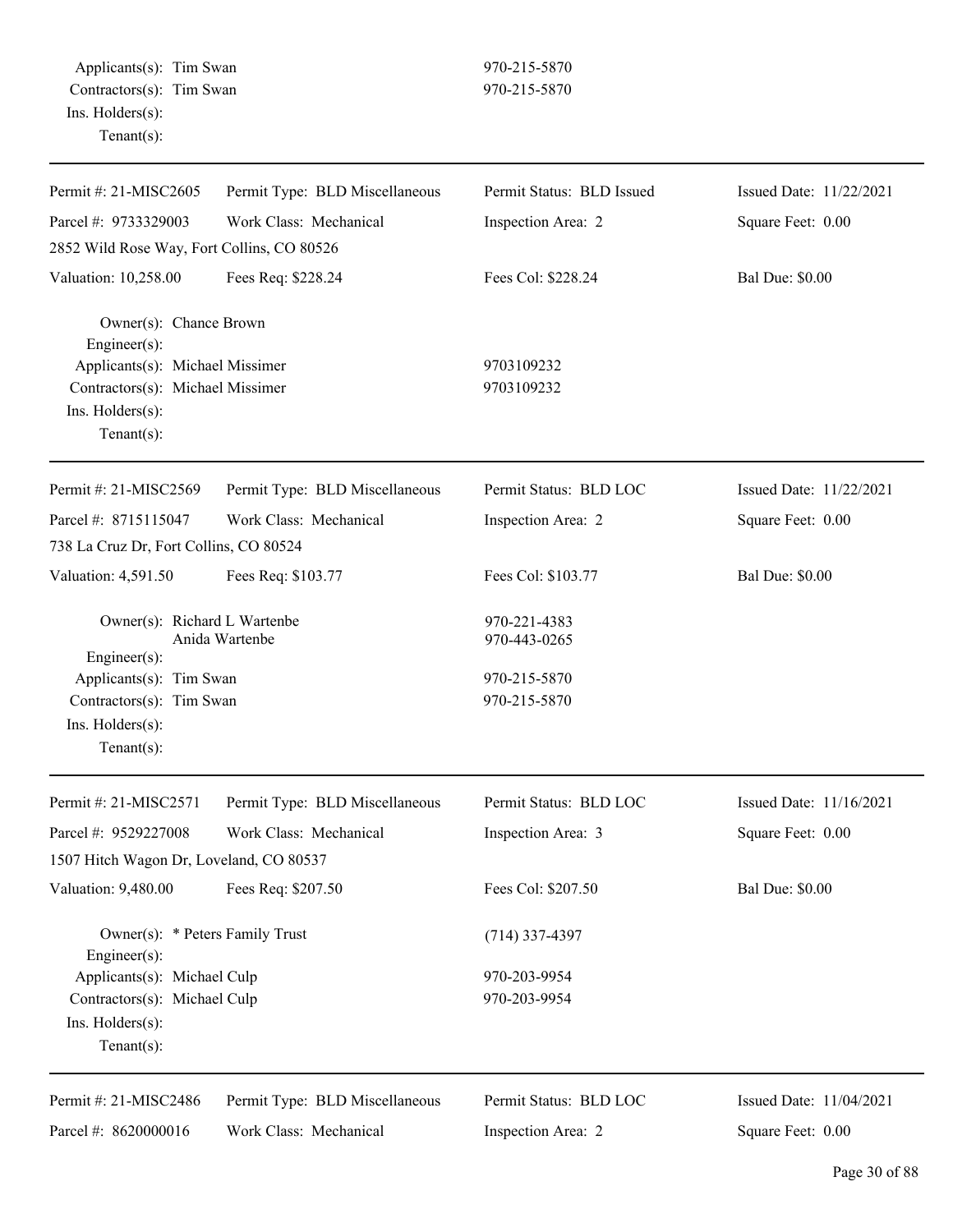| 8400 S County Road 11, Fort Collins, CO 80525                                                                                         |                                                        |                           |                         |
|---------------------------------------------------------------------------------------------------------------------------------------|--------------------------------------------------------|---------------------------|-------------------------|
| Valuation: 11,500.00                                                                                                                  | Fees Req: \$248.99                                     | Fees Col: \$248.99        | <b>Bal Due: \$0.00</b>  |
| Owner(s): Charles Cammenga<br>Engineer(s):<br>Applicants(s): Big T Heating Inc<br>Contractors(s): Harlan Leingang<br>Ins. Holders(s): |                                                        | 9705816603                |                         |
|                                                                                                                                       |                                                        | 970-667-5741              |                         |
|                                                                                                                                       |                                                        | 970-667-5741              |                         |
|                                                                                                                                       |                                                        |                           |                         |
| Tenant $(s)$ :                                                                                                                        |                                                        |                           |                         |
| Permit #: 21-MISC2520                                                                                                                 | Permit Type: BLD Miscellaneous                         | Permit Status: BLD LOC    | Issued Date: 11/12/2021 |
| Parcel #: 9431305039                                                                                                                  | Work Class: Mechanical                                 | Inspection Area: 3        | Square Feet: 0.00       |
| 2301 Blue Mountain Ave, Berthoud, CO 80513                                                                                            |                                                        |                           |                         |
| Valuation: 13,220.00                                                                                                                  | Fees Req: \$290.48                                     | Fees Col: \$290.48        | <b>Bal Due: \$0.00</b>  |
| Owner(s): Eugenie Suits<br>Engineer(s):                                                                                               |                                                        | $(303)$ 651-2894          |                         |
| Applicants(s): Eric Meiers                                                                                                            |                                                        | 720-366-1512              |                         |
| Contractors(s): Eric Meiers                                                                                                           |                                                        | 720-366-1512              |                         |
| Ins. Holders(s):                                                                                                                      |                                                        |                           |                         |
| $Tenant(s)$ :                                                                                                                         |                                                        |                           |                         |
| Permit #: 21-MISC2604                                                                                                                 | Permit Type: BLD Miscellaneous                         | Permit Status: BLD Issued | Issued Date: 11/22/2021 |
| Parcel #: 9834000025                                                                                                                  | Work Class: Mechanical                                 | Inspection Area: 1        | Square Feet: 0.00       |
| 1800 N Taft Hill Rd, Fort Collins, CO 80521                                                                                           |                                                        |                           |                         |
| Valuation: 5,428.42                                                                                                                   | Fees Req: \$124.51                                     | Fees Col: \$124.51        | <b>Bal Due: \$0.00</b>  |
| Engineer(s):                                                                                                                          | Owner(s): Martin Marietta Materials Inc - Fort Collins | 9704073631                |                         |
| Applicants(s): Glenn Frank                                                                                                            |                                                        | 970-484-4552              |                         |
| Contractors(s): Glenn Frank                                                                                                           |                                                        | 970-484-4552              |                         |
| Ins. Holders(s):                                                                                                                      |                                                        |                           |                         |
| Tenant $(s)$ :                                                                                                                        |                                                        |                           |                         |
| Permit #: 21-MISC2453                                                                                                                 | Permit Type: BLD Miscellaneous                         | Permit Status: BLD Issued | Issued Date: 11/03/2021 |
| Parcel #: 9830106027                                                                                                                  | Work Class: Mechanical                                 | Inspection Area: 1        | Square Feet: 0.00       |
| 3424 N County Road 23e, Laporte, CO 80535                                                                                             |                                                        |                           |                         |
| Valuation: 1,460.00                                                                                                                   | Fees Req: \$53.93                                      | Fees Col: \$53.93         | <b>Bal Due: \$0.00</b>  |
| Owner(s): Jesse French                                                                                                                |                                                        | 9702176816                |                         |
| Engineer(s):                                                                                                                          |                                                        |                           |                         |
| Applicants(s): Jeff Richard                                                                                                           |                                                        | 970-223-8873              |                         |
| Contractors(s): Jeff Richard                                                                                                          |                                                        | 970-223-8873              |                         |
| Ins. Holders(s):                                                                                                                      |                                                        |                           |                         |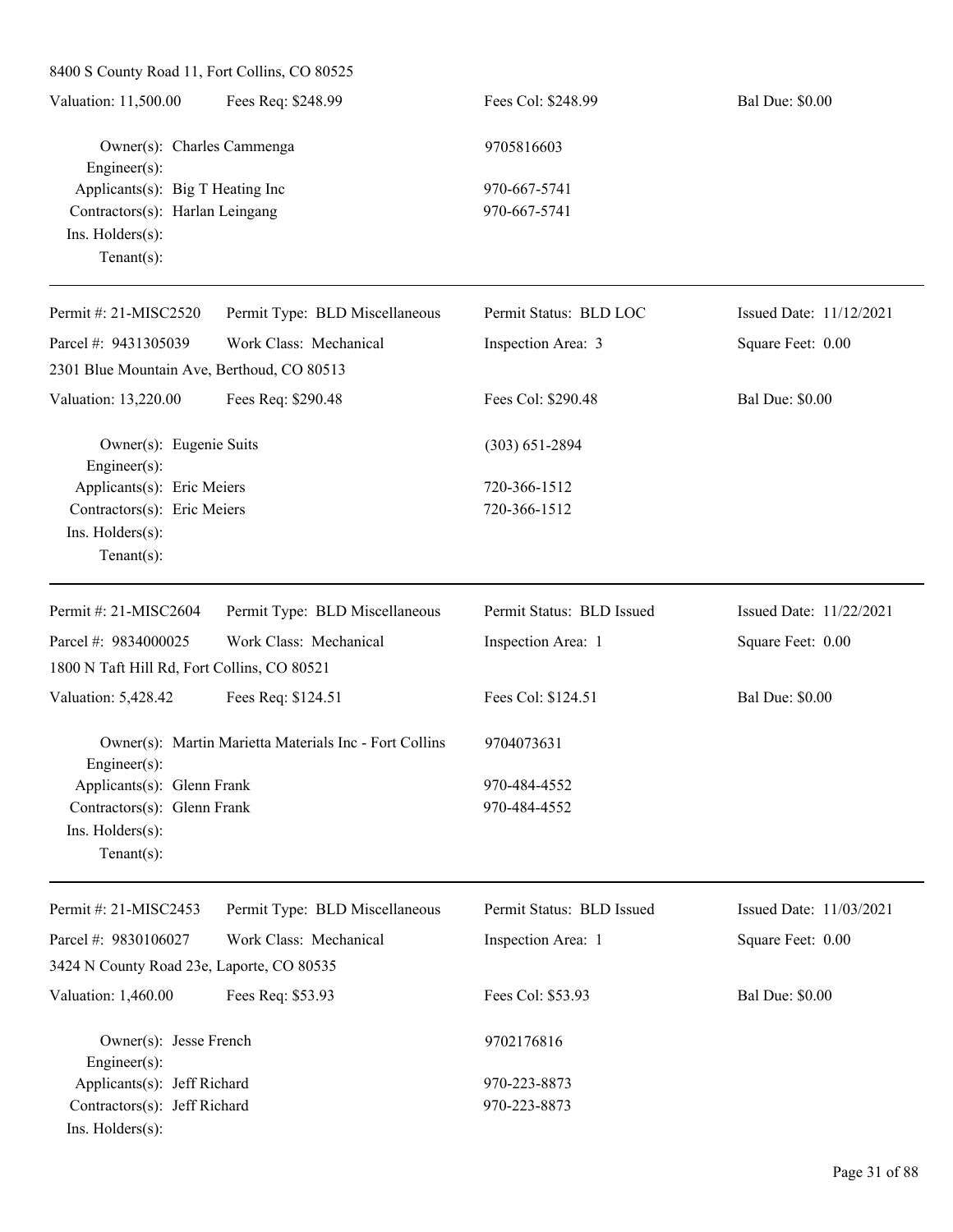| Permit #: 21-MISC2579                    | Permit Type: BLD Miscellaneous | Permit Status: BLD Issued | Issued Date: 11/17/2021 |
|------------------------------------------|--------------------------------|---------------------------|-------------------------|
| Parcel #: 9709306020                     | Work Class: Mechanical         | Inspection Area: 2        | Square Feet: 0.00       |
| 125 S Sunset St, Fort Collins, CO 80521  |                                |                           |                         |
| Valuation: 14,455.00                     | Fees Req: \$311.23             | Fees Col: \$311.23        | <b>Bal Due: \$0.00</b>  |
| Owner(s): Richard Burr<br>Engineer(s):   |                                | 970-482-0719              |                         |
| Applicants(s): Mike Ducett               |                                | 970-484-4841              |                         |
| Contractors(s): Mike Ducett              |                                | 970-484-4841              |                         |
| Ins. Holders(s):                         |                                |                           |                         |
| Tenant $(s)$ :                           |                                |                           |                         |
| Permit #: 21-MISC2445                    | Permit Type: BLD Miscellaneous | Permit Status: BLD LOC    | Issued Date: 11/02/2021 |
| Parcel #: 9829316067                     | Work Class: Mechanical         | Inspection Area: 1        | Square Feet: 0.00       |
| 3116 Tobias Ct, Laporte, CO 80535        |                                |                           |                         |
| Valuation: 3,250.00                      | Fees Req: \$143.02             | Fees Col: \$143.02        | <b>Bal Due: \$0.00</b>  |
| Owner(s): Debra Vogt<br>Engineer(s):     |                                | $(970)$ 484-1067          |                         |
| Applicants(s): Northern Colorado Air Inc |                                | 970-223-8873              |                         |
| Contractors(s): Jeff Richard             |                                | 970-223-8873              |                         |
| Ins. Holders(s):                         |                                |                           |                         |
| Tenant(s):                               |                                |                           |                         |
| Permit #: 21-MISC2580                    | Permit Type: BLD Miscellaneous | Permit Status: BLD Issued | Issued Date: 11/17/2021 |
| Parcel #: 9411206019                     | Work Class: Mechanical         | Inspection Area: 3        | Square Feet: 0.00       |
| 2342 Breckenridge Ct, Berthoud, CO 80513 |                                |                           |                         |
| Valuation: 8,722.00                      | Fees Req: \$246.75             | Fees Col: \$246.75        | <b>Bal Due: \$0.00</b>  |
| Owner(s): Marshall Shupe<br>Engineer(s): |                                | $(970)$ 532-5912          |                         |
| Applicants(s): IMS Heating $& Air Inc$   |                                | 970-532-0123              |                         |
| Contractors(s):                          |                                |                           |                         |
| Ins. Holders(s):                         |                                |                           |                         |
| Tenant $(s)$ :                           |                                |                           |                         |
| Permit #: 21-MISC2442                    | Permit Type: BLD Miscellaneous | Permit Status: BLD Issued | Issued Date: 11/01/2021 |
| Parcel #: 3933311001                     | Work Class: Mechanical         | Inspection Area: 1        | Square Feet: 0.00       |
| 31503 W Highway 14, Bellvue, CO 80512    |                                |                           |                         |
| Valuation: 27,000.00                     | Fees Req: \$560.18             | Fees Col: \$560.18        | <b>Bal Due: \$0.00</b>  |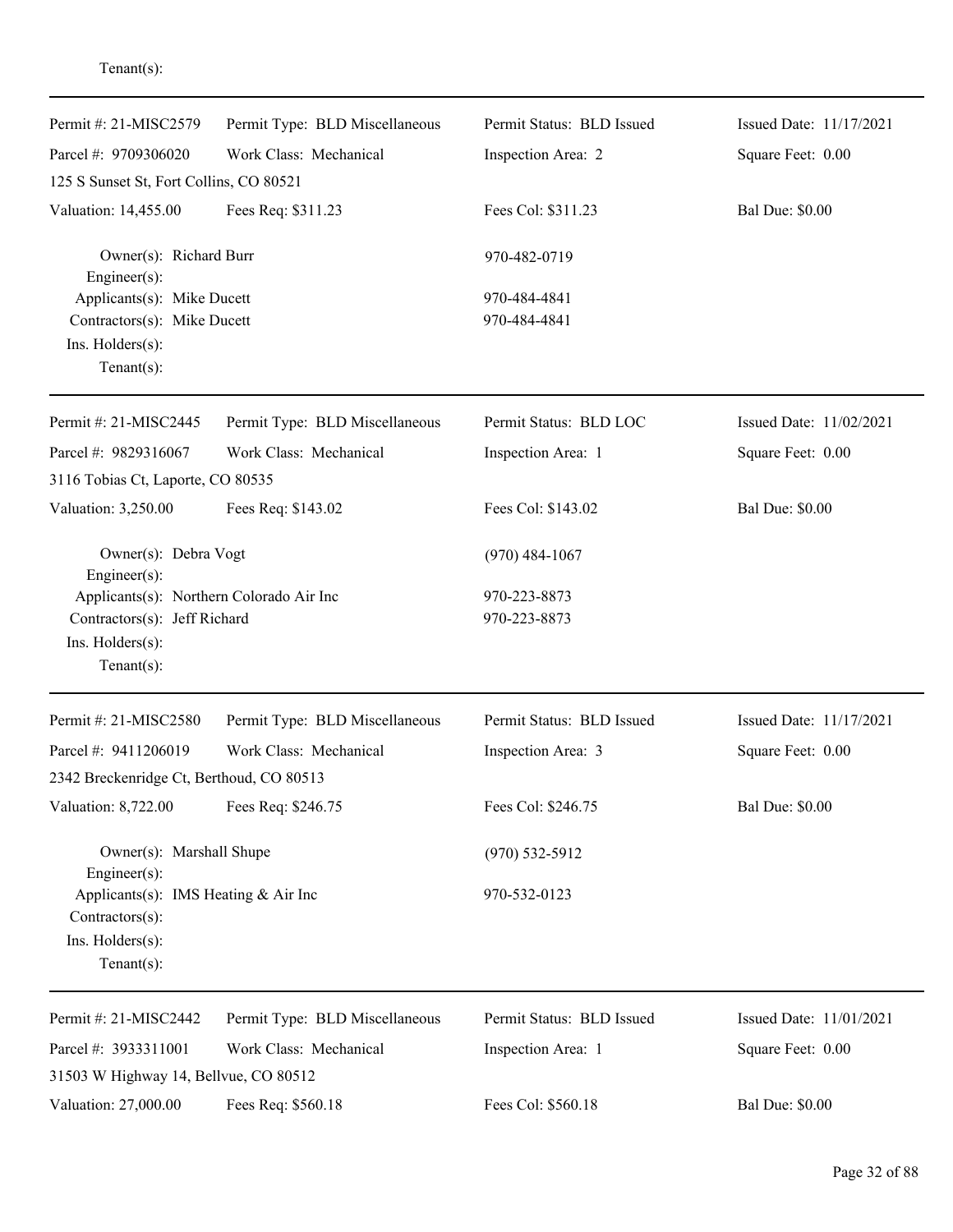Owner(s): 5M Star Destination LLC Engineer(s): Applicants(s): Matthew Markle 9703080807 Contractors(s): Matthew Markle 9703080807 Ins. Holders(s): Tenant(s): Permit #: 21-MISC2518 Parcel #: 8022300002 Permit Type: BLD Miscellaneous Work Class: Mechanical Permit Status: BLD Issued Inspection Area: 1 Issued Date: 11/09/2021 Square Feet: 0.00 15873 Linton Ln, Wellington, CO 80549 Valuation: 18,511.85 Fees Req: \$394.21 Fees Col: \$394.21 Bal Due: \$0.00 Owner(s): Daniel Robinson (970) 443-1676 Engineer(s): Applicants(s): Glenn Frank 970-484-4552 Contractors(s): Ins. Holders(s): Tenant(s): Permit #: 21-MISC2612 Parcel #: 8708200045 Permit Type: BLD Miscellaneous Work Class: Mechanical Permit Status: BLD Issued Inspection Area: 2 Issued Date: 11/22/2021 Square Feet: 0.00 401 N Timberline Rd 142, Fort Collins, CO 80524 Valuation: 3,476.00 Fees Req: \$83.02 Fees Col: \$83.02 Bal Due: \$0.00 Owner(s): Affordable Homes Of Denver 9702130162 Engineer(s): Applicants(s): Dwayne Shawver 970-532-0123 Contractors(s): Dwayne Shawver 970-532-0123 Ins. Holders(s): Tenant(s): Permit #: 21-MISC2594 Parcel #: 9411206051 Permit Type: BLD Miscellaneous Work Class: Mechanical Permit Status: BLD Issued Inspection Area: 3 Issued Date: 11/18/2021 Square Feet: 0.00 2221 Breckenridge Dr, Berthoud, CO 80513 Valuation: 10,000.00 Fees Req: \$207.50 Fees Col: \$207.50 Bal Due: \$0.00 Owner(s): Alison Thompson Engineer(s): Applicants(s): Matthew Markle 9703080807 Contractors(s): Matthew Markle 9703080807 Ins. Holders(s): Tenant(s):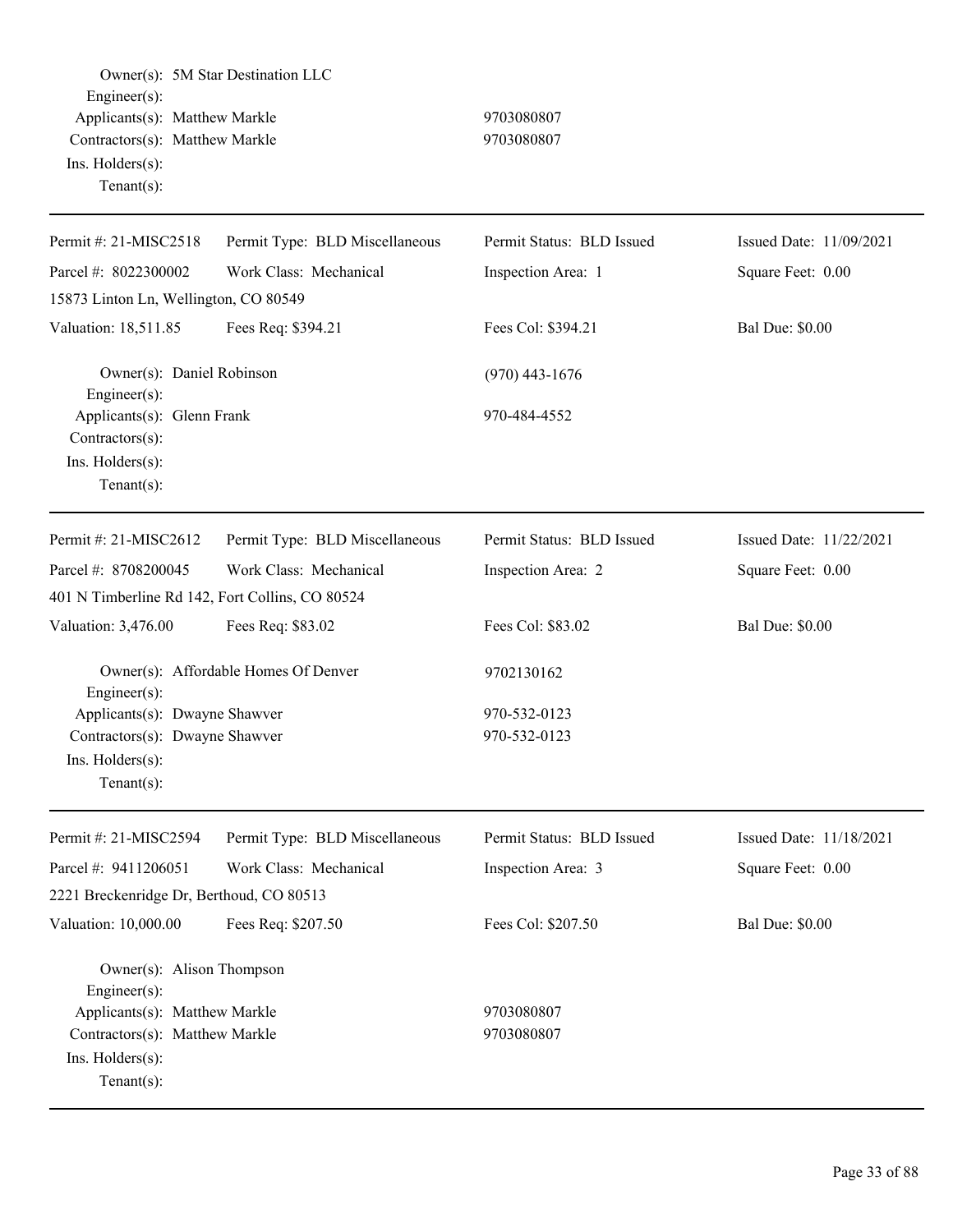| Permit #: 21-MISC2631                                                                                 | Permit Type: BLD Miscellaneous | Permit Status: BLD Issued    | Issued Date: 11/24/2021 |
|-------------------------------------------------------------------------------------------------------|--------------------------------|------------------------------|-------------------------|
| Parcel #: 9635120001                                                                                  | Work Class: Mechanical         | Inspection Area: 2           | Square Feet: 0.00       |
| 5625 Mckinley Ave, Loveland, CO 80538                                                                 |                                |                              |                         |
| Valuation: 4,353.00                                                                                   | Fees Req: \$103.77             | Fees Col: \$103.77           | <b>Bal Due: \$0.00</b>  |
| Owner(s): Joann Baker<br>Engineer(s):                                                                 |                                | 9702900105                   |                         |
| Applicants(s): Matthew Markle<br>Contractors(s): Matthew Markle<br>Ins. Holders(s):<br>Tenant $(s)$ : |                                | 9703080807<br>9703080807     |                         |
| Permit #: 21-MISC2633                                                                                 | Permit Type: BLD Miscellaneous | Permit Status: BLD Issued    | Issued Date: 11/24/2021 |
| Parcel #: 9635111004<br>213 W 50th St, Loveland, CO 80538                                             | Work Class: Mechanical         | Inspection Area: 2           | Square Feet: 0.00       |
| Valuation: 9,700.00                                                                                   | Fees Req: \$207.50             | Fees Col: \$207.50           | <b>Bal Due: \$0.00</b>  |
| Owner(s): Megan Griffith<br>Engineer(s):                                                              |                                | 9704947632                   |                         |
| Applicants(s): Mike Ducett<br>Contractors(s): Mike Ducett<br>Ins. Holders(s):<br>Tenant $(s)$ :       |                                | 970-484-4841<br>970-484-4841 |                         |
| Permit #: 21-MISC2510                                                                                 | Permit Type: BLD Miscellaneous | Permit Status: BLD LOC       | Issued Date: 11/08/2021 |
| Parcel #: 8505409008<br>3104 Valley Oak Dr, Loveland, CO 80538                                        | Work Class: Mechanical         | Inspection Area: 2           | Square Feet: 0.00       |
| Valuation: 6,326.00                                                                                   | Fees Req: \$145.26             | Fees Col: \$145.26           | <b>Bal Due: \$0.00</b>  |
| Owner(s): Bob Schieb<br>Engineer $(s)$ :                                                              |                                | 9704947632                   |                         |
| Applicants(s): Mike Ducett<br>Contractors(s): Mike Ducett<br>Ins. Holders(s):<br>Tenant $(s)$ :       |                                | 970-484-4841<br>970-484-4841 |                         |
| Permit #: 21-MISC2643                                                                                 | Permit Type: BLD Miscellaneous | Permit Status: BLD Issued    | Issued Date: 11/29/2021 |
| Parcel #: 9520311002                                                                                  | Work Class: Mechanical         | Inspection Area: 3           | Square Feet: 0.00       |
| 5000 Swainsona Dr, Loveland, CO 80537                                                                 |                                |                              |                         |
| Valuation: 3,437.50                                                                                   | Fees Req: \$83.02              | Fees Col: \$83.02            | <b>Bal Due: \$0.00</b>  |
| Owner(s): Rich Patterson Living Trust<br>Engineer $(s)$ :                                             |                                | $(970)$ 217-1215             |                         |
| Applicants(s): Tim Swan                                                                               |                                | 970-215-5870                 |                         |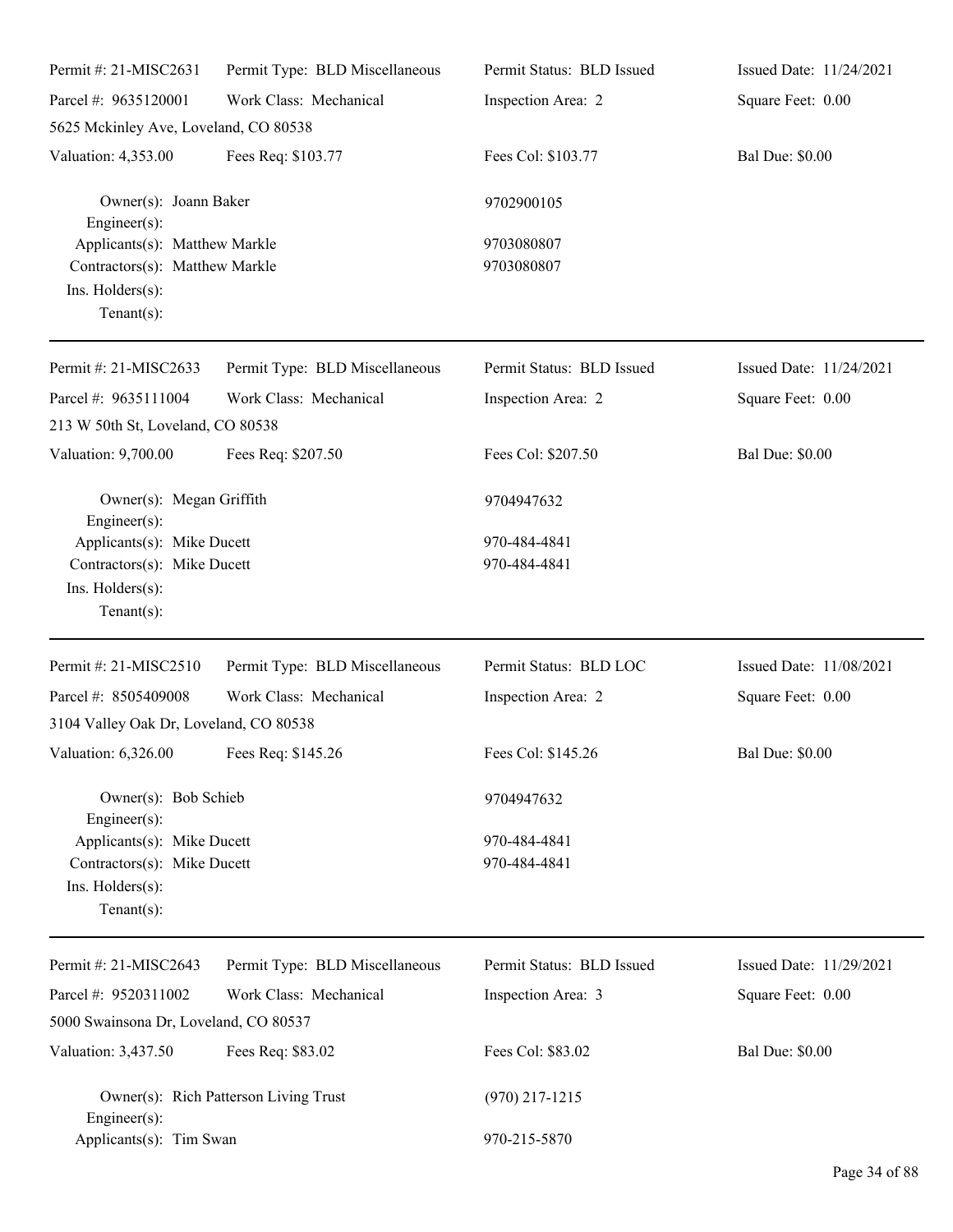Contractors(s): Tim Swan 970-215-5870 Ins. Holders(s): Tenant(s):

| Permit #: 21-MISC2646                                               | Permit Type: BLD Miscellaneous | Permit Status: BLD Issued | Issued Date: 11/29/2021 |
|---------------------------------------------------------------------|--------------------------------|---------------------------|-------------------------|
| Parcel #: 8614322039                                                | Work Class: Mechanical         | Inspection Area: 2        | Square Feet: 0.00       |
| 5256 Augusta Trl, Fort Collins, CO 80528                            |                                |                           |                         |
| Valuation: 7,699.50                                                 | Fees Req: \$166.00             | Fees Col: \$166.00        | <b>Bal Due: \$0.00</b>  |
| Owner(s): Natalie Turner<br>Engineer(s):<br>Applicants(s): Tim Swan |                                | $(970)$ 231-3704          |                         |
|                                                                     |                                | 970-215-5870              |                         |
| Contractors(s): Tim Swan                                            |                                | 970-215-5870              |                         |
| Ins. Holders(s):<br>Tenant $(s)$ :                                  |                                |                           |                         |
| Permit #: 21-MISC2653                                               | Permit Type: BLD Miscellaneous | Permit Status: BLD Issued | Issued Date: 11/30/2021 |
| Parcel #: 8716200041                                                | Work Class: Mechanical         | Inspection Area: 2        | Square Feet: 0.00       |
| 3109 E Mulberry St #28, Fort Collins, CO 80524                      |                                |                           |                         |
| Valuation: 2,524.03                                                 | Fees Req: \$62.27              | Fees Col: \$62.27         | <b>Bal Due: \$0.00</b>  |
| Owner(s): Thomas Brassel<br>Engineer(s):                            |                                | 7194917562                |                         |
| Applicants(s): Morgan Lopez                                         |                                | 9702156539                |                         |
| Contractors(s): Mark Lancaster                                      |                                | 9705560544                |                         |
| Ins. Holders(s):<br>$Tenant(s)$ :                                   |                                |                           |                         |
| Permit #: 21-MISC2517                                               | Permit Type: BLD Miscellaneous | Permit Status: BLD Issued | Issued Date: 11/09/2021 |
| Parcel #: 9508407020                                                | Work Class: Mechanical         | Inspection Area: 2        | Square Feet: 0.00       |
| 1612 Cliff Side Dr, Loveland, CO 80538                              |                                |                           |                         |
| Valuation: 578.00                                                   | Fees Req: \$53.93              | Fees Col: \$53.93         | <b>Bal Due: \$0.00</b>  |
| Owner(s): Colton Pinto<br>Engineer(s):                              |                                | 303-916-9302              |                         |
| Applicants(s): Kurt Schwader                                        |                                | 970-532-7618              |                         |
| Contractors(s): Kurt Schwader                                       |                                | 970-532-7618              |                         |
| Ins. Holders(s):<br>Tenant $(s)$ :                                  |                                |                           |                         |
| Permit #: 21-MISC2471                                               | Permit Type: BLD Miscellaneous | Permit Status: BLD Issued | Issued Date: 11/03/2021 |
| Parcel #: 8521405031                                                | Work Class: Mechanical         | Inspection Area: 3        | Square Feet: 0.00       |
| 1001 King Dr, Loveland, CO 80537                                    |                                |                           |                         |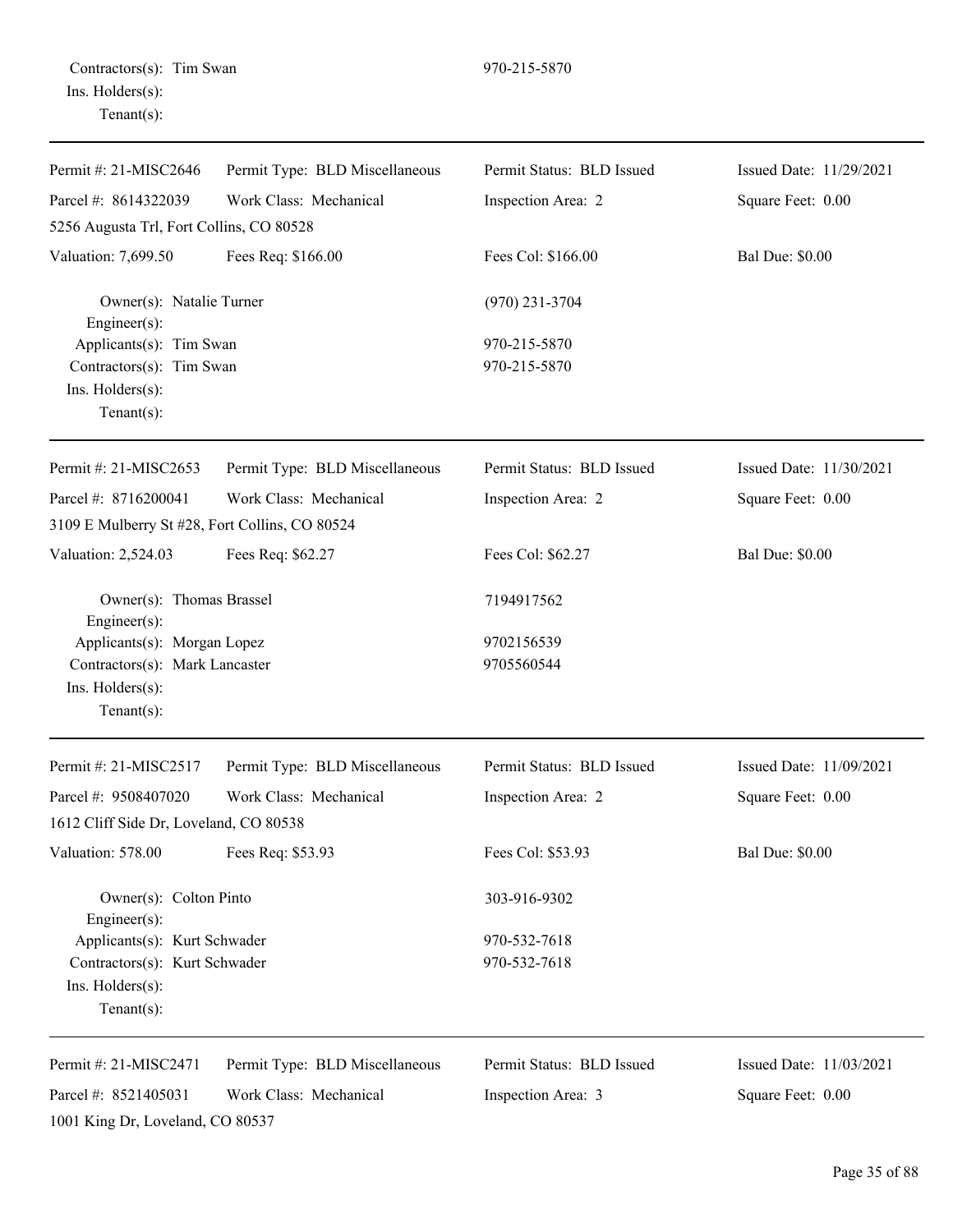| Valuation: 23,490.00                                                                           | Fees Req: \$497.94                         | Fees Col: \$497.94           | <b>Bal Due: \$0.00</b>  |
|------------------------------------------------------------------------------------------------|--------------------------------------------|------------------------------|-------------------------|
| Owner(s): John Schmidt<br>Engineer(s):                                                         |                                            | 970-663-7581                 |                         |
| Applicants(s): Mike Ducett<br>Contractors(s): Mike Ducett<br>Ins. Holders(s):<br>$Tenant(s)$ : |                                            | 970-484-4841<br>970-484-4841 |                         |
| Permit #: 21-MISC2636                                                                          | Permit Type: BLD Miscellaneous             | Permit Status: BLD Issued    | Issued Date: 11/24/2021 |
| Parcel #: 8706214051                                                                           | Work Class: Mechanical                     | Inspection Area: 1           | Square Feet: 0.00       |
| 1509 Ascot Ct, Fort Collins, CO 80524                                                          |                                            |                              |                         |
| Valuation: 10,959.00                                                                           | Fees Req: \$228.24                         | Fees Col: \$228.24           | <b>Bal Due: \$0.00</b>  |
| Owner(s): Nancy Peters<br>Engineer(s):                                                         |                                            | $(970)$ 494-7632             |                         |
| Applicants(s): Mike Ducett<br>Contractors(s): Mike Ducett<br>Ins. Holders(s):<br>$Tenant(s)$ : |                                            | 970-484-4841<br>970-484-4841 |                         |
| Permit #: 21-MISC2622                                                                          | Permit Type: BLD Miscellaneous             | Permit Status: BLD Issued    | Issued Date: 11/23/2021 |
| Parcel #: 8707409118                                                                           | Work Class: Mechanical                     | Inspection Area: 2           | Square Feet: 0.00       |
| 204 Commerce Dr, Fort Collins, CO 80524                                                        |                                            |                              |                         |
| Valuation: 4,955.00                                                                            | Fees Req: \$103.77                         | Fees Col: \$103.77           | <b>Bal Due: \$0.00</b>  |
| Owner(s): JSM LLC<br>Engineer(s):                                                              |                                            | 970-231-2381                 |                         |
| Contractors(s): William Kusmik<br>Ins. Holders(s):<br>$Tenant(s)$ :                            | Applicants(s): Balance Point Heating & A/C | 970-484-4440<br>9705670184   |                         |
| Permit #: 21-MISC2491                                                                          | Permit Type: BLD Miscellaneous             | Permit Status: BLD Issued    | Issued Date: 11/09/2021 |
| Parcel #: 9704307007                                                                           | Work Class: Mechanical                     | Inspection Area: 1           | Square Feet: 0.00       |
| 929 Mallard Dr, Fort Collins, CO 80521                                                         |                                            |                              |                         |
| Valuation: 3,420.00                                                                            | Fees Req: \$83.02                          | Fees Col: \$83.02            | <b>Bal Due: \$0.00</b>  |
| Owner(s): William Shuster<br>Engineer(s):                                                      |                                            | 9702145970                   |                         |
| Applicants(s): Dennis Shortridge                                                               |                                            | 970-493-3272                 |                         |
| Contractors(s): Dennis Shortridge<br>Ins. Holders(s):<br>$Tenant(s)$ :                         |                                            | 970-493-3272                 |                         |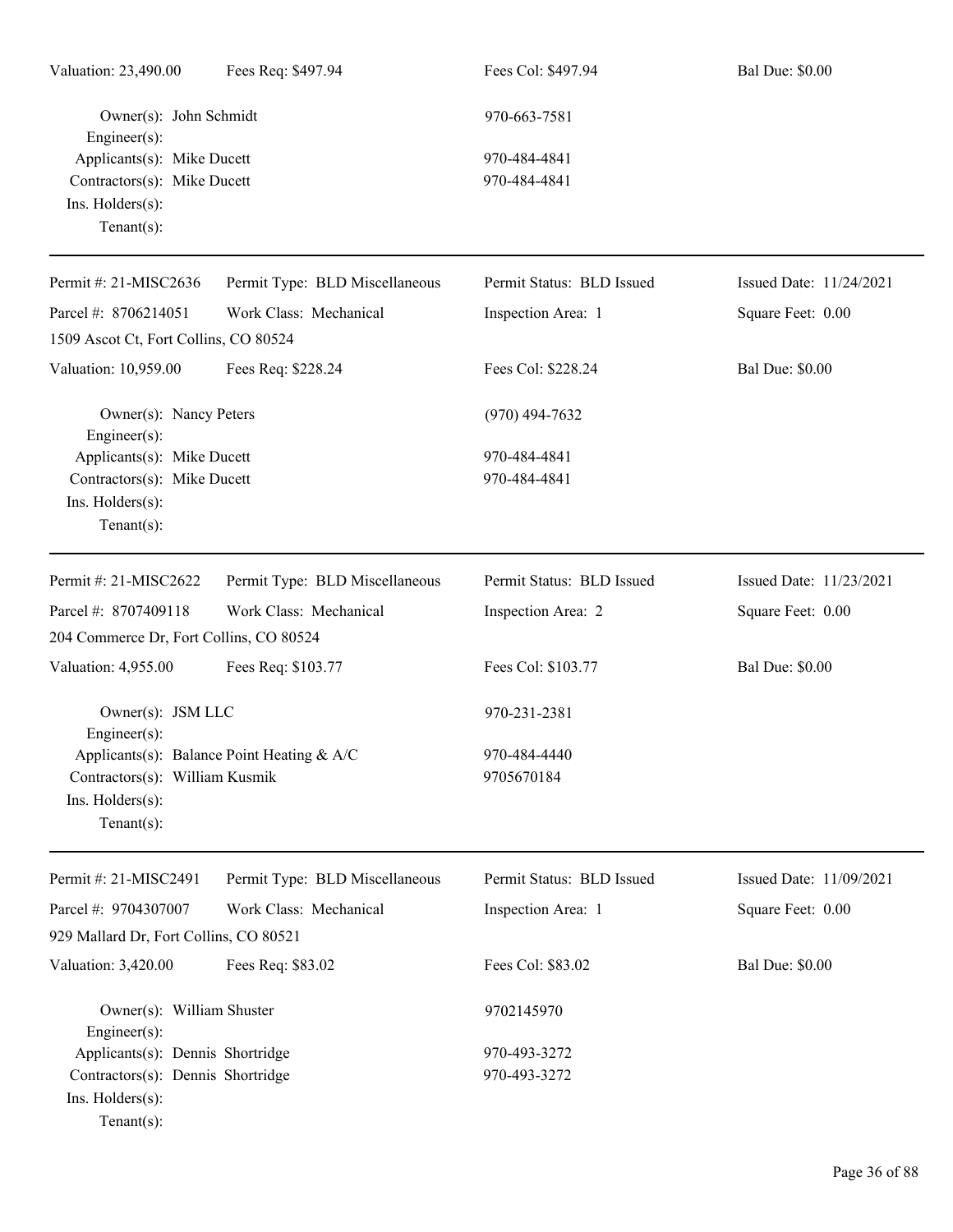| Permit #: 21-MISC2587                                                                                     | Permit Type: BLD Miscellaneous | Permit Status: BLD Issued    | Issued Date: 11/18/2021 |
|-----------------------------------------------------------------------------------------------------------|--------------------------------|------------------------------|-------------------------|
| Parcel #: 9406000010                                                                                      | Work Class: Mechanical         | Inspection Area: 3           | Square Feet: 0.00       |
| 4485 S County Road 23, Loveland, CO 80537                                                                 |                                |                              |                         |
| Valuation: 4,606.00                                                                                       | Fees Req: \$103.77             | Fees Col: \$103.77           | <b>Bal Due: \$0.00</b>  |
| Owner(s): William Murray<br>Engineer(s):                                                                  |                                |                              |                         |
| Applicants(s): Michael Missimer<br>Contractors(s): Michael Missimer<br>Ins. Holders(s):<br>Tenant $(s)$ : |                                | 9703109232<br>9703109232     |                         |
| Permit #: 21-MISC2644                                                                                     | Permit Type: BLD Miscellaneous | Permit Status: BLD Issued    | Issued Date: 11/29/2021 |
| Parcel #: 9836411009                                                                                      | Work Class: Mechanical         | Inspection Area: 1           | Square Feet: 0.00       |
| 2013 Lindenmeier Rd, Fort Collins, CO 80524                                                               |                                |                              |                         |
| Valuation: 25,431.00                                                                                      | Fees Req: \$539.44             | Fees Col: \$539.44           | <b>Bal Due: \$0.00</b>  |
| Owner(s): Robert Dean<br>Engineer(s):                                                                     |                                | $(970)$ 494-7632             |                         |
| Applicants(s): Mike Ducett<br>Contractors(s): Mike Ducett<br>Ins. Holders(s):<br>Tenant $(s)$ :           |                                | 970-484-4841<br>970-484-4841 |                         |
| Permit #: 21-MISC2629                                                                                     | Permit Type: BLD Miscellaneous | Permit Status: BLD Issued    | Issued Date: 11/24/2021 |
| Parcel #: 8723005702                                                                                      | Work Class: Mechanical         | Inspection Area: 2           | Square Feet: 0.00       |
| 2301 S County Road 3e, Fort Collins, CO 80525                                                             |                                |                              |                         |
| Valuation: 24,849.55                                                                                      | Fees Req: \$578.69             | Fees Col: \$578.69           | <b>Bal Due: \$0.00</b>  |
| Owner(s): Brian Rainbolt<br>Engineer $(s)$ :                                                              |                                | 9702196938                   |                         |
| Applicants(s): Glenn Frank<br>Contractors(s): Glenn Frank<br>Ins. Holders(s):<br>Tenant $(s)$ :           |                                | 970-484-4552<br>970-484-4552 |                         |
| Permit #: 21-MISC2475                                                                                     | Permit Type: BLD Miscellaneous | Permit Status: BLD Issued    | Issued Date: 11/04/2021 |
| Parcel #: 9531107005                                                                                      | Work Class: Mechanical         | Inspection Area: 3           | Square Feet: 0.00       |
| 5706 Jordan Dr, Loveland, CO 80537                                                                        |                                |                              |                         |
| Valuation: 13,744.00                                                                                      | Fees Req: \$290.48             | Fees Col: \$290.48           | <b>Bal Due: \$0.00</b>  |
| Owner(s): Channing Philbrick<br>Engineer(s):                                                              |                                | $(847) 565 - 3344$           |                         |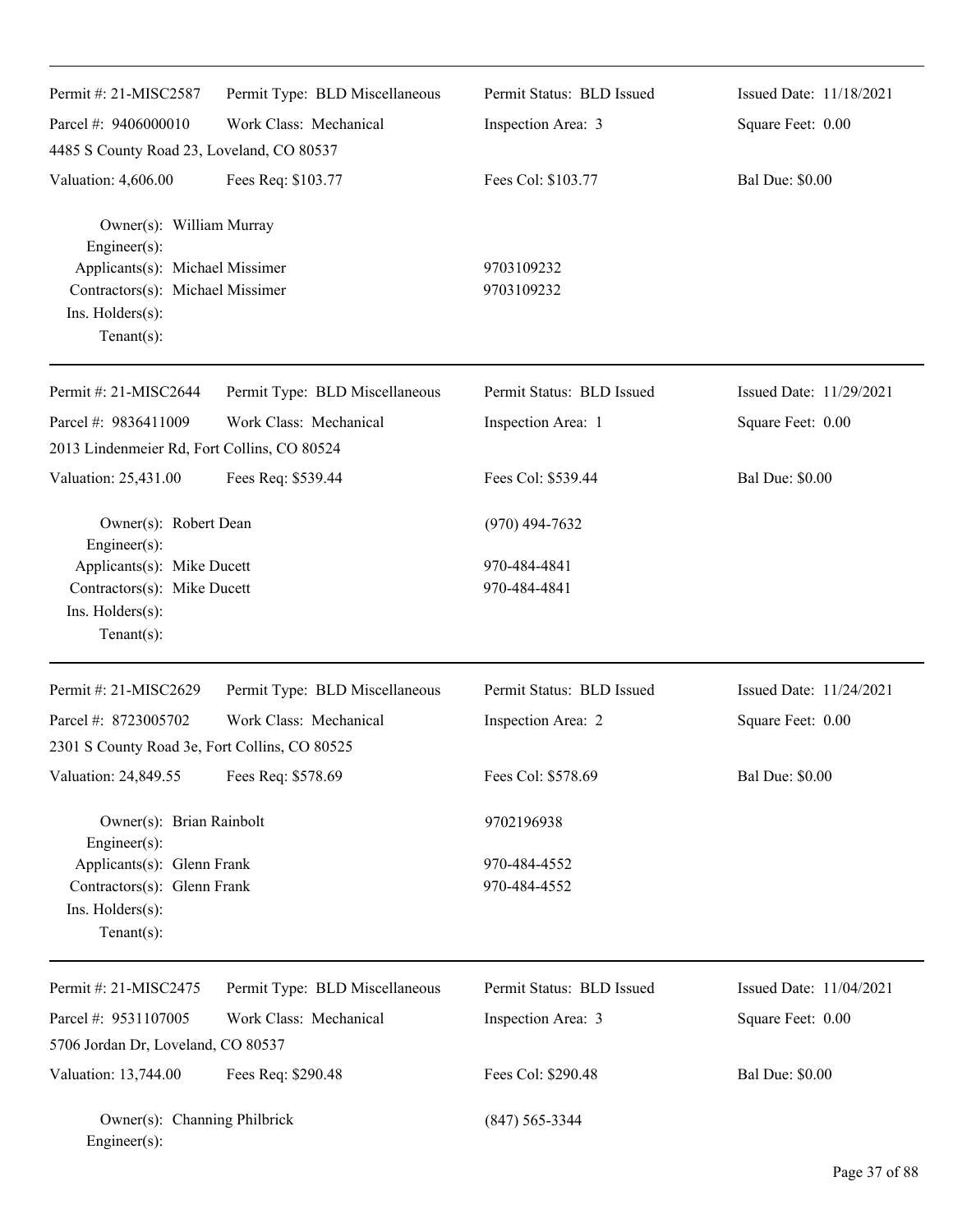| Permit #: 21-MISC2438                                                                                          | Permit Type: BLD Miscellaneous         | Permit Status: BLD Issued    | Issued Date: 11/01/2021 |
|----------------------------------------------------------------------------------------------------------------|----------------------------------------|------------------------------|-------------------------|
| Parcel #: 8716208009                                                                                           | Work Class: Mechanical                 | Inspection Area: 2           | Square Feet: 0.00       |
| 800 Dawn Ave, Fort Collins, CO 80524                                                                           |                                        |                              |                         |
| Valuation: 3,720.00                                                                                            | Fees Req: \$83.02                      | Fees Col: \$83.02            | <b>Bal Due: \$0.00</b>  |
| $Owner(s)$ :<br>Engineer(s):<br>Applicants(s): IMS Heating & Air Inc                                           | Edwin W/Leona E Schick Revocable Trust | 970-532-0123                 |                         |
| Contractors(s):<br>Ins. Holders(s):<br>Tenant $(s)$ :                                                          |                                        |                              |                         |
| Permit #: 21-MISC2591                                                                                          | Permit Type: BLD Miscellaneous         | Permit Status: BLD Issued    | Issued Date: 11/18/2021 |
| Parcel #: 8716312701                                                                                           | Work Class: Mechanical                 | Inspection Area: 2           | Square Feet: 0.00       |
| 1101 S Summit View Dr, Fort Collins, CO 80524                                                                  |                                        |                              |                         |
| Valuation: 3,195.00                                                                                            | Fees Req: \$143.02                     | Fees Col: \$143.02           | <b>Bal Due: \$0.00</b>  |
| Owner(s): Alden Condict<br>Engineer(s):                                                                        |                                        |                              |                         |
| Applicants(s): Northern Colorado Air Inc<br>Contractors(s): Jeff Richard<br>Ins. Holders(s):<br>Tenant $(s)$ : |                                        | 970-223-8873<br>970-223-8873 |                         |
| Permit #: 21-MISC2531                                                                                          | Permit Type: BLD Miscellaneous         | Permit Status: BLD Issued    | Issued Date: 11/22/2021 |
| Parcel #: 9702112014                                                                                           | Work Class: Mechanical                 | Inspection Area: 1           | Square Feet: 0.00       |
| 414 Westwood Dr, Fort Collins, CO 80524                                                                        |                                        |                              |                         |
| Valuation: 2,942.00                                                                                            | Fees Req: \$62.27                      | Fees Col: \$62.27            | <b>Bal Due: \$0.00</b>  |
| Owner(s): Gina Janett<br>Engineer $(s)$ :                                                                      |                                        | 9702225896                   |                         |
| Applicants(s): Tim Swan                                                                                        |                                        | 970-215-5870                 |                         |
| Contractors(s): Tim Swan                                                                                       |                                        | 970-215-5870                 |                         |
| Ins. Holders(s):<br>Tenant $(s)$ :                                                                             |                                        |                              |                         |
| Permit #: 21-MISC2454                                                                                          | Permit Type: BLD Miscellaneous         | Permit Status: BLD Issued    | Issued Date: 11/04/2021 |
| Parcel #: 9520405051                                                                                           | Work Class: Mechanical                 | Inspection Area: 3           | Square Feet: 0.00       |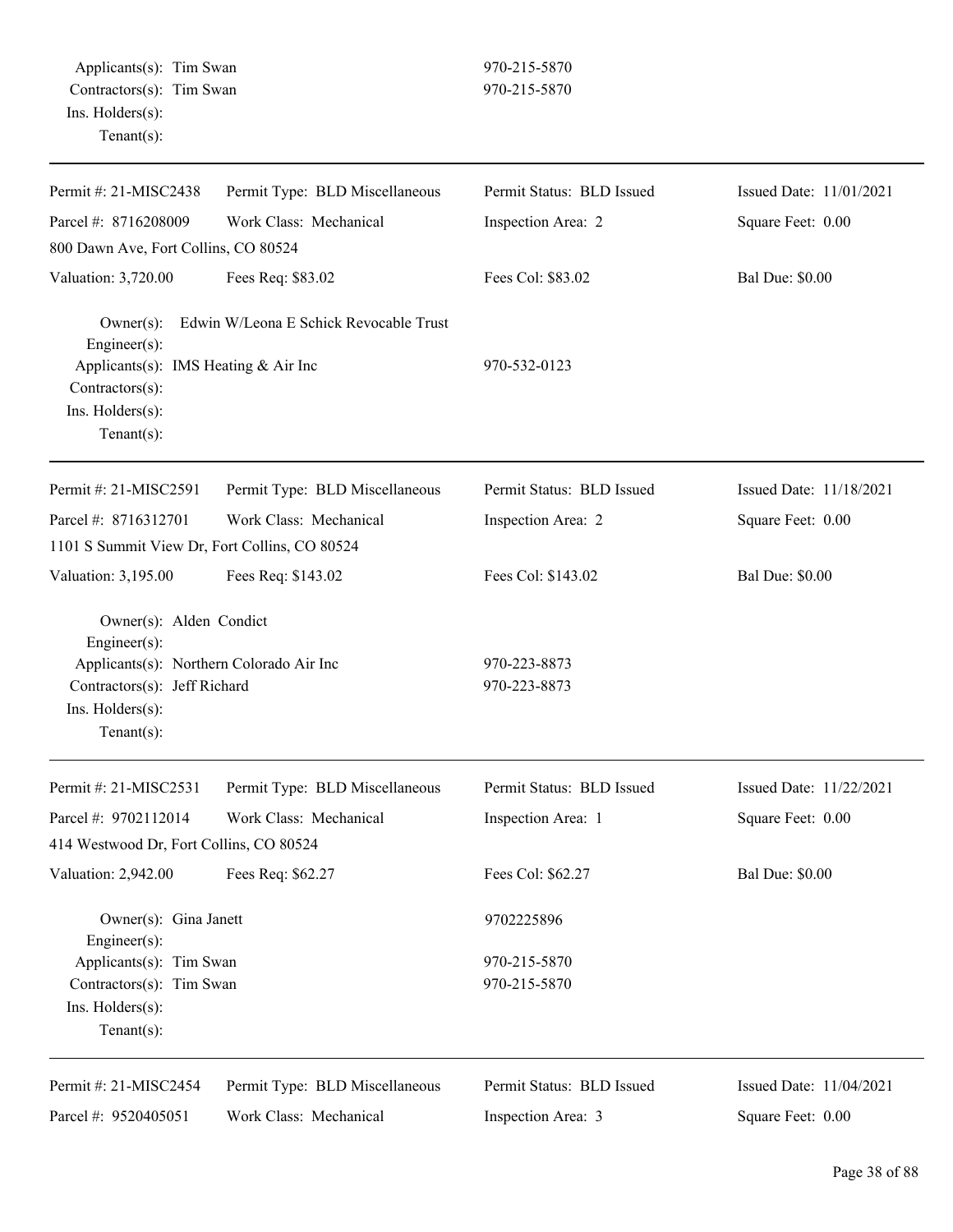| Valuation: 3,600.00      | Fees Req: \$83.02          | Fees Col: \$83.02 | <b>Bal Due: \$0.00</b> |
|--------------------------|----------------------------|-------------------|------------------------|
|                          | Owner(s): Kimberlee Mestas | 9704120017        |                        |
| Engineer $(s)$ :         |                            |                   |                        |
| Applicants(s): Tim Swan  |                            | 970-215-5870      |                        |
| Contractors(s): Tim Swan |                            | 970-215-5870      |                        |
| $Ins.$ Holders $(s)$ :   |                            |                   |                        |
| Tenant(s):               |                            |                   |                        |

| Permit #: 21-MISC2618                         | Permit Type: BLD Miscellaneous | Permit Status: BLD Issued | Issued Date: 11/23/2021 |
|-----------------------------------------------|--------------------------------|---------------------------|-------------------------|
| Parcel #: 9733414012                          | Work Class: Mechanical         | Inspection Area: 2        | Square Feet: 0.00       |
| 4112 Picadilly Dr, Fort Collins, CO 80526     |                                |                           |                         |
| Valuation: 3,070.00                           | Fees Req: \$83.02              | Fees Col: \$83.02         | <b>Bal Due: \$0.00</b>  |
| Owner(s): Sherri Coe<br>$Engineering(s)$ :    |                                | 9702250808                |                         |
| Applicants(s): Tim Swan                       |                                | 970-215-5870              |                         |
| Contractors(s): Tim Swan                      |                                | 970-215-5870              |                         |
| Ins. Holders(s):<br>$Tenant(s)$ :             |                                |                           |                         |
|                                               |                                |                           |                         |
| Permit #: 21-MISC2625                         | Permit Type: BLD Miscellaneous | Permit Status: BLD Issued | Issued Date: 11/23/2021 |
| Parcel #: 9704426026                          | Work Class: Mechanical         | Inspection Area: 1        | Square Feet: 0.00       |
| 2295 Shooting Star Ln, Fort Collins, CO 80521 |                                |                           |                         |
| Valuation: 1,260.00                           | Fees Req: \$53.93              | Fees Col: \$53.93         | <b>Bal Due: \$0.00</b>  |
| Owner(s): Diane Giffin<br>$Engineering(s)$ :  |                                | 7608893329                |                         |
| Applicants(s): Northern Colorado Air Inc      |                                | 970-223-8873              |                         |
| Contractors(s): Jeff Richard                  |                                | 970-223-8873              |                         |
| Ins. Holders(s):                              |                                |                           |                         |

| Permit #: $21-MISC2651$                  | Permit Type: BLD Miscellaneous                    | Permit Status: BLD Issued | Issued Date: 11/30/2021 |
|------------------------------------------|---------------------------------------------------|---------------------------|-------------------------|
| Parcel #: $9430316702$                   | Work Class: Mechanical                            | Inspection Area: 3        | Square Feet: 0.00       |
| 5016 W County Road 4, Berthoud, CO 80513 |                                                   |                           |                         |
| Valuation: 2,626.88                      | Fees Req: \$62.27                                 | Fees Col: \$62.27         | <b>Bal Due: \$0.00</b>  |
| Owner(s): Daniel Atherton                |                                                   | 3035847959                |                         |
| $Engineering(s)$ :                       | Applicants(s): JMP Heat Inc dba Lion Home Service | 9708972337                |                         |
|                                          | Morgan Lopez                                      | 9702156539                |                         |
| Contractors(s): Mark Lancaster           |                                                   | 9705560544                |                         |
| $Ins.$ Holders $(s)$ :                   |                                                   |                           |                         |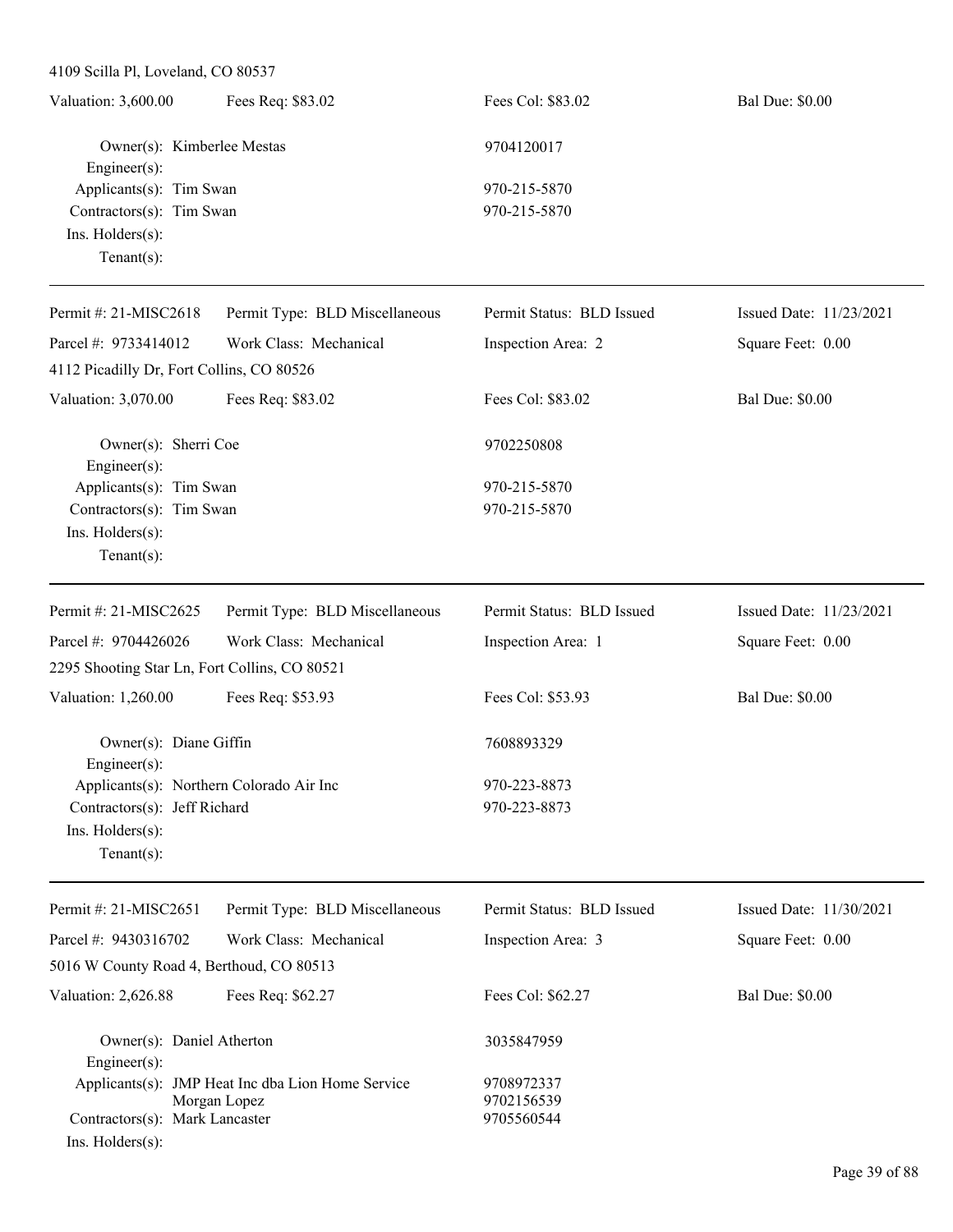| Permit #: 21-MISC2501                                                                                                   | Permit Type: BLD Miscellaneous | Permit Status: BLD Issued                    | Issued Date: 11/05/2021 |
|-------------------------------------------------------------------------------------------------------------------------|--------------------------------|----------------------------------------------|-------------------------|
| Parcel #: 9704129015                                                                                                    | Work Class: Mechanical         | Inspection Area: 1                           | Square Feet: 0.00       |
| 1306 Lawrence Dr, Fort Collins, CO 80521                                                                                |                                |                                              |                         |
| Valuation: 2,019.00                                                                                                     | Fees Req: \$62.27              | Fees Col: \$62.27                            | <b>Bal Due: \$0.00</b>  |
| Owner(s): Julia Houx<br>$Engineering(s)$ :                                                                              |                                | 9702141473                                   |                         |
| Applicants(s): Northern Colorado Air Inc<br>Contractors(s): Jeff Richard<br>Ins. Holders(s):<br>Tenant $(s)$ :          |                                | 970-223-8873<br>970-223-8873                 |                         |
| Permit #: 21-MISC2529                                                                                                   | Permit Type: BLD Miscellaneous | Permit Status: BLD Issued                    | Issued Date: 11/09/2021 |
| Parcel #: 9024000052                                                                                                    | Work Class: Mechanical         | Inspection Area: 1                           | Square Feet: 0.00       |
| 15900 N County Road 15, Wellington, CO 80549                                                                            |                                |                                              |                         |
| Valuation: 1,397.51                                                                                                     | Fees Req: \$53.93              | Fees Col: \$53.93                            | <b>Bal Due: \$0.00</b>  |
| Owner(s): Gage Lee<br>Rachel Lee<br>Engineer(s):                                                                        |                                | 9704814363<br>$(406)$ 465-2379               |                         |
| Applicants(s): Poudre Valley Air<br>Nicole Giehm<br>Contractors(s): Robert Weisser<br>Ins. Holders(s):<br>$Tenant(s)$ : |                                | 970-493-2050<br>970-493-2050<br>970-493-2050 |                         |
| Permit #: 21-MISC2645                                                                                                   | Permit Type: BLD Miscellaneous | Permit Status: BLD Issued                    | Issued Date: 11/29/2021 |
| Parcel #: 9825411019<br>708 Highland Place Rd, Fort Collins, CO 80524                                                   | Work Class: Mechanical         | Inspection Area: 1                           | Square Feet: 0.00       |
| Valuation: 5,430.00                                                                                                     | Fees Req: \$124.51             | Fees Col: \$124.51                           | <b>Bal Due: \$0.00</b>  |
| Owner(s): Linda Diede<br>Engineer(s):                                                                                   |                                | 9703719683                                   |                         |
| Applicants(s): Michael Missimer<br>Contractors(s): Michael Missimer<br>Ins. Holders(s):<br>Tenant $(s)$ :               |                                | 9703109232<br>9703109232                     |                         |
| Permit #: 21-MISC2575                                                                                                   | Permit Type: BLD Miscellaneous | Permit Status: BLD Issued                    | Issued Date: 11/16/2021 |
| Parcel #: 9836118001<br>2516 Hawthorne Rd, Fort Collins, CO 80524                                                       | Work Class: Mechanical         | Inspection Area: 1                           | Square Feet: 0.00       |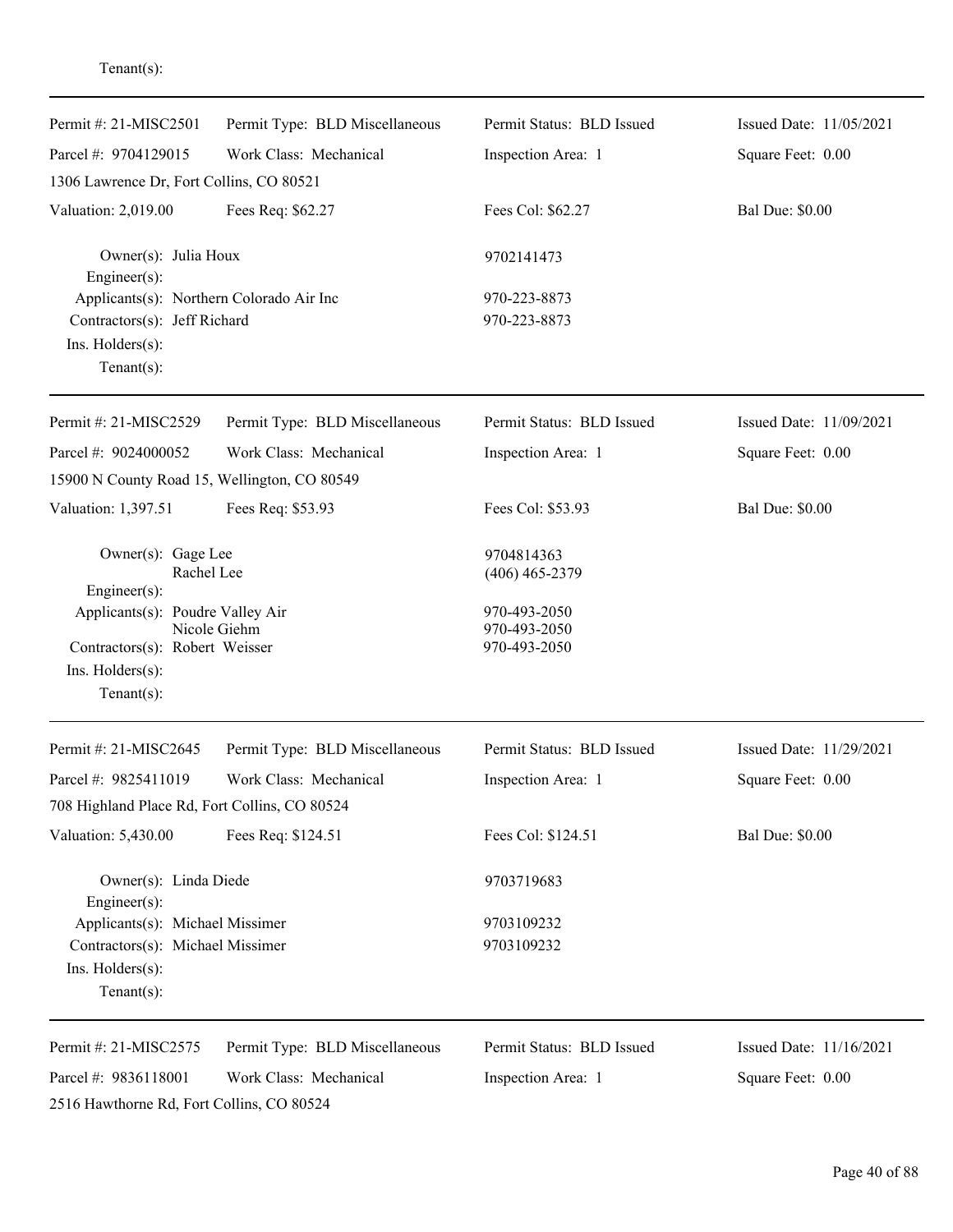| Valuation: 6,165.15                                                                                          | Fees Req: \$145.26                                                | Fees Col: \$145.26                     | <b>Bal Due: \$0.00</b>  |
|--------------------------------------------------------------------------------------------------------------|-------------------------------------------------------------------|----------------------------------------|-------------------------|
| Owner(s): Warren Sopkowski<br>Engineer $(s)$ :                                                               |                                                                   | $(970)$ 493-1684                       |                         |
| Contractors(s): Mark Lancaster<br>Ins. Holders(s):<br>$Tenant(s)$ :                                          | Applicants(s): JMP Heat Inc dba Lion Home Service<br>Morgan Lopez | 9708972337<br>9702156539<br>9705560544 |                         |
| Permit #: 21-MISC2496                                                                                        | Permit Type: BLD Miscellaneous                                    | Permit Status: BLD Issued              | Issued Date: 11/05/2021 |
| Parcel #: 9536406002                                                                                         | Work Class: Mechanical                                            | Inspection Area: 3                     | Square Feet: 0.00       |
| 3714 Surrey Ridge Dr, Loveland, CO 80537                                                                     |                                                                   |                                        |                         |
| Valuation: 2,225.74                                                                                          | Fees Req: \$62.27                                                 | Fees Col: \$62.27                      | <b>Bal Due: \$0.00</b>  |
| Owner(s): Thomas Balla<br>Engineer(s):<br>Applicants(s): Poudre Valley Air<br>Contractors(s): Robert Weisser |                                                                   | 970-493-2050<br>970-493-2050           |                         |
| Ins. Holders(s):<br>$Tenant(s)$ :                                                                            |                                                                   |                                        |                         |
| Permit #: 21-MISC2630                                                                                        | Permit Type: BLD Miscellaneous                                    | Permit Status: BLD LOC                 | Issued Date: 11/24/2021 |
| Parcel #: 9704408014                                                                                         | Work Class: Mechanical                                            | Inspection Area: 1                     | Square Feet: 0.00       |
| 2109 Liberty Dr, Fort Collins, CO 80521                                                                      |                                                                   |                                        |                         |
| Valuation: 5,000.00                                                                                          | Fees Req: \$103.77                                                | Fees Col: \$103.77                     | <b>Bal Due: \$0.00</b>  |
| Owner(s): Lorenzo Castano<br>Engineer(s):                                                                    |                                                                   | 7205268357                             |                         |
| Applicants(s): Matthew Mccarty                                                                               |                                                                   | 7208066762                             |                         |
| Contractors(s): Matthew Mccarty<br>Ins. Holders(s):<br>Tenant $(s)$ :                                        |                                                                   | 7208066762                             |                         |
| Permit #: 21-MISC2549                                                                                        | Permit Type: BLD Miscellaneous                                    | Permit Status: BLD Issued              | Issued Date: 11/12/2021 |
| Parcel #: 8521405011                                                                                         | Work Class: Mechanical                                            | Inspection Area: 3                     | Square Feet: 0.00       |
| 1208 Heron Dr, Loveland, CO 80537                                                                            |                                                                   |                                        |                         |
| Valuation: 16,976.00                                                                                         | Fees Req: \$352.72                                                | Fees Col: \$352.72                     | <b>Bal Due: \$0.00</b>  |
| Owner(s): Orvilla Schleiger<br>Engineer(s):                                                                  |                                                                   | $(970)$ 494-7632                       |                         |
| Applicants(s): Mike Ducett                                                                                   |                                                                   | 970-484-4841                           |                         |
| Contractors(s): Mike Ducett<br>Ins. Holders(s):<br>$Tenant(s)$ :                                             |                                                                   | 970-484-4841                           |                         |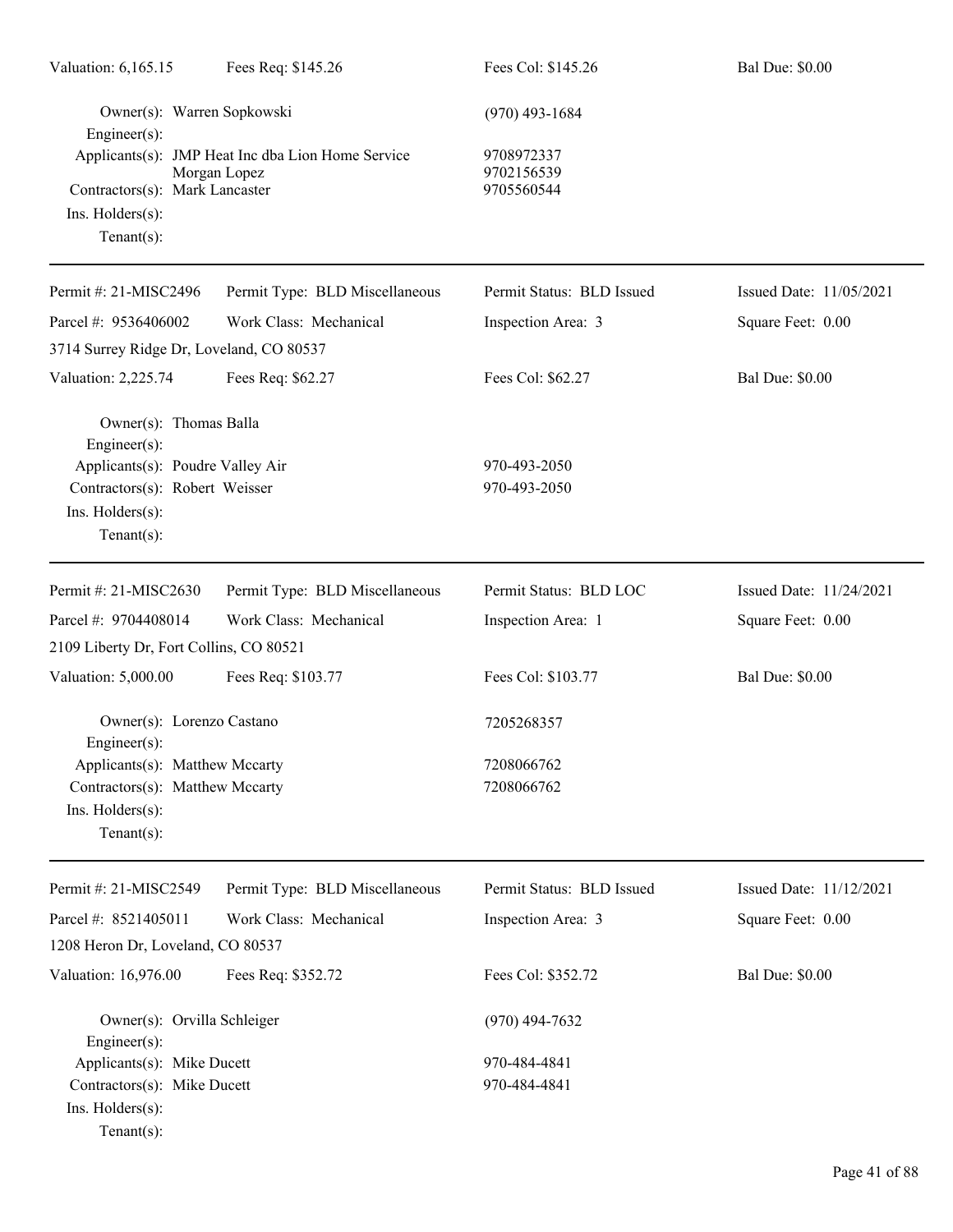| Permit #: 21-MISC2593                                                                                  | Permit Type: BLD Miscellaneous | Permit Status: BLD Issued              | Issued Date: 11/18/2021 |
|--------------------------------------------------------------------------------------------------------|--------------------------------|----------------------------------------|-------------------------|
| Parcel #: 8714205010                                                                                   | Work Class: Mechanical         | Inspection Area: 2                     | Square Feet: 0.00       |
| 604 Boulder Ave, Fort Collins, CO 80524                                                                |                                |                                        |                         |
| Valuation: 7,342.00                                                                                    | Fees Req: \$166.00             | Fees Col: \$166.00                     | <b>Bal Due: \$0.00</b>  |
| Owner(s): Jeane Kearl                                                                                  | Leonard Kearl<br>Leonard Kearl | 9704027001<br>9702211803<br>9702211803 |                         |
| Engineer(s):                                                                                           |                                | 970-484-4841                           |                         |
| Applicants(s): Mike Ducett<br>Contractors(s): Mike Ducett                                              |                                | 970-484-4841                           |                         |
| Ins. Holders(s):<br>$Tenant(s)$ :                                                                      |                                |                                        |                         |
| Permit #: 21-MISC2557                                                                                  | Permit Type: BLD Miscellaneous | Permit Status: BLD Issued              | Issued Date: 11/12/2021 |
| Parcel #: 8831207005                                                                                   | Work Class: Mechanical         | Inspection Area: 1                     | Square Feet: 0.00       |
| 1102 Club View Ter, Fort Collins, CO 80524                                                             |                                |                                        |                         |
| Valuation: 22,474.98                                                                                   | Fees Req: \$477.20             | Fees Col: \$477.20                     | <b>Bal Due: \$0.00</b>  |
| Owner(s): Steve Schrader<br>Engineer(s):                                                               |                                | 9705666564                             |                         |
| Applicants(s): Glenn Frank<br>Contractors(s): Glenn Frank<br>Ins. $H$ olders $(s)$ :<br>Tenant $(s)$ : |                                | 970-484-4552<br>970-484-4552           |                         |
| Permit #: 21-MISC2503                                                                                  | Permit Type: BLD Miscellaneous | Permit Status: BLD Issued              | Issued Date: 11/08/2021 |
| Parcel #: 8711305019<br>301 Orilla Del Lago, Fort Collins, CO 80524                                    | Work Class: Mechanical         | Inspection Area: 2                     | Square Feet: 0.00       |
| Valuation: 1,045.00                                                                                    | Fees Req: \$113.93             | Fees Col: \$113.93                     | <b>Bal Due: \$0.00</b>  |
| Owner(s): Dinsmore Tuttle<br>Engineer(s):                                                              |                                | 9703106906                             |                         |
| Applicants(s): Jeff Richard                                                                            |                                | 970-223-8873                           |                         |
| Contractors(s): Jeff Richard<br>Ins. Holders(s):<br>Tenant $(s)$ :                                     |                                | 970-223-8873                           |                         |
| Permit #: 21-MISC2590                                                                                  | Permit Type: BLD Miscellaneous | Permit Status: BLD Issued              | Issued Date: 11/18/2021 |
| Parcel #: 8827000012                                                                                   | Work Class: Mechanical         | Inspection Area: 1                     | Square Feet: 0.00       |
| 2808 NE Frontage Rd, Fort Collins, CO 80524                                                            |                                |                                        |                         |
| Valuation: 1,705.00                                                                                    | Fees Req: \$113.93             | Fees Col: \$113.93                     | <b>Bal Due: \$0.00</b>  |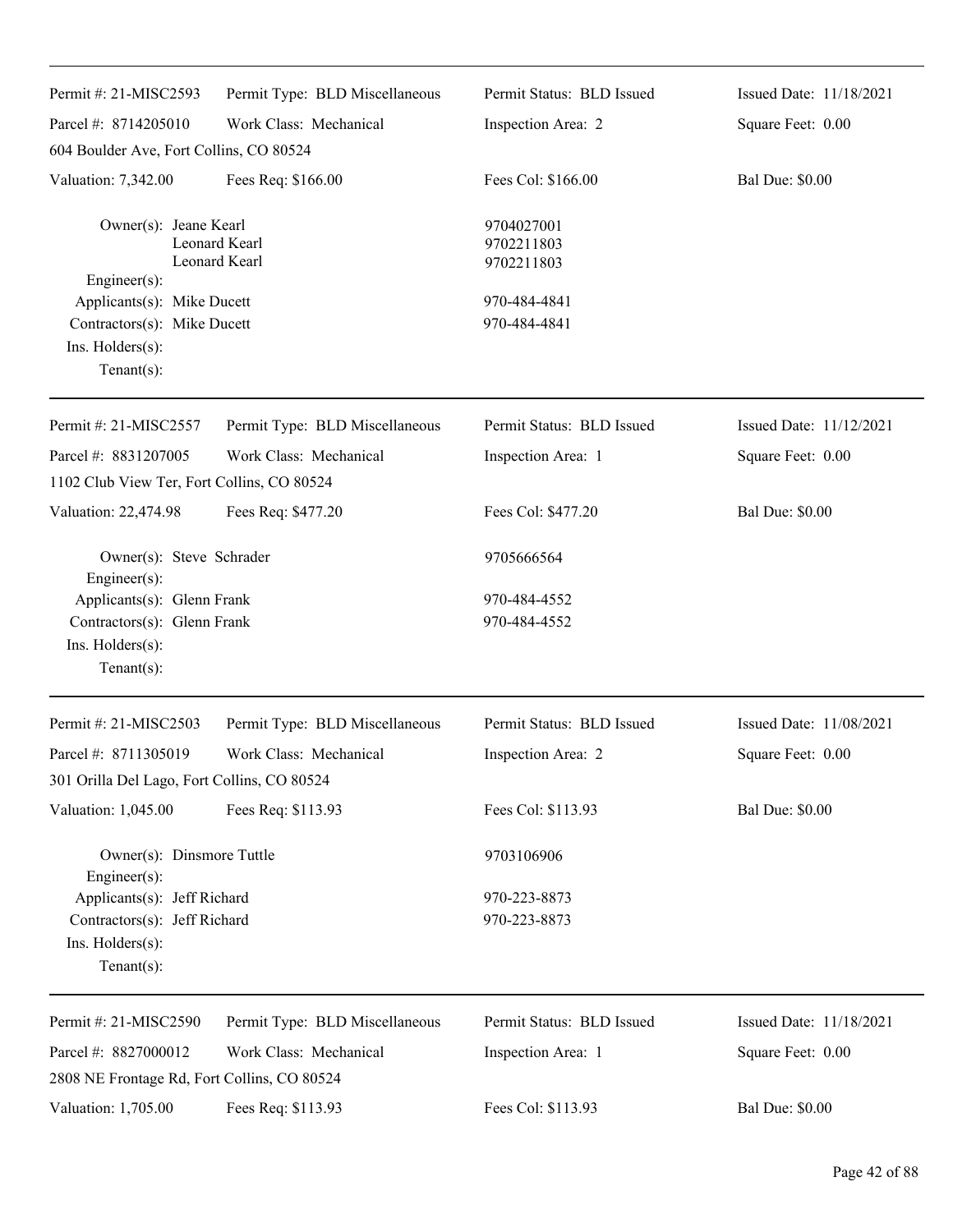| Owner(s): Matthew Odell<br>Odell Golf LLC                                                                                            |                                                     | 9702193750                   |                         |
|--------------------------------------------------------------------------------------------------------------------------------------|-----------------------------------------------------|------------------------------|-------------------------|
| $Engineering(s)$ :<br>Applicants(s): Northern Colorado Air Inc<br>Contractors(s): Jeff Richard<br>Ins. Holders(s):<br>Tenant $(s)$ : |                                                     | 970-223-8873<br>970-223-8873 |                         |
| Permit #: 21-MISC2509                                                                                                                | Permit Type: BLD Miscellaneous                      | Permit Status: BLD Issued    | Issued Date: 11/08/2021 |
| Parcel #: 9734206001                                                                                                                 | Work Class: Mechanical                              | Inspection Area: 2           | Square Feet: 0.00       |
| 3812 Lynda Ln, Fort Collins, CO 80526                                                                                                |                                                     |                              |                         |
| Valuation: 5,903.00                                                                                                                  | Fees Req: \$124.51                                  | Fees Col: \$124.51           | <b>Bal Due: \$0.00</b>  |
| Owner(s): Happy Holden<br>Engineer(s):                                                                                               |                                                     | 9704947632                   |                         |
| Applicants(s): Mike Ducett<br>Contractors(s): Mike Ducett<br>Ins. Holders(s):<br>Tenant $(s)$ :                                      |                                                     | 970-484-4841<br>970-484-4841 |                         |
| Permit #: 21-MISC2598                                                                                                                | Permit Type: BLD Miscellaneous                      | Permit Status: BLD Issued    | Issued Date: 11/18/2021 |
| Parcel #: 9835400046                                                                                                                 | Work Class: Mechanical                              | Inspection Area: 1           | Square Feet: 0.00       |
|                                                                                                                                      | 2025 N College Ave Unit 108, Fort Collins, CO 80524 |                              |                         |
| Valuation: 2,550.00                                                                                                                  | Fees Req: \$62.27                                   | Fees Col: \$62.27            | <b>Bal Due: \$0.00</b>  |
| Owner(s): Rosa Altamirano<br>Engineer(s):                                                                                            |                                                     | $(970)$ 545-2161             |                         |
| Applicants(s): William Froehlich                                                                                                     |                                                     | 9702861020                   |                         |
| Contractors(s): William Froehlich<br>$Ins.$ Holders $(s)$ :<br>Tenant $(s)$ :                                                        |                                                     | 9702861020                   |                         |
| Permit #: 21-MISC2546                                                                                                                | Permit Type: BLD Miscellaneous                      | Permit Status: BLD Issued    | Issued Date: 11/12/2021 |
| Parcel #: 9624000008                                                                                                                 | Work Class: Mechanical                              | Inspection Area: 2           | Square Feet: 0.00       |
| 8426 S Highway 287, Fort Collins, CO 80525                                                                                           |                                                     |                              |                         |
| Valuation: 28,852.91                                                                                                                 | Fees Req: \$601.68                                  | Fees Col: \$601.68           | <b>Bal Due: \$0.00</b>  |
| Owner(s): Tina Wagner<br>Engineer(s):                                                                                                |                                                     | $(970)$ 667-0202             |                         |
| Applicants(s): Glenn Frank                                                                                                           |                                                     | 970-484-4552                 |                         |
| Contractors(s): Glenn Frank<br>Ins. Holders(s):<br>Tenant $(s)$ :                                                                    |                                                     | 970-484-4552                 |                         |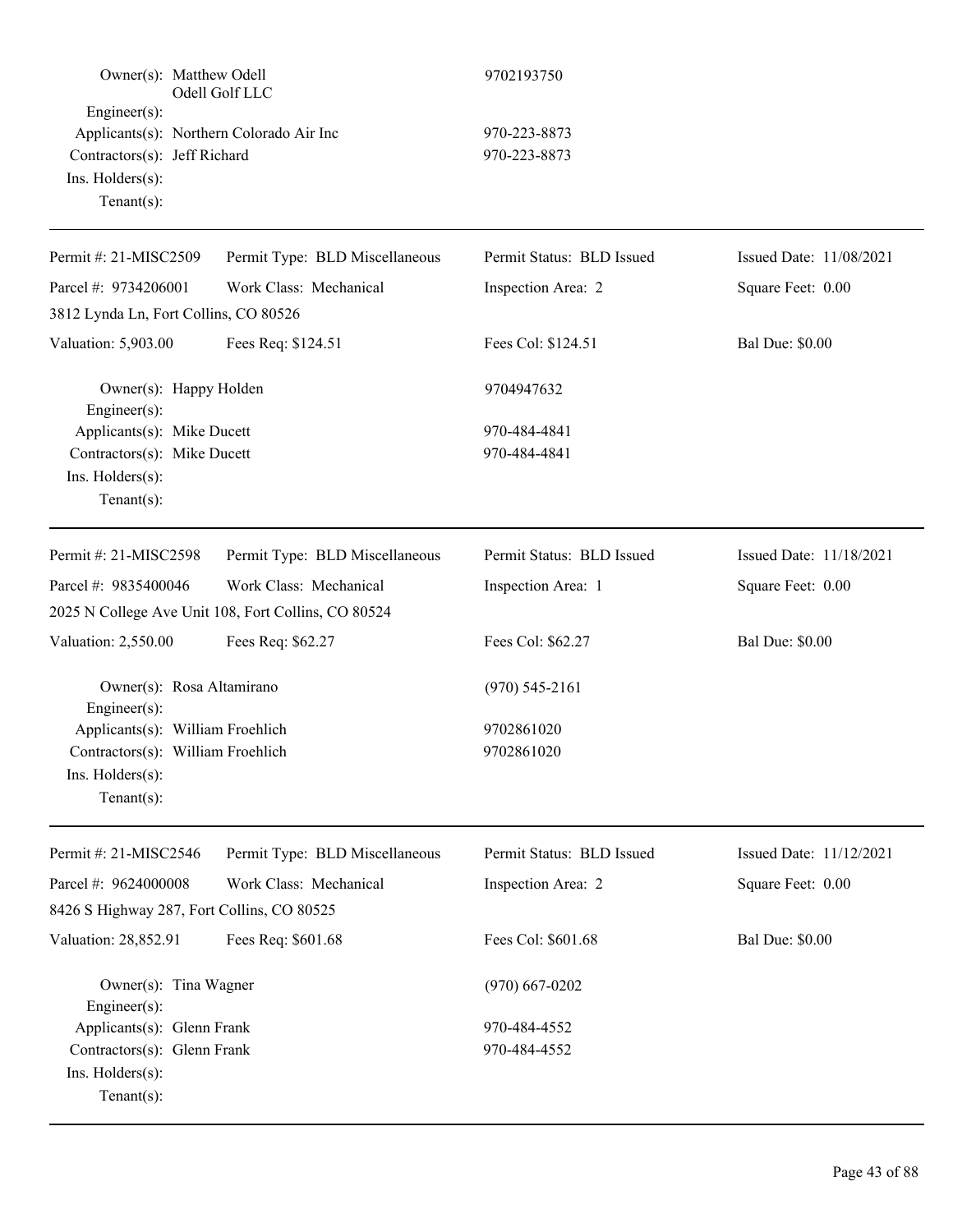| Permit #: 21-MISC2634                                                                                          | Permit Type: BLD Miscellaneous | Permit Status: BLD Issued    | Issued Date: 11/24/2021 |
|----------------------------------------------------------------------------------------------------------------|--------------------------------|------------------------------|-------------------------|
| Parcel #: 8831305013                                                                                           | Work Class: Mechanical         | Inspection Area: 1           | Square Feet: 0.00       |
| 1517 Country Club Rd, Fort Collins, CO 80524                                                                   |                                |                              |                         |
| Valuation: 9,700.00                                                                                            | Fees Req: \$207.50             | Fees Col: \$207.50           | <b>Bal Due: \$0.00</b>  |
| Owner(s): Shaun Dolon<br>$Engineering(s)$ :                                                                    |                                | 9706822251                   |                         |
| Applicants(s): Mike Ducett<br>Contractors(s): Mike Ducett<br>Ins. Holders(s):<br>Tenant $(s)$ :                |                                | 970-484-4841<br>970-484-4841 |                         |
| Permit #: 21-MISC2504                                                                                          | Permit Type: BLD Miscellaneous | Permit Status: BLD Issued    | Issued Date: 11/05/2021 |
| Parcel #: 9825206015<br>3600 Woodridge Rd, Fort Collins, CO 80524                                              | Work Class: Mechanical         | Inspection Area: 1           | Square Feet: 0.00       |
| Valuation: 1,481.00                                                                                            | Fees Req: \$53.93              | Fees Col: \$53.93            | <b>Bal Due: \$0.00</b>  |
| Owner(s): Virginia Vaughan<br>$Engineering(s)$ :                                                               |                                | $(970)$ 482-8928             |                         |
| Applicants(s): Northern Colorado Air Inc<br>Contractors(s): Jeff Richard<br>Ins. Holders(s):<br>Tenant $(s)$ : |                                | 970-223-8873<br>970-223-8873 |                         |
| Permit #: 21-MISC2611                                                                                          | Permit Type: BLD Miscellaneous | Permit Status: BLD Issued    | Issued Date: 11/22/2021 |
| Parcel #: 9810005003<br>1955 Buck Dr, Fort Collins, CO 80524                                                   | Work Class: Mechanical         | Inspection Area: 1           | Square Feet: 0.00       |
| Valuation: 11,400.00 Fees Req: \$248.99                                                                        |                                | Fees Col: \$248.99           | <b>Bal Due: \$0.00</b>  |
| Owner(s): Cynthia Morell<br>$Engineering(s)$ :                                                                 |                                | $(970)$ 494-7632             |                         |
| Applicants(s): Mike Ducett<br>Contractors(s): Mike Ducett<br>Ins. Holders(s):<br>Tenant $(s)$ :                |                                | 970-484-4841<br>970-484-4841 |                         |
| Permit #: 21-MISC2577                                                                                          | Permit Type: BLD Miscellaneous | Permit Status: BLD Issued    | Issued Date: 11/16/2021 |
| Parcel #: 8710414012                                                                                           | Work Class: Mechanical         | Inspection Area: 2           | Square Feet: 0.00       |
| 401 Camino Del Mundo, Fort Collins, CO 80524                                                                   |                                |                              |                         |
| Valuation: 8,170.00                                                                                            | Fees Req: \$246.75             | Fees Col: \$246.75           | <b>Bal Due: \$0.00</b>  |
| Owner(s): Matthew Doyle<br>$Engineering(s)$ :                                                                  |                                | 9704829400                   |                         |
| Applicants(s): IMS Heating & Air Inc                                                                           |                                | 970-532-0123                 |                         |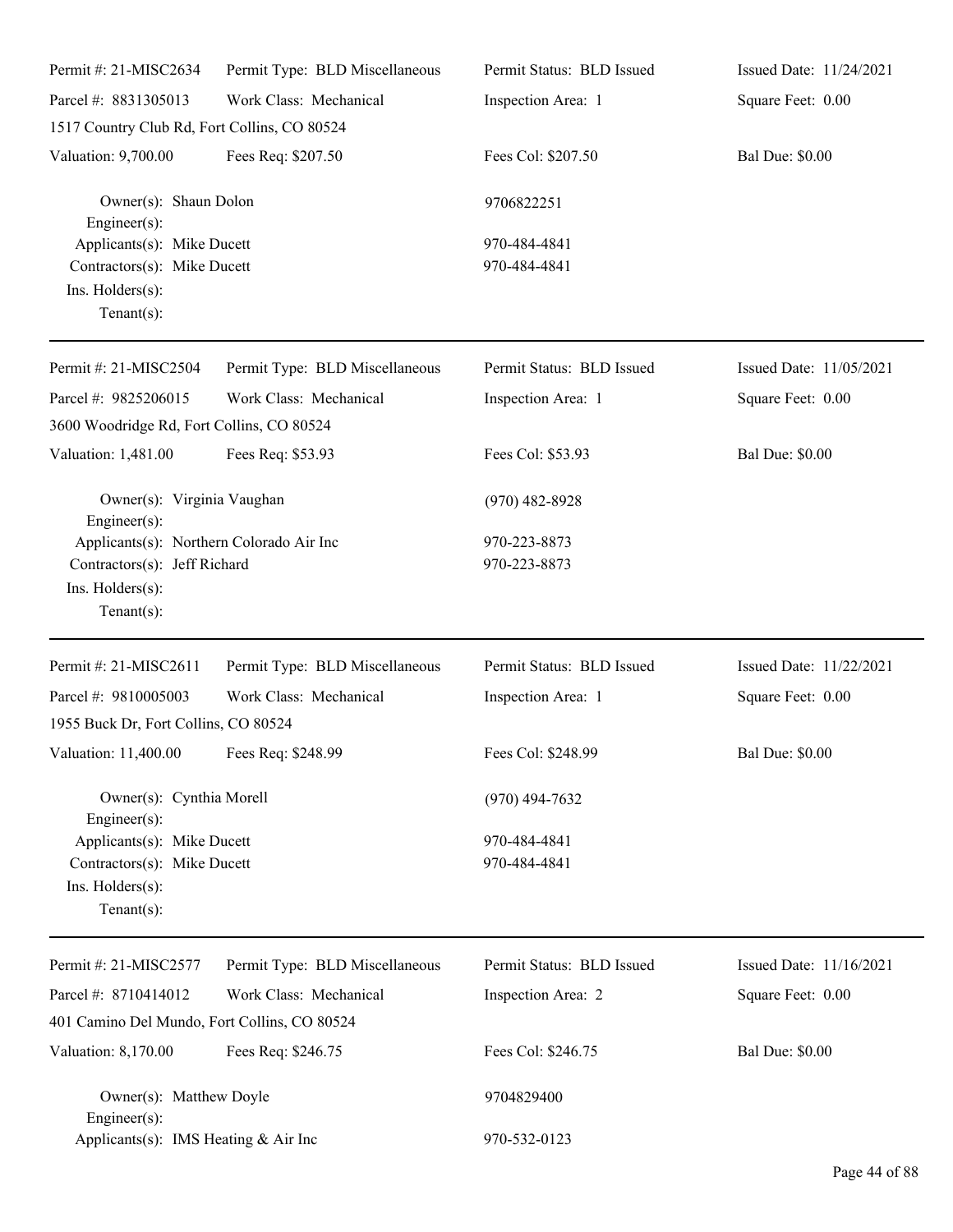| Permit #: 21-MISC2559                                                                           | Permit Type: BLD Miscellaneous                                           | Permit Status: BLD Issued    | Issued Date: 11/12/2021 |
|-------------------------------------------------------------------------------------------------|--------------------------------------------------------------------------|------------------------------|-------------------------|
| Parcel #: 9829311001                                                                            | Work Class: Mechanical                                                   | Inspection Area: 1           | Square Feet: 0.00       |
| 3730 Post Rd, Laporte, CO 80535                                                                 |                                                                          |                              |                         |
| Valuation: 5,366.23                                                                             | Fees Req: \$124.51                                                       | Fees Col: \$124.51           | <b>Bal Due: \$0.00</b>  |
| Owner(s): Rusty Greenlee<br>Engineer(s):                                                        |                                                                          | 970-402-2846                 |                         |
| Applicants(s): Glenn Frank<br>Contractors(s): Glenn Frank<br>Ins. Holders(s):<br>Tenant $(s)$ : |                                                                          | 970-484-4552<br>970-484-4552 |                         |
| Permit #: 21-MISC2616                                                                           | Permit Type: BLD Miscellaneous                                           | Permit Status: BLD Issued    | Issued Date: 11/23/2021 |
| Parcel #: 0534000055<br>3225 S County Road 31, Loveland, CO 80537                               | Work Class: Mechanical                                                   | Inspection Area: 3           | Square Feet: 0.00       |
| Valuation: 14,557.00                                                                            | Fees Req: \$311.23                                                       | Fees Col: \$311.23           | <b>Bal Due: \$0.00</b>  |
| Owner(s): Richard Odell<br>Engineer(s):                                                         |                                                                          | 3034787612                   |                         |
| Applicants(s): Tim Swan<br>Contractors(s): Tim Swan<br>Ins. Holders(s):<br>Tenant $(s)$ :       |                                                                          | 970-215-5870<br>970-215-5870 |                         |
| Permit #: 21-MISC2655                                                                           | Permit Type: BLD Miscellaneous                                           | Permit Status: BLD Issued    | Issued Date: 11/30/2021 |
| Parcel #: 9831000009                                                                            | Work Class: Mechanical                                                   | Inspection Area: 1           | Square Feet: 0.00       |
| 2120 Pleasant Glen Ln, Bellvue, CO 80512                                                        |                                                                          |                              |                         |
| Valuation: 5,200.00                                                                             | Fees Req: \$124.51                                                       | Fees Col: \$124.51           | <b>Bal Due: \$0.00</b>  |
| Owner(s): Jen Matson<br>Engineer(s):                                                            |                                                                          | $(970) 581 - 7635$           |                         |
| Contractors(s): Jason Shivo<br>Ins. Holders(s):<br>Tenant $(s)$ :                               | Applicants(s): One Hour Heating & Air Conditioning dba Autl 970-663-4002 | 9707757005                   |                         |
| Permit #: 21-MISC2544                                                                           | Permit Type: BLD Miscellaneous                                           | Permit Status: BLD Issued    | Issued Date: 11/12/2021 |
| Parcel #: 8715000005<br>4383 Quest Dr, Fort Collins, CO 80524                                   | Work Class: Mechanical                                                   | Inspection Area: 2           | Square Feet: 0.00       |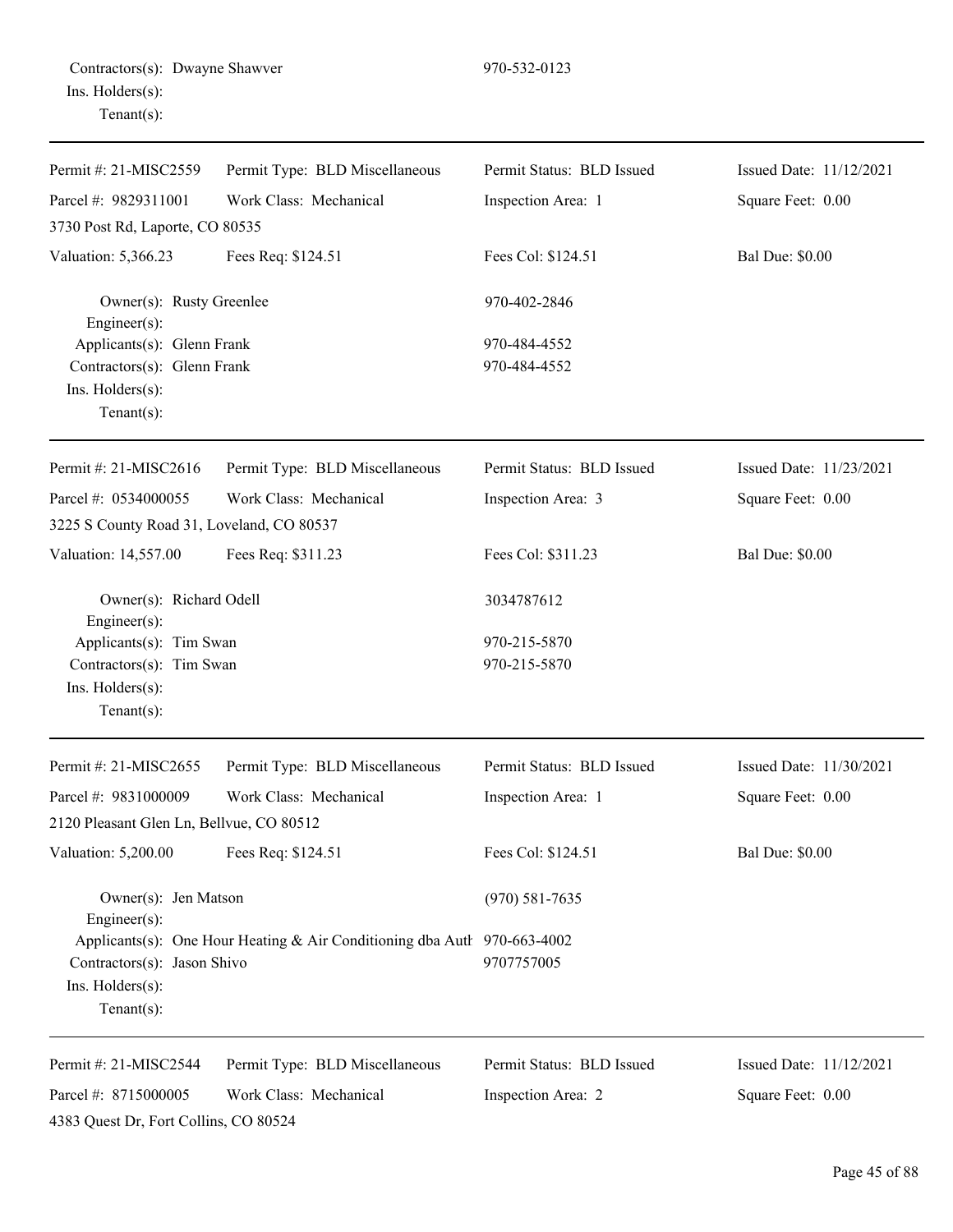| Valuation: 13,069.00                                                                                | Fees Req: \$290.48                                 | Fees Col: \$290.48               | <b>Bal Due: \$0.00</b>  |
|-----------------------------------------------------------------------------------------------------|----------------------------------------------------|----------------------------------|-------------------------|
| Owner(s): Janet Buchberger<br>Engineer(s):                                                          |                                                    | $(970)$ 494-7632                 |                         |
| Applicants(s): Mike Ducett<br>Contractors(s): Mike Ducett<br>Ins. Holders(s):<br>Tenant $(s)$ :     |                                                    | 970-484-4841<br>970-484-4841     |                         |
| Permit #: 21-MISC2627                                                                               | Permit Type: BLD Miscellaneous                     | Permit Status: BLD LOC           | Issued Date: 11/24/2021 |
| Parcel #: 8831407032                                                                                | Work Class: Mechanical                             | Inspection Area: 1               | Square Feet: 0.00       |
| 1905 Rangeview Dr, Fort Collins, CO 80524                                                           |                                                    |                                  |                         |
| Valuation: 6,000.00                                                                                 | Fees Req: \$124.51                                 | Fees Col: \$124.51               | <b>Bal Due: \$0.00</b>  |
| Owner(s): Travis Peveto<br>Engineer(s):                                                             |                                                    | 9704570840                       |                         |
| Applicants(s): Zach Parriott<br>Contractors(s): Zach Parriott<br>Ins. Holders(s):<br>Tenant $(s)$ : |                                                    | 4025172217<br>4025172217         |                         |
| Permit #: 21-MISC2620                                                                               | Permit Type: BLD Miscellaneous                     | Permit Status: BLD Issued        | Issued Date: 11/23/2021 |
| Parcel #: 8710000014                                                                                | Work Class: Mechanical                             | Inspection Area: 2               | Square Feet: 0.00       |
|                                                                                                     | 4412 E Mulberry St Unit 41, Fort Collins, CO 80524 |                                  |                         |
| Valuation: 4,581.55                                                                                 | Fees Req: \$103.77                                 | Fees Col: \$103.77               | <b>Bal Due: \$0.00</b>  |
| Owner(s): Doug Leeper<br>$Engineering(s)$ :                                                         | <b>Edward Duvall</b>                               | 970-481-6536<br>$(970)$ 310-4020 |                         |
| Applicants(s): Glenn Frank                                                                          |                                                    | 970-484-4552                     |                         |
| Contractors(s): Glenn Frank<br>Ins. Holders(s):<br>$Tenant(s)$ :                                    |                                                    | 970-484-4552                     |                         |
| Permit #: 21-MISC2576                                                                               | Permit Type: BLD Miscellaneous                     | Permit Status: BLD LOC           | Issued Date: 11/16/2021 |
| Parcel #: 9709311006                                                                                | Work Class: Mechanical                             | Inspection Area: 2               | Square Feet: 0.00       |
| 2909 W Olive St, Fort Collins, CO 80521                                                             |                                                    |                                  |                         |
| Valuation: 3,730.85                                                                                 | Fees Req: \$83.02                                  | Fees Col: \$83.02                | <b>Bal Due: \$0.00</b>  |
| Owner(s): Thomas Crews<br>Engineer(s):                                                              |                                                    | $(719)$ 332-4407                 |                         |
| Applicants(s): Glenn Frank                                                                          |                                                    | 970-484-4552                     |                         |
| Contractors(s): Glenn Frank<br>Ins. Holders(s):<br>$Tenant(s)$ :                                    |                                                    | 970-484-4552                     |                         |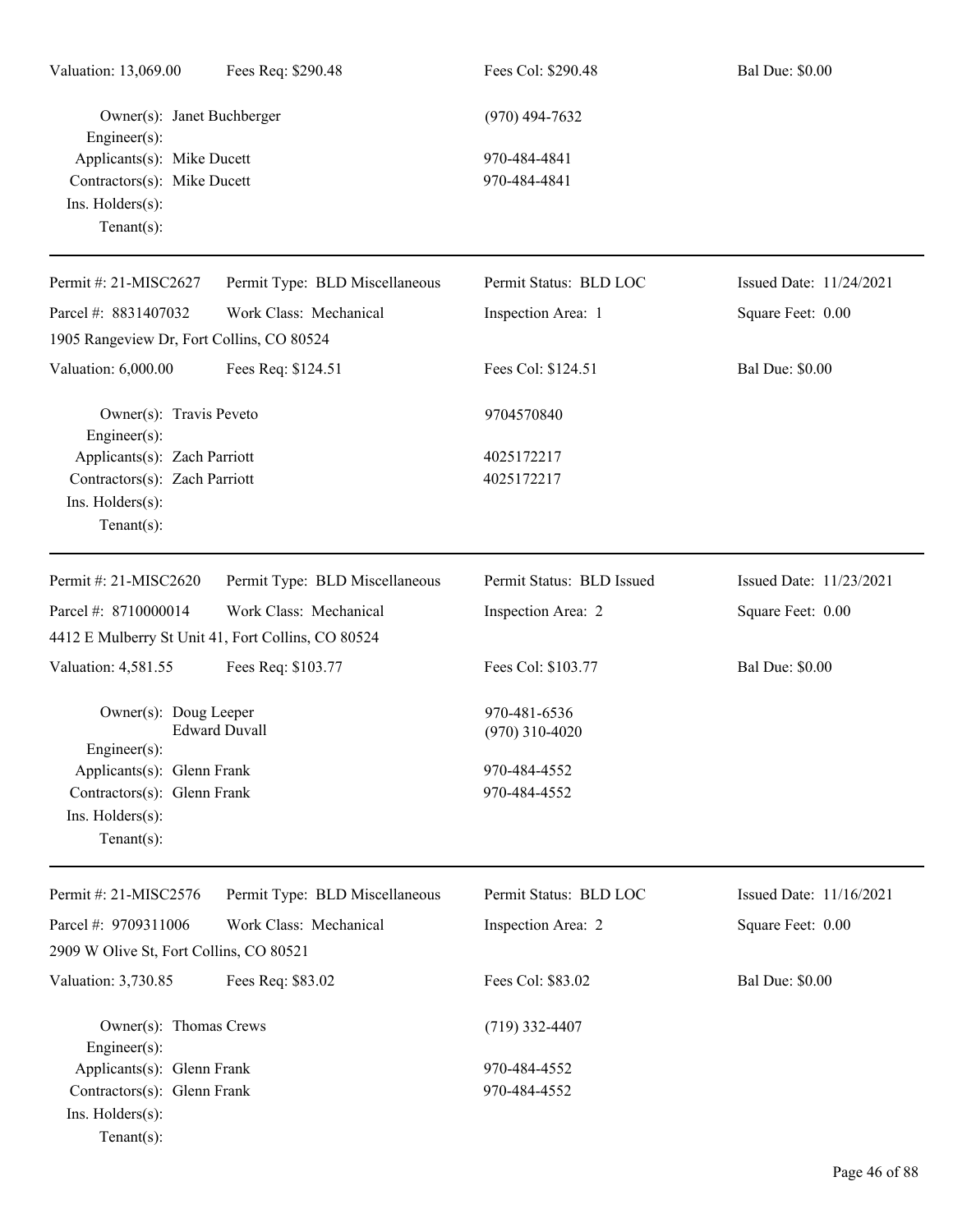| Permit #: 21-MISC2532                                                                                         | Permit Type: BLD Miscellaneous | Permit Status: BLD Issued    | Issued Date: 11/22/2021 |
|---------------------------------------------------------------------------------------------------------------|--------------------------------|------------------------------|-------------------------|
| Parcel #: 9824308004                                                                                          | Work Class: Mechanical         | Inspection Area: 1           | Square Feet: 0.00       |
| 3724 La Mesa Dr, Fort Collins, CO 80524                                                                       |                                |                              |                         |
| Valuation: 5,954.50                                                                                           | Fees Req: \$124.51             | Fees Col: \$124.51           | <b>Bal Due: \$0.00</b>  |
| Owner(s): Susan Guio<br>Engineer(s):                                                                          |                                | 9702181955                   |                         |
| Applicants(s): Tim Swan<br>Contractors(s): Tim Swan<br>Ins. Holders(s):<br>$Tenant(s)$ :                      |                                | 970-215-5870<br>970-215-5870 |                         |
| Permit #: 21-MISC2606                                                                                         | Permit Type: BLD Miscellaneous | Permit Status: BLD Issued    | Issued Date: 11/22/2021 |
| Parcel #: 9925307001                                                                                          | Work Class: Mechanical         | Inspection Area: 1           | Square Feet: 0.00       |
| 227 Hawks Nest Way, Fort Collins, CO 80524                                                                    |                                |                              |                         |
| Valuation: 4,500.00                                                                                           | Fees Req: \$103.77             | Fees Col: \$103.77           | <b>Bal Due: \$0.00</b>  |
| Owner(s): Ken Walter<br>Engineer(s):                                                                          |                                | 3072872058                   |                         |
| Applicants(s): Zach Parriott<br>Contractors(s): Zach Parriott<br>Ins. $H$ olders $(s)$ :<br>$Tenant(s)$ :     |                                | 4025172217<br>4025172217     |                         |
| Permit #: 21-MISC2446                                                                                         | Permit Type: BLD Miscellaneous | Permit Status: BLD Issued    | Issued Date: 11/01/2021 |
| Parcel #: 8716106001                                                                                          | Work Class: Mechanical         | Inspection Area: 2           | Square Feet: 0.00       |
| 3825 Canal Dr, Fort Collins, CO 80524                                                                         |                                |                              |                         |
| Valuation: 1,515.00                                                                                           | Fees Req: \$53.93              | Fees Col: \$53.93            | <b>Bal Due: \$0.00</b>  |
| Owner(s): ABC Supply Co, INC<br>Engineer(s):                                                                  |                                | 970-224-2121                 |                         |
| Applicants(s): Northern Colorado Air Inc<br>Contractors(s): Jeff Richard<br>Ins. Holders(s):<br>$Tenant(s)$ : |                                | 970-223-8873<br>970-223-8873 |                         |
| Permit #: 21-MISC2581                                                                                         | Permit Type: BLD Miscellaneous | Permit Status: BLD LOC       | Issued Date: 11/17/2021 |
| Parcel #: 9626000005                                                                                          | Work Class: Mechanical         | Inspection Area: 2           | Square Feet: 0.00       |
| 605 W 57th St 30, Loveland, CO 80538                                                                          |                                |                              |                         |
| Valuation: 9,864.00                                                                                           | Fees Req: \$207.50             | Fees Col: \$207.50           | <b>Bal Due: \$0.00</b>  |
| Owner(s): Sally Martin<br>Engineer(s):                                                                        |                                | 9705803430                   |                         |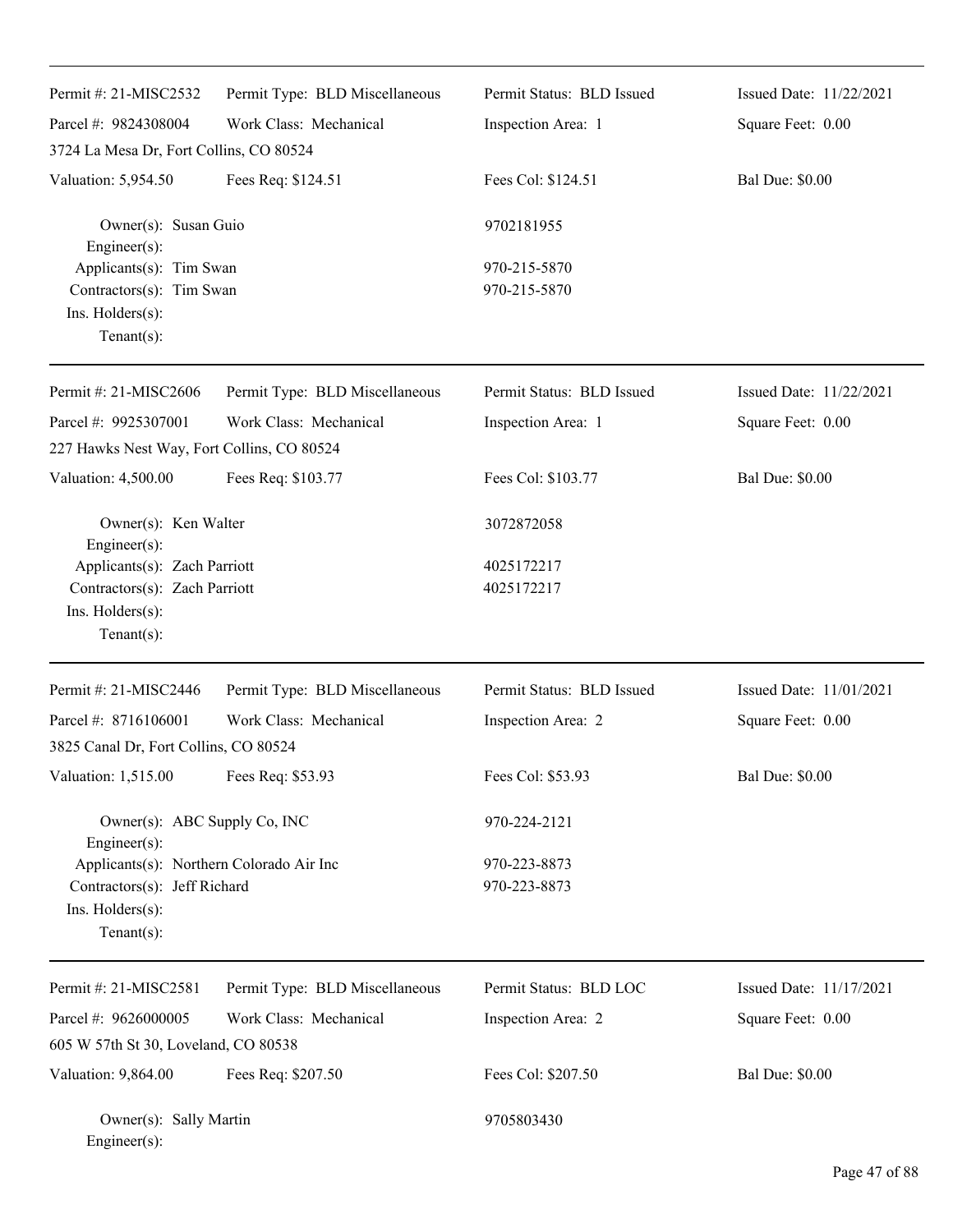| Permit #: 21-MISC2539                                                                                                                   | Permit Type: BLD Miscellaneous | Permit Status: BLD Issued    | Issued Date: 11/10/2021 |
|-----------------------------------------------------------------------------------------------------------------------------------------|--------------------------------|------------------------------|-------------------------|
| Parcel #: 8717113004                                                                                                                    | Work Class: Plumbing           | Inspection Area: 2           | Square Feet: 0.00       |
| 613 Countryside Dr, Fort Collins, CO 80524                                                                                              |                                |                              |                         |
| Valuation: 5,013.41                                                                                                                     | Fees Req: \$124.51             | Fees Col: \$124.51           | <b>Bal Due: \$0.00</b>  |
| Owner(s): Victoria White<br>Engineer(s):                                                                                                |                                | 9706903131                   |                         |
| Applicants(s): Glenn Frank<br>Contractors(s): Glenn Frank<br>Ins. Holders(s):<br>$Tenant(s)$ :                                          |                                | 970-484-4552<br>970-484-4552 |                         |
| Permit #: 21-MISC2582                                                                                                                   | Permit Type: BLD Miscellaneous | Permit Status: BLD Issued    | Issued Date: 11/17/2021 |
| Parcel #: 9926205015                                                                                                                    | Work Class: Plumbing           | Inspection Area: 1           | Square Feet: 0.00       |
| 917 Eggleston St, Fort Collins, CO 80524                                                                                                |                                |                              |                         |
| Valuation: 6,597.00                                                                                                                     | Fees Req: \$145.26             | Fees Col: \$145.26           | <b>Bal Due: \$0.00</b>  |
| Owner(s): Kim Bender<br>Engineer(s):<br>Applicants(s): Mike Ducett<br>Contractors(s): Mike Ducett<br>Ins. Holders(s):<br>Tenant $(s)$ : |                                | 970-484-4841<br>970-484-4841 |                         |
| Permit #: 21-MISC2452                                                                                                                   | Permit Type: BLD Miscellaneous | Permit Status: BLD Issued    | Issued Date: 11/03/2021 |
| Parcel #: 9624400003                                                                                                                    | Work Class: Plumbing           | Inspection Area: 2           | Square Feet: 0.00       |
| 812 E County Road 30, Fort Collins, CO 80525                                                                                            |                                |                              |                         |
| Valuation: 2,258.07                                                                                                                     | Fees Req: \$62.27              | Fees Col: \$62.27            | <b>Bal Due: \$0.00</b>  |
| Owner(s): Eugene Ehrhart III<br>Engineer(s):                                                                                            |                                |                              |                         |
| Applicants(s): Leah Benavidez<br>Contractors(s):<br>Ins. Holders(s):<br>$Tenant(s)$ :                                                   |                                | 3032855765                   |                         |
| Permit #: 21-MISC2588                                                                                                                   | Permit Type: BLD Miscellaneous | Permit Status: BLD Issued    | Issued Date: 11/18/2021 |
| Parcel #: 8614434013                                                                                                                    | Work Class: Plumbing           | Inspection Area: 2           | Square Feet: 0.00       |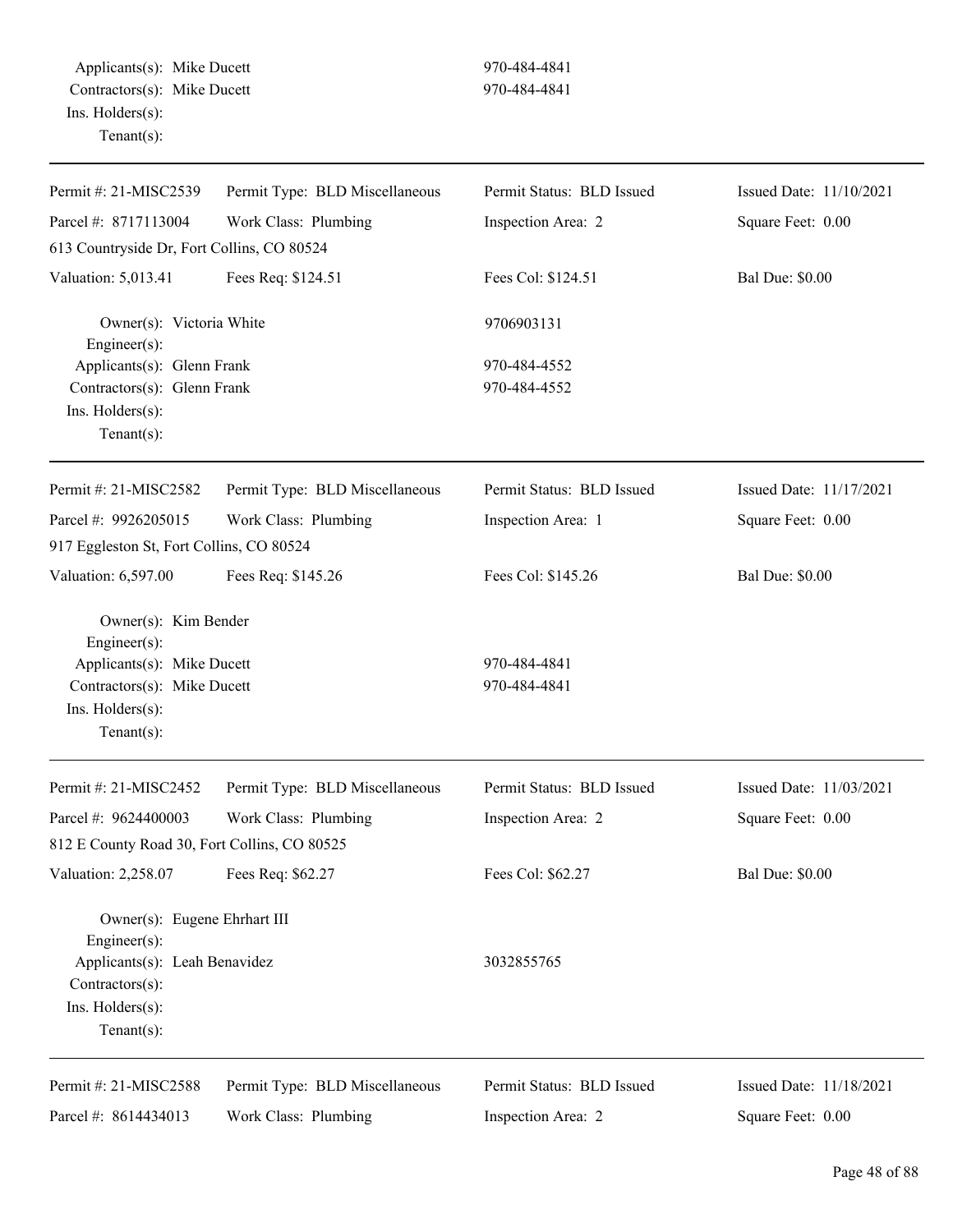| 5920 Watson Dr, Fort Collins, CO 80528                |                                |                           |                         |
|-------------------------------------------------------|--------------------------------|---------------------------|-------------------------|
| Valuation: 5,137.84                                   | Fees Req: \$124.51             | Fees Col: \$124.51        | <b>Bal Due: \$0.00</b>  |
| Owner(s): Ralph Dyer<br>Engineer(s):                  |                                |                           |                         |
| Applicants(s): Glenn Frank                            |                                | 970-484-4552              |                         |
| Contractors(s): Glenn Frank                           |                                | 970-484-4552              |                         |
| Ins. Holders(s):                                      |                                |                           |                         |
| Tenant $(s)$ :                                        |                                |                           |                         |
| Permit #: 21-MISC2527                                 | Permit Type: BLD Miscellaneous | Permit Status: BLD Issued | Issued Date: 11/09/2021 |
| Parcel #: 8715000005                                  | Work Class: Plumbing           | Inspection Area: 2        | Square Feet: 0.00       |
| 838 Sunchase Dr, Fort Collins, CO 80524               |                                |                           |                         |
| Valuation: 1,200.00                                   | Fees Req: \$53.93              | Fees Col: \$53.93         | <b>Bal Due: \$0.00</b>  |
| Owner(s): James Burns<br>Engineer(s):                 |                                | $(970)$ 214-9197          |                         |
| Applicants(s): Gary York                              |                                | 970-663-0133              |                         |
| Contractors(s): Affinity Remodeling Inc               |                                | 970-663-0133              |                         |
| Ins. Holders(s):<br>Tenant $(s)$ :                    |                                |                           |                         |
| Permit #: 21-MISC2584                                 | Permit Type: BLD Miscellaneous | Permit Status: BLD Issued | Issued Date: 11/18/2021 |
| Parcel #: 8715000005                                  | Work Class: Plumbing           | Inspection Area: 2        | Square Feet: 0.00       |
| 955 Sunchase Dr, Fort Collins, CO 80524               |                                |                           |                         |
| Valuation: 6,110.00                                   | Fees Req: \$145.26             | Fees Col: \$145.26        | <b>Bal Due: \$0.00</b>  |
| Owner(s): Deborah Blennerhasset<br>$Engineering(s)$ : |                                | 219-465-8477              |                         |
| Applicants(s): Mike Ducett                            |                                | 970-484-4841              |                         |
| Contractors(s): Mike Ducett                           |                                | 970-484-4841              |                         |
| Ins. Holders(s):<br>Tenant $(s)$ :                    |                                |                           |                         |
| Permit #: 21-MISC2635                                 | Permit Type: BLD Miscellaneous | Permit Status: BLD Issued | Issued Date: 11/24/2021 |
| Parcel #: 8831305013                                  | Work Class: Plumbing           | Inspection Area: 1        | Square Feet: 0.00       |
| 1517 Country Club Rd, Fort Collins, CO 80524          |                                |                           |                         |
| Valuation: 4,800.00                                   | Fees Req: \$103.77             | Fees Col: \$103.77        | <b>Bal Due: \$0.00</b>  |
| Owner(s): Shaun Dolon                                 |                                | 9706822251                |                         |
| Engineer(s):<br>Applicants(s): Mike Ducett            |                                | 970-484-4841              |                         |
| Contractors(s): Mike Ducett                           |                                | 970-484-4841              |                         |
| Ins. Holders(s):                                      |                                |                           |                         |
|                                                       |                                |                           |                         |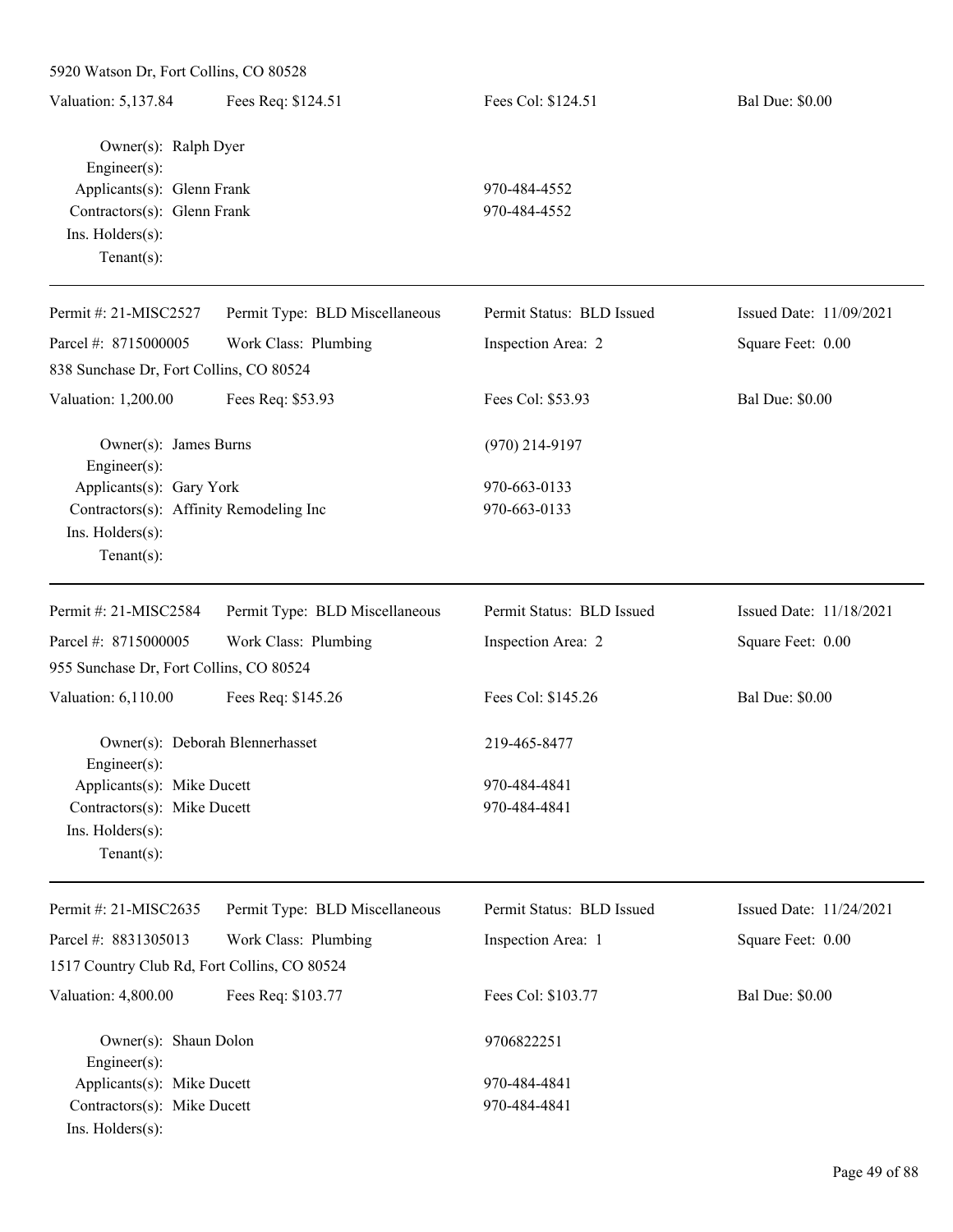| Permit #: 21-MISC2468                            | Permit Type: BLD Miscellaneous  | Permit Status: BLD Issued | Issued Date: 11/03/2021 |
|--------------------------------------------------|---------------------------------|---------------------------|-------------------------|
| Parcel #: 0615000019                             | Work Class: Plumbing            | Inspection Area: 2        | Square Feet: 0.00       |
| 9766 Buckhorn Rd, Loveland, CO 80538             |                                 |                           |                         |
| Valuation: 8,062.19                              | Fees Req: \$186.75              | Fees Col: \$186.75        | <b>Bal Due: \$0.00</b>  |
| Engineer(s):                                     | Owner(s): Linda Dzwigalski-Long |                           |                         |
| Applicants(s): Glenn Frank                       |                                 | 970-484-4552              |                         |
| Contractors(s): Glenn Frank                      |                                 | 970-484-4552              |                         |
| Ins. Holders(s):<br>Tenant $(s)$ :               |                                 |                           |                         |
|                                                  |                                 |                           |                         |
| Permit #: 21-MISC2558                            | Permit Type: BLD Miscellaneous  | Permit Status: BLD Issued | Issued Date: 11/12/2021 |
| Parcel #: 2925205132                             | Work Class: Plumbing            | Inspection Area: 5        | Square Feet: 0.00       |
| 112 Mount Blanc Rd, Livermore, CO 80536          |                                 |                           |                         |
| Valuation: 2,175.12                              | Fees Req: \$62.27               | Fees Col: \$62.27         | <b>Bal Due: \$0.00</b>  |
| Owner(s): Eric Harmon<br>Engineer(s):            |                                 | 303-669-0248              |                         |
| Applicants(s): Glenn Frank                       |                                 | 970-484-4552              |                         |
| Contractors(s): Glenn Frank                      |                                 | 970-484-4552              |                         |
| Ins. Holders(s):                                 |                                 |                           |                         |
| $Tenant(s)$ :                                    |                                 |                           |                         |
| Permit #: 21-MISC2574                            | Permit Type: BLD Miscellaneous  | Permit Status: BLD LOC    | Issued Date: 11/16/2021 |
| Parcel #: 3932400017                             | Work Class: Re-roof             | Inspection Area: 1        | Square Feet: 0.00       |
| 57 W Rustic Rd, Bellvue, CO 80512                |                                 |                           |                         |
| Valuation: 3,200.00                              | Fees Req: \$124.11              | Fees Col: \$124.11        | <b>Bal Due: \$0.00</b>  |
| Owner(s): Catherine Louise Revis<br>Engineer(s): |                                 | 9708812334                |                         |
| Applicants(s): James Simpson                     |                                 | 970-207-0000              |                         |
| Contractors(s): James Simpson                    |                                 | 970-207-0000              |                         |
| Ins. Holders(s):                                 |                                 |                           |                         |
| Tenant $(s)$ :                                   |                                 |                           |                         |
| Permit #: 21-MISC2525                            | Permit Type: BLD Miscellaneous  | Permit Status: BLD LOC    | Issued Date: 11/09/2021 |
| Parcel #: 9733100031                             | Work Class: Re-roof             | Inspection Area: 2        | Square Feet: 0.00       |
| 3717 S Taft Hill Rd 266, Fort Collins, CO 80526  |                                 |                           |                         |
| Valuation: 3,000.00                              | Fees Req: \$107.24              | Fees Col: \$107.24        | <b>Bal Due: \$0.00</b>  |
|                                                  |                                 |                           |                         |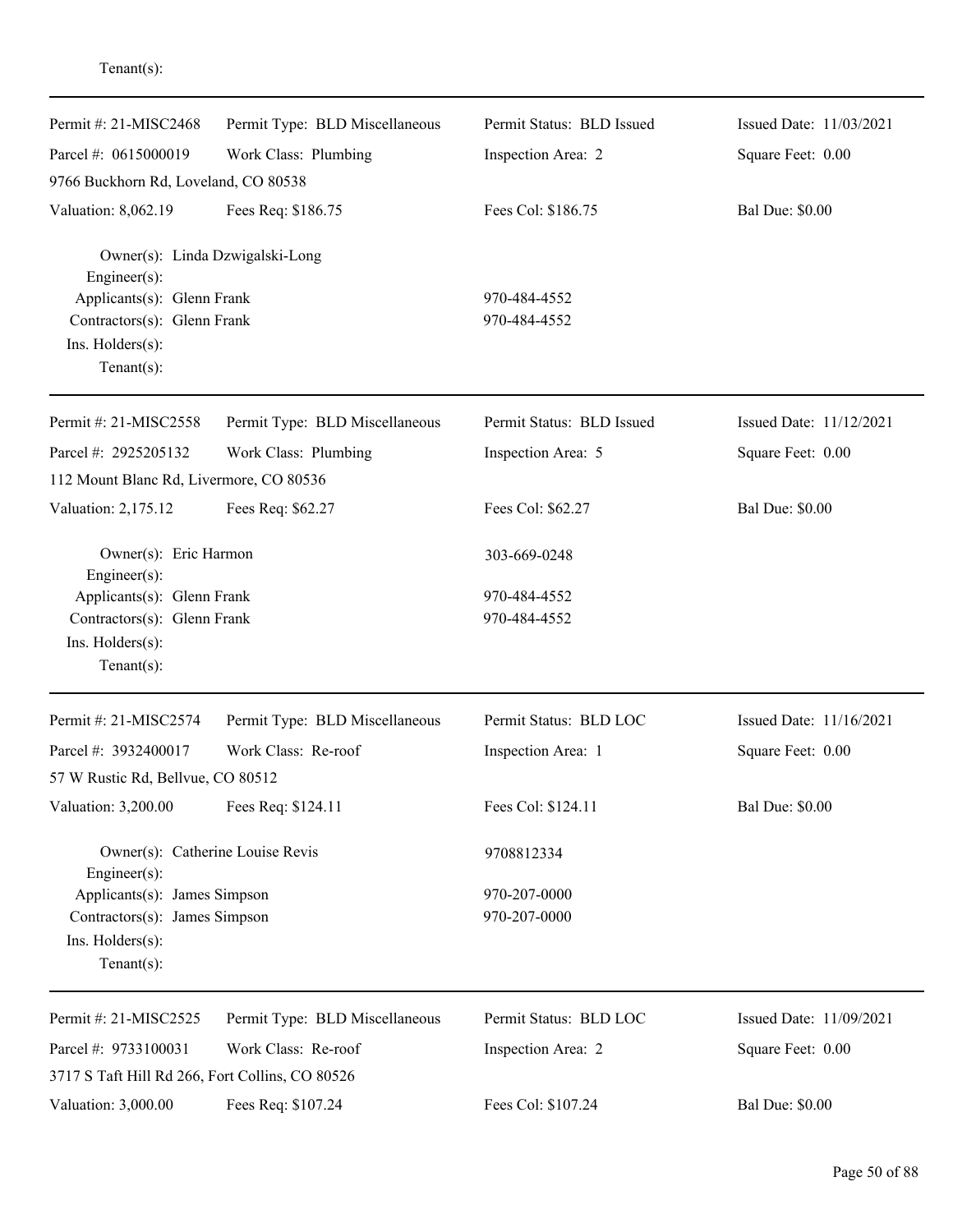Owner(s): Robyn Devine (970) 310-1850 Engineer(s): Applicants(s): Leonard Zamora 9704201935 Contractors(s): Leonard Zamora 9704201935 Ins. Holders(s): Tenant(s): Permit #: 21-MISC2451 Parcel #: 9520405053 Permit Type: BLD Miscellaneous Work Class: Re-roof Permit Status: BLD LOC Inspection Area: 3 Issued Date: 11/03/2021 Square Feet: 0.00 4101 Scilla Pl, Loveland, CO 80537 Valuation: 5,785.00 Fees Req: \$166.56 Fees Col: \$166.56 Bal Due: \$0.00 Owner(s): Kyle McGraw 9706313344 Engineer(s): Applicants(s): Joshua Morales 9707441940 Contractors(s): Joshua Morales 9707441940 Ins. Holders(s): Tenant(s): Permit #: 21-MISC2447 Parcel #: 8619000012 Permit Type: BLD Miscellaneous Work Class: Re-roof Permit Status: BLD Issued Inspection Area: 2 Issued Date: 11/02/2021 Square Feet: 0.00 8537 S County Road 13, Fort Collins, CO 80525 Valuation: 12,000.00 Fees Req: \$287.82 Fees Col: \$287.82 Bal Due: \$0.00 Owner(s): Craig Manthey Engineer(s): Applicants(s): Craig Manthey Craig Manthey Contractors(s): Ins. Holders(s): Tenant(s): Permit #: 21-MISC2476 Parcel #: 8935305002 Permit Type: BLD Miscellaneous Work Class: Re-roof Permit Status: BLD LOC Inspection Area: 1 Issued Date: 11/04/2021 Square Feet: 0.00 7881 Iris Hill Ln, Wellington, CO 80549 Valuation: 35,000.00 Fees Req: \$703.41 Fees Col: \$703.41 Bal Due: \$0.00 Owner(s): Jesse Ziolkowski 9704207084 Engineer(s): Applicants(s): James Simpson 970-207-0000 Contractors(s): James Simpson 970-207-0000 Ins. Holders(s): Tenant(s):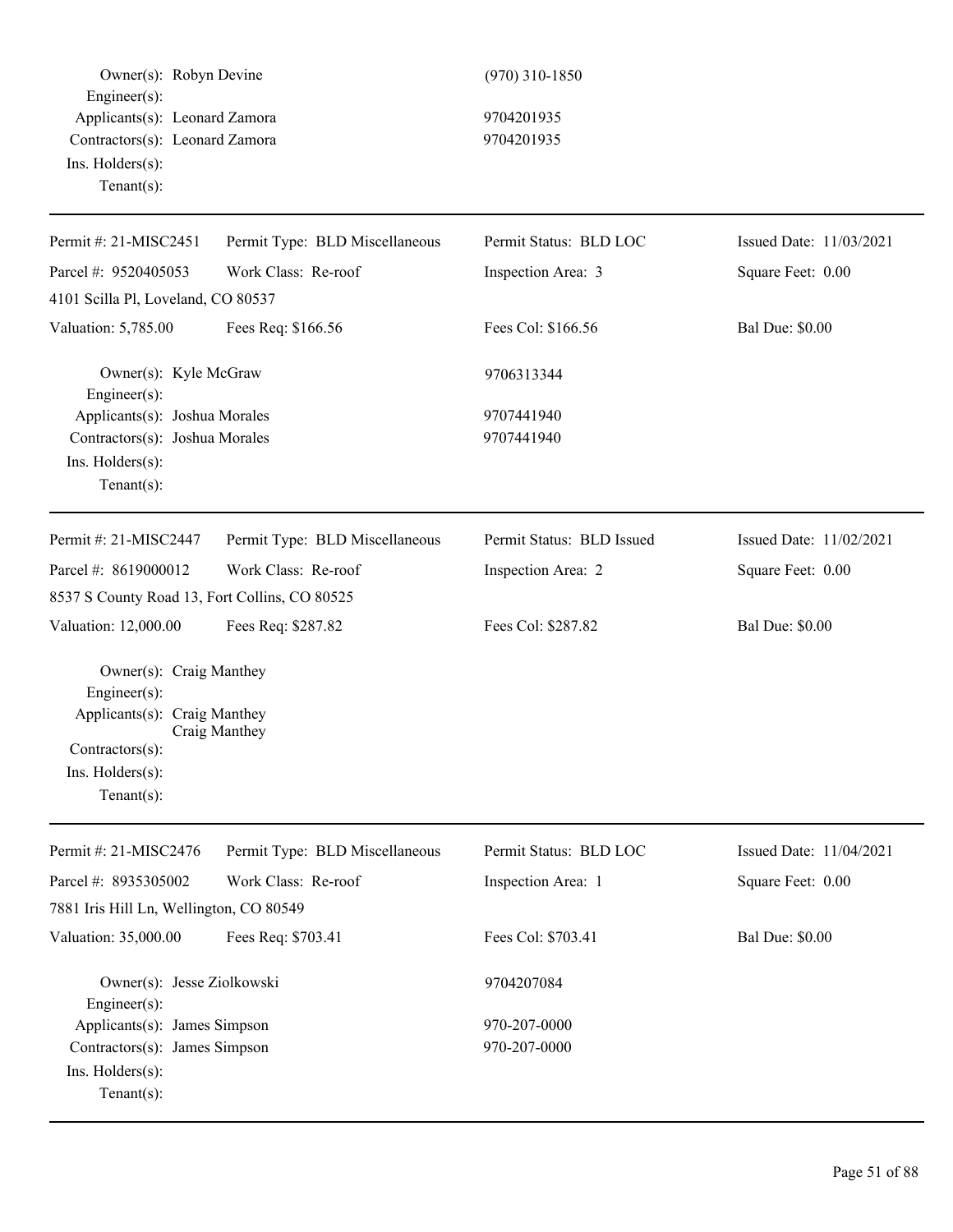| Permit #: 21-MISC2568                                                                                                                     | Permit Type: BLD Miscellaneous | Permit Status: BLD LOC                 | Issued Date: 11/19/2021 |
|-------------------------------------------------------------------------------------------------------------------------------------------|--------------------------------|----------------------------------------|-------------------------|
| Parcel #: 9535305014                                                                                                                      | Work Class: Re-roof            | Inspection Area: 3                     | Square Feet: 0.00       |
| 1308 36th St SW, Loveland, CO 80537                                                                                                       |                                |                                        |                         |
| Valuation: 13,330.00                                                                                                                      | Fees Req: \$325.27             | Fees Col: \$325.27                     | <b>Bal Due: \$0.00</b>  |
| Owner(s): Luke McFetridge<br>$Engineering(s)$ :                                                                                           |                                | $(970) 692 - 1310$                     |                         |
| Applicants(s): James Simpson<br>Contractors(s): James Simpson<br>Ins. Holders(s):<br>Tenant $(s)$ :                                       |                                | 970-207-0000<br>970-207-0000           |                         |
| Permit #: 21-MISC2543                                                                                                                     | Permit Type: BLD Miscellaneous | Permit Status: BLD LOC                 | Issued Date: 11/10/2021 |
| Parcel #: 9625400034<br>6241 N County Road 13, Loveland, CO 80538                                                                         | Work Class: Re-roof            | Inspection Area: 2                     | Square Feet: 0.00       |
| Valuation: 19,000.00                                                                                                                      | Fees Req: \$428.28             | Fees Col: \$428.28                     | <b>Bal Due: \$0.00</b>  |
| Owner(s): 6241 LLC<br>Engineer(s):<br>Applicants(s): Jeremiah Broz<br>Contractors(s): Jeremiah Broz<br>Ins. Holders(s):<br>Tenant $(s)$ : |                                | 9706910845<br>9706910845               |                         |
| Permit #: 21-MISC2608                                                                                                                     | Permit Type: BLD Miscellaneous | Permit Status: BLD Issued              | Issued Date: 11/22/2021 |
| Parcel #: 8614409020                                                                                                                      | Work Class: Re-roof            | Inspection Area: 2                     | Square Feet: 0.00       |
| 7422 Couples Ct, Fort Collins, CO 80528                                                                                                   |                                |                                        |                         |
| Valuation: 11,100.00 Fees Req: \$284.22                                                                                                   |                                | Fees Col: \$284.22                     | <b>Bal Due: \$0.00</b>  |
| Owner(s): Thomas Grant<br>Engineer(s):                                                                                                    |                                | $(970)$ 225-0201                       |                         |
| Applicants(s): Anchor Roofing LLC<br>Contractors(s): Jeramiah Larsen<br>Ins. Holders(s):<br>Tenant $(s)$ :                                | Anchor Roofing LLC             | 9706926037<br>9706926037<br>9706660321 |                         |
| Permit #: 21-MISC2550                                                                                                                     | Permit Type: BLD Miscellaneous | Permit Status: BLD LOC                 | Issued Date: 11/12/2021 |
| Parcel #: 8521405010                                                                                                                      | Work Class: Re-roof            | Inspection Area: 3                     | Square Feet: 0.00       |
| 1209 Martin Ct, Loveland, CO 80537                                                                                                        |                                |                                        |                         |
| Valuation: 13,800.00                                                                                                                      | Fees Req: \$327.15             | Fees Col: \$327.15                     | <b>Bal Due: \$0.00</b>  |
| Owner(s): Lark Lewis<br>$Engineer(s)$ :                                                                                                   |                                | $(972)$ 270-7279                       |                         |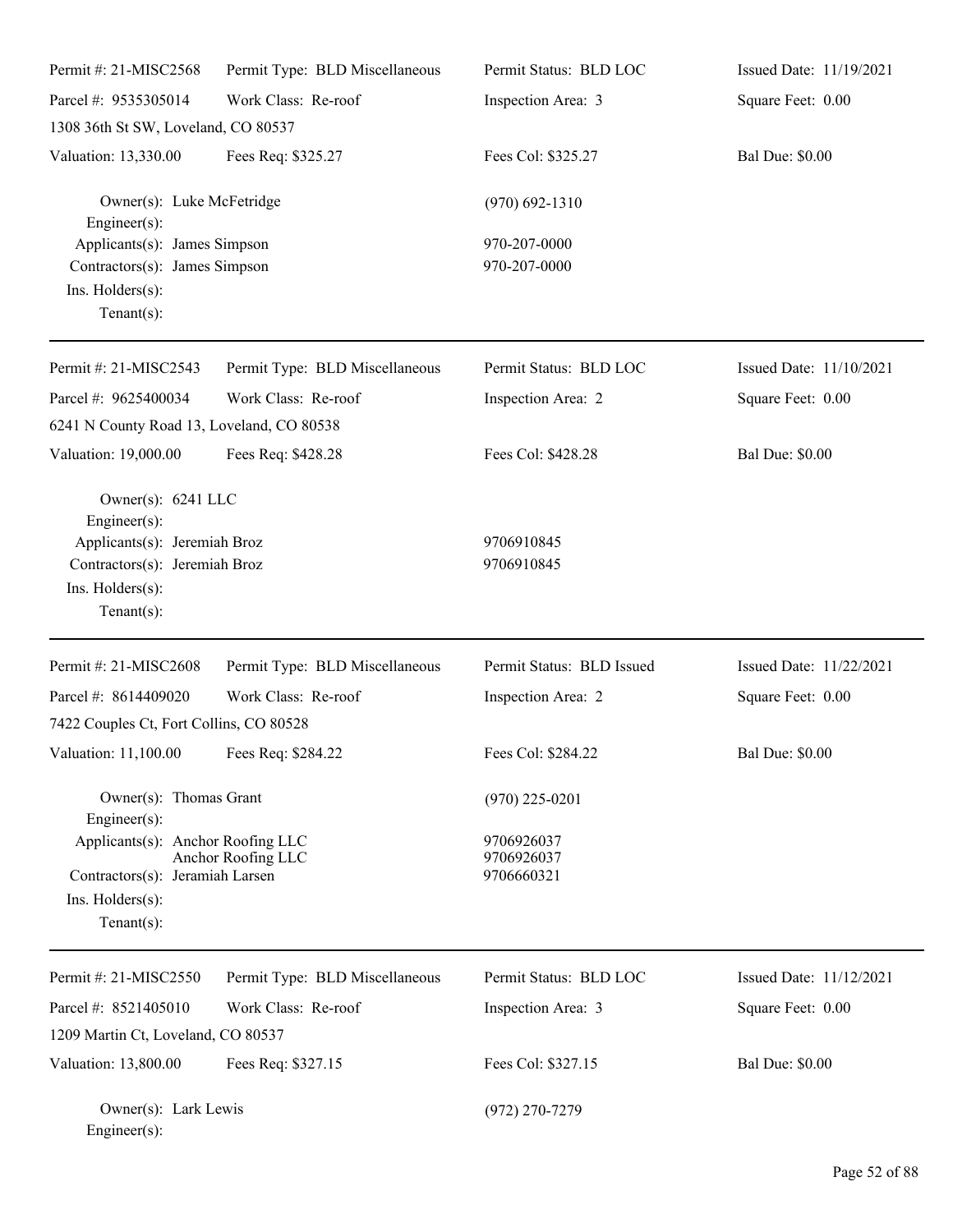Applicants(s): Anchor Roofing LLC 9706926037 Anchor Roofing LLC 9706926037 Contractors(s): Jeramiah Larsen 9706660321 Ins. Holders(s): Tenant(s):

| Permit #: 21-MISC2469                   | Permit Type: BLD Miscellaneous                      | Permit Status: BLD LOC    | Issued Date: 11/03/2021 |
|-----------------------------------------|-----------------------------------------------------|---------------------------|-------------------------|
| Parcel #: 8802406016                    | Work Class: Re-roof                                 | Inspection Area: 1        | Square Feet: 0.00       |
| 5756 Dakota Ct, Wellington, CO 80549    |                                                     |                           |                         |
| Valuation: 22,950.00                    | Fees Req: \$508.33                                  | Fees Col: \$508.33        | <b>Bal Due: \$0.00</b>  |
| Owner(s): Cory Butler<br>Engineer(s):   |                                                     | 3073991380                |                         |
| Applicants(s): Charles Gardner          |                                                     | 3033326224                |                         |
| Contractors(s): Charles Gardner         |                                                     | 3033326224                |                         |
| Ins. Holders(s):<br>$Tenant(s)$ :       |                                                     |                           |                         |
| Permit #: 21-MISC2474                   | Permit Type: BLD Miscellaneous                      | Permit Status: BLD Issued | Issued Date: 11/03/2021 |
| Parcel #: 3019307017                    | Work Class: Re-roof                                 | Inspection Area: 5        | Square Feet: 0.00       |
|                                         | 2326 N County Road 73c, Red Feather Lakes, CO 80545 |                           |                         |
| Valuation: 14,500.30                    | Fees Req: \$346.01                                  | Fees Col: \$346.01        | <b>Bal Due: \$0.00</b>  |
| Owner(s): Howard Lipke<br>Engineer(s):  |                                                     | 9702198509                |                         |
| Applicants(s): Erika Girard             |                                                     | 2142073999                |                         |
| Contractors(s): Erika Girard            |                                                     | 2142073999                |                         |
| Ins. Holders(s):<br>$Tenant(s)$ :       |                                                     |                           |                         |
| Permit #: 21-MISC2477                   | Permit Type: BLD Miscellaneous                      | Permit Status: BLD LOC    | Issued Date: 11/04/2021 |
| Parcel #: 9536305019                    | Work Class: Re-roof                                 | Inspection Area: 3        | Square Feet: 0.00       |
| 3750 Bellaire Ave, Loveland, CO 80537   |                                                     |                           |                         |
| Valuation: 7,800.00                     | Fees Req: \$206.76                                  | Fees Col: \$206.76        | <b>Bal Due: \$0.00</b>  |
| Owner(s): Cameron Scott<br>Engineer(s): |                                                     | $(970)$ 666-0321          |                         |
| Applicants(s): Sarah Hobbs              |                                                     | 9706660321                |                         |
| Contractors(s): Jeramiah Larsen         |                                                     | 9706660321                |                         |
| Ins. Holders(s):<br>$Tenant(s)$ :       |                                                     |                           |                         |
| Permit #: 21-MISC2628                   | Permit Type: BLD Miscellaneous                      | Permit Status: BLD LOC    | Issued Date: 11/24/2021 |
| Parcel #: 9624213024                    | Work Class: Re-roof                                 | Inspection Area: 2        | Square Feet: 0.00       |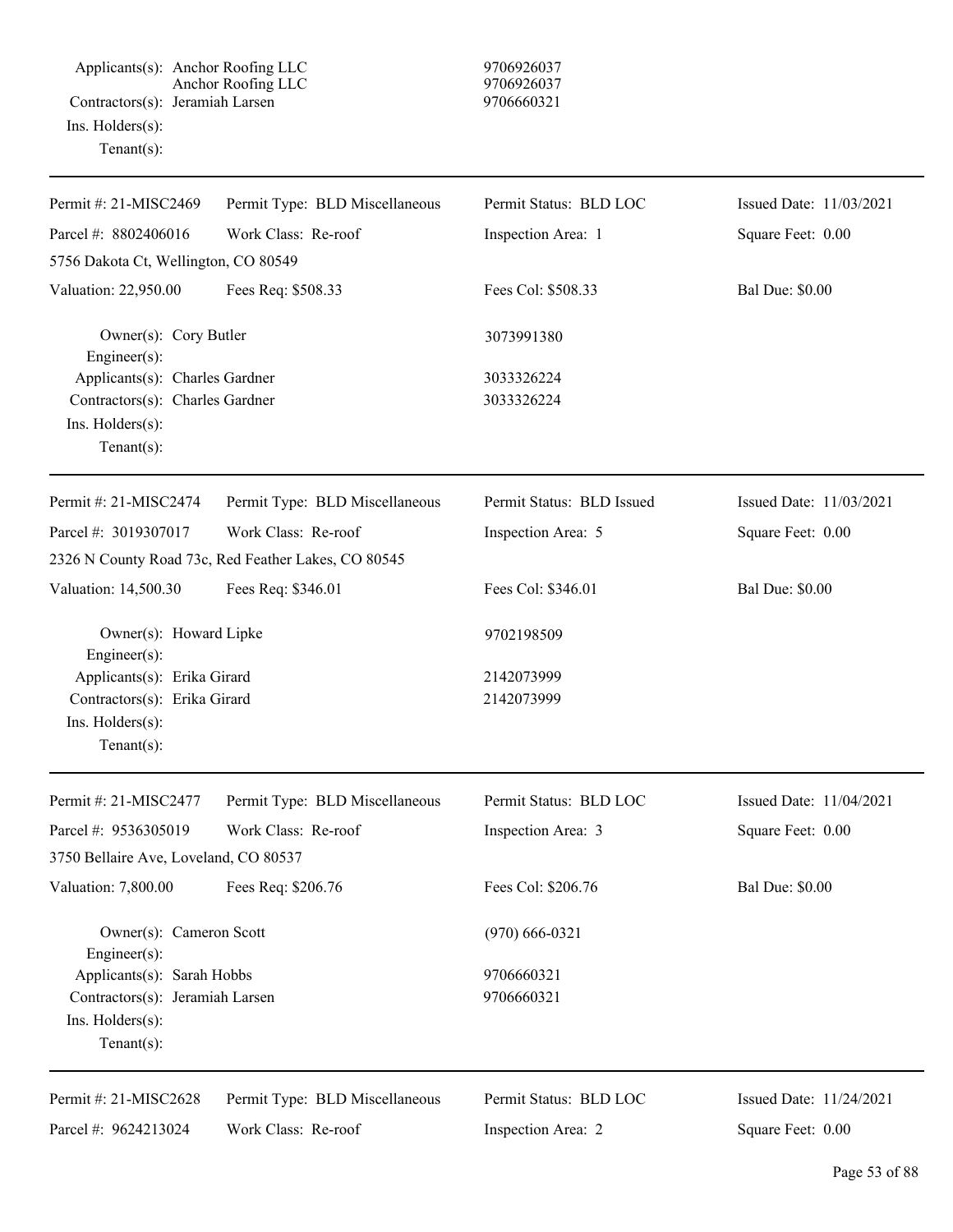| 7911 Handy Ct, Fort Collins, CO 80525                                      |                                |                           |                         |
|----------------------------------------------------------------------------|--------------------------------|---------------------------|-------------------------|
| Valuation: 13,000.00                                                       | Fees Req: \$307.90             | Fees Col: \$307.90        | <b>Bal Due: \$0.00</b>  |
| Owner(s): John D Brinegar<br>Engineer(s):                                  |                                |                           |                         |
| Applicants(s): Werner Vasquez Lopez                                        |                                | 970-310-8628              |                         |
| Contractors(s): Werner Vasquez Lopez<br>Ins. Holders(s):<br>Tenant $(s)$ : |                                | 970-310-8628              |                         |
| Permit #: 21-MISC2563                                                      | Permit Type: BLD Miscellaneous | Permit Status: BLD Issued | Issued Date: 11/15/2021 |
| Parcel #: 1428315025                                                       | Work Class: Re-roof            | Inspection Area: 4        | Square Feet: 0.00       |
| 95 Navajo Ct, Lyons, CO 80540                                              |                                |                           |                         |
| Valuation: 12,352.02                                                       | Fees Req: \$305.30             | Fees Col: \$305.30        | <b>Bal Due: \$0.00</b>  |
| Owner(s): Norma Prince<br>Engineer(s):                                     |                                |                           |                         |
| Applicants(s): GiGi King<br>Ryan Burke                                     |                                | 3038273726<br>7203609316  |                         |
| Contractors(s): Ryan Burke                                                 |                                | 7203609316                |                         |
| Ins. Holders(s):                                                           |                                |                           |                         |
| Tenant $(s)$ :                                                             |                                |                           |                         |
| Permit #: 21-MISC2548                                                      | Permit Type: BLD Miscellaneous | Permit Status: BLD LOC    | Issued Date: 11/12/2021 |
| Parcel #: 8934200008                                                       | Work Class: Re-roof            | Inspection Area: 1        | Square Feet: 0.00       |
| 8440 NE Frontage Rd, Wellington, CO 80549                                  |                                |                           |                         |
| Valuation: 8,800.00                                                        | Fees Req: \$226.82             | Fees Col: \$226.82        | <b>Bal Due: \$0.00</b>  |
| Owner(s): Karen Morak LLC<br>Engineer $(s)$ :                              |                                | 9703819734                |                         |
| Applicants(s): Kendal Kessler                                              |                                | 9702276488                |                         |
| Contractors(s): Kendal Kessler                                             |                                | 9702276488                |                         |
| Ins. Holders(s):<br>Tenant $(s)$ :                                         |                                |                           |                         |
| Permit #: 21-MISC2478                                                      | Permit Type: BLD Miscellaneous | Permit Status: BLD Issued | Issued Date: 11/04/2021 |
| Parcel #: 9909000002                                                       | Work Class: Re-roof            | Inspection Area: 1        | Square Feet: 0.00       |
| 3000 W County Road 70, Fort Collins, CO 80524                              |                                |                           |                         |
| Valuation: 28,000.00                                                       | Fees Req: \$595.08             | Fees Col: \$595.08        | <b>Bal Due: \$0.00</b>  |
| Owner(s): Susan Weaver                                                     |                                | $(970)$ 568-3898          |                         |
| $Engineering(s)$ :                                                         | Weaver Ranch Inc               | 9702212160                |                         |
| Applicants(s): Chayne Krumwiede                                            |                                | 9706321440                |                         |
| Contractors(s): Chayne Krumwiede                                           |                                | 9706321440                |                         |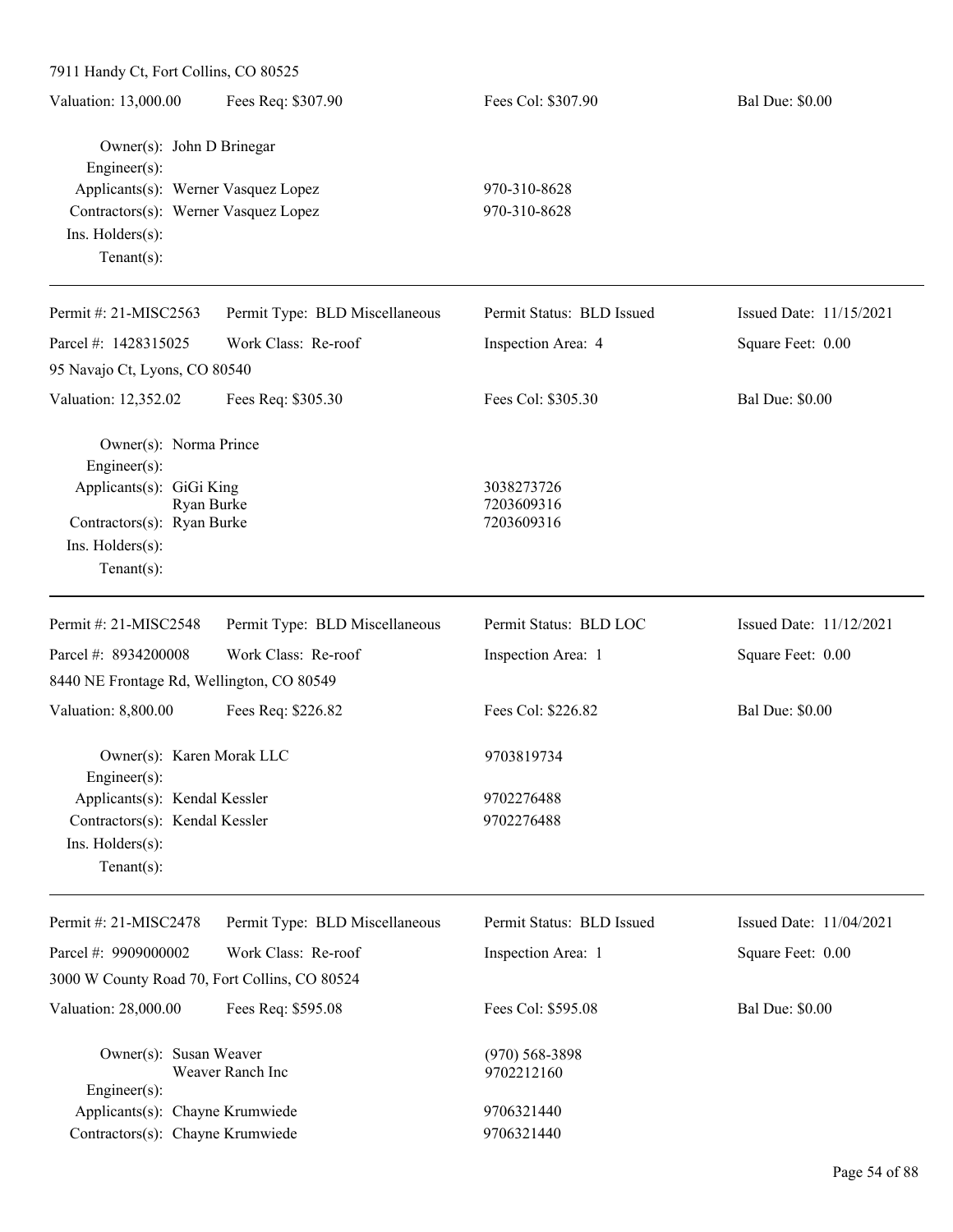Ins. Holders(s): Tenant(s):

| Permit #: 21-MISC2513                                                                                   | Permit Type: BLD Miscellaneous                          | Permit Status: BLD LOC     | Issued Date: 11/08/2021 |
|---------------------------------------------------------------------------------------------------------|---------------------------------------------------------|----------------------------|-------------------------|
| Parcel #: 9610400012                                                                                    | Work Class: Re-roof                                     | Inspection Area: 2         | Square Feet: 0.00       |
| 6404 Hutchison Dr, Fort Collins, CO 80526                                                               |                                                         |                            |                         |
| Valuation: 11,100.00                                                                                    | Fees Req: \$284.22                                      | Fees Col: \$284.22         | <b>Bal Due: \$0.00</b>  |
| Owner(s): Michael Peregory<br>Engineer $(s)$ :                                                          |                                                         | 7022644320                 |                         |
| Applicants(s): Andrew Brougham<br>Contractors(s): Andrew Brougham<br>Ins. Holders(s):<br>Tenant $(s)$ : |                                                         | 7205368870<br>7205368870   |                         |
| Permit #: 21-MISC2596                                                                                   | Permit Type: BLD Miscellaneous                          | Permit Status: BLD Issued  | Issued Date: 11/18/2021 |
| Parcel #: 9416405003<br>509 Nesting Eagles Way, Berthoud, CO 80513                                      | Work Class: Re-roof                                     | Inspection Area: 3         | Square Feet: 0.00       |
| Valuation: 1,757.32                                                                                     | Fees Req: \$79.32                                       | Fees Col: \$79.32          | <b>Bal Due: \$0.00</b>  |
| Owner(s): Bryan Levenduski<br>Engineer $(s)$ :                                                          |                                                         | 3032176743                 |                         |
| Applicants(s): John Sokoll                                                                              |                                                         | 9707448411                 |                         |
| Contractors(s): John Sokoll<br>Ins. Holders(s):<br>Tenant $(s)$ :                                       |                                                         | 9707448411                 |                         |
| Permit #: 21-MISC2492                                                                                   | Permit Type: BLD Miscellaneous                          | Permit Status: BLD LOC     | Issued Date: 11/08/2021 |
| Parcel #: 0634000945                                                                                    | Work Class: Re-roof                                     | Inspection Area: 2         | Square Feet: 0.00       |
| 100 Sunrise Ranch Rd, Loveland, CO 80538                                                                |                                                         |                            |                         |
| Valuation: 3,000.00                                                                                     | Fees Req: \$95.24                                       | Fees Col: \$95.24          | <b>Bal Due: \$0.00</b>  |
| Engineer $(s)$ :                                                                                        | Owner(s): Emissaries Of Divine Light                    | 970-679-4200               |                         |
| Contractors(s): Ricardo Ortiz<br>Ins. Holders(s):<br>Tenant $(s)$ :                                     | Applicants(s): Lion Home Service dba Denali Roofing LLC | 970-660-4417<br>9706170000 |                         |
| Permit #: 21-MISC2562                                                                                   | Permit Type: BLD Miscellaneous                          | Permit Status: BLD LOC     | Issued Date: 11/16/2021 |
| Parcel #: 1503210009<br>260 River Fork Rd, Drake, CO 80515                                              | Work Class: Re-roof                                     | Inspection Area: 4         | Square Feet: 0.00       |
| Valuation: 5,898.00                                                                                     | Fees Req: \$167.02                                      | Fees Col: \$167.02         | <b>Bal Due: \$0.00</b>  |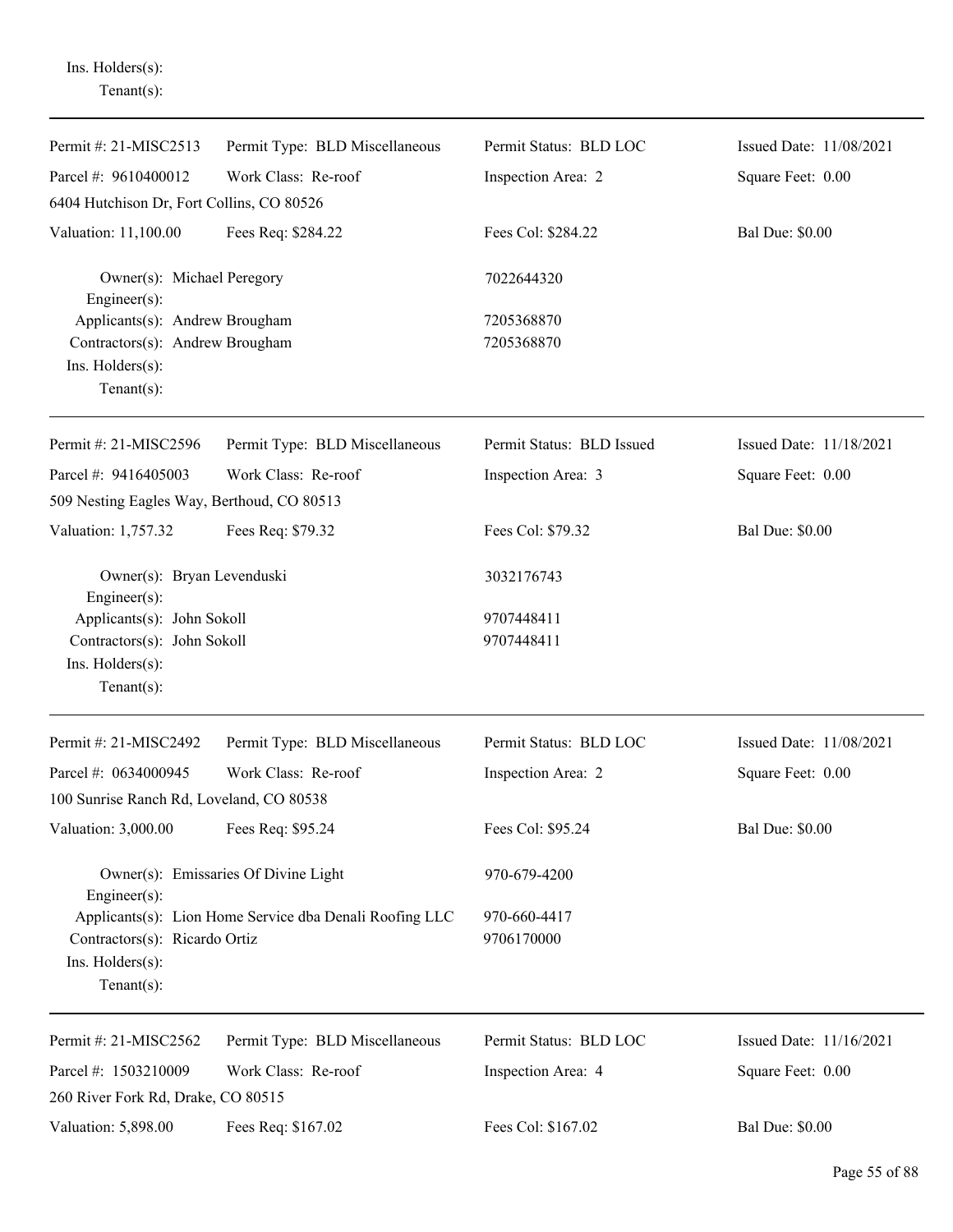| Owner(s): Willie Stroh<br>Engineer(s):<br>Applicants(s): Tim Kramer<br>Contractors(s):<br>Ins. Holders(s):<br>Tenant $(s)$ :                 | Independent Roofing Inc        | 9709363379<br>9703961389<br>970-353-1389         |                         |
|----------------------------------------------------------------------------------------------------------------------------------------------|--------------------------------|--------------------------------------------------|-------------------------|
| Permit #: 21-MISC2601                                                                                                                        | Permit Type: BLD Miscellaneous | Permit Status: BLD Issued                        | Issued Date: 11/22/2021 |
| Parcel #: 1428105137                                                                                                                         | Work Class: Re-roof            | Inspection Area: 4                               | Square Feet: 0.00       |
| 1386 Kiowa Rd, Lyons, CO 80540                                                                                                               |                                |                                                  |                         |
| Valuation: 15,000.00                                                                                                                         | Fees Req: \$348.02             | Fees Col: \$348.02                               | <b>Bal Due: \$0.00</b>  |
| Owner(s): Steven Lubliner<br>$Engineering(s)$ :                                                                                              |                                | $(303) 819 - 4769$                               |                         |
| Applicants(s): Jeremy Matsen<br>Contractors(s): Jeremy Matsen<br>Ins. Holders(s):<br>Tenant $(s)$ :                                          |                                | 7196417907<br>7196417907                         |                         |
| Permit #: 21-MISC2583                                                                                                                        | Permit Type: BLD Miscellaneous | Permit Status: BLD LOC                           | Issued Date: 11/18/2021 |
| Parcel #: 0615100001                                                                                                                         | Work Class: Re-roof            | Inspection Area: 2                               | Square Feet: 0.00       |
| 9534 Buckhorn Rd, Loveland, CO 80538                                                                                                         |                                |                                                  |                         |
| Valuation: 10,128.80                                                                                                                         | Fees Req: \$264.27             | Fees Col: \$264.27                               | <b>Bal Due: \$0.00</b>  |
| Owner(s): Robert Thrift<br>Engineer(s):<br>Applicants(s): Bob Behrends<br>Contractors(s): Bob Behrends<br>Ins. Holders(s):<br>Tenant $(s)$ : |                                | $(832)$ 474-1319<br>970-395-0406<br>970-395-0406 |                         |
|                                                                                                                                              |                                |                                                  |                         |
| Permit #: 21-MISC2519                                                                                                                        | Permit Type: BLD Miscellaneous | Permit Status: BLD Issued                        | Issued Date: 11/08/2021 |
| Parcel #: 8715000005                                                                                                                         | Work Class: Re-roof            | Inspection Area: 2                               | Square Feet: 0.00       |
| 868 Sunchase Dr, Fort Collins, CO 80524                                                                                                      |                                |                                                  |                         |
| Valuation: 10,750.00                                                                                                                         | Fees Req: \$266.75             | Fees Col: \$266.75                               | <b>Bal Due: \$0.00</b>  |
| Owner(s): Glenda Berndt<br>Engineer $(s)$ :                                                                                                  |                                | 2188866081                                       |                         |
| Applicants(s): Robert Gazaway                                                                                                                |                                | 970-324-9895                                     |                         |
| Contractors(s): Robert Gazaway<br>Ins. Holders(s):<br>$Tenant(s)$ :                                                                          |                                | 970-324-9895                                     |                         |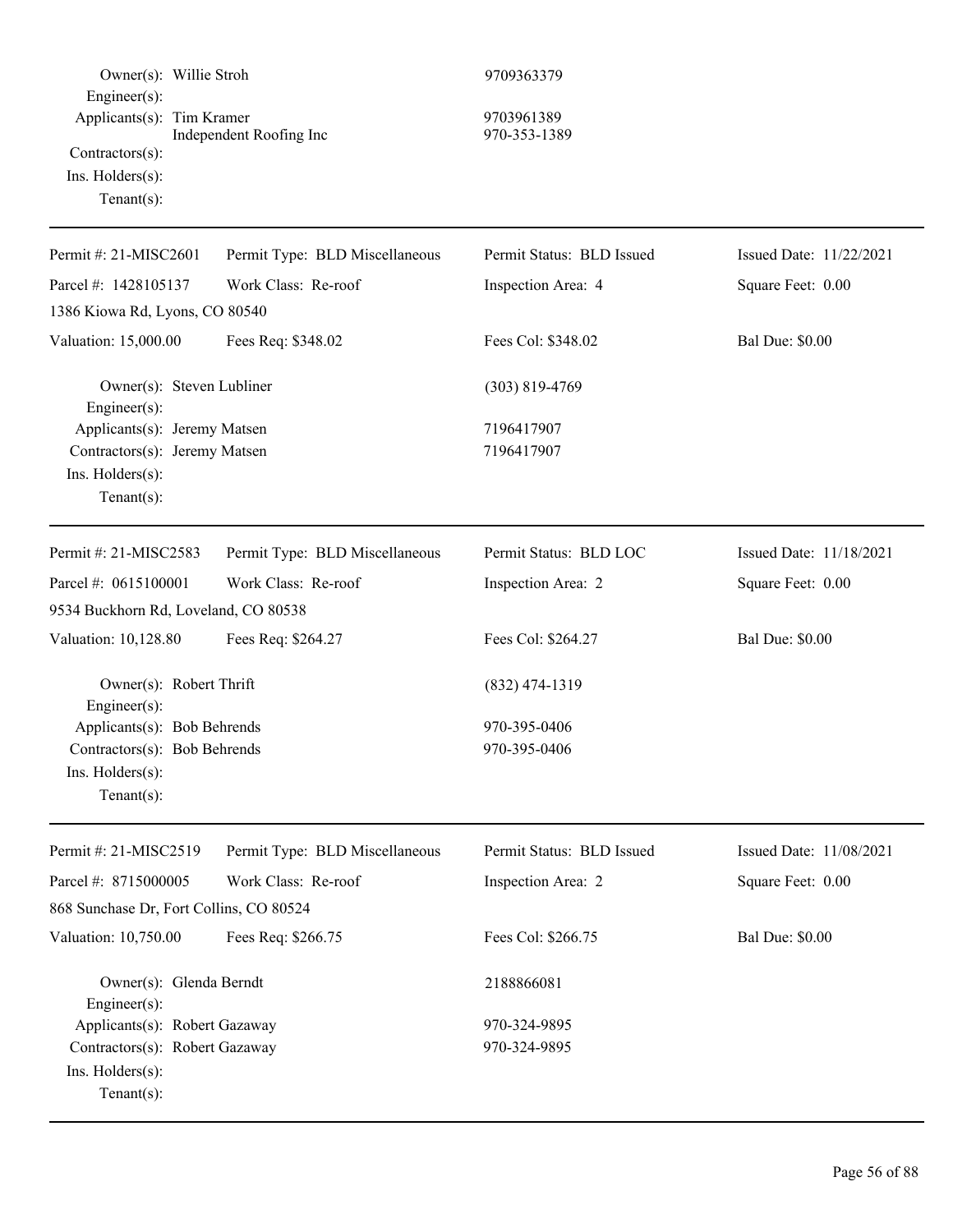| Permit #: 21-MISC2434                                                                                                                    | Permit Type: BLD Miscellaneous                                                 | Permit Status: BLD LOC     | Issued Date: 11/04/2021 |
|------------------------------------------------------------------------------------------------------------------------------------------|--------------------------------------------------------------------------------|----------------------------|-------------------------|
| Parcel #: 1834000047                                                                                                                     | Work Class: Re-roof                                                            | Inspection Area: 1         | Square Feet: 0.00       |
| 740 N County Road 41, Bellvue, CO 80512                                                                                                  |                                                                                |                            |                         |
| Valuation: 1,188.00                                                                                                                      | Fees Req: \$56.38                                                              | Fees Col: \$56.38          | <b>Bal Due: \$0.00</b>  |
| Engineer(s):                                                                                                                             | Owner(s): Subcarrier Communications, Inc.                                      |                            |                         |
| Applicants(s): Joshua Morales<br>Contractors(s): Joshua Morales<br>Ins. Holders(s):<br>Tenant $(s)$ :                                    |                                                                                | 9707441940<br>9707441940   |                         |
| Permit #: 21-MISC2456                                                                                                                    | Permit Type: BLD Miscellaneous                                                 | Permit Status: BLD LOC     | Issued Date: 11/03/2021 |
| Parcel #: 9635119012                                                                                                                     | Work Class: Re-roof                                                            | Inspection Area: 2         | Square Feet: 0.00       |
| 5616 Mckinley Ave, Loveland, CO 80538                                                                                                    |                                                                                |                            |                         |
| Valuation: 9,624.79                                                                                                                      | Fees Req: \$246.19                                                             | Fees Col: \$246.19         | <b>Bal Due: \$0.00</b>  |
| Owner(s): Doris Koschel<br>Engineer(s):<br>Applicants(s): Skye Trull<br>Contractors(s): Skye Trull<br>Ins. Holders(s):<br>Tenant $(s)$ : |                                                                                | 9703083015<br>9703083015   |                         |
| Permit #: 21-MISC2647                                                                                                                    | Permit Type: BLD Miscellaneous                                                 | Permit Status: BLD Issued  | Issued Date: 11/30/2021 |
| Parcel #: 3412111001                                                                                                                     | Work Class: Re-roof                                                            | Inspection Area: 4         | Square Feet: 0.00       |
| 3199 Rockwood Ln N, Estes Park, CO 80517                                                                                                 |                                                                                |                            |                         |
| Valuation: 24,294.00 Fees Req: \$545.84                                                                                                  |                                                                                | Fees Col: \$545.84         | <b>Bal Due: \$0.00</b>  |
| Owner(s): Josue Jasso<br>Engineer(s):                                                                                                    |                                                                                | 3039150398                 |                         |
| Applicants(s): Horn Brothers Roofing<br>Contractors(s): Raul Rocha<br>Ins. Holders(s):<br>Tenant $(s)$ :                                 |                                                                                | 3039150398<br>303-274-1111 |                         |
| Permit #: 21-MISC2652                                                                                                                    | Permit Type: BLD Miscellaneous                                                 | Permit Status: BLD Issued  | Issued Date: 11/30/2021 |
| Parcel #: 9604205036                                                                                                                     | Work Class: Re-roof                                                            | Inspection Area: 2         | Square Feet: 0.00       |
| 5005 Westridge Dr, Fort Collins, CO 80526                                                                                                |                                                                                |                            |                         |
| Valuation: 18,750.00                                                                                                                     | Fees Req: \$427.27                                                             | Fees Col: \$427.27         | <b>Bal Due: \$0.00</b>  |
| $Owner(s)$ :<br>Engineer(s):                                                                                                             | Biedron-Milton Revocable Trust<br>Applicants(s): Advanced Roofing Technologies | 970-663-0203               |                         |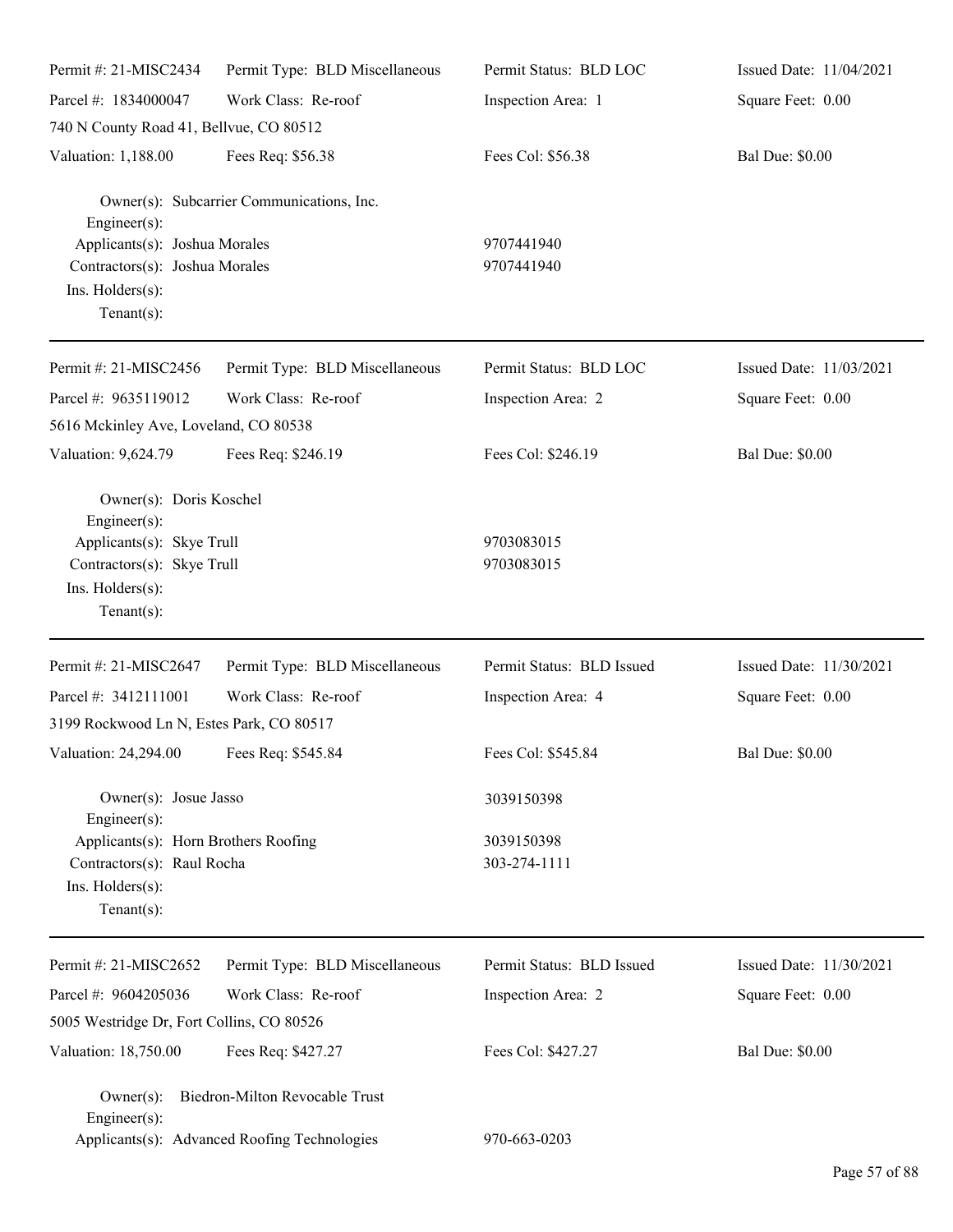| Permit #: 21-MISC2632                            | Permit Type: BLD Miscellaneous | Permit Status: BLD LOC | Issued Date: 11/24/2021 |
|--------------------------------------------------|--------------------------------|------------------------|-------------------------|
| Parcel #: 8620000012                             | Work Class: Re-roof            | Inspection Area: 2     | Square Feet: 0.00       |
| 8032 S County Road 11, Fort Collins, CO 80525    |                                |                        |                         |
| Valuation: 5,715.58                              | Fees Req: \$166.29             | Fees Col: \$166.29     | <b>Bal Due: \$0.00</b>  |
| Owner(s): Carol Carroll<br>Engineer $(s)$ :      |                                | 9705817214             |                         |
| Applicants(s): Jordan Richmond                   |                                | 5036417676             |                         |
| Contractors(s): Jordan Richmond                  |                                | 5036417676             |                         |
| Ins. Holders(s):<br>Tenant $(s)$ :               |                                |                        |                         |
| Permit #: 21-MISC2533                            | Permit Type: BLD Miscellaneous | Permit Status: BLD LOC | Issued Date: 11/10/2021 |
| Parcel #: 8717119139                             | Work Class: Re-roof            | Inspection Area: 2     | Square Feet: 0.00       |
| 2707 Cherly St, Fort Collins, CO 80524           |                                |                        |                         |
| Valuation: 7,000.00                              | Fees Req: \$187.51             | Fees Col: \$187.51     | <b>Bal Due: \$0.00</b>  |
| Owner(s): Michael Croswell<br>$Engineering(s)$ : |                                |                        |                         |
| Applicants(s): Arnold Drennen                    |                                | 970-482-9100           |                         |
| Contractors(s): Arnold Drennen                   |                                | 970-482-9100           |                         |
| Ins. Holders(s):<br>Tenant $(s)$ :               |                                |                        |                         |
| Permit #: 21-MISC2537                            | Permit Type: BLD Miscellaneous | Permit Status: BLD LOC | Issued Date: 11/10/2021 |
| Parcel #: 2407000008                             | Work Class: Re-roof            | Inspection Area: 4     | Square Feet: 0.00       |
| 1631 Jacob Rd, Estes Park, CO 80517              |                                |                        |                         |
| Valuation: 4,500.00                              | Fees Req: \$145.37             | Fees Col: \$145.37     | <b>Bal Due: \$0.00</b>  |
| Owner(s): Wayne Groome<br>$Engineer(s)$ :        |                                | 970-577-1259           |                         |
| Applicants(s): Adam Trainor                      |                                | 9705152264             |                         |
| Contractors(s): Adam Trainor                     |                                | 9705152264             |                         |
| Ins. Holders(s):<br>Tenant $(s)$ :               |                                |                        |                         |
| Permit #: 21-MISC2482                            | Permit Type: BLD Miscellaneous | Permit Status: BLD LOC | Issued Date: 11/04/2021 |
| Parcel #: 9430406006                             | Work Class: Re-roof            | Inspection Area: 3     | Square Feet: 0.00       |
| 4120 Arleigh Ct, Berthoud, CO 80513              |                                |                        |                         |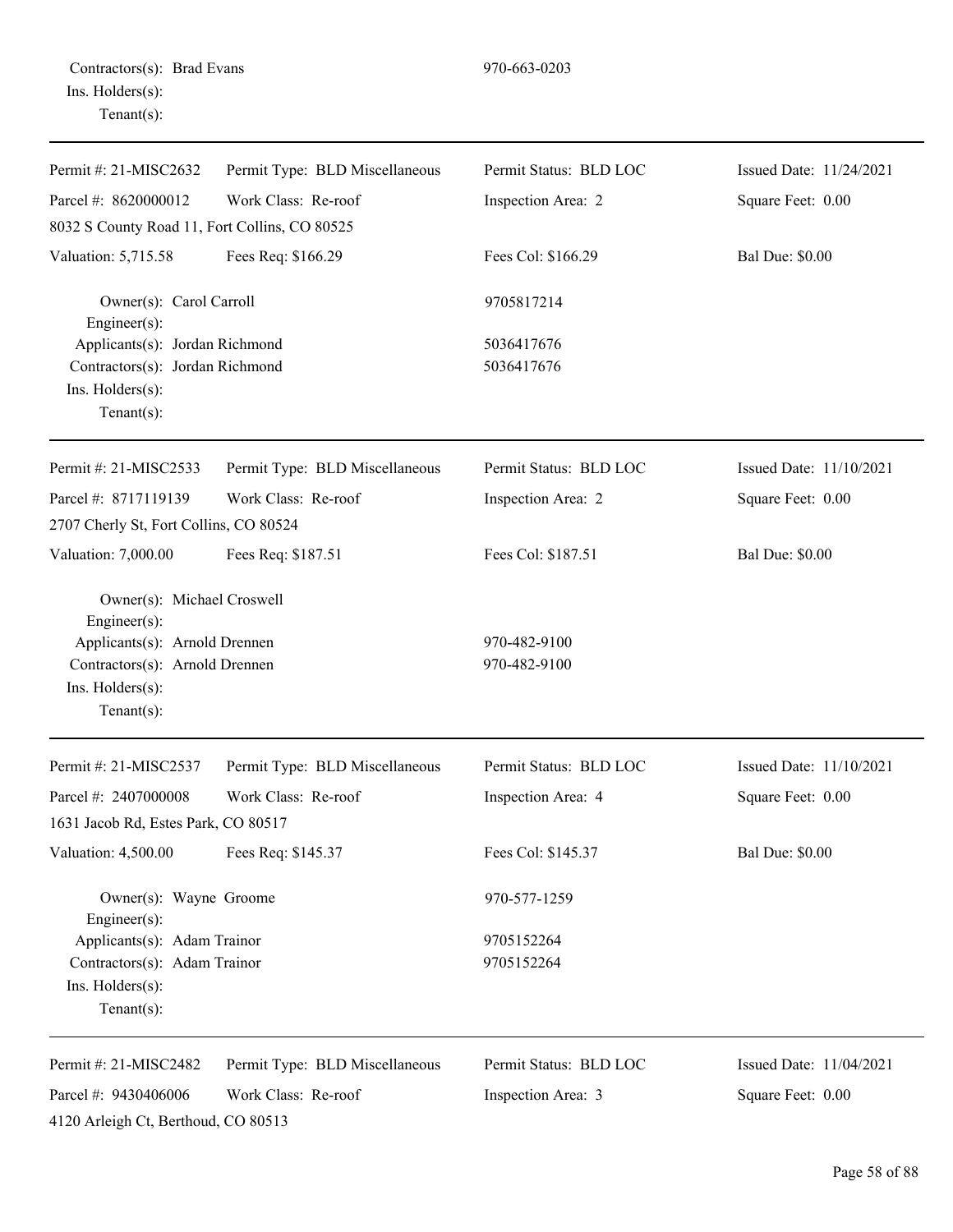| Valuation: 8,587.63                            | Fees Req: \$225.99             | Fees Col: \$225.99        | <b>Bal Due: \$0.00</b>  |
|------------------------------------------------|--------------------------------|---------------------------|-------------------------|
| Owner(s): Dale Fischbeck<br>$Engineering(s)$ : |                                | 303-651-2851              |                         |
| Applicants(s): Wes Hill                        |                                | 970-667-6777              |                         |
| Contractors(s): Wes Hill                       |                                | 970-667-6777              |                         |
| Ins. Holders(s):                               |                                |                           |                         |
| Tenant $(s)$ :                                 |                                |                           |                         |
| Permit #: 21-MISC2448                          | Permit Type: BLD Miscellaneous | Permit Status: BLD Issued | Issued Date: 11/02/2021 |
| Parcel #: 3933305005                           | Work Class: Re-roof            | Inspection Area: 1        | Square Feet: 0.00       |
| 157 County Road 69, Bellvue, CO 80512          |                                |                           |                         |
| Valuation: 18,525.30                           | Fees Req: \$426.36             | Fees Col: \$426.36        | <b>Bal Due: \$0.00</b>  |
| Owner(s): Steven Hess<br>$Engineering(s)$ :    |                                | $(720)$ 352-6020          |                         |
| Applicants(s): Erika Girard                    |                                | 2142073999                |                         |
| Contractors(s): Erika Girard                   |                                | 2142073999                |                         |
| Ins. Holders(s):                               |                                |                           |                         |
| Tenant $(s)$ :                                 |                                |                           |                         |
| Permit #: 21-MISC2458                          | Permit Type: BLD Miscellaneous | Permit Status: BLD Issued | Issued Date: 11/03/2021 |
| Parcel #: 3029217007                           | Work Class: Re-roof            | Inspection Area: 5        | Square Feet: 0.00       |
| 420 Wapiti Rd, Red Feather Lakes, CO 80545     |                                |                           |                         |
| Valuation: 10,500.45                           | Fees Req: \$265.76             | Fees Col: \$265.76        | <b>Bal Due: \$0.00</b>  |
| Owner(s): Bill Schoser<br>Engineer(s):         |                                | 303-345-3550              |                         |
| Applicants(s): Erika Girard                    |                                | 2142073999                |                         |
| Contractors(s): Erika Girard                   |                                | 2142073999                |                         |
| Ins. Holders(s):                               |                                |                           |                         |
| Tenant $(s)$ :                                 |                                |                           |                         |
| Permit #: 21-MISC2464                          | Permit Type: BLD Miscellaneous | Permit Status: BLD LOC    | Issued Date: 11/03/2021 |
| Parcel #: 8810310704                           | Work Class: Re-roof            | Inspection Area: 1        | Square Feet: 0.00       |
| 5749 Legacy Ln, Fort Collins, CO 80524         |                                |                           |                         |
| Valuation: 13,300.45                           | Fees Req: \$325.14             | Fees Col: \$325.14        | <b>Bal Due: \$0.00</b>  |
| Owner(s): Arthur Bee                           |                                | 9702272943                |                         |
| Engineer $(s)$ :                               |                                |                           |                         |
| Applicants(s): Daniel Paull                    |                                | 3038810200                |                         |
| Contractors(s): Daniel Paull                   |                                | 3038810200                |                         |
| Ins. Holders(s):                               |                                |                           |                         |
| Tenant $(s)$ :                                 |                                |                           |                         |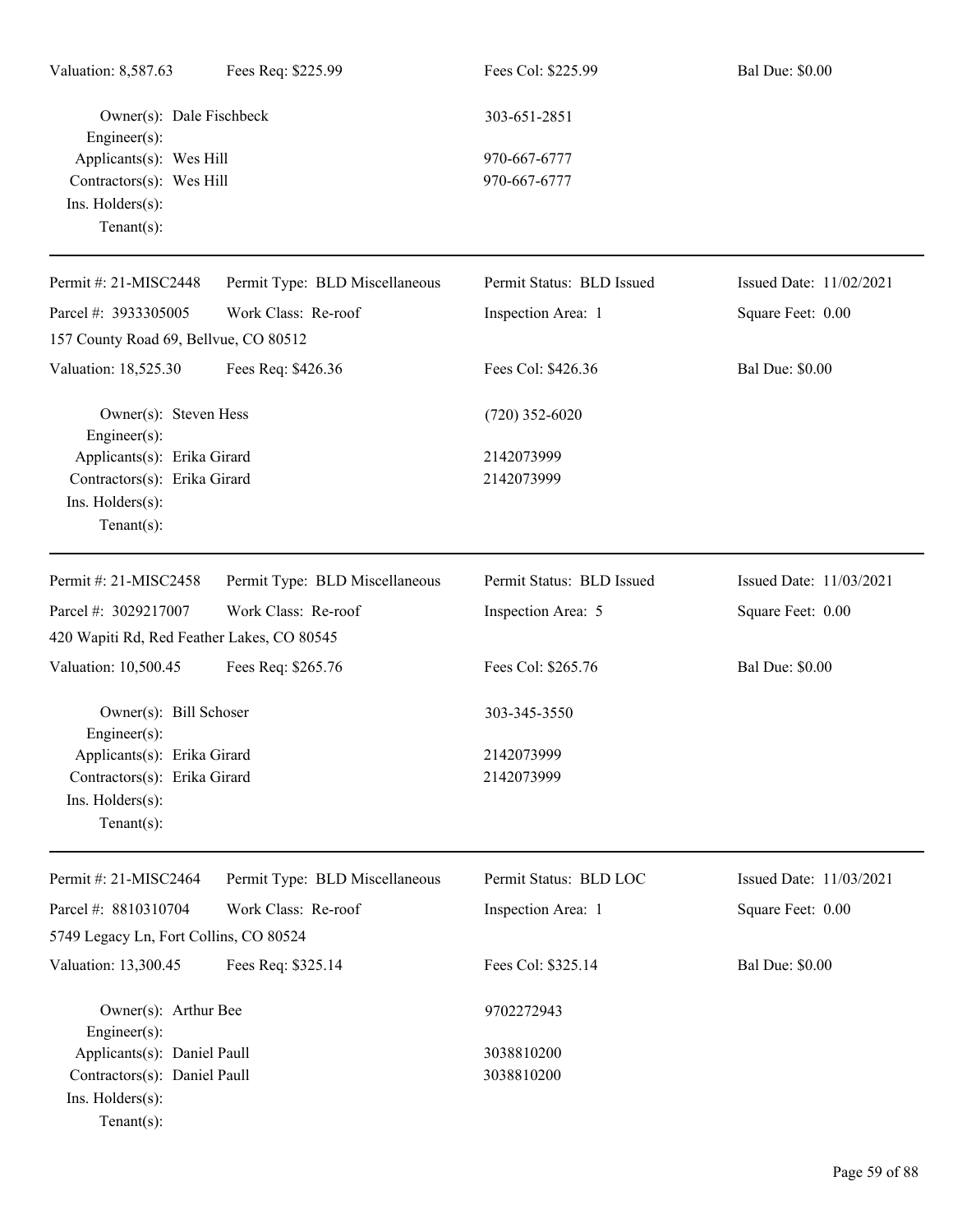| Permit #: 21-MISC2637                                                                                             | Permit Type: BLD Miscellaneous                 | Permit Status: BLD LOC    | Issued Date: 11/24/2021 |
|-------------------------------------------------------------------------------------------------------------------|------------------------------------------------|---------------------------|-------------------------|
| Parcel #: 8711305009                                                                                              | Work Class: Re-roof                            | Inspection Area: 2        | Square Feet: 0.00       |
| 300 Lago Ct, Fort Collins, CO 80524                                                                               |                                                |                           |                         |
| Valuation: 12,000.00                                                                                              | Fees Req: \$287.82                             | Fees Col: \$287.82        | <b>Bal Due: \$0.00</b>  |
| Owner(s): Christine Connor<br>Engineer(s):                                                                        |                                                | 9704136872                |                         |
| Applicants(s): Johnathan Trotter<br>Contractors(s): Johnathan Trotter<br>Ins. $H$ olders $(s)$ :<br>$Tenant(s)$ : |                                                | 9703880470<br>9703880470  |                         |
| Permit #: 21-MISC2495                                                                                             | Permit Type: BLD Miscellaneous                 | Permit Status: BLD LOC    | Issued Date: 11/05/2021 |
| Parcel #: 8511000011                                                                                              | Work Class: Re-roof                            | Inspection Area: 2        | Square Feet: 0.00       |
| 7463 E Highway 34, Loveland, CO 80537                                                                             |                                                |                           |                         |
| Valuation: 82,000.00                                                                                              | Fees Req: \$1,302.23                           | Fees Col: \$1,302.23      | <b>Bal Due: \$0.00</b>  |
| Owner(s): Ron Wall<br>Engineer(s):                                                                                |                                                | $(970)$ 415-2590          |                         |
| Contractors(s): Ethan Quick<br>Ins. Holders(s):<br>$Tenant(s)$ :                                                  | Applicants(s): Homeguard Roofing & Restoration | 7207084126<br>7207084126  |                         |
| Permit #: 21-MISC2443                                                                                             | Permit Type: BLD Miscellaneous                 | Permit Status: BLD Issued | Issued Date: 11/01/2021 |
| Parcel #: 8831407004                                                                                              | Work Class: Re-roof                            | Inspection Area: 1        | Square Feet: 0.00       |
| 2122 Sherell Dr, Fort Collins, CO 80524                                                                           |                                                |                           |                         |
| Valuation: 7,154.11                                                                                               | Fees Req: \$204.19                             | Fees Col: \$204.19        | <b>Bal Due: \$0.00</b>  |
| Owner(s): Curtis Deike<br>Engineer(s):                                                                            |                                                | $(970)$ 988-9697          |                         |
| Applicants(s): Ryan Burke<br>Contractors(s): Ryan Burke<br>Ins. Holders(s):<br>$Tenant(s)$ :                      |                                                | 7203609316<br>7203609316  |                         |
| Permit #: 21-MISC2515                                                                                             | Permit Type: BLD Miscellaneous                 | Permit Status: BLD LOC    | Issued Date: 11/08/2021 |
| Parcel #: 0823000018                                                                                              | Work Class: Re-roof                            | Inspection Area: 1        | Square Feet: 0.00       |
| 6220 W County Road 54e, Bellvue, CO 80512                                                                         |                                                |                           |                         |
| Valuation: 24,000.00                                                                                              | Fees Req: \$528.60                             | Fees Col: \$528.60        | <b>Bal Due: \$0.00</b>  |
| Owner(s): Robert Schleppy<br>Engineer(s):                                                                         |                                                | 9702130856                |                         |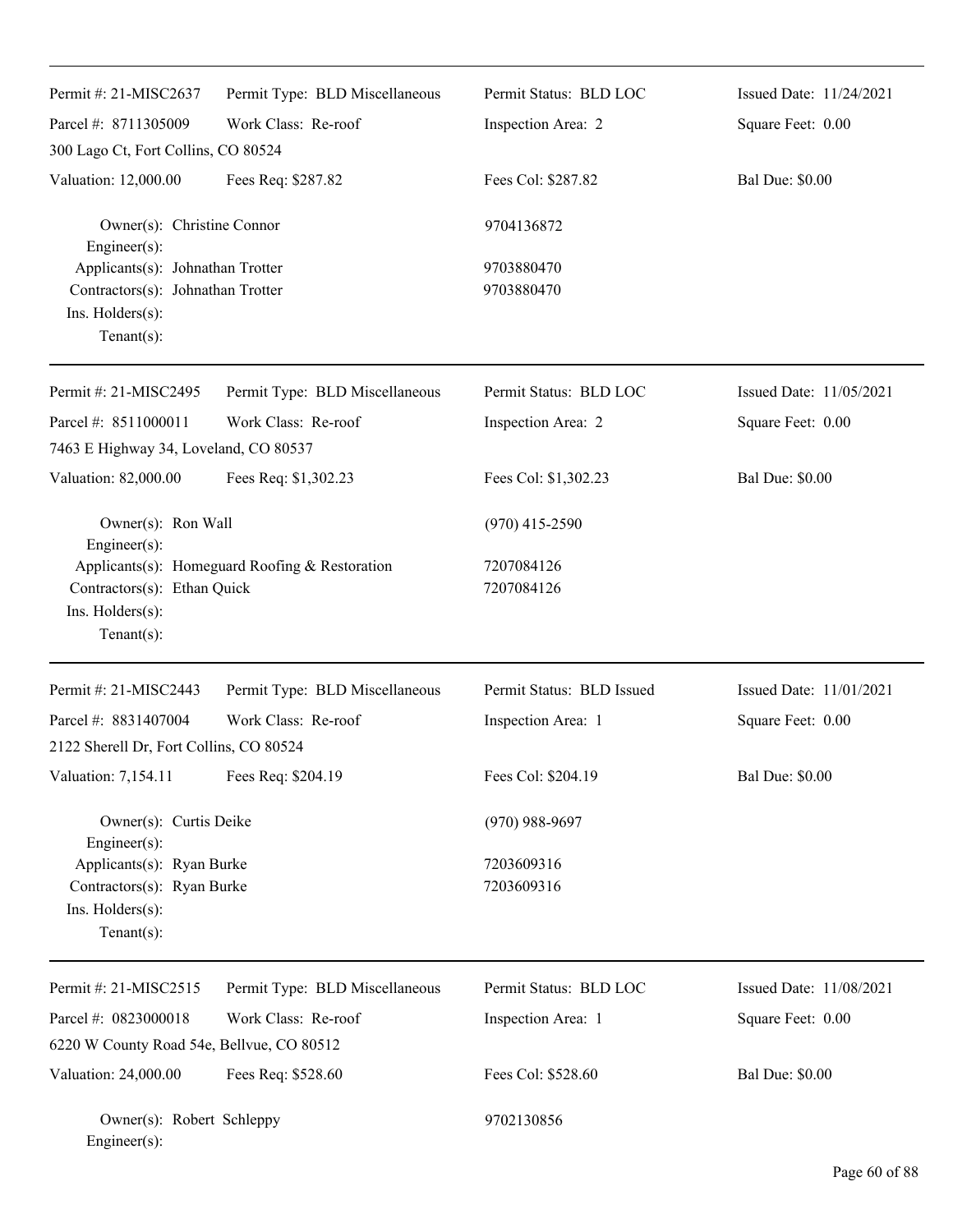| Permit #: 21-MISC2441                                                                                                     | Permit Type: BLD Miscellaneous         | Permit Status: BLD LOC    | Issued Date: 11/01/2021 |
|---------------------------------------------------------------------------------------------------------------------------|----------------------------------------|---------------------------|-------------------------|
| Parcel #: 9519406006                                                                                                      | Work Class: Re-roof                    | Inspection Area: 3        | Square Feet: 0.00       |
| 908 Willowrock Dr, Loveland, CO 80537                                                                                     |                                        |                           |                         |
| Valuation: 17,460.00                                                                                                      | Fees Req: \$406.06                     | Fees Col: \$406.06        | <b>Bal Due: \$0.00</b>  |
| Owner(s): Francisco Gonzales<br>Engineer(s):<br>Applicants(s): Mark King<br>Contractors(s): Mark King<br>Ins. Holders(s): |                                        | 9702229517<br>9702229517  |                         |
| Tenant $(s)$ :                                                                                                            |                                        |                           |                         |
| Permit #: 21-MISC2603                                                                                                     | Permit Type: BLD Miscellaneous         | Permit Status: BLD LOC    | Issued Date: 11/22/2021 |
| Parcel #: 2521100015                                                                                                      | Work Class: Re-roof                    | Inspection Area: 4        | Square Feet: 0.00       |
| 2550 W Highway 34, Drake, CO 80515                                                                                        |                                        |                           |                         |
| Valuation: 32,590.00                                                                                                      | Fees Req: \$670.82                     | Fees Col: \$670.82        | <b>Bal Due: \$0.00</b>  |
| Engineer(s):<br>Applicants(s): Robert Martin                                                                              | Owner(s): Sitting Elk Hospitality Inc. | 9705411101                |                         |
| Contractors(s): Robert Martin<br>Ins. Holders(s):<br>$Tenant(s)$ :                                                        |                                        | 9705411101                |                         |
| Permit #: 21-MISC2493                                                                                                     | Permit Type: BLD Miscellaneous         | Permit Status: BLD Issued | Issued Date: 11/05/2021 |
| Parcel #: 9832400007<br>1779 N Overland Trl, Fort Collins, CO 80521                                                       | Work Class: Re-roof                    | Inspection Area: 1        | Square Feet: 0.00       |
| Valuation: 15,308.00                                                                                                      | Fees Req: \$365.32                     | Fees Col: \$365.32        | <b>Bal Due: \$0.00</b>  |
| Owner(s): Michael Miller<br>Engineer(s):                                                                                  |                                        | $(970)$ 227-9824          |                         |
| Applicants(s): Sarah Hobbs                                                                                                |                                        | 9706660321                |                         |
| Contractors(s): Jeramiah Larsen<br>Ins. Holders(s):<br>$Tenant(s)$ :                                                      |                                        | 9706660321                |                         |
| Permit #: 21-MISC2534                                                                                                     | Permit Type: BLD Miscellaneous         | Permit Status: BLD LOC    | Issued Date: 11/10/2021 |
| Parcel #: 9524223006                                                                                                      | Work Class: Re-roof                    | Inspection Area: 3        | Square Feet: 0.00       |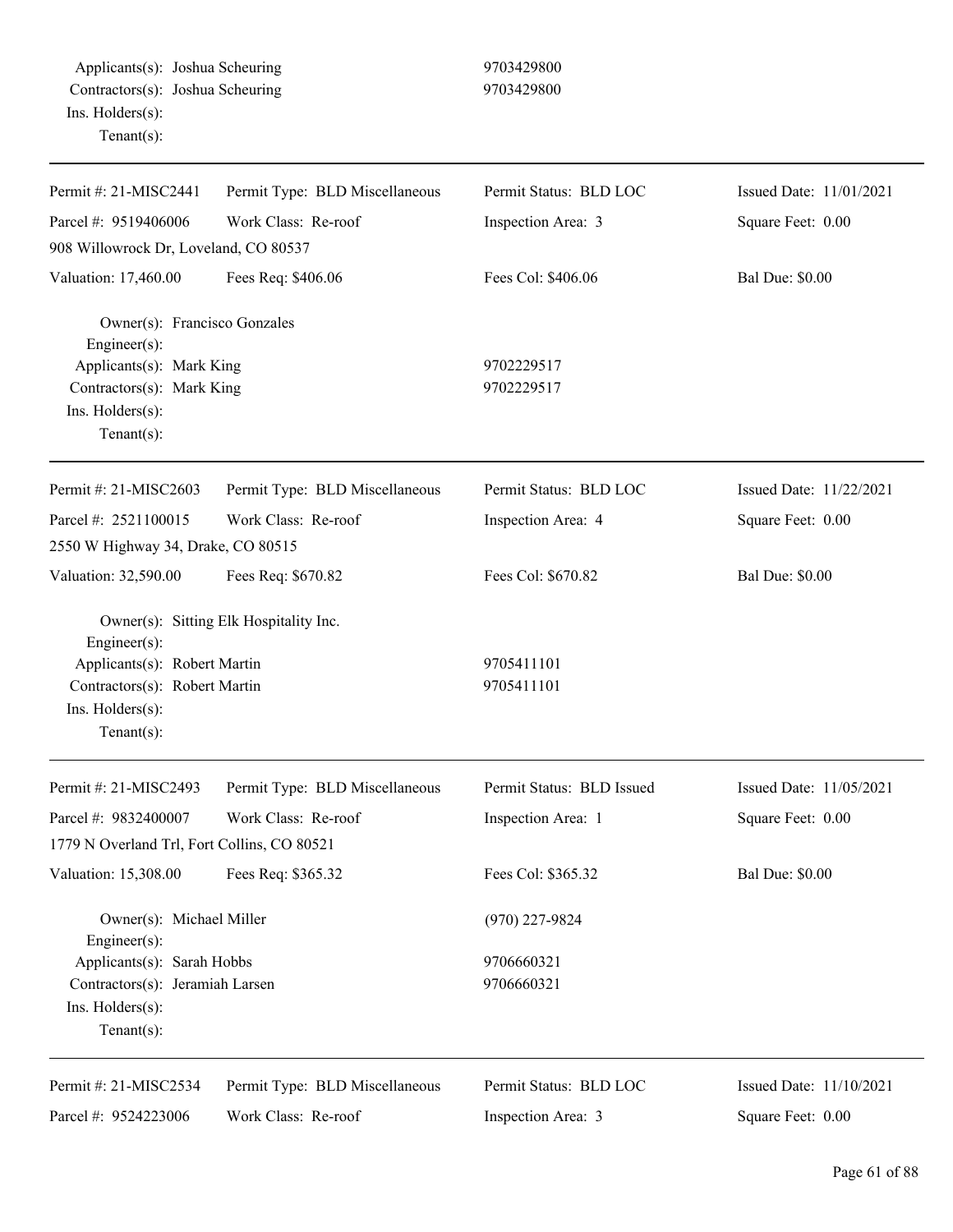222 S Washington Ave 1/2, Loveland, CO 80537 Valuation: 4,119.88 Fees Req: \$143.86 Fees Col: \$143.86 Bal Due: \$0.00 Owner(s): Janis Davis Lopez 9709885934 Engineer(s): Applicants(s): Adrian Trevizo 9705811453 Contractors(s): Adrian Trevizo 9705811453 Ins. Holders(s): Tenant(s): Permit #: 21-MISC2449 Parcel #: 9516105023 Permit Type: BLD Miscellaneous Work Class: Re-roof Permit Status: BLD LOC Inspection Area: 3 Issued Date: 11/02/2021 Square Feet: 0.00 1309 Walnut Ave, Loveland, CO 80537 Valuation: 2,977.95 Fees Req: \$107.16 Fees Col: \$107.16 Bal Due: \$0.00 Owner(s): Christopher Mcgrath 7208794255 Engineer(s): Applicants(s): Wes Hill 970-667-6777 Contractors(s): Wes Hill 970-667-6777 Ins. Holders(s): Tenant(s): Permit #: 21-MISC2540 Parcel #: 9732200018 Permit Type: BLD Miscellaneous Work Class: Re-roof Permit Status: BLD Issued Inspection Area: 2 Issued Date: 11/10/2021 Square Feet: 0.00 3804 Sky Ridge Ln, Fort Collins, CO 80526 Valuation: 75,362.52 Fees Req: \$1,231.48 Fees Col: \$1,231.48 Bal Due: \$0.00 Owner(s): Ephraim Starr (970) 214-7043 Engineer(s): Applicants(s): Scott Daigle 7202054574 Contractors(s): Scott Daigle 7202054574 Ins. Holders(s): Tenant(s): Permit #: 21-MISC2459 Parcel #: 1820000016 Permit Type: BLD Miscellaneous Work Class: Re-roof Permit Status: BLD Issued Inspection Area: 1 Issued Date: 11/03/2021 Square Feet: 0.00 5860 Stove Prairie Rd, Bellvue, CO 80512 Valuation: 28,000.00 Fees Req: \$595.08 Fees Col: \$595.08 Bal Due: \$0.00 Owner(s): Alan Gobo (970) 221-0918 Engineer(s): Applicants(s): Bridgette Gruenstein 9706900958 Contractors(s): Jeffrey Wolf 970-493-7472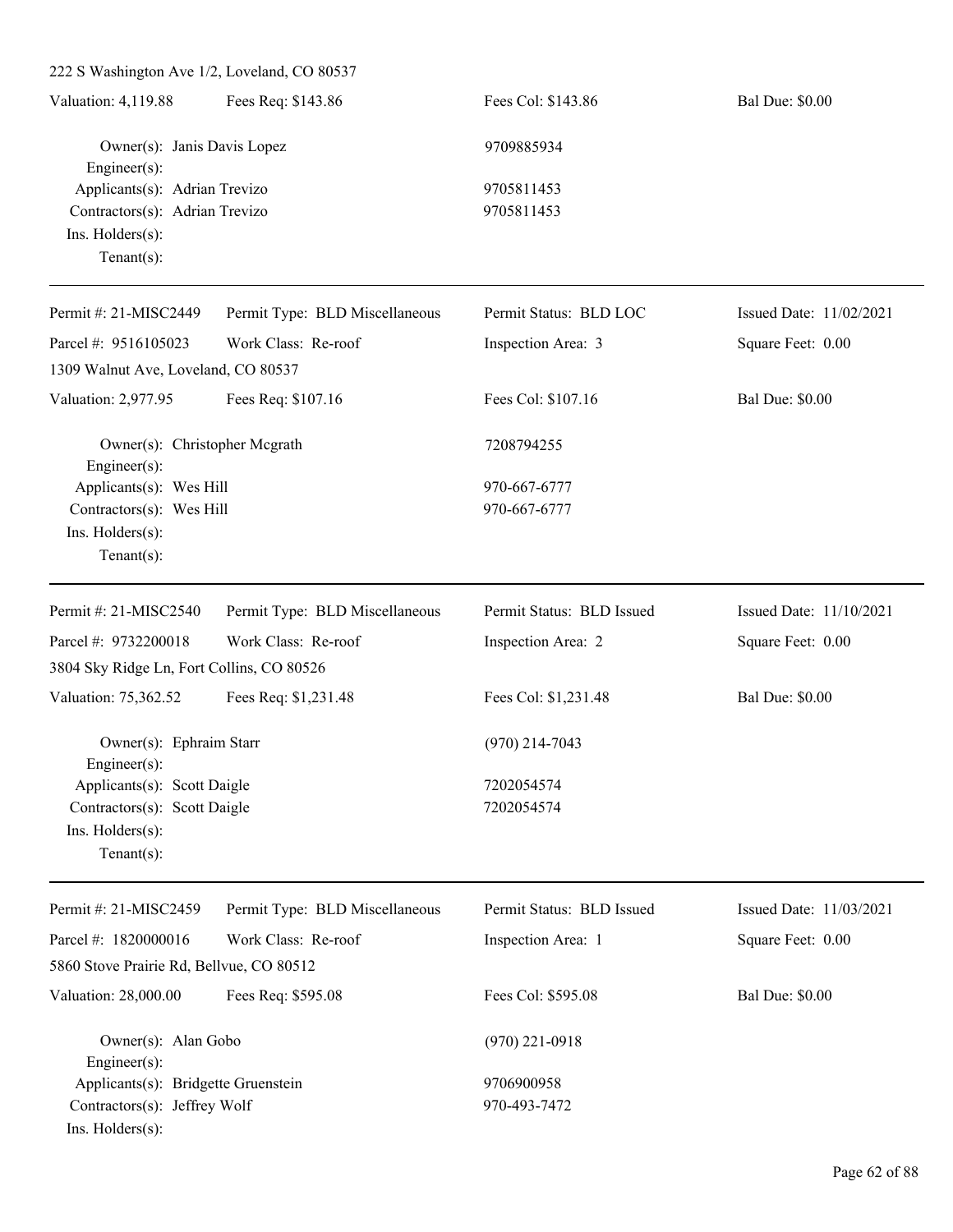| Permit #: 21-MISC2623                                   | Permit Type: BLD Miscellaneous | Permit Status: BLD LOC    | Issued Date: 11/23/2021 |
|---------------------------------------------------------|--------------------------------|---------------------------|-------------------------|
| Parcel #: 8710000014                                    | Work Class: Re-roof            | Inspection Area: 2        | Square Feet: 0.00       |
| 4412 E Mulberry St 269, Fort Collins, CO 80524          |                                |                           |                         |
| Valuation: 3,800.00                                     | Fees Req: \$126.49             | Fees Col: \$126.49        | <b>Bal Due: \$0.00</b>  |
|                                                         |                                |                           |                         |
| Owner(s): Dale Barella                                  |                                | $(970)$ 217-5970          |                         |
| Engineer(s):<br>Applicants(s): Dave Clark               |                                | 9703101403                |                         |
| Dave Clark                                              |                                | 9703101403                |                         |
| Contractors(s): Dave Clark                              |                                | 9703101403                |                         |
| Ins. Holders(s):<br>$Tenant(s)$ :                       |                                |                           |                         |
|                                                         |                                |                           |                         |
| Permit #: 21-MISC2586                                   | Permit Type: BLD Miscellaneous | Permit Status: BLD LOC    | Issued Date: 11/18/2021 |
| Parcel #: 0701309020                                    | Work Class: Re-roof            | Inspection Area: 1        | Square Feet: 0.00       |
| 809 Redwood Ct, Bellvue, CO 80512                       |                                |                           |                         |
| Valuation: 5,400.00                                     | Fees Req: \$165.03             | Fees Col: \$165.03        | <b>Bal Due: \$0.00</b>  |
| Owner(s): Mary Brenton                                  |                                | $(970)$ 988-8754          |                         |
| Engineer(s):                                            |                                |                           |                         |
| Applicants(s): Anchor Roofing LLC<br>Anchor Roofing LLC |                                | 9706926037<br>9706926037  |                         |
| Contractors(s): Jeramiah Larsen                         |                                | 9706660321                |                         |
| Ins. Holders(s):                                        |                                |                           |                         |
| $Tenant(s)$ :                                           |                                |                           |                         |
| Permit #: 21-MISC2498                                   | Permit Type: BLD Miscellaneous | Permit Status: BLD LOC    | Issued Date: 11/05/2021 |
| Parcel #: 9810205702                                    | Work Class: Re-roof            | Inspection Area: 1        | Square Feet: 0.00       |
| 1803 Christiansen Rd, Fort Collins, CO 80524            |                                |                           |                         |
| Valuation: 2,400.00                                     | Fees Req: \$104.84             | Fees Col: \$104.84        | <b>Bal Due: \$0.00</b>  |
| Owner(s): Wayne Christiansen                            |                                | 9196361763                |                         |
| Engineer(s):                                            |                                |                           |                         |
| Applicants(s): Justin Dant                              |                                | 970-690-2111              |                         |
| Contractors(s): Justin Dant<br>Ins. Holders(s):         |                                | 970-690-2111              |                         |
| Tenant $(s)$ :                                          |                                |                           |                         |
|                                                         |                                |                           |                         |
| Permit #: 21-RES0701                                    | Permit Type: BLD Residential   | Permit Status: BLD Issued | Issued Date: 11/18/2021 |
| Parcel #: 8508106014                                    | Work Class: Addition           | Inspection Area: 2        | Square Feet: 817.00     |
| 2809 Valley Oak Dr, Loveland, CO 80538                  |                                |                           |                         |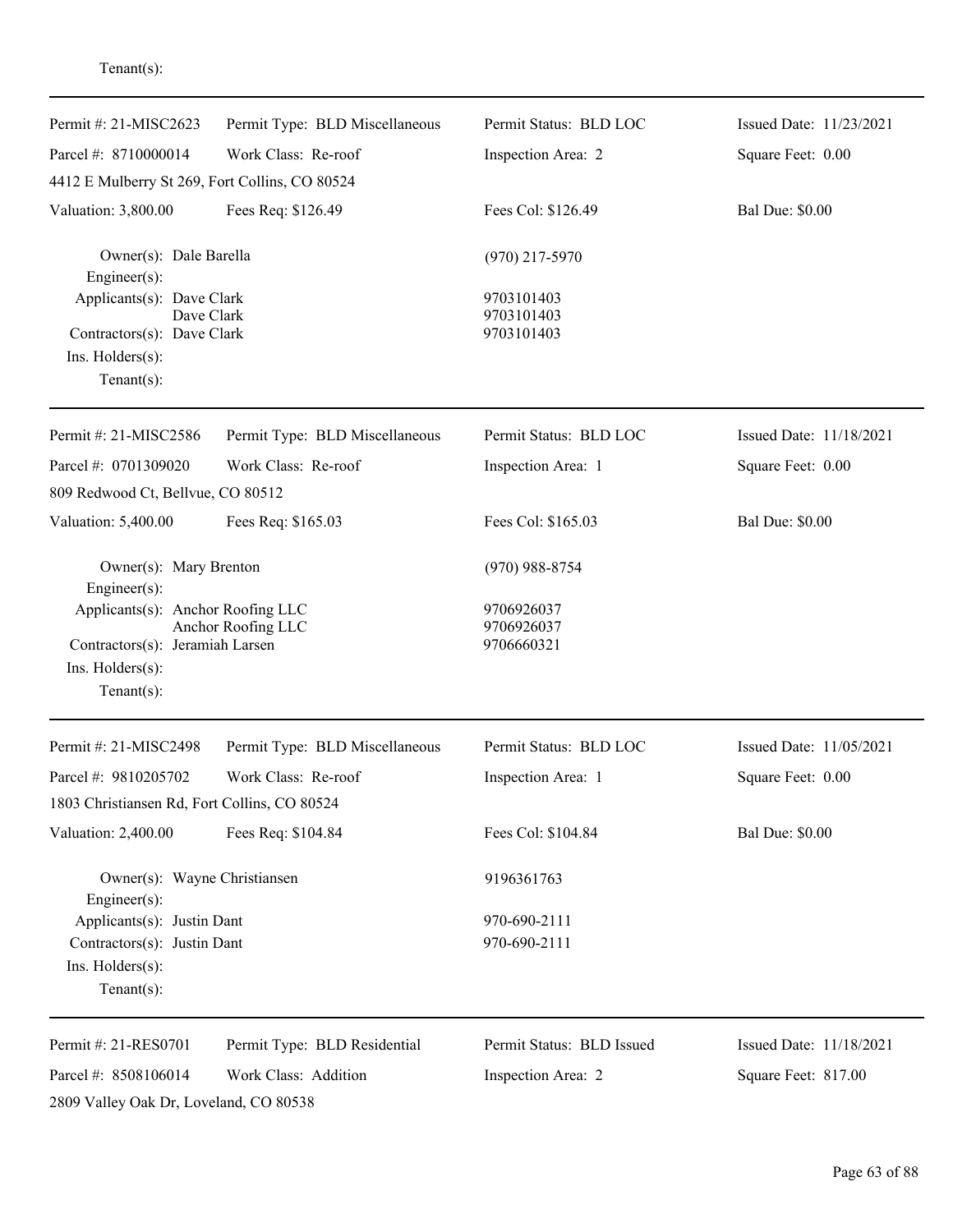| Valuation: 139,000.00                                                             | Fees Req: \$2,773.41                                             | Fees Col: \$2,773.41      | <b>Bal Due: \$0.00</b>  |
|-----------------------------------------------------------------------------------|------------------------------------------------------------------|---------------------------|-------------------------|
| Owner(s): Curtis Hoyle<br>$Engineering(s)$ :                                      |                                                                  |                           |                         |
| Applicants(s): Alison Johnson<br>Contractors(s): Bob Peterson<br>Ins. Holders(s): |                                                                  | 9702252323                |                         |
|                                                                                   |                                                                  | 9704200301                |                         |
|                                                                                   |                                                                  |                           |                         |
| Tenant $(s)$ :                                                                    |                                                                  |                           |                         |
| Permit #: 21-RES0630                                                              | Permit Type: BLD Residential                                     | Permit Status: BLD Issued | Issued Date: 11/18/2021 |
| Parcel #: 8614310002                                                              | Work Class: Addition                                             | Inspection Area: 2        | Square Feet: 128.00     |
| 7401 Didrickson Ct, Fort Collins, CO 80528                                        |                                                                  |                           |                         |
| Valuation: 370,000.00                                                             | Fees Req: \$6,277.85                                             | Fees Col: \$6,277.85      | <b>Bal Due: \$0.00</b>  |
| Owner(s): Mike Allen<br>$Engineering(s)$ :                                        |                                                                  |                           |                         |
| Applicants(s): Steven Suchy                                                       |                                                                  | 9705664040                |                         |
| Contractors(s): Kim Rose                                                          |                                                                  | 970-226-1241              |                         |
| Ins. Holders(s):                                                                  |                                                                  |                           |                         |
| Tenant $(s)$ :                                                                    |                                                                  |                           |                         |
| Permit #: 21-RES0685                                                              | Permit Type: BLD Residential                                     | Permit Status: BLD Issued | Issued Date: 11/17/2021 |
| Parcel #: 3404200022                                                              | Work Class: Addition                                             | Inspection Area: 4        | Square Feet: 368.00     |
| 37 Dorsey Dr, Estes Park, CO 80511                                                |                                                                  |                           |                         |
| Valuation: 143,100.00                                                             | Fees Req: \$2,577.61                                             | Fees Col: \$2,577.61      | <b>Bal Due: \$0.00</b>  |
|                                                                                   | Owner(s): YMCA Of The Rockies/Estes Park Center Assoc 9704812663 |                           |                         |
| Engineer(s): Kristen Ekeren                                                       |                                                                  | 9705862458                |                         |
| Applicants(s): Byron Francis                                                      |                                                                  | 9702273622                |                         |
| Contractors(s): Byron Francis                                                     |                                                                  | 9702273622                |                         |
| $Ins.$ Holders $(s)$ :<br>Tenant $(s)$ :                                          |                                                                  |                           |                         |
|                                                                                   |                                                                  | Permit Status: BLD Issued |                         |
| Permit #: 21-RES0385                                                              | Permit Type: BLD Residential                                     |                           | Issued Date: 11/24/2021 |
| Parcel #: 1113000042                                                              | Work Class: Addition                                             | Inspection Area: 6        | Square Feet: 0.00       |
| 1437 Ten Mile Cyn, Livermore, CO 80536                                            |                                                                  |                           |                         |
| Valuation: 32,500.00                                                              | Fees Req: \$993.23                                               | Fees Col: \$993.23        | <b>Bal Due: \$0.00</b>  |
| Owner(s): Carrie Harris                                                           |                                                                  | 9702171049                |                         |
|                                                                                   | Thomas Harris                                                    | 970-217-1049              |                         |
| Engineer(s): Gary Weeks                                                           |                                                                  | 970-225-2422              |                         |
| Applicants(s): Thomas Harris                                                      |                                                                  | 970-217-1049              |                         |
| Contractors(s): Thomas Harris                                                     |                                                                  | 970-217-1049              |                         |

Ins. Holders(s):

Tenant(s):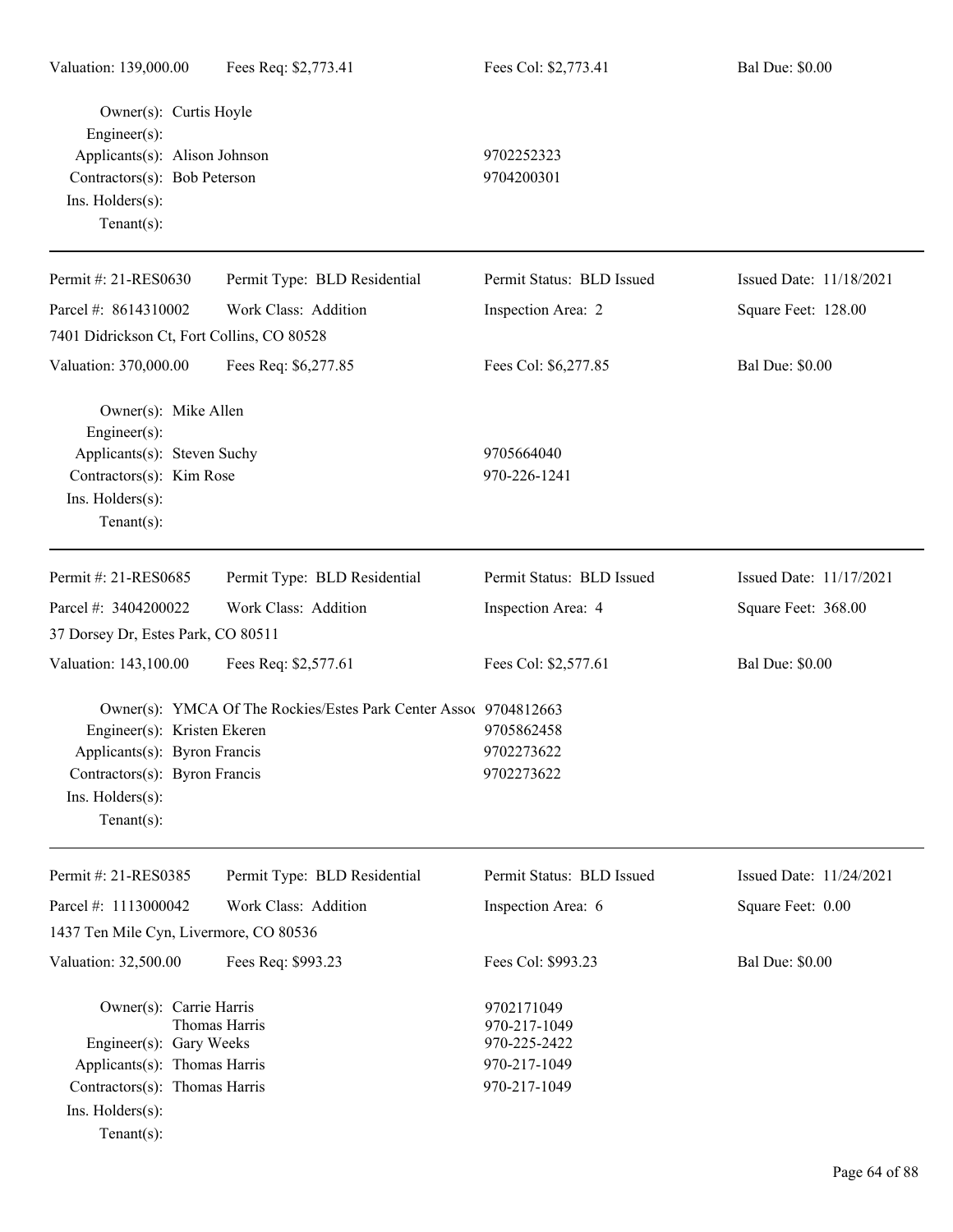| Permit #: 21-RES0599                                                                                                                          | Permit Type: BLD Residential | Permit Status: BLD Issued                              | Issued Date: 11/30/2021 |
|-----------------------------------------------------------------------------------------------------------------------------------------------|------------------------------|--------------------------------------------------------|-------------------------|
| Parcel #: 0615100019                                                                                                                          | Work Class: Addition         | Inspection Area: 2                                     | Square Feet: 2,115.00   |
| 9262 Buckhorn Rd, Loveland, CO 80538                                                                                                          |                              |                                                        |                         |
| Valuation: 220,000.00                                                                                                                         | Fees Req: \$4,155.45         | Fees Col: \$4,155.45                                   | <b>Bal Due: \$0.00</b>  |
| Owner(s): Fran Napolitano<br>Engineer(s):                                                                                                     |                              | 9704814023                                             |                         |
| Applicants(s): Fran Napolitano<br>Contractors(s):                                                                                             |                              | 9704814023                                             |                         |
| Ins. Holders(s):<br>$Tenant(s)$ :                                                                                                             |                              |                                                        |                         |
| Permit #: 21-RES0634                                                                                                                          | Permit Type: BLD Residential | Permit Status: BLD Issued                              | Issued Date: 11/12/2021 |
| Parcel #: 8619314013                                                                                                                          | Work Class: Addition         | Inspection Area: 2                                     | Square Feet: 720.00     |
| 1408 Alene Cir, Fort Collins, CO 80525                                                                                                        |                              |                                                        |                         |
| Valuation: 45,000.00                                                                                                                          | Fees Req: \$1,440.56         | Fees Col: \$1,440.56                                   | <b>Bal Due: \$0.00</b>  |
| Owner(s): Vivian Gearheard<br>Engineer(s):                                                                                                    | Richard Gearheard            | 9703774131<br>9703774131                               |                         |
| Applicants(s): Christian Renger<br>Contractors(s): Dwight Sailer<br>Ins. $H$ olders $(s)$ :<br>Tenant $(s)$ :                                 |                              | 9708931329<br>9704728100                               |                         |
| Permit #: 21-RES0722                                                                                                                          | Permit Type: BLD Residential | Permit Status: BLD Issued                              | Issued Date: 11/22/2021 |
| Parcel #: 2519327054<br>730 East Ln, Estes Park, CO 80517                                                                                     | Work Class: Addition         | Inspection Area: 4                                     | Square Feet: 270.00     |
| Valuation: 100,000.00                                                                                                                         | Fees Req: \$2,407.49         | Fees Col: \$2,407.49                                   | <b>Bal Due: \$0.00</b>  |
| $Owner(s)$ :<br>Engineer(s): Frank Roberts<br>Applicants(s): Adam Darling<br>Contractors(s): Don Darling<br>Ins. Holders(s):<br>$Tenant(s)$ : | Quade Revocable Trust        | 3615494344<br>3039317362<br>7405033881<br>970-586-1047 |                         |
| Permit #: 21-RES0458                                                                                                                          | Permit Type: BLD Residential | Permit Status: BLD Issued                              | Issued Date: 11/09/2021 |
| Parcel #: 9829306004                                                                                                                          | Work Class: Addition         | Inspection Area: 1                                     | Square Feet: 256.00     |
| 4016 Cork Dr, Laporte, CO 80535                                                                                                               |                              |                                                        |                         |
| Valuation: 60,000.00                                                                                                                          | Fees Req: \$1,824.62         | Fees Col: \$1,824.62                                   | <b>Bal Due: \$0.00</b>  |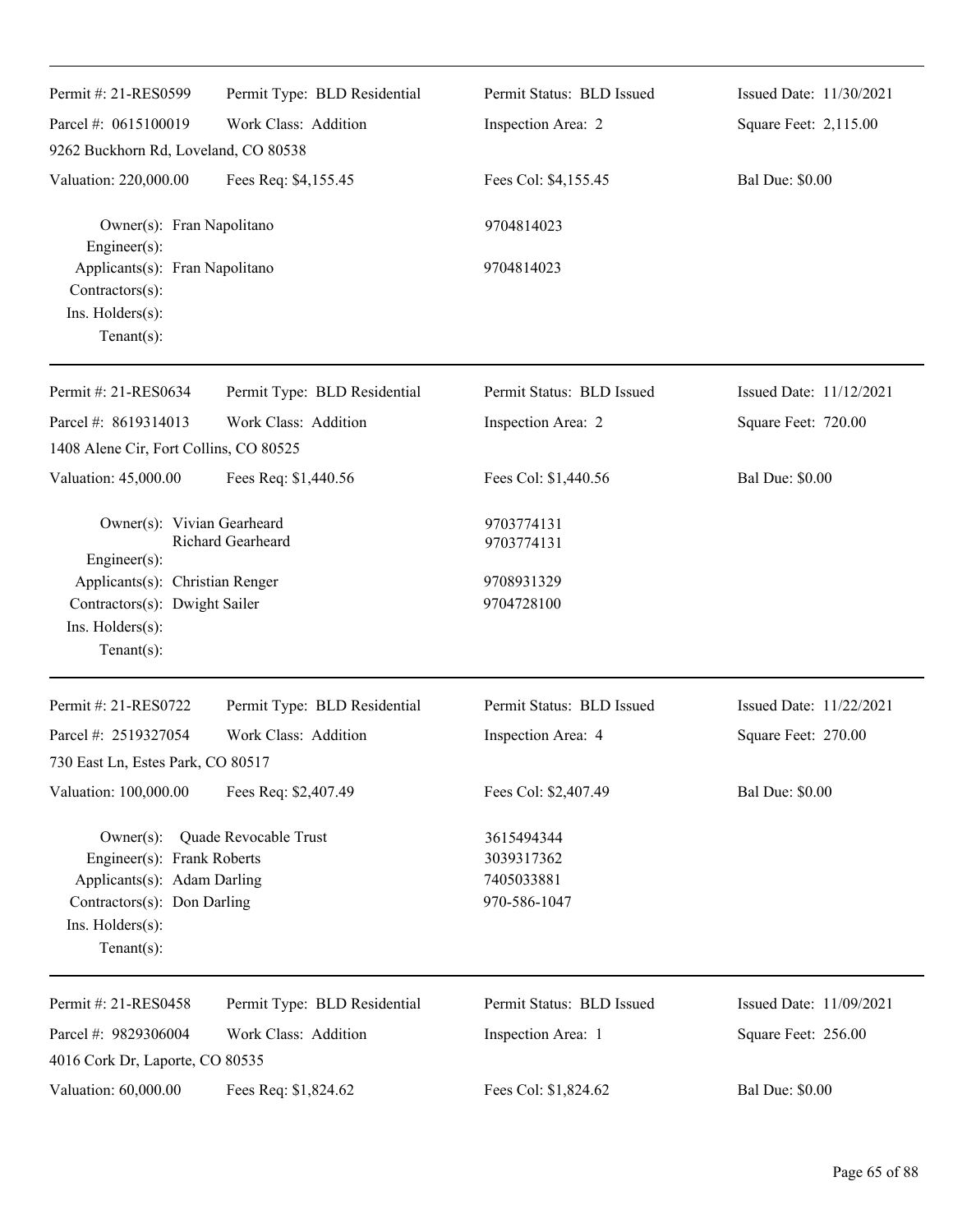| Owner(s): Rebekah Corley<br>Engineer(s): Cairole Woodward<br>Applicants(s): Kenny Strunk<br>Contractors(s):<br>Ins. Holders(s):<br>$Tenant(s)$ :              | Theodore Schneider                                   | 9709770137<br>9709770137<br>970-416-5876                        |                                                |
|---------------------------------------------------------------------------------------------------------------------------------------------------------------|------------------------------------------------------|-----------------------------------------------------------------|------------------------------------------------|
| Permit #: 21-RES0423                                                                                                                                          | Permit Type: BLD Residential                         | Permit Status: BLD Issued                                       | Issued Date: 11/29/2021                        |
| Parcel #: 9836110006                                                                                                                                          | Work Class: Addition                                 | Inspection Area: 1                                              | Square Feet: 1,078.00                          |
| 626 Country Club Rd, Fort Collins, CO 80524                                                                                                                   |                                                      |                                                                 |                                                |
| Valuation: 14,523.49                                                                                                                                          | Fees Req: \$549.92                                   | Fees Col: \$549.92                                              | <b>Bal Due: \$0.00</b>                         |
| Owner(s): Kristina Lamers<br>Engineer(s): David Ferrin<br>Applicants(s): Kristina Lamers<br>Contractors(s):<br>Ins. Holders(s):<br>Tenant $(s)$ :             | Gary Weeks                                           | 9709886613<br>303-493-4924<br>970-225-2422<br>9709886613        |                                                |
| Permit #: 21-RES0655<br>Parcel #: 9836123010                                                                                                                  | Permit Type: BLD Residential<br>Work Class: Addition | Permit Status: BLD Resubmittal<br>Applied<br>Inspection Area: 1 | Issued Date: 11/04/2021<br>Square Feet: 588.00 |
| 2605 Ridgecrest Rd, Fort Collins, CO 80524                                                                                                                    |                                                      |                                                                 |                                                |
| Valuation: 190,000.00                                                                                                                                         | Fees Req: \$3,614.80                                 | Fees Col: \$3,614.80                                            | <b>Bal Due: \$0.00</b>                         |
| Owner(s): Brian Mesinger<br>Engineer(s): Rae Doner<br>Applicants(s): Brian Mesinger<br>Contractors(s): Cameron Williams<br>Ins. Holders(s):<br>Tenant $(s)$ : |                                                      | 9702275467<br>9708170821<br>9702275467<br>3038709598            |                                                |
| Permit #: 21-RES0592                                                                                                                                          | Permit Type: BLD Residential                         | Permit Status: BLD Issued                                       | Issued Date: 11/01/2021                        |
| Parcel #: 9518000023                                                                                                                                          | Work Class: Addition                                 | Inspection Area: 3                                              | Square Feet: 2,742.00                          |
| 1115 N County Road 23h, Loveland, CO 80537                                                                                                                    |                                                      |                                                                 |                                                |
| Valuation: 158,400.00                                                                                                                                         | Fees Req: \$3,086.69                                 | Fees Col: \$3,086.69                                            | <b>Bal Due: \$0.00</b>                         |
| Owner(s): Melissa Mayhue<br>Engineer(s): Robert Greenwald II<br>Applicants(s): Frank Mayhue<br>Contractors(s):<br>Ins. Holders(s):<br>Tenant $(s)$ :          | Frank Mayhue                                         | 3034579724<br>3034579724<br>970-667-8010<br>3034579724          |                                                |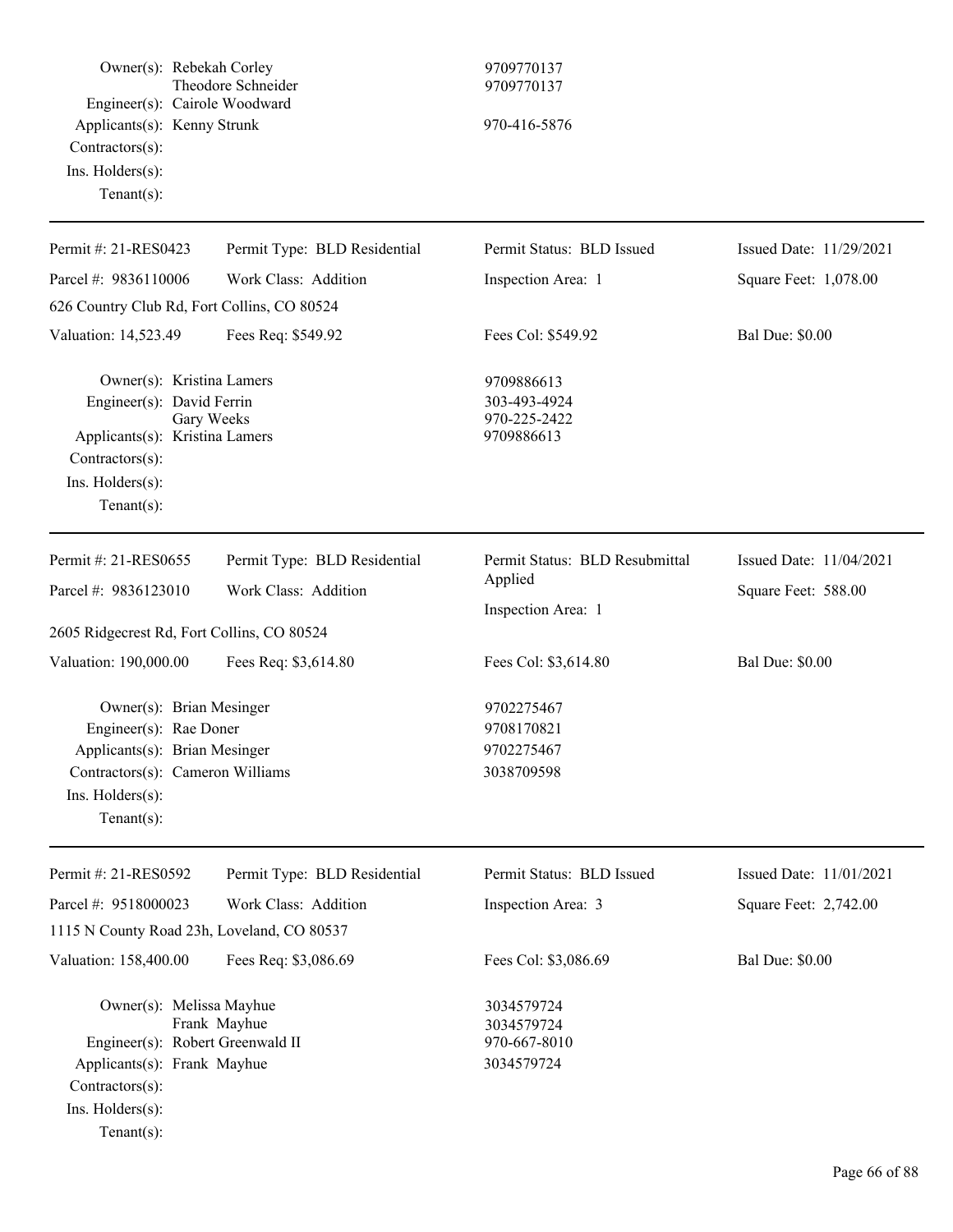| Permit #: 21-RES0627                            | Permit Type: BLD Residential   | Permit Status: BLD Issued                                     | Issued Date: 11/05/2021 |  |
|-------------------------------------------------|--------------------------------|---------------------------------------------------------------|-------------------------|--|
| Parcel #: 9624306005                            | Work Class: Addition           | Inspection Area: 2                                            | Square Feet: 576.00     |  |
| 8401 Bruns Dr, Fort Collins, CO 80525           |                                |                                                               |                         |  |
| Valuation: 100,000.00                           | Fees Req: \$2,357.49           | Fees Col: \$2,357.49                                          | <b>Bal Due: \$0.00</b>  |  |
| Owner(s): James Sanborn<br>Engineer(s):         |                                | 9706198217                                                    |                         |  |
| Applicants(s): Dale Terrel                      | <b>Terrel Construction LLC</b> | 303-652-1577<br>303-652-1577                                  |                         |  |
| Contractors(s): Dale Terrel<br>Ins. Holders(s): |                                | 303-652-1577                                                  |                         |  |
| $Tenant(s)$ :                                   |                                |                                                               |                         |  |
| Permit #: 21-RES0483                            | Permit Type: BLD Residential   | Permit Status: BLD Issued                                     | Issued Date: 11/17/2021 |  |
| Parcel #: 9518317002                            | Work Class: Addition           | Inspection Area: 3                                            | Square Feet: 216.00     |  |
| 216 Garnet Valley Ct, Loveland, CO 80537        |                                |                                                               |                         |  |
| Valuation: 70,000.00                            | Fees Req: \$1,905.97           | Fees Col: \$1,905.97                                          | <b>Bal Due: \$0.00</b>  |  |
| Owner(s): David Poeschl<br>Engineer(s):         |                                | 970-667-3294                                                  |                         |  |
| Applicants(s): Greg Gerrard                     |                                | 9702143574                                                    |                         |  |
| Contractors(s): Greg Gerrard                    |                                | 9702143574                                                    |                         |  |
| Ins. Holders(s):                                |                                |                                                               |                         |  |
| $Tenant(s)$ :                                   |                                |                                                               |                         |  |
| Permit #: 21-RES0761                            | Permit Type: BLD Residential   | Permit Status: BLD COC                                        | Issued Date: 11/23/2021 |  |
| Parcel #: 9905000004                            | Work Class: Addition           | Inspection Area: 1                                            | Square Feet: 1,008.00   |  |
| 13134 Starry Night Rd, Fort Collins, CO 80524   |                                |                                                               |                         |  |
| Valuation: 10,817.55                            | Fees Req: \$672.04             | Fees Col: \$672.04                                            | <b>Bal Due: \$0.00</b>  |  |
| Owner(s): Adam Volz                             |                                | 4172345152                                                    |                         |  |
| Tess Volz<br>Engineer(s): Jason Baker           |                                | 9702781909                                                    |                         |  |
| Applicants(s): Adam Volz                        |                                | 4172345152                                                    |                         |  |
| Contractors(s):                                 |                                |                                                               |                         |  |
| Ins. Holders(s):                                |                                |                                                               |                         |  |
| $Tenant(s)$ :                                   |                                |                                                               |                         |  |
| Permit #: 21-RES0436                            | Permit Type: BLD Residential   | Permit Status: BLD Resubmittal Issued Issued Date: 11/04/2021 |                         |  |
| Parcel #: 3527400008                            | Work Class: Addition           | Inspection Area: 4                                            | Square Feet: 3,424.00   |  |
| 421 Larkspur Rd, Estes Park, CO 80517           |                                |                                                               |                         |  |
| Valuation: 399,500.00                           | Fees Req: \$6,687.28           | Fees Col: \$6,636.28                                          | Bal Due: \$51.00        |  |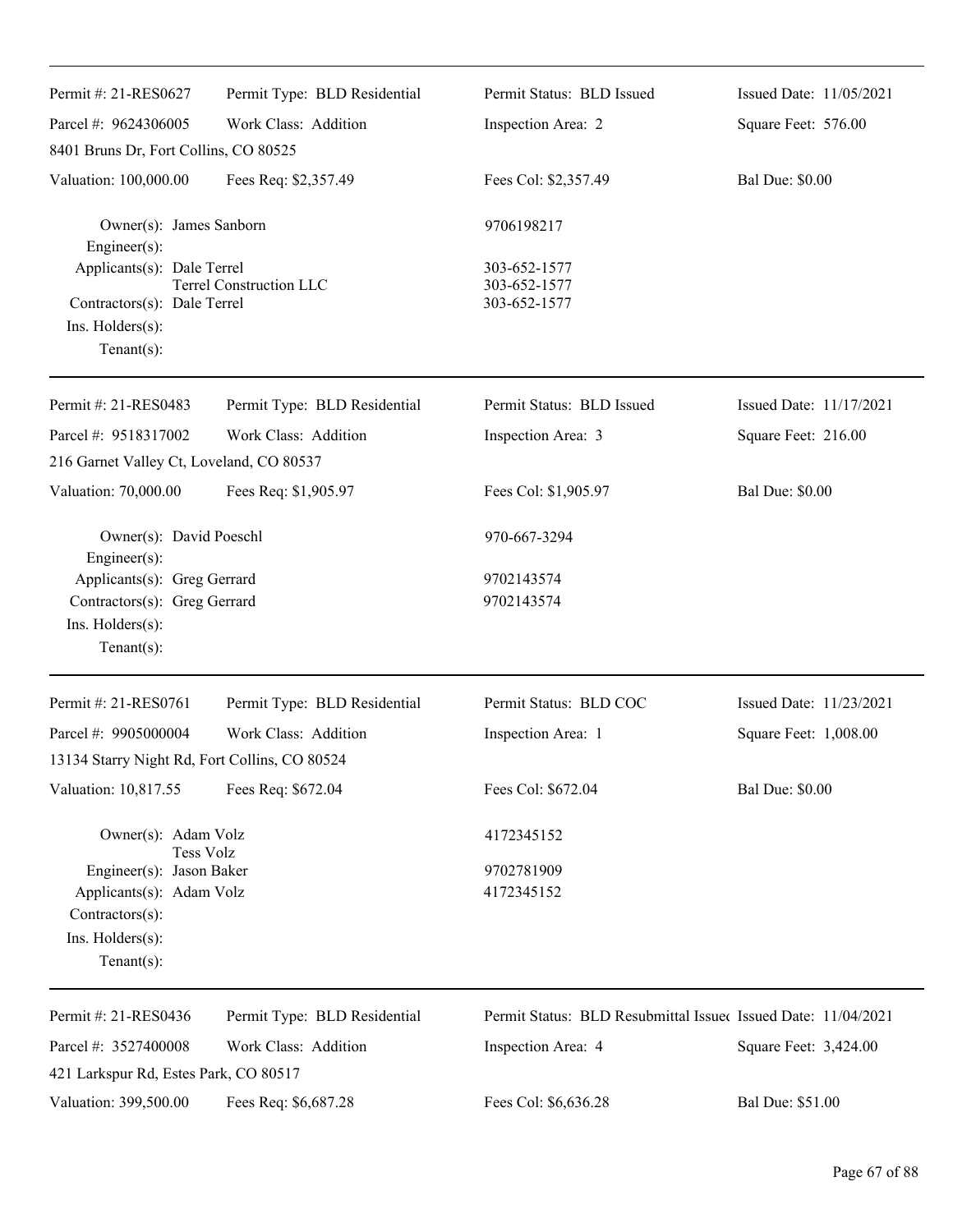| Owner(s): Thomas Caldwell<br>Engineer(s): David Bangs<br>Applicants(s): Phil McLain IV<br>Contractors(s): Phil McLain IV<br>Ins. Holders(s):<br>$Tenant(s)$ : | Rebecca Caldwell                                          | 5302191146<br>9702131406<br>9703088221<br>9704127471<br>9704127471 |                         |
|---------------------------------------------------------------------------------------------------------------------------------------------------------------|-----------------------------------------------------------|--------------------------------------------------------------------|-------------------------|
| Permit #: 21-RES0724                                                                                                                                          | Permit Type: BLD Residential                              | Permit Status: BLD Issued                                          | Issued Date: 11/29/2021 |
| Parcel #: 8614309015                                                                                                                                          | Work Class: Addition                                      | Inspection Area: 2                                                 | Square Feet: 2,792.00   |
| 5429 Taylor Ln, Fort Collins, CO 80528                                                                                                                        |                                                           |                                                                    |                         |
| Valuation: 500,000.00                                                                                                                                         | Fees Req: \$7,672.09                                      | Fees Col: \$7,672.09                                               | <b>Bal Due: \$0.00</b>  |
| Owner(s): Ronald Hoover<br>Engineer(s): Devin Hougard<br>Contractors(s): Harry Poehlmann<br>Ins. Holders(s):<br>Tenant $(s)$ :                                | Applicants(s): Poehlmann Construction dba Basements 4 you | 970-556-1945<br>970-278-1930<br>9702149353                         |                         |
| Permit #: 21-RES0700                                                                                                                                          | Permit Type: BLD Residential                              | Permit Status: BLD Issued                                          | Issued Date: 11/18/2021 |
| Parcel #: 9733116025                                                                                                                                          | Work Class: Alteration                                    | Inspection Area: 2                                                 | Square Feet: 182.00     |
| 3812 Dalton Dr, Fort Collins, CO 80526                                                                                                                        |                                                           |                                                                    |                         |
| Valuation: 25,000.00                                                                                                                                          | Fees Req: \$1,034.46                                      | Fees Col: \$1,034.46                                               | <b>Bal Due: \$0.00</b>  |
| Owner(s): Andrew Brimhall<br>Engineer(s):<br>Applicants(s): Jeremy Subia<br>Contractors(s): Jeremy Subia<br>Ins. Holders(s):<br>$Tenant(s)$ :                 |                                                           | 9706915071<br>9704206909<br>9704206909                             |                         |
| Permit #: 21-RES0681                                                                                                                                          | Permit Type: BLD Residential                              | Permit Status: BLD Issued                                          | Issued Date: 11/18/2021 |
| Parcel #: 9832212702                                                                                                                                          | Work Class: Alteration                                    | Inspection Area: 1                                                 | Square Feet: 148.00     |
| 3922 Bingham Hill Rd, Fort Collins, CO 80521                                                                                                                  |                                                           |                                                                    |                         |
| Valuation: 2,664.00                                                                                                                                           | Fees Req: \$362.68                                        | Fees Col: \$362.68                                                 | <b>Bal Due: \$0.00</b>  |
| Owner(s): Lynn Sedar<br>Engineer(s):<br>Applicants(s): Andrew Ayres<br>Contractors(s):<br>Ins. Holders(s):<br>$Tenant(s)$ :                                   | <b>Andrew Ayres</b>                                       | 7204025100<br>7204025100<br>7204025100                             |                         |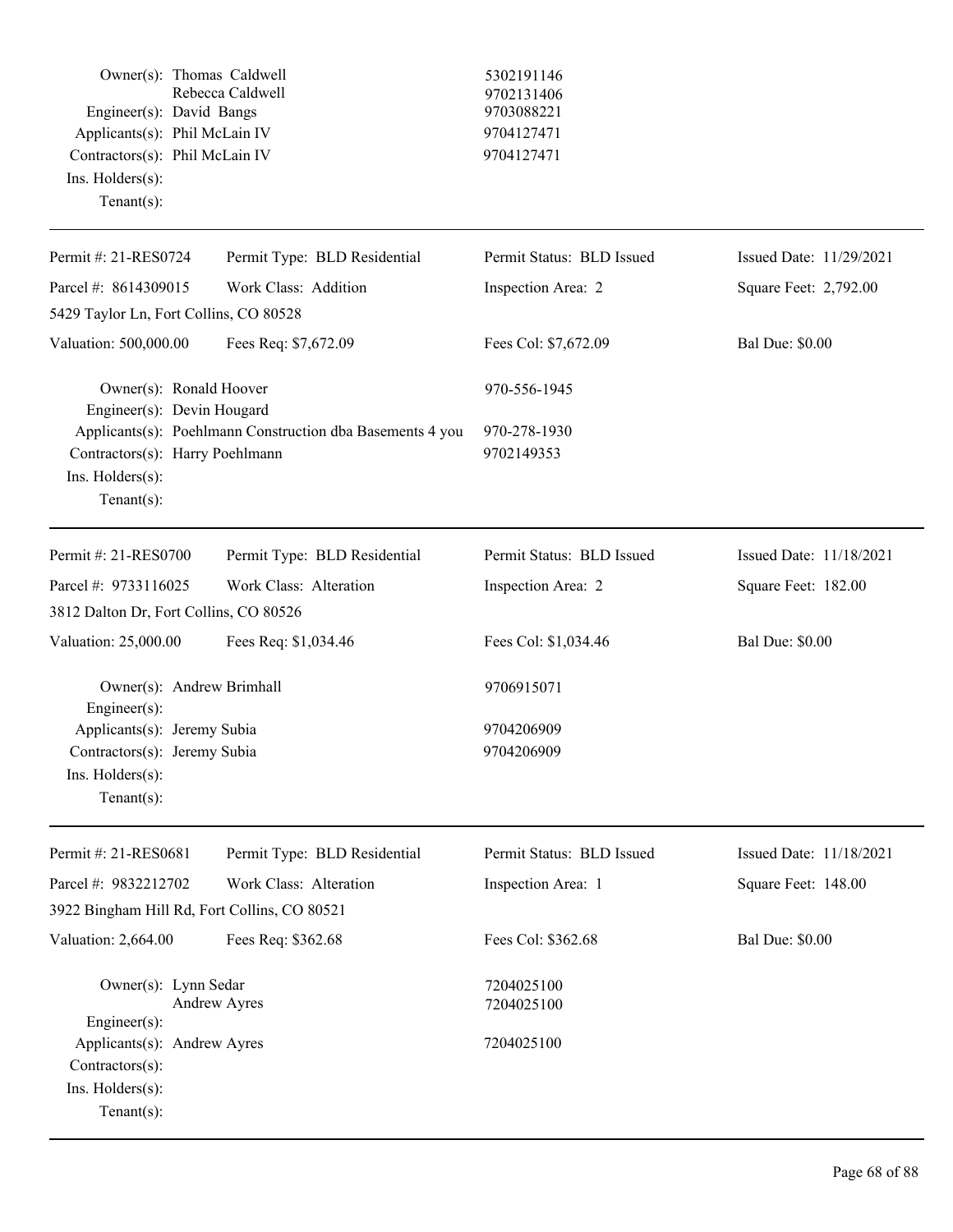| Permit #: 21-RES0688                                                                                                                                                     | Permit Type: BLD Residential                                 | Permit Status: BLD Issued                              | Issued Date: 11/01/2021 |
|--------------------------------------------------------------------------------------------------------------------------------------------------------------------------|--------------------------------------------------------------|--------------------------------------------------------|-------------------------|
| Parcel #: 8621105021                                                                                                                                                     | Work Class: Alteration                                       | Inspection Area: 2                                     | Square Feet: 2,564.00   |
| 3616 Eagle Ln, Fort Collins, CO 80528                                                                                                                                    |                                                              |                                                        |                         |
| Valuation: 350,000.00                                                                                                                                                    | Fees Req: \$5,879.51                                         | Fees Col: \$5,879.51                                   | <b>Bal Due: \$0.00</b>  |
| Owner(s): Christopher Huffman<br>Engineer(s): Robert Greenwald II<br>Applicants(s): Kurt Smeester<br>Contractors(s): Kurt Smeester<br>Ins. Holders(s):<br>Tenant $(s)$ : |                                                              | 9702150004<br>970-667-8010<br>9702151721<br>9702151721 |                         |
| Permit #: 21-RES0725                                                                                                                                                     | Permit Type: BLD Residential                                 | Permit Status: BLD Issued                              | Issued Date: 11/02/2021 |
| Parcel #: 9520411007                                                                                                                                                     | Work Class: Alteration                                       | Inspection Area: 3                                     | Square Feet: 253.00     |
| 4408 Redbird Ct, Loveland, CO 80537                                                                                                                                      |                                                              |                                                        |                         |
| Valuation: 19,000.00                                                                                                                                                     | Fees Req: \$832.28                                           | Fees Col: \$832.28                                     | <b>Bal Due: \$0.00</b>  |
| Owner(s): Gary Quakenbush<br>$Engineering(s)$ :                                                                                                                          |                                                              | 9709883525                                             |                         |
| Applicants(s): Dustin Harris                                                                                                                                             |                                                              | 9703426897                                             |                         |
| Contractors(s): Dustin Harris                                                                                                                                            |                                                              | 9703426897                                             |                         |
| Ins. Holders(s):<br>Tenant $(s)$ :                                                                                                                                       |                                                              |                                                        |                         |
| Permit #: 21-RES0743                                                                                                                                                     | Permit Type: BLD Residential                                 | Permit Status: BLD Issued                              | Issued Date: 11/16/2021 |
| Parcel #: 8717113032                                                                                                                                                     | Work Class: Alteration                                       | Inspection Area: 2                                     | Square Feet: 0.00       |
| 2708 Alan St, Fort Collins, CO 80524                                                                                                                                     |                                                              |                                                        |                         |
| Valuation: 11,758.00 Fees Req: \$406.76                                                                                                                                  |                                                              | Fees Col: \$406.76                                     | <b>Bal Due: \$0.00</b>  |
| Owner(s): Celina Pinedo                                                                                                                                                  |                                                              | 9703470499                                             |                         |
| $Engineering(s)$ :<br>Applicants(s): Greg Knapp<br>Contractors(s):<br>Ins. Holders(s):<br>Tenant $(s)$ :                                                                 |                                                              | 7205072711                                             |                         |
| Permit #: 21-RES0666                                                                                                                                                     | Permit Type: BLD Residential                                 | Permit Status: BLD Issued                              | Issued Date: 11/17/2021 |
| Parcel #: 8614308009                                                                                                                                                     | Work Class: Alteration                                       | Inspection Area: 2                                     | Square Feet: 0.00       |
| 5404 Vardon Way, Fort Collins, CO 80528                                                                                                                                  |                                                              |                                                        |                         |
| Valuation: 20,000.00                                                                                                                                                     | Fees Req: \$632.51                                           | Fees Col: \$632.51                                     | <b>Bal Due: \$0.00</b>  |
| Engineer(s):                                                                                                                                                             | Owner(s): Fred H Lippucci Irrevocable Trust<br>Fred Lippucci | 2076102088<br>2076102088                               |                         |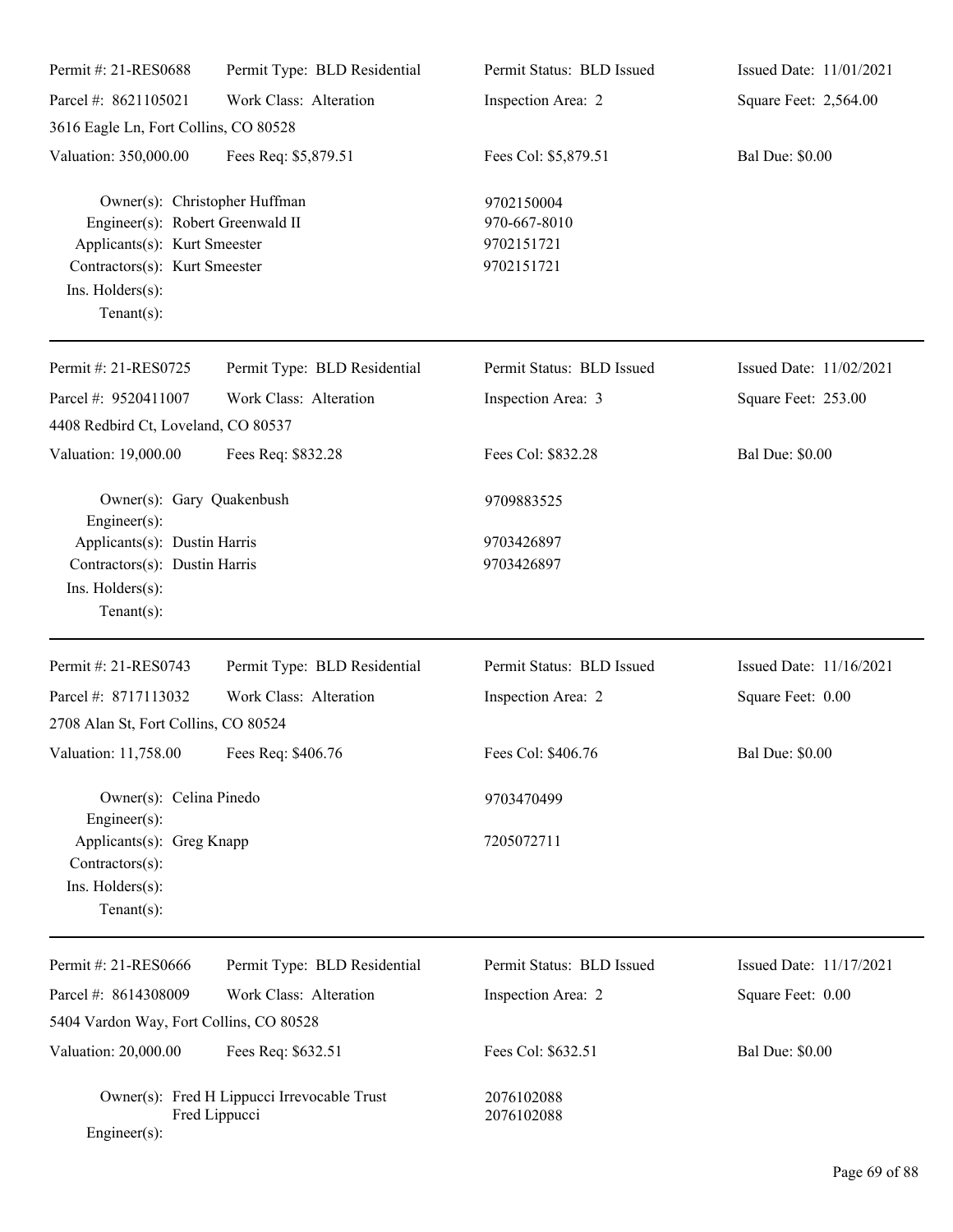Applicants(s): Guadalupe Mercado 9702130352 Contractors(s): Guadalupe Mercado 9702130352 Ins. Holders(s): Tenant(s):

| Permit #: 21-RES0678                               | Permit Type: BLD Residential                     | Permit Status: BLD Issued | Issued Date: 11/23/2021 |
|----------------------------------------------------|--------------------------------------------------|---------------------------|-------------------------|
| Parcel #: 9429305013                               | Work Class: Alteration                           | Inspection Area: 3        | Square Feet: 392.00     |
| 3704 Meining Rd, Berthoud, CO 80513                |                                                  |                           |                         |
| Valuation: 150,000.00                              | Fees Req: \$3,101.21                             | Fees Col: \$3,101.21      | <b>Bal Due: \$0.00</b>  |
| Owner(s): Steven Lee<br>$Engineering(s)$ :         |                                                  | 7079530346                |                         |
| Applicants(s): Shane Good                          |                                                  | 9706829671                |                         |
| Contractors(s): Adam Trainor                       |                                                  | 9705152264                |                         |
| Ins. Holders(s):                                   |                                                  |                           |                         |
| Tenant(s):                                         |                                                  |                           |                         |
| Permit #: 21-RES0739                               | Permit Type: BLD Residential                     | Permit Status: BLD Issued | Issued Date: 11/29/2021 |
| Parcel #: 3921000016                               | Work Class: Alteration                           | Inspection Area: 5        | Square Feet: 0.00       |
|                                                    | 3105 County Road 69, Red Feather Lakes, CO 80545 |                           |                         |
| Valuation: 58,000.00                               | Fees Req: \$1,306.24                             | Fees Col: \$1,306.24      | <b>Bal Due: \$0.00</b>  |
| Owner(s): Josephine Hammonds<br>Engineer(s):       |                                                  | 9708812212                |                         |
| Applicants(s): Cameron Tietz<br>Contractors(s):    |                                                  | 970-685-2809              |                         |
| Ins. Holders(s):<br>Tenant $(s)$ :                 |                                                  |                           |                         |
| Permit #: 21-RES0669                               | Permit Type: BLD Residential                     | Permit Status: BLD Issued | Issued Date: 11/24/2021 |
| Parcel #: 0701407014                               | Work Class: Alteration                           | Inspection Area: 1        | Square Feet: 0.00       |
| 1104 Santanka Trl, Bellvue, CO 80512               |                                                  |                           |                         |
| Valuation: 6,000.00                                | Fees Req: \$517.01                               | Fees Col: \$517.01        | <b>Bal Due: \$0.00</b>  |
| Owner(s): Dustin Janzen                            |                                                  | 970-222-9435              |                         |
| $Engineering(s)$ :<br>Applicants(s): Dustin Janzen |                                                  | 970-222-9435              |                         |
| Contractors(s):                                    |                                                  |                           |                         |
| Ins. Holders(s):                                   |                                                  |                           |                         |
| Tenant $(s)$ :                                     |                                                  |                           |                         |
| Permit #: 21-RES0637                               | Permit Type: BLD Residential                     | Permit Status: BLD Issued | Issued Date: 11/03/2021 |
| Parcel #: 9403118010                               | Work Class: Alteration                           | Inspection Area: 3        | Square Feet: 1,032.00   |
|                                                    |                                                  |                           |                         |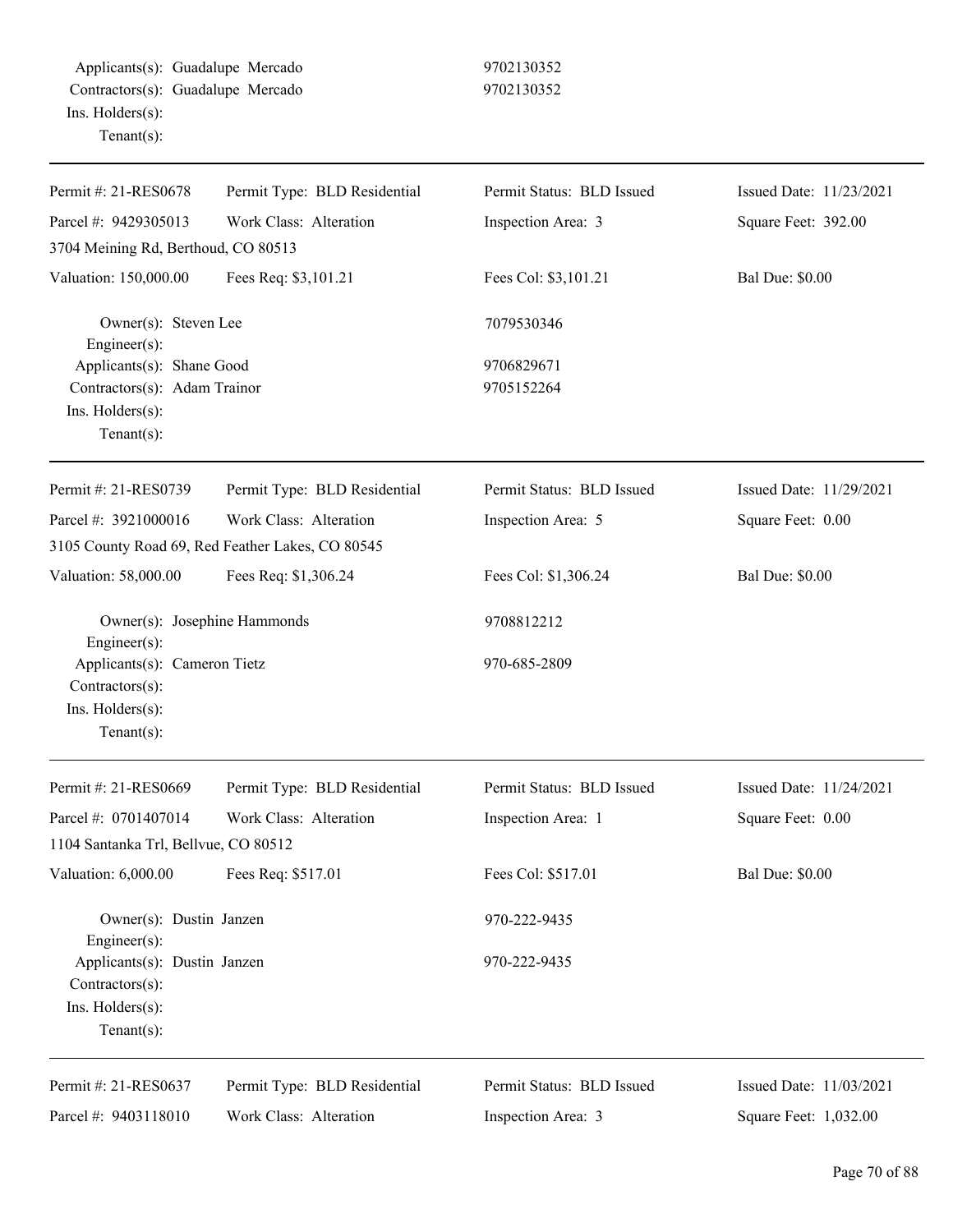| 4705 Lucille Ct, Loveland, CO 80537             |                              |                           |                         |
|-------------------------------------------------|------------------------------|---------------------------|-------------------------|
| Valuation: 25,000.00                            | Fees Req: \$980.53           | Fees Col: \$980.53        | <b>Bal Due: \$0.00</b>  |
| Owner(s): Timothy Hagensen<br>Engineer(s):      | Michelle Wing                | 9704618819                |                         |
| Applicants(s): Matt Goss                        |                              | 9705672122                |                         |
| Contractors(s): Matt Goss                       |                              | 9705672122                |                         |
| Ins. Holders(s):                                |                              |                           |                         |
| $Tenant(s)$ :                                   |                              |                           |                         |
| Permit #: 21-RES0603                            | Permit Type: BLD Residential | Permit Status: BLD Issued | Issued Date: 11/02/2021 |
| Parcel #: 3402100014                            | Work Class: Alteration       | Inspection Area: 4        | Square Feet: 0.00       |
| 2636 S Saint Vrain Ave, Estes Park, CO 80517    |                              |                           |                         |
| Valuation: 30,000.00                            | Fees Req: \$1,106.91         | Fees Col: \$1,106.91      | <b>Bal Due: \$0.00</b>  |
| Owner(s): * Ferree Living Trust<br>Engineer(s): |                              | 9705770436                |                         |
| Applicants(s): Adam Darling                     |                              | 7405033881                |                         |
| Contractors(s): Don Darling                     |                              | 970-586-1047              |                         |
| Ins. Holders(s):                                |                              |                           |                         |
| $Tenant(s)$ :                                   |                              |                           |                         |
|                                                 |                              |                           |                         |
| Permit #: 21-RES0658                            | Permit Type: BLD Residential | Permit Status: BLD Issued | Issued Date: 11/23/2021 |
| Parcel #: 2505000011                            | Work Class: Alteration       | Inspection Area: 4        | Square Feet: 461.00     |
| 2145 Mcgraw Ranch Rd, Estes Park, CO 80517      |                              |                           |                         |
| Valuation: 8,298.00                             | Fees Req: \$320.64           | Fees Col: \$320.64        | <b>Bal Due: \$0.00</b>  |
| Owner(s): Timothy Roberts                       | <b>Courtney Roberts</b>      | 4402066043                |                         |
| $Engineering(s)$ :                              |                              |                           |                         |
| Applicants(s): Timothy Roberts                  |                              | 4402066043                |                         |
| Contractors(s):                                 |                              |                           |                         |
| Ins. Holders(s):                                |                              |                           |                         |
| $Tenant(s)$ :                                   |                              |                           |                         |
| Permit #: 21-RES0740                            | Permit Type: BLD Residential | Permit Status: BLD Issued | Issued Date: 11/18/2021 |
| Parcel #: 9613305056                            | Work Class: Alteration       | Inspection Area: 2        | Square Feet: 351.00     |
| 7508 Victoria Ct, Fort Collins, CO 80525        |                              |                           |                         |
| Valuation: 25,000.00                            | Fees Req: \$1,023.73         | Fees Col: \$1,023.73      | <b>Bal Due: \$0.00</b>  |
| Owner(s): Brandon Wright<br>Engineer(s):        |                              | 5054631506                |                         |
| Applicants(s): Christian Renger                 |                              | 9708931329                |                         |

Contractors(s): Dwight Sailer 9704728100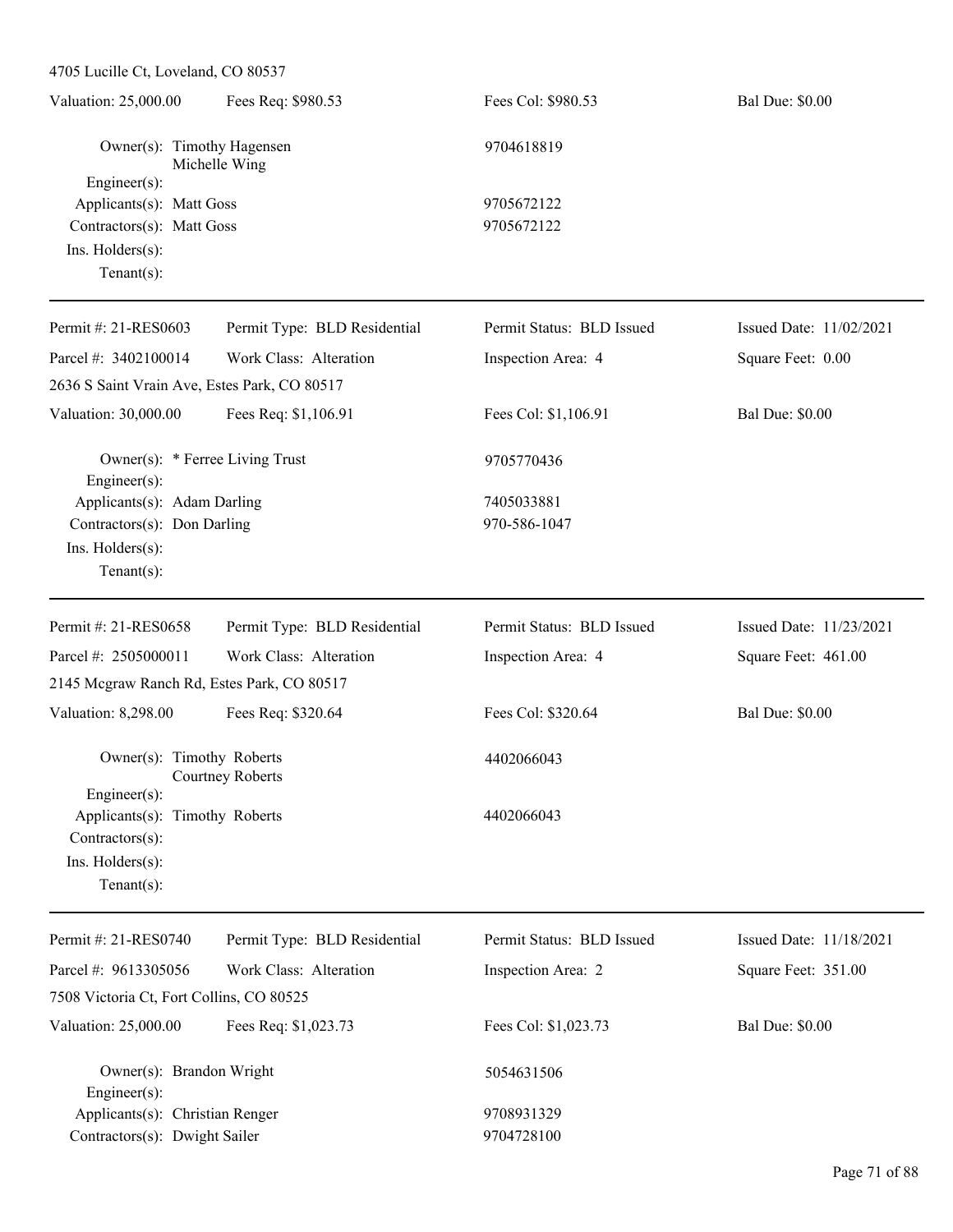Ins. Holders(s): Tenant(s):

| Permit #: 21-RES0641                                               | Permit Type: BLD Residential | Permit Status: BLD Issued | Issued Date: 11/23/2021 |
|--------------------------------------------------------------------|------------------------------|---------------------------|-------------------------|
| Parcel #: 8831409062                                               | Work Class: Alteration       | Inspection Area: 1        | Square Feet: 0.00       |
| 1833 Ramsgate Ct, Fort Collins, CO 80524                           |                              |                           |                         |
| Valuation: 3,000.00                                                | Fees Req: \$274.86           | Fees Col: \$274.86        | <b>Bal Due: \$0.00</b>  |
| Owner(s): Kelly Renz                                               | William Renz                 | 9708200175<br>9708200175  |                         |
| $Engineering(s)$ :                                                 |                              |                           |                         |
| Applicants(s): William Renz                                        |                              | 9708200175                |                         |
| Contractors(s):                                                    |                              |                           |                         |
| Ins. Holders(s):<br>Tenant $(s)$ :                                 |                              |                           |                         |
| Permit #: 21-RES0668                                               | Permit Type: BLD Residential | Permit Status: BLD Issued | Issued Date: 11/29/2021 |
| Parcel #: 9731305001                                               | Work Class: Alteration       | Inspection Area: 2        | Square Feet: 240.00     |
| 4101 Minuteman Dr, Fort Collins, CO 80526                          |                              |                           |                         |
| Valuation: 9,506.40                                                | Fees Req: \$409.56           | Fees Col: \$409.56        | <b>Bal Due: \$0.00</b>  |
| Owner(s): Linda Rappel<br>Engineer(s):                             |                              | 9703760855                |                         |
| Applicants(s): Linda Rappel<br>Contractors(s):<br>Ins. Holders(s): |                              | 9703760855                |                         |
| $Tenant(s)$ :                                                      |                              |                           |                         |
| Permit #: 21-RES0621                                               | Permit Type: BLD Residential | Permit Status: BLD Issued | Issued Date: 11/18/2021 |
| Parcel #: 2725000022                                               | Work Class: Cabin            | Inspection Area: 6        | Square Feet: 4,924.00   |
| 3208 Crystal Mountain Rd, Bellvue, CO 80512                        |                              |                           |                         |
| Valuation: 363,000.00                                              | Fees Req: \$5,043.58         | Fees Col: \$5,043.58      | <b>Bal Due: \$0.00</b>  |
| Owner(s): Golden Tree LLC                                          |                              |                           |                         |
| Engineer(s): William Williams                                      |                              | 9706412499                |                         |
| Applicants(s): Dennis Houska<br>Contractors(s):                    |                              | 9702142754                |                         |
| Ins. Holders(s):                                                   |                              |                           |                         |
| Tenant $(s)$ :                                                     |                              |                           |                         |
| Permit #: 21-RES0617                                               | Permit Type: BLD Residential | Permit Status: BLD Issued | Issued Date: 11/05/2021 |
| Parcel #: 3006000035                                               | Work Class: Cabin            | Inspection Area: 6        | Square Feet: 1,928.00   |
| 696 Navajo Rd, Red Feather Lakes, CO 80545                         |                              |                           |                         |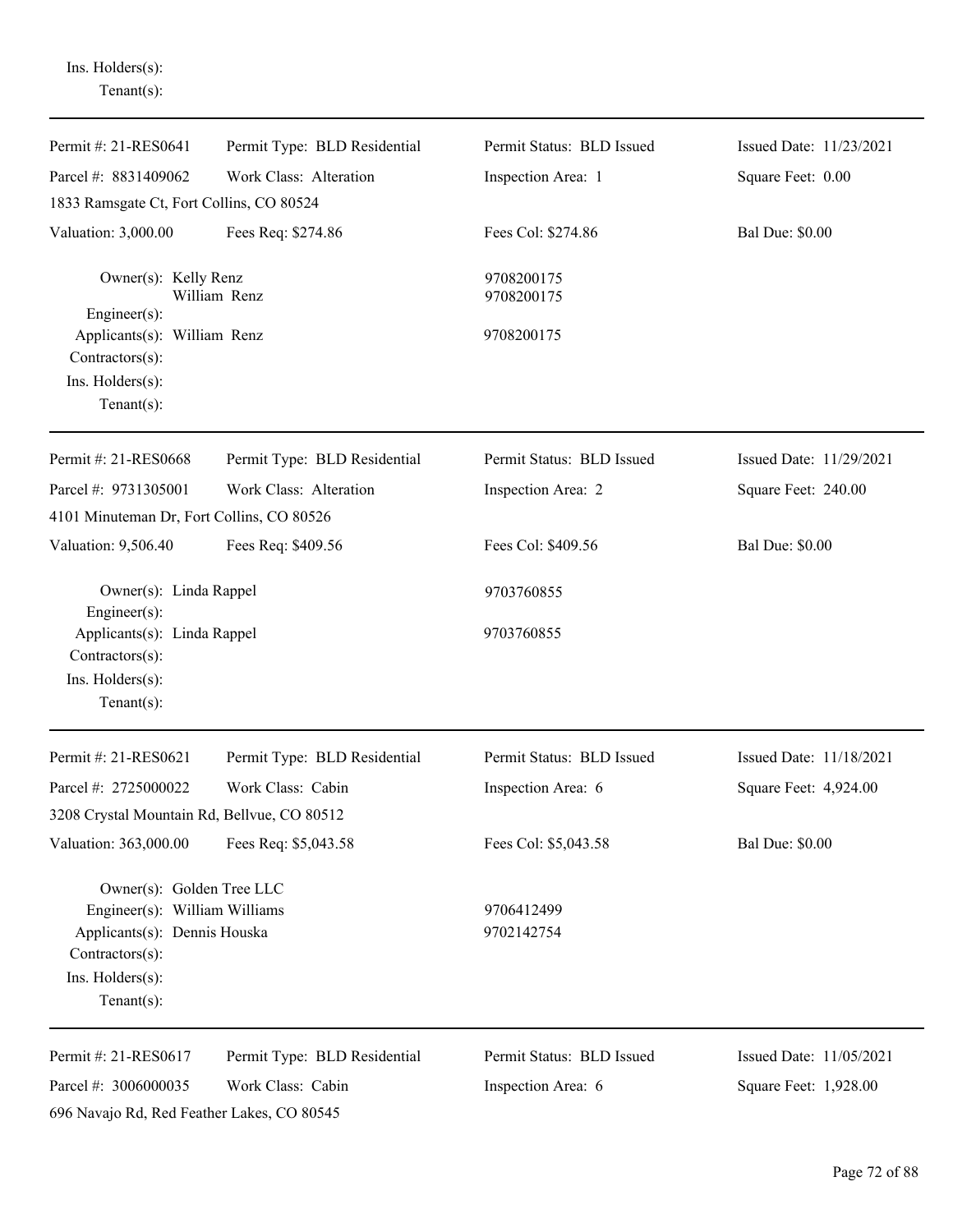| Owner(s): Randy Maes<br>Engineer(s): John Spear<br>Applicants(s): Randy Maes<br>$Contractors(s)$ :<br>Ins. Holders(s):<br>Tenant $(s)$ : |                                                                   | 7173928021                |                         |
|------------------------------------------------------------------------------------------------------------------------------------------|-------------------------------------------------------------------|---------------------------|-------------------------|
| Permit #: 21-RES0684                                                                                                                     | Permit Type: BLD Residential                                      | Permit Status: BLD CO     | Issued Date: 11/16/2021 |
| Parcel #: 3401114004                                                                                                                     | Work Class: Conversion to Short-Term Inspection Area: 4<br>Rental |                           | Square Feet: 0.00       |
| 808 Whispering Pines Dr, Estes Park, CO 80517                                                                                            |                                                                   |                           |                         |
| Valuation: 0.00                                                                                                                          | Fees Req: \$300.00                                                | Fees Col: \$300.00        | <b>Bal Due: \$0.00</b>  |
| Owner(s): Anna Peters<br>Engineer $(s)$ :                                                                                                |                                                                   | 6512065044                |                         |
| Applicants(s): Seth Smith<br>Contractors(s):<br>Ins. Holders(s):<br>Tenant $(s)$ :                                                       |                                                                   | 9705866500                |                         |
| Permit #: 21-RES0707                                                                                                                     | Permit Type: BLD Residential                                      | Permit Status: BLD Issued | Issued Date: 11/19/2021 |
| Parcel #: 3527404007                                                                                                                     | Work Class: Conversion to Short-Term Inspection Area: 4<br>Rental |                           | Square Feet: 0.00       |
| 681 Larkspur Rd, Estes Park, CO 80517                                                                                                    |                                                                   |                           |                         |
| Valuation: 0.00                                                                                                                          | Fees Req: \$300.00                                                | Fees Col: \$300.00        | <b>Bal Due: \$0.00</b>  |
| Owner(s): Michael Albright<br>Engineer(s):                                                                                               | Susan Albright                                                    | 5126946573<br>5129227793  |                         |
| Applicants(s): Michael Albright<br>$Contractors(s)$ :<br>Ins. Holders(s):<br>Tenant $(s)$ :                                              | Susan Albright                                                    | 5126946573<br>5129227793  |                         |
| Permit #: 21-RES0694                                                                                                                     | Permit Type: BLD Residential                                      | Permit Status: BLD CO     | Issued Date: 11/10/2021 |
| Parcel #: 3027212094                                                                                                                     | Work Class: Conversion to Short-Term Inspection Area: 5<br>Rental |                           | Square Feet: 0.00       |
|                                                                                                                                          | 285 Fox Acres Dr E, Red Feather Lakes, CO 80545                   |                           |                         |
| Valuation: 0.00                                                                                                                          | Fees Req: \$300.00                                                | Fees Col: \$300.00        | <b>Bal Due: \$0.00</b>  |
| Owner(s): Kimberly Bappe<br>$Engineering(s)$ :                                                                                           |                                                                   | 9705670938                |                         |
| Applicants(s): Kimberly Bappe                                                                                                            |                                                                   | 9705670938                |                         |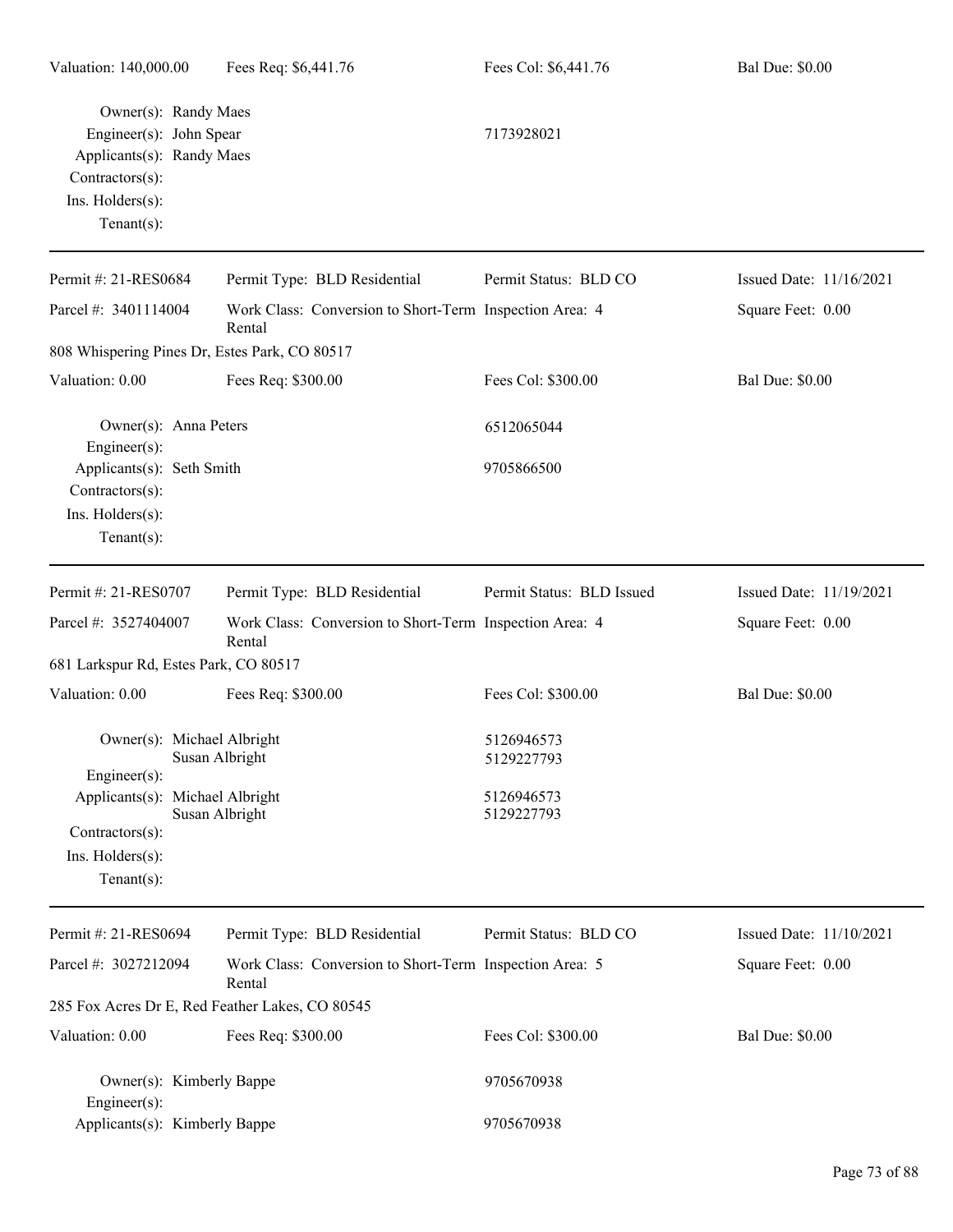| Contractors(s):        |
|------------------------|
| $Ins.$ Holders $(s)$ : |
| $Tenant(s)$ :          |

| Permit #: 21-RES0748                                                                                                             | Permit Type: BLD Residential                                      | Permit Status: BLD Issued | Issued Date: 11/10/2021 |
|----------------------------------------------------------------------------------------------------------------------------------|-------------------------------------------------------------------|---------------------------|-------------------------|
| Parcel #: 2515000004                                                                                                             | Work Class: Conversion to Short-Term Inspection Area: 4<br>Rental |                           | Square Feet: 0.00       |
| 2441 W Highway 34, Drake, CO 80515                                                                                               |                                                                   |                           |                         |
| Valuation: 0.00                                                                                                                  | Fees Req: \$300.00                                                | Fees Col: \$300.00        | <b>Bal Due: \$0.00</b>  |
| Owner(s): Joseph Pyle<br>Engineer $(s)$ :<br>Applicants(s): Joseph Pyle<br>Contractors(s):<br>Ins. Holders(s):<br>Tenant $(s)$ : |                                                                   |                           |                         |
| Permit #: 21-RES0741                                                                                                             | Permit Type: BLD Residential                                      | Permit Status: BLD Issued | Issued Date: 12/01/2021 |
| Parcel #: 3516406008                                                                                                             | Work Class: Conversion to Short-Term Inspection Area: 4<br>Rental |                           | Square Feet: 0.00       |
| 2760 Fall River Rd B8, Estes Park, CO 80517                                                                                      |                                                                   |                           |                         |
| Valuation: 0.00                                                                                                                  | Fees Req: \$300.00                                                | Fees Col: \$300.00        | <b>Bal Due: \$0.00</b>  |
| Owner(s): Vinod Vijayarajan<br>Engineer(s):                                                                                      |                                                                   | 720-883-5967              |                         |
| Applicants(s): Vinod Vijayarajan<br>Contractors(s):                                                                              |                                                                   | 720-883-5967              |                         |
| Ins. Holders(s):<br>$Tenant(s)$ :                                                                                                |                                                                   |                           |                         |
| Permit #: 21-RES0734                                                                                                             | Permit Type: BLD Residential                                      | Permit Status: BLD Issued | Issued Date: 11/16/2021 |
| Parcel #: 3401418054                                                                                                             | Work Class: Deck                                                  | Inspection Area: 4        | Square Feet: 396.00     |
| 750 Ponderosa Ln, Estes Park, CO 80517                                                                                           |                                                                   |                           |                         |
| Valuation: 50,000.00                                                                                                             | Fees Req: \$1,335.31                                              | Fees Col: \$1,335.31      | <b>Bal Due: \$0.00</b>  |
| Owner(s): Amy Shilling<br>Engineer(s):                                                                                           |                                                                   | 8172025175                |                         |
| Applicants(s): MDF Constructions LLC<br>Contractors(s):<br>Ins. $H$ olders $(s)$ :<br>Tenant $(s)$ :                             |                                                                   | 970-889-5771              |                         |
| Permit #: 21-RES0383                                                                                                             | Permit Type: BLD Residential                                      | Permit Status: BLD Issued | Issued Date: 11/04/2021 |
| Parcel #: 2623406024                                                                                                             | Work Class: Deck                                                  | Inspection Area: 4        | Square Feet: 435.00     |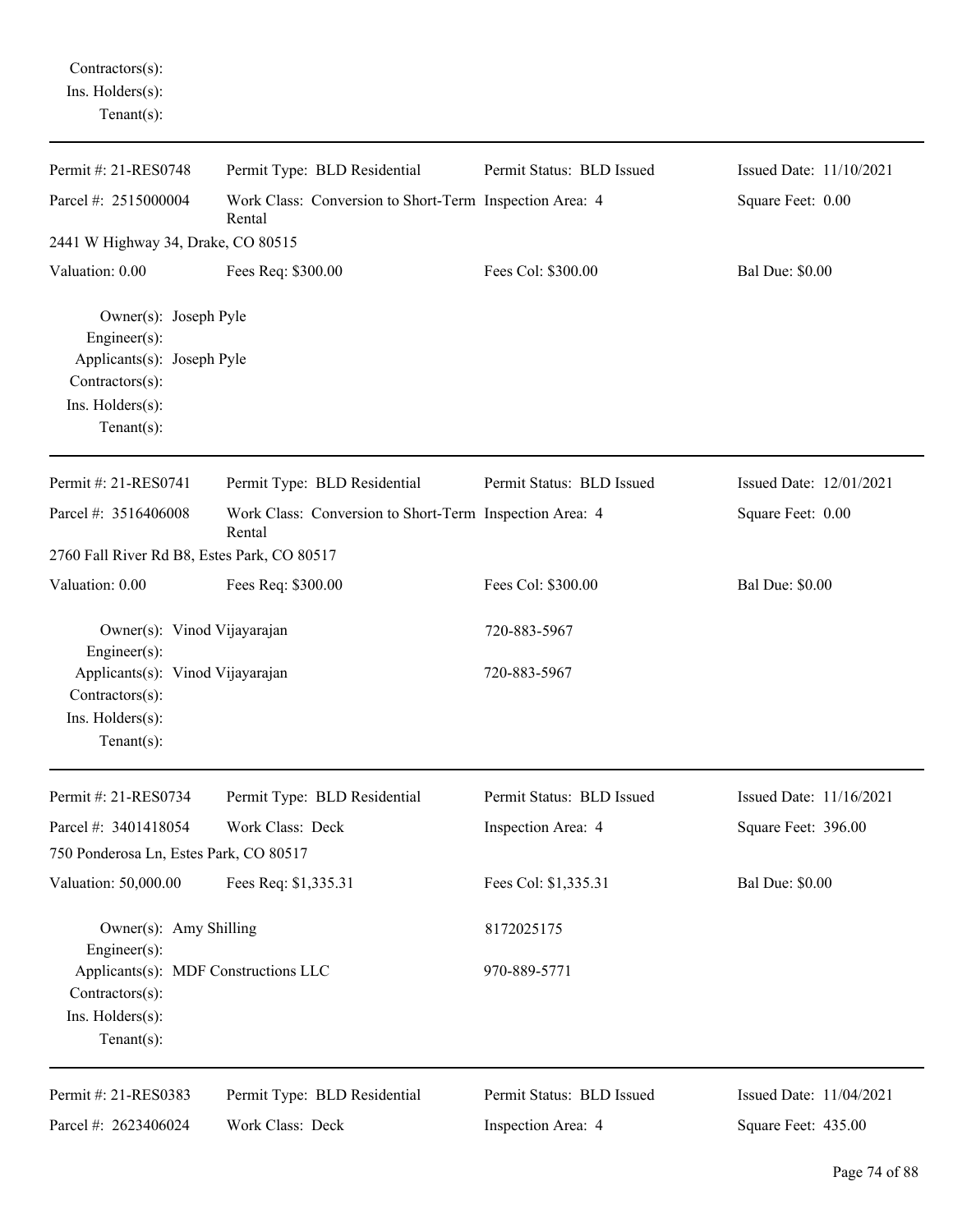852 Streamside Dr, Glen Haven, CO 80532 Valuation: 4,500.00 Fees Req: \$346.80 Fees Col: \$346.80 Bal Due: \$0.00 Owner(s): Greg Bunton 9705418998 Julie Bunton Engineer(s): Applicants(s): Greg Bunton 9705418998 Contractors(s): Ins. Holders(s): Tenant(s): Permit #: 21-RES0704 Parcel #: 1828000029 Permit Type: BLD Residential Work Class: Deck Permit Status: BLD Issued Inspection Area: 1 Issued Date: 11/10/2021 Square Feet: 682.00 790 Timber Pass Ln, Bellvue, CO 80512 Valuation: 25,000.00 Fees Req: \$789.01 Fees Col: \$789.01 Bal Due: \$0.00 Owner(s): Jade Kizer 9706727563 Engineer(s): Applicants(s): Jason Buresh 303-926-9292 Contractors(s): Jason Buresh 303-926-9292 Ins. Holders(s): Tenant(s): Permit #: 21-RES0803 Parcel #: 8835408001 Permit Type: BLD Residential Work Class: Deck Permit Status: BLD Issued Inspection Area: 1 Issued Date: 11/30/2021 Square Feet: 0.00 1843 Contentment Ln, Fort Collins, CO 80524 Valuation: 0.00 Fees Req: Fees Text Fees Col: Bal Due: Owner(s): Kelly Moe 9705568897 Eric Moe Engineer(s): Applicants(s): Eric Moe Contractors(s): Ins. Holders(s): Tenant(s): Permit #: 21-RES0732 Parcel #: 3527405004 Permit Type: BLD Residential Work Class: Deck Permit Status: BLD LOC Inspection Area: 4 Issued Date: 11/09/2021 Square Feet: 0.00 2050 Upper High Dr, Estes Park, CO 80517 Valuation: 2,000.00 Fees Req: \$158.80 Fees Col: \$158.80 Bal Due: \$0.00 Owner(s): Jack Irving Engineer(s): Michael Todd 9702147318 Applicants(s): Jack Irving Contractors(s):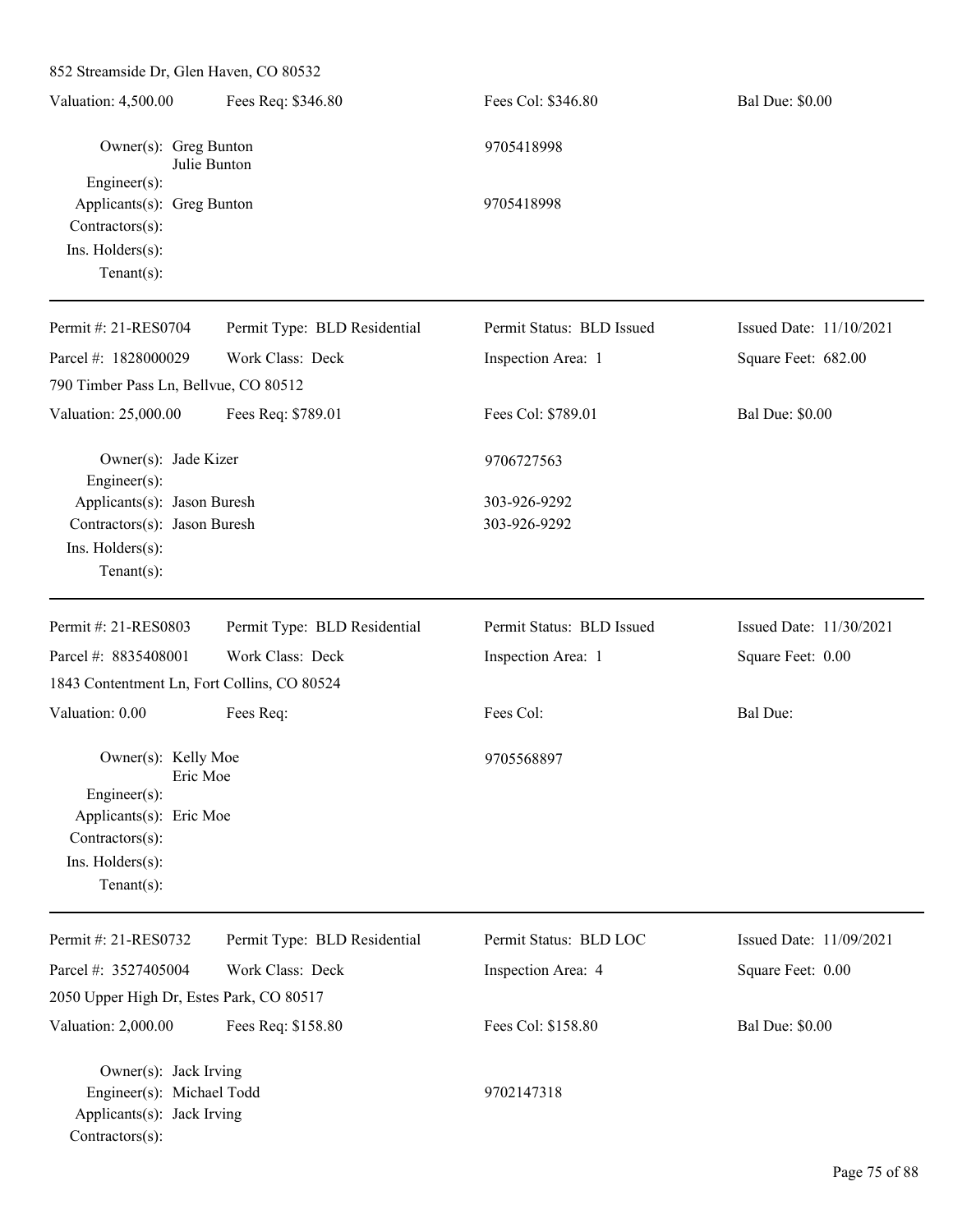| $Tenant(s)$ :                                                                                                                                           |                                       |                                          |                         |
|---------------------------------------------------------------------------------------------------------------------------------------------------------|---------------------------------------|------------------------------------------|-------------------------|
| Permit #: 21-RES0650                                                                                                                                    | Permit Type: BLD Residential          | Permit Status: BLD Issued                | Issued Date: 11/12/2021 |
| Parcel #: 0030000052                                                                                                                                    | Work Class: Modular DW/SW with<br>Add | Inspection Area: 5                       | Square Feet: 4,160.00   |
| 1424 Rancho Reposo Dr, Livermore, CO 80536                                                                                                              |                                       |                                          |                         |
| Valuation: 407,640.00                                                                                                                                   | Fees Req: \$11,377.54                 | Fees Col: \$11,377.54                    | <b>Bal Due: \$0.00</b>  |
| Owner(s): Douglas Tiefel<br>Engineer(s): Mark Benjamin<br>Applicants(s): Douglas Tiefel<br>Contractors(s):<br>Ins. $H$ olders $(s)$ :<br>Tenant $(s)$ : |                                       | 3038837097<br>970-472-2394<br>3038837097 |                         |
| Permit #: 21-RES0628                                                                                                                                    | Permit Type: BLD Residential          | Permit Status: BLD Issued                | Issued Date: 11/16/2021 |
| Parcel #: 3022414050                                                                                                                                    | Work Class: New                       | Inspection Area: 5                       | Square Feet: 2,804.00   |
| 111 Elk Trl, Red Feather Lakes, CO 80545                                                                                                                |                                       |                                          |                         |
| Valuation: 440,000.00                                                                                                                                   | Fees Req: \$14,385.53                 | Fees Col: \$14,385.53                    | <b>Bal Due: \$0.00</b>  |
| Owner(s): Dean Bordewyk<br>Engineer $(s)$ :                                                                                                             |                                       | 9702180697                               |                         |
| Applicants(s): Dean Bordewyk<br>Contractors(s):<br>Ins. Holders(s):<br>Tenant $(s)$ :                                                                   |                                       | 9702180697                               |                         |
| Permit #: 21-RES0600                                                                                                                                    | Permit Type: BLD Residential          | Permit Status: BLD Issued                | Issued Date: 11/19/2021 |
| Parcel #: 9418408004                                                                                                                                    | Work Class: New                       | Inspection Area: 3                       | Square Feet: 7,317.00   |
| 996 Pierre Ridge Rd, Berthoud, CO 80513                                                                                                                 |                                       |                                          |                         |
| Valuation: 750,000.00                                                                                                                                   | Fees Req: \$21,396.16                 | Fees Col: \$21,396.16                    | <b>Bal Due: \$0.00</b>  |
| Owner(s): Daniel Boyd<br>$Engineering(s)$ :                                                                                                             |                                       | 3039906077                               |                         |
| Applicants(s): Scott Oakes                                                                                                                              |                                       | 303-589-8846                             |                         |
| Contractors(s): Scott Oakes                                                                                                                             |                                       | 303-589-8846                             |                         |
| Ins. Holders(s):<br>Tenant $(s)$ :                                                                                                                      |                                       |                                          |                         |
| Permit #: 21-RES0596                                                                                                                                    | Permit Type: BLD Residential          | Permit Status: BLD Issued                | Issued Date: 11/08/2021 |
| Parcel #: 1724000052                                                                                                                                    | Work Class: New                       | Inspection Area: 2                       | Square Feet: 4,683.00   |
| 405 Moondance Way, Bellvue, CO 80512                                                                                                                    |                                       |                                          |                         |

Ins. Holders(s):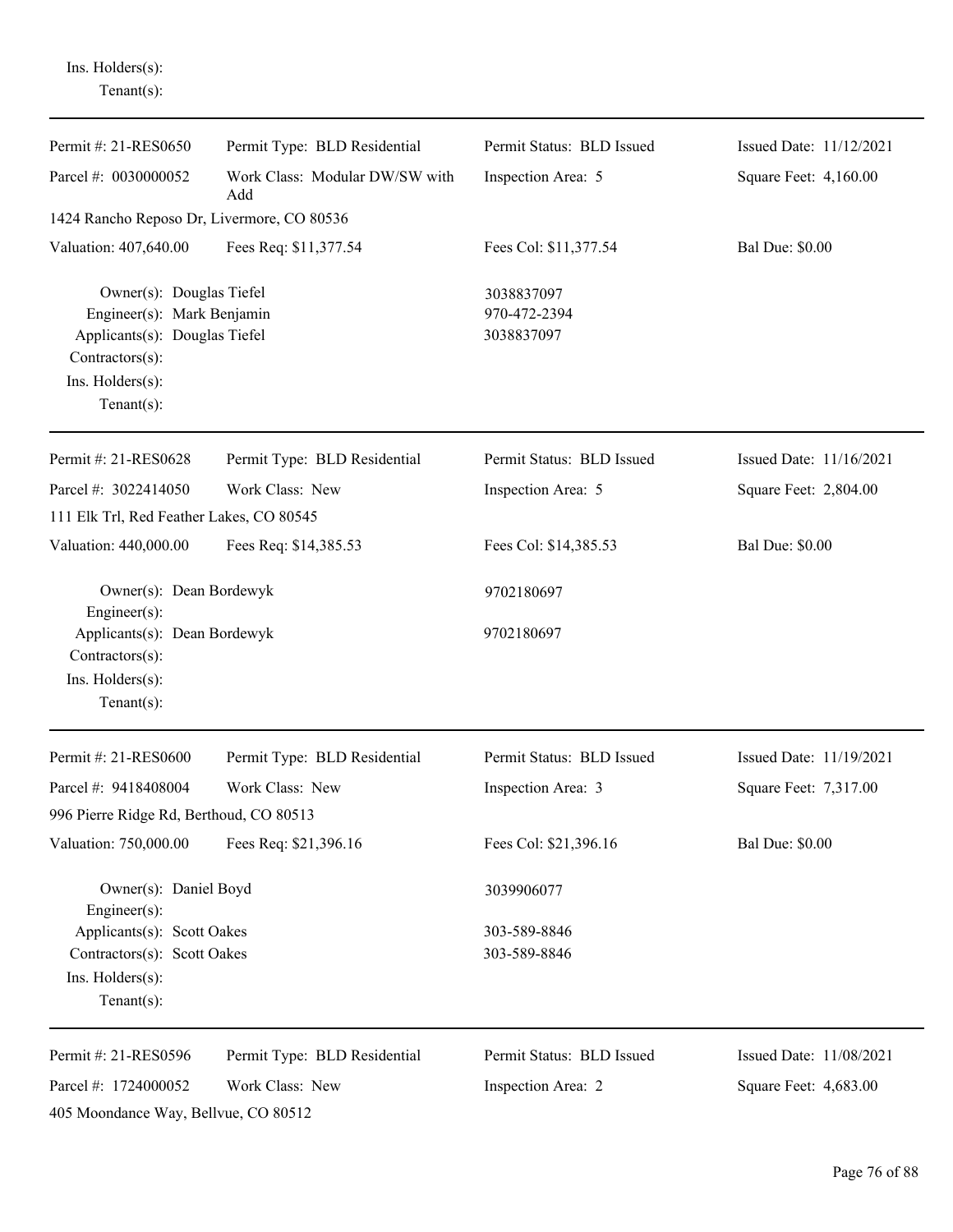| Fees Req: \$9,876.37                                                                                   | Fees Col: \$9,876.37                                   | <b>Bal Due: \$0.00</b>  |
|--------------------------------------------------------------------------------------------------------|--------------------------------------------------------|-------------------------|
| Owner(s): Kristian Stauffer                                                                            | 8328400838                                             |                         |
| Applicants(s): William Beach                                                                           | 7196417252                                             |                         |
| Contractors(s): William Beach                                                                          | 7196417252                                             |                         |
|                                                                                                        |                                                        |                         |
| Permit Type: BLD Residential                                                                           | Permit Status: BLD Issued                              | Issued Date: 11/16/2021 |
| Work Class: New                                                                                        | Inspection Area: 1                                     | Square Feet: 552.00     |
| 1309 N Highway 287, Fort Collins, CO 80527                                                             |                                                        |                         |
| Fees Req: \$4,547.44                                                                                   | Fees Col: \$4,547.44                                   | <b>Bal Due: \$0.00</b>  |
| Owner(s): Linda Box<br>Randy Box<br>Engineer(s): Mark Benjamin<br>Applicants(s): Linda Box             | 9704880088<br>9704880088<br>970-472-2394<br>9704880088 |                         |
| Permit Type: BLD Residential                                                                           | Permit Status: BLD Issued                              | Issued Date: 11/10/2021 |
| Work Class: New                                                                                        | Inspection Area: 4                                     | Square Feet: 2,212.00   |
| 1333 Meadowdale Ln, Estes Park, CO 80517                                                               |                                                        |                         |
| Fees Req: \$9,782.49                                                                                   | Fees Col: \$9,782.49                                   | <b>Bal Due: \$0.00</b>  |
| Owner(s): * Withers Living Trust<br>Engineer(s): Frank Roberts                                         | 2818515665<br>3039317362                               |                         |
| Applicants(s): Byron Francis                                                                           | 9702273622                                             |                         |
|                                                                                                        |                                                        |                         |
|                                                                                                        |                                                        |                         |
| Permit Type: BLD Residential                                                                           | Permit Status: BLD Issued                              | Issued Date: 11/23/2021 |
| Work Class: New                                                                                        | Inspection Area: 1                                     | Square Feet: 3,195.00   |
| 10489 Reed Way, Wellington, CO 80549                                                                   |                                                        |                         |
| Fees Req: \$13,912.48                                                                                  | Fees Col: \$13,912.48                                  | <b>Bal Due: \$0.00</b>  |
| Owner(s): Kelly Dykstra<br>Lori Dykstra<br>Engineer(s): Michael Ikeler<br>Applicants(s): Kelly Dykstra | 9703883353<br>9703883353<br>970-461-3700<br>9703883353 |                         |
|                                                                                                        | Contractors(s): Byron Francis                          | 9702273622              |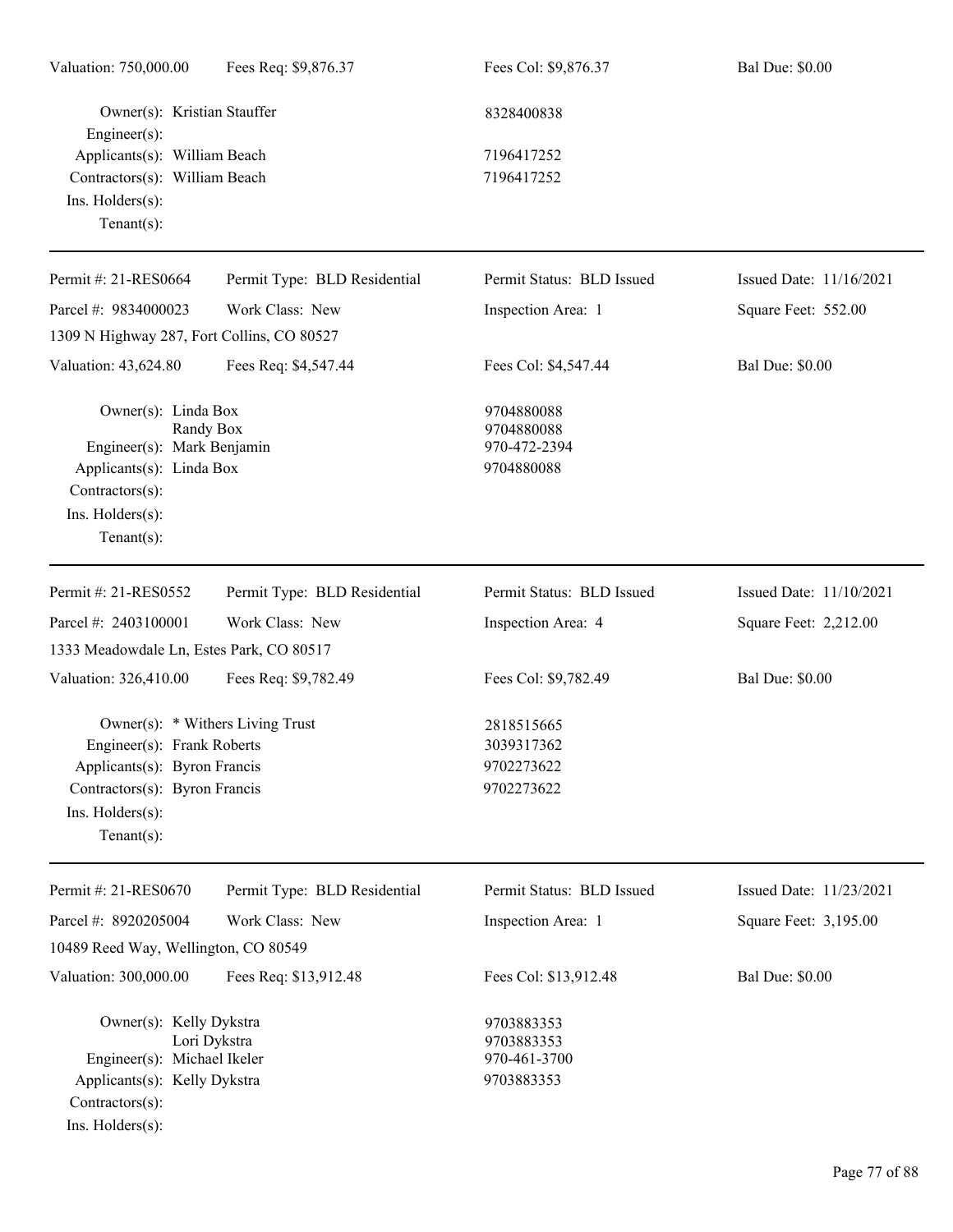| enant s |  |  |
|---------|--|--|
|         |  |  |
|         |  |  |

| Permit #: 21-RES0534                                                                                                                                | Permit Type: BLD Residential                    | Permit Status: BLD Issued                                | Issued Date: 11/19/2021 |
|-----------------------------------------------------------------------------------------------------------------------------------------------------|-------------------------------------------------|----------------------------------------------------------|-------------------------|
| Parcel #: 0022200002                                                                                                                                | Work Class: New                                 | Inspection Area: 5                                       | Square Feet: 7,942.00   |
| 7049 Black Diamond Rd, Livermore, CO 80536                                                                                                          |                                                 |                                                          |                         |
| Valuation: 1,200,000.00                                                                                                                             | Fees Req: \$21,483.49                           | Fees Col: \$21,483.49                                    | <b>Bal Due: \$0.00</b>  |
| Owner(s): Kattie Truesdell<br>Engineer(s): Mark Benjamin<br>Applicants(s): Keven Truesdell<br>Contractors(s):<br>Ins. Holders(s):<br>Tenant $(s)$ : | Keven Truesdell                                 | 3036416004<br>3036416004<br>970-472-2394<br>3036416004   |                         |
| Permit #: 21-SGN0021                                                                                                                                | Permit Type: BLD Sign                           | Permit Status: BLD Issued                                | Issued Date: 11/24/2021 |
| Parcel #: 8708400014                                                                                                                                | Work Class: Building Mounted                    | Inspection Area: 2                                       | Square Feet: 0.00       |
| 334 S Summit View Dr, Fort Collins, CO 80524                                                                                                        |                                                 |                                                          |                         |
| Valuation: 3,500.00                                                                                                                                 | Fees Req: \$216.04                              | Fees Col: \$216.04                                       | <b>Bal Due: \$0.00</b>  |
| Owner(s): $S$ and $H$ Inc<br>Engineer(s):<br>Applicants(s): Mark Bruder<br>Contractors(s): Alex Schlosser<br>Ins. Holders(s):<br>$Tenant(s)$ :      | HD Supply Construction Supply<br>Alex Schlosser | 7705688389<br>9705931334<br>970-593-1334<br>970-593-1334 |                         |
| Permit #: 21-SGN0023                                                                                                                                | Permit Type: BLD Sign                           | Permit Status: BLD Issued                                | Issued Date: 11/24/2021 |
| Parcel #: 8718200047                                                                                                                                | Work Class: Building Mounted                    | Inspection Area: 2                                       | Square Feet: 0.00       |
| 1301 E Mulberry St, Fort Collins, CO 80524                                                                                                          |                                                 |                                                          |                         |
| Valuation: 5,032.00                                                                                                                                 | Fees Req: \$254.29                              | Fees Col: \$254.29                                       | <b>Bal Due: \$0.00</b>  |
| Owner(s): Eugene Judd<br>Engineer(s):                                                                                                               |                                                 | 9702170709                                               |                         |
| Applicants(s): Mark Bruder                                                                                                                          |                                                 | 9705931334                                               |                         |
| Contractors(s): Alex Schlosser<br>Ins. Holders(s):<br>Tenant $(s)$ :                                                                                |                                                 | 970-593-1334                                             |                         |
| Permit #: 21-SGN0019                                                                                                                                | Permit Type: BLD Sign                           | Permit Status: BLD Issued                                | Issued Date: 11/12/2021 |
| Parcel #: 9524235001                                                                                                                                | Work Class: Freestanding/Monument               | Inspection Area: 3                                       | Square Feet: 0.00       |
| 406 S Lincoln Ave, Loveland, CO 80537                                                                                                               |                                                 |                                                          |                         |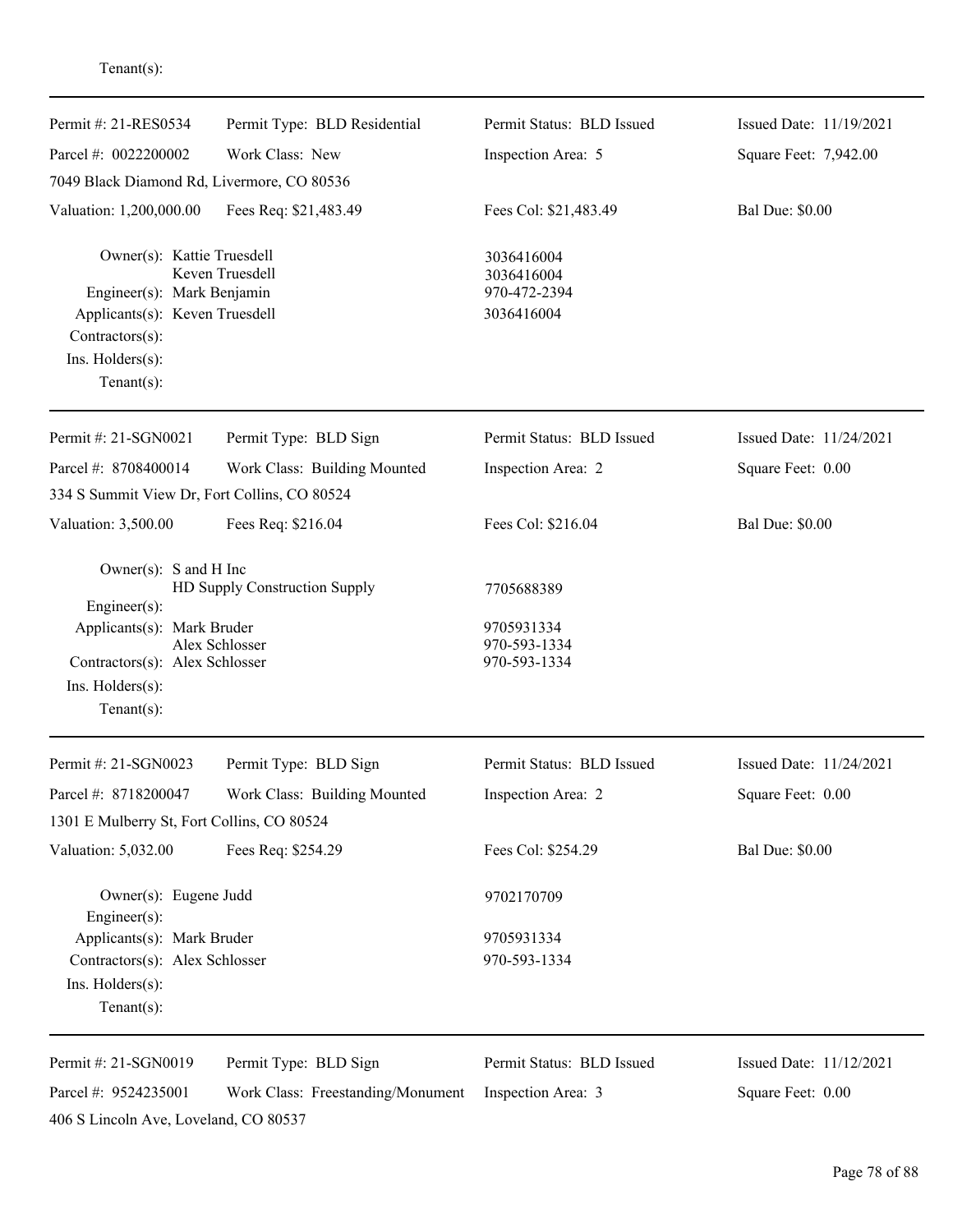| Owner(s): Merit Hill Capital<br>Engineer(s):<br>Applicants(s): Floyd German<br>Contractors(s): Floyd German<br>Ins. Holders(s):<br>Tenant $(s)$ :                     |                                   | 3032869688<br>3032869688                                   |                         |
|-----------------------------------------------------------------------------------------------------------------------------------------------------------------------|-----------------------------------|------------------------------------------------------------|-------------------------|
| Permit #: 21-UTIL0318                                                                                                                                                 | Permit Type: BLD Utility-Detached | Permit Status: BLD Issued                                  | Issued Date: 11/01/2021 |
| Parcel #: 9822206002                                                                                                                                                  | Work Class: Alteration            | Inspection Area: 1                                         | Square Feet: 1,008.00   |
| 4300 N County Road 19, Fort Collins, CO 80524                                                                                                                         |                                   |                                                            |                         |
| Valuation: 26,108.28                                                                                                                                                  | Fees Req: \$1,198.59              | Fees Col: \$1,198.59                                       | <b>Bal Due: \$0.00</b>  |
| Owner(s): Susan Erickson<br>Engineer(s): Alfonso Rivera<br>Applicants(s): Dean Erickson<br>Contractors(s):<br>Ins. Holders(s):<br>Tenant $(s)$ :                      | Dean Erickson                     | 9705562776<br>7204156102<br>9702069455<br>7204156102       |                         |
| Permit #: 21-UTIL0289                                                                                                                                                 | Permit Type: BLD Utility-Detached | Permit Status: BLD Issued                                  | Issued Date: 11/03/2021 |
| Parcel #: 1723000042                                                                                                                                                  | Work Class: New                   | Inspection Area: 2                                         | Square Feet: 1,350.00   |
| 2137 Wildsong Rd, Bellvue, CO 80512                                                                                                                                   |                                   |                                                            |                         |
| Valuation: 93,000.00                                                                                                                                                  | Fees Req: \$1,825.40              | Fees Col: \$1,825.40                                       | <b>Bal Due: \$0.00</b>  |
| Owner(s): David Francisco<br>Engineer(s): Brian Waddell<br>Applicants(s): Jessica Persick<br>Contractors(s): Dave Harland<br>$Ins.$ Holders $(s)$ :<br>Tenant $(s)$ : |                                   | 3039192905<br>800-833-9997<br>303-880-3950<br>208-777-7290 |                         |
| Permit #: 21-UTIL0279                                                                                                                                                 | Permit Type: BLD Utility-Detached | Permit Status: BLD Issued                                  | Issued Date: 11/18/2021 |
| Parcel #: 9418409013                                                                                                                                                  | Work Class: New                   | Inspection Area: 3                                         | Square Feet: 2,104.00   |
| 700 Saltops Ct, Berthoud, CO 80513                                                                                                                                    |                                   |                                                            |                         |
| Valuation: 60,000.00                                                                                                                                                  | Fees Req: \$1,446.80              | Fees Col: \$1,446.80                                       | <b>Bal Due: \$0.00</b>  |
| Owner(s): Scott Kohler<br>Engineer(s):<br>Applicants(s): Christian Renger<br>Contractors(s): Dwight Sailer<br>Ins. Holders(s):<br>$Tenant(s)$ :                       |                                   | 9708931329<br>9704728100                                   |                         |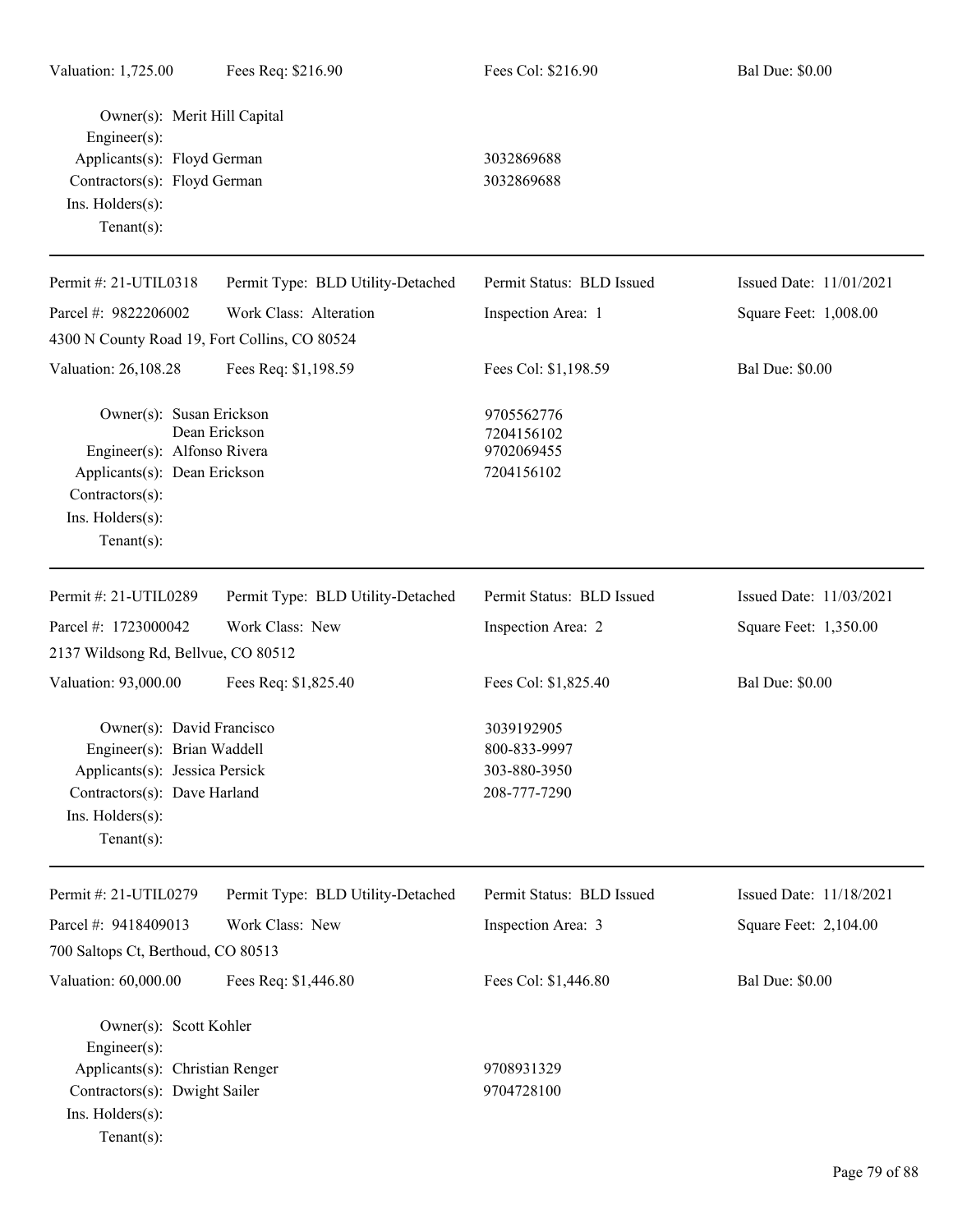| Permit #: 21-UTIL0299                                                                                                                         | Permit Type: BLD Utility-Detached | Permit Status: BLD Issued                              | Issued Date: 11/08/2021 |
|-----------------------------------------------------------------------------------------------------------------------------------------------|-----------------------------------|--------------------------------------------------------|-------------------------|
| Parcel #: 0829314001                                                                                                                          | Work Class: New                   | Inspection Area: 1                                     | Square Feet: 2,177.00   |
| 118 Lichen Ct, Bellvue, CO 80512                                                                                                              |                                   |                                                        |                         |
| Valuation: 350,000.00                                                                                                                         | Fees Req: \$5,177.78              | Fees Col: \$5,177.78                                   | <b>Bal Due: \$0.00</b>  |
| Owner(s): Ryan Houdek<br>Engineer(s): Duane Boice<br>Applicants(s): Christine Houdek<br>Contractors(s):<br>Ins. Holders(s):<br>Tenant $(s)$ : | Christine Houdek                  | 9702257966<br>9702183087<br>605-339-3647<br>9702183087 |                         |
| Permit #: 21-UTIL0315                                                                                                                         | Permit Type: BLD Utility-Detached | Permit Status: BLD Issued                              | Issued Date: 11/17/2021 |
| Parcel #: 9828400010                                                                                                                          | Work Class: New                   | Inspection Area: 1                                     | Square Feet: 1,444.00   |
| 2320 W County Road 54G, Fort Collins, CO 80524                                                                                                |                                   |                                                        |                         |
| Valuation: 52,600.00                                                                                                                          | Fees Req: \$258.39                | Fees Col: \$258.39                                     | <b>Bal Due: \$0.00</b>  |
| Owner(s): Barry Baker<br>Engineer(s):<br>Applicants(s): Barry Baker<br>Contractors(s): Dennis Kuipers<br>Ins. Holders(s):<br>Tenant $(s)$ :   |                                   | 970-568-9855                                           |                         |
| Permit #: 21-UTIL0334                                                                                                                         | Permit Type: BLD Utility-Detached | Permit Status: BLD LOC                                 | Issued Date: 11/22/2021 |
| Parcel #: 8905000003                                                                                                                          | Work Class: New                   | Inspection Area: 1                                     | Square Feet: 432.00     |
| 2487 Antelope Racer Ct, Wellington, CO 80549                                                                                                  |                                   |                                                        |                         |
| Valuation: 15,500.00                                                                                                                          | Fees Req: \$458.08                | Fees Col: \$458.08                                     | <b>Bal Due: \$0.00</b>  |
| Owner(s): Brittany Ray<br>Engineer(s):                                                                                                        |                                   | 6128101401                                             |                         |
| Applicants(s): Brittany Ray<br>Contractors(s):<br>Ins. Holders(s):<br>$Tenant(s)$ :                                                           |                                   | 6128101401                                             |                         |
| Permit #: 21-UTIL0331                                                                                                                         | Permit Type: BLD Utility-Detached | Permit Status: BLD Issued                              | Issued Date: 11/23/2021 |
| Parcel #: 1626105021                                                                                                                          | Work Class: New                   | Inspection Area: 4                                     | Square Feet: 780.00     |
| 120 Green Ridge Rd, Drake, CO 80515                                                                                                           |                                   |                                                        |                         |
| Valuation: 55,000.00                                                                                                                          | Fees Req: \$1,223.91              | Fees Col: \$1,223.91                                   | <b>Bal Due: \$0.00</b>  |
| Owner(s): David Hubertus                                                                                                                      |                                   | 4027706756                                             |                         |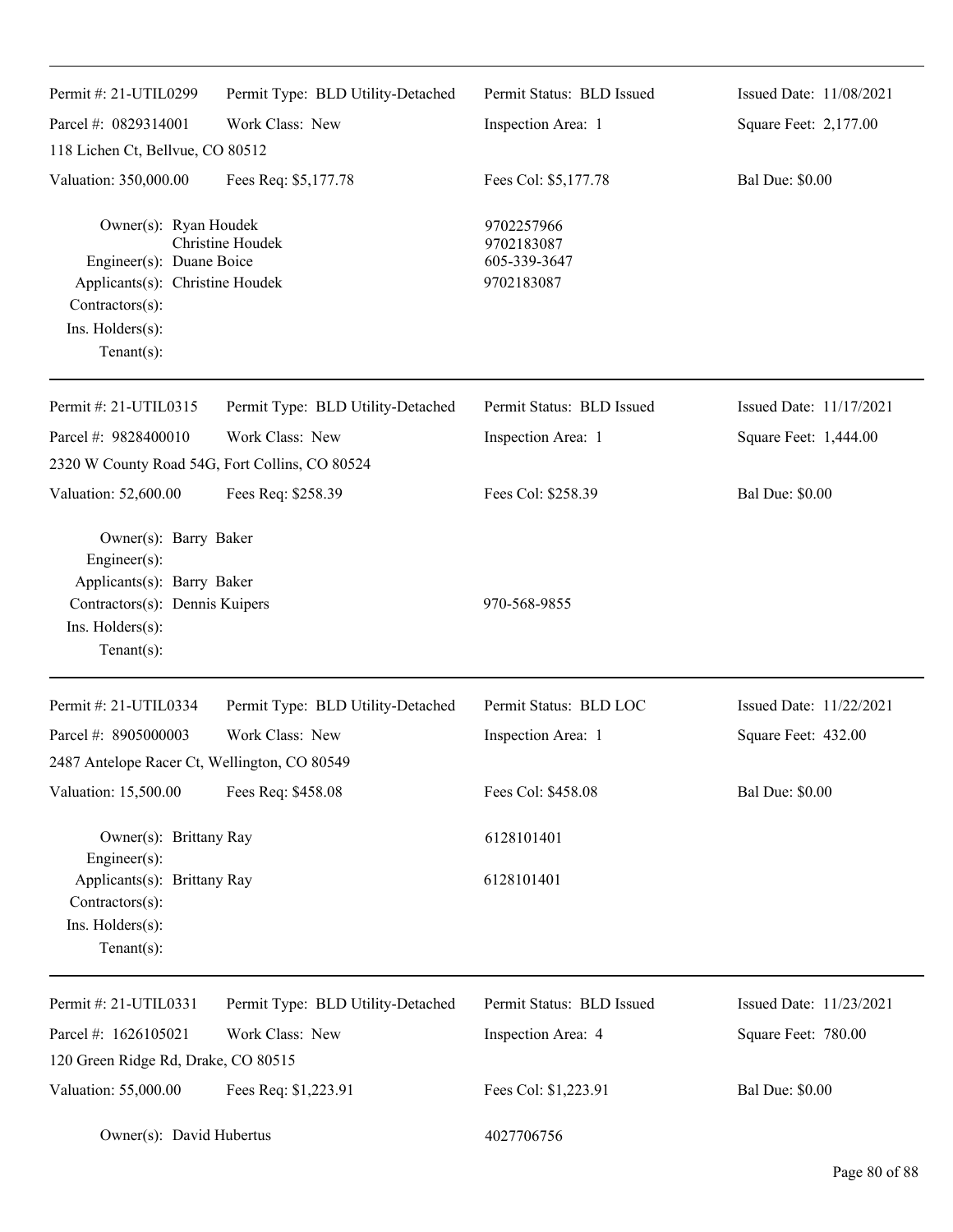Engineer(s): Brian Waddell 800-833-9997 Marcos Hernandez Applicants(s): Jessica Persick 303-880-3950 Contractors(s): Dave Harland 208-777-7290 Ins. Holders(s): Tenant(s):

| Permit #: 21-UTIL0316<br>Parcel #: 9836406007                                                                                                                | Permit Type: BLD Utility-Detached<br>Work Class: New | Permit Status: BLD Resubmittal<br>Applied                    | Issued Date: 11/29/2021<br>Square Feet: 3,775.00 |
|--------------------------------------------------------------------------------------------------------------------------------------------------------------|------------------------------------------------------|--------------------------------------------------------------|--------------------------------------------------|
|                                                                                                                                                              |                                                      |                                                              |                                                  |
| Valuation: 126,000.00                                                                                                                                        | Fees Req: \$2,408.65                                 | Fees Col: \$2,408.65                                         | <b>Bal Due: \$0.00</b>                           |
| Owner(s): Jean Clement<br>Engineer(s): Jason Baker<br>Applicants(s): Brandon Trotter<br>Contractors(s): Brandon Trotter<br>Ins. Holders(s):<br>$Tenant(s)$ : |                                                      | 6096513896<br>9702781909<br>9702138728<br>9702138728         |                                                  |
| Permit #: 21-UTIL0309                                                                                                                                        | Permit Type: BLD Utility-Detached                    | Permit Status: BLD Issued                                    | Issued Date: 11/19/2021                          |
| Parcel #: 9402200001                                                                                                                                         | Work Class: New                                      | Inspection Area: 3                                           | Square Feet: 576.00                              |
| 506 42nd St SW, Loveland, CO 80537                                                                                                                           |                                                      |                                                              |                                                  |
| Valuation: 42,506.00                                                                                                                                         | Fees Req: \$1,140.13                                 | Fees Col: \$1,140.13                                         | <b>Bal Due: \$0.00</b>                           |
| Owner(s): Douglas Freeman<br>Engineer(s):<br>Applicants(s): Morton Buildings Inc<br>Greg Ure<br>Contractors(s): Greg Ure                                     |                                                      | 9704022688<br>970-867-9454<br>9703708022<br>9703708022       |                                                  |
| Ins. Holders(s):<br>Tenant $(s)$ :                                                                                                                           |                                                      |                                                              |                                                  |
| Permit #: 21-UTIL0332                                                                                                                                        | Permit Type: BLD Utility-Detached                    | Permit Status: BLD Issued                                    | Issued Date: 11/23/2021                          |
| Parcel #: 0425106005                                                                                                                                         | Work Class: New                                      | Inspection Area: 3                                           | Square Feet: 1,760.00                            |
| 5308 Gary Dr, Berthoud, CO 80513                                                                                                                             |                                                      |                                                              |                                                  |
| Valuation: 138,000.00                                                                                                                                        | Fees Req: \$2,301.37                                 | Fees Col: \$2,301.37                                         | <b>Bal Due: \$0.00</b>                           |
| Owner(s): Larry J Rhodes<br>Engineer(s): Brian Waddell<br>Applicants(s): Jessica Persick<br>Contractors(s): Dave Harland                                     | Marcos Hernandez                                     | 970-532-1183<br>800-833-9997<br>303-880-3950<br>208-777-7290 |                                                  |
| Ins. Holders(s):<br>Tenant $(s)$ :                                                                                                                           |                                                      |                                                              |                                                  |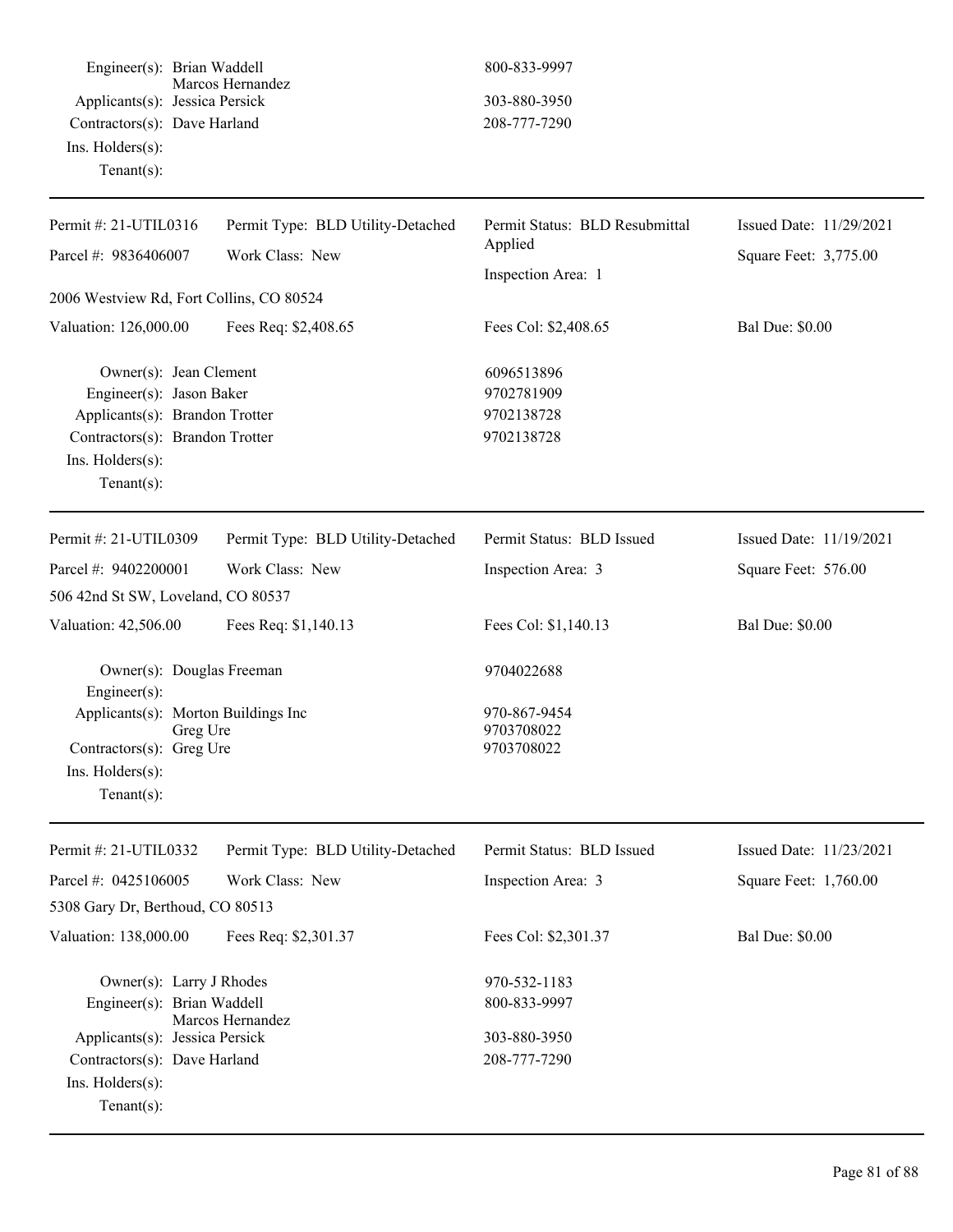| Permit #: 21-UTIL0238                                                                                                                     | Permit Type: BLD Utility-Detached               | Permit Status: BLD Issued                | Issued Date: 11/09/2021 |
|-------------------------------------------------------------------------------------------------------------------------------------------|-------------------------------------------------|------------------------------------------|-------------------------|
| Parcel #: 2623209003                                                                                                                      | Work Class: New                                 | Inspection Area: 4                       | Square Feet: 780.00     |
| 1284 Copper Hill Rd, Glen Haven, CO 80532                                                                                                 |                                                 |                                          |                         |
| Valuation: 72,000.00                                                                                                                      | Fees Req: \$1,713.94                            | Fees Col: \$1,713.94                     | <b>Bal Due: \$0.00</b>  |
| Owner(s): Beth Richards<br>Engineer(s):                                                                                                   | Kenneth Richards                                | 9703520405                               |                         |
| Applicants(s): Dick Schantz<br>Contractors(s): Dick Schantz<br>Ins. Holders(s):<br>Tenant $(s)$ :                                         |                                                 | 970-330-3375<br>970-330-3375             |                         |
| Permit #: 21-UTIL0296                                                                                                                     | Permit Type: BLD Utility-Detached               | Permit Status: BLD Issued                | Issued Date: 11/09/2021 |
| Parcel #: 9023000035<br>1080 W County Road 78, Wellington, CO 80549                                                                       | Work Class: New                                 | Inspection Area: 1                       | Square Feet: 1,560.00   |
| Valuation: 30,000.00                                                                                                                      | Fees Req: \$767.26                              | Fees Col: \$767.26                       | <b>Bal Due: \$0.00</b>  |
| Owner(s): Ross Lamb<br>Engineer(s): Brian Bruckbauer<br>Applicants(s): Ross Lamb<br>Contractors(s):<br>Ins. Holders(s):<br>Tenant $(s)$ : |                                                 | 9702188234<br>970-226-5334<br>9702188234 |                         |
| Permit #: 21-UTIL0294                                                                                                                     | Permit Type: BLD Utility-Detached               | Permit Status: BLD Issued                | Issued Date: 11/23/2021 |
| Parcel #: 0131000009<br>24817 N Highway 287, Livermore, CO 80538                                                                          | Work Class: New                                 | Inspection Area: 6                       | Square Feet: 3,776.06   |
| Valuation: 42,180.81                                                                                                                      | Fees Req: \$1,263.55                            | Fees Col: \$1,263.55                     | <b>Bal Due: \$0.00</b>  |
| Engineer(s): James Cramer                                                                                                                 | Owner(s): Grizzley Bear Land and Cattle Company | 9706461673                               |                         |
| Applicants(s): Brian Bannister<br>Contractors(s):<br>Ins. Holders(s):<br>Tenant $(s)$ :                                                   |                                                 | 9706461673                               |                         |
| Permit #: 21-UTIL0298                                                                                                                     | Permit Type: BLD Utility-Detached               | Permit Status: BLD Issued                | Issued Date: 11/01/2021 |
| Parcel #: 3536324034                                                                                                                      | Work Class: New                                 | Inspection Area: 4                       | Square Feet: 1,206.00   |
| 1467 Prospect Mountain Dr, Estes Park, CO 80517                                                                                           |                                                 |                                          |                         |
| Valuation: 40,000.00                                                                                                                      | Fees Req: \$1,136.98                            | Fees Col: \$1,136.98                     | <b>Bal Due: \$0.00</b>  |
| Owner(s): Dean Martinson                                                                                                                  | Nancy Wilson                                    | 9705862653<br>9705862653                 |                         |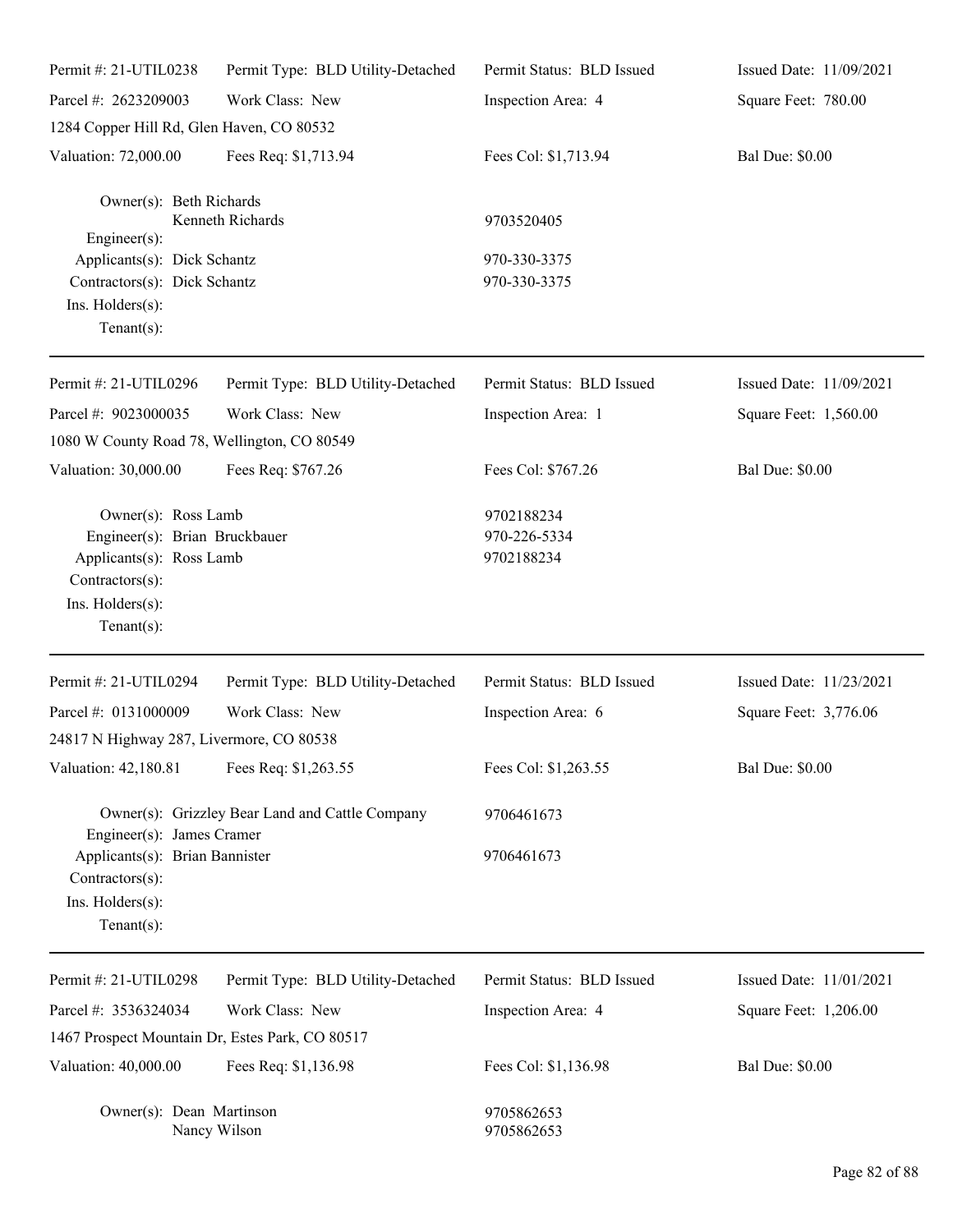Engineer(s): Michael Todd 9702147318 Applicants(s): Dean Martinson 9705862653 Contractors(s): Ins. Holders(s): Tenant(s):

| Permit #: 21-UTIL0290                            | Permit Type: BLD Utility-Detached | Permit Status: BLD Issued | Issued Date: 11/03/2021 |
|--------------------------------------------------|-----------------------------------|---------------------------|-------------------------|
| Parcel #: 8534405006                             | Work Class: New                   | Inspection Area: 3        | Square Feet: 2,400.00   |
| 6006 Quiet View Ct, Loveland, CO 80537           |                                   |                           |                         |
| Valuation: 99,000.00                             | Fees Req: \$1,908.58              | Fees Col: \$1,908.58      | <b>Bal Due: \$0.00</b>  |
| Owner(s): Michael Unrein<br>Engineer(s):         |                                   | 9703814204                |                         |
| Applicants(s): Jessica Persick                   |                                   | 303-880-3950              |                         |
| Contractors(s): Dave Harland                     |                                   | 208-777-7290              |                         |
| Ins. Holders(s):<br>Tenant $(s)$ :               |                                   |                           |                         |
| Permit #: 21-UTIL0306                            | Permit Type: BLD Utility-Detached | Permit Status: BLD Issued | Issued Date: 11/09/2021 |
| Parcel #: 2926106040                             | Work Class: New                   | Inspection Area: 5        | Square Feet: 1,800.00   |
| 121 White Slide Mountain Ct, Livermore, CO 80536 |                                   |                           |                         |
| Valuation: 42,000.00                             | Fees Req: \$1,053.72              | Fees Col: \$1,053.72      | <b>Bal Due: \$0.00</b>  |
| Owner(s): Joshua Flemming<br>Engineer(s):        |                                   | 2025805927                |                         |
| Applicants(s): Stacey Pearson                    |                                   | 7208222936                |                         |
| Contractors(s): Stacey Pearson                   |                                   | 7208222936                |                         |
| Ins. Holders(s):<br>Tenant $(s)$ :               |                                   |                           |                         |
| Permit #: 21-UTIL0305                            | Permit Type: BLD Utility-Detached | Permit Status: BLD Issued | Issued Date: 11/12/2021 |
| Parcel #: 8526000033                             | Work Class: New                   | Inspection Area: 3        | Square Feet: 1,920.00   |
| 6683 E County Road 16, Johnstown, CO 80534       |                                   |                           |                         |
| Valuation: 38,000.00                             | Fees Req: \$914.24                | Fees Col: \$914.24        | <b>Bal Due: \$0.00</b>  |
| Owner(s): Julio Calvillo<br>Engineer(s):         | Cruzanna Calvillo                 | 9705908172<br>9705908418  |                         |
| Applicants(s): Julio Calvillo                    |                                   | 9705908172                |                         |
| Contractors(s): Taylor Vap                       |                                   | 7856269400                |                         |
| Ins. Holders(s):<br>Tenant $(s)$ :               |                                   |                           |                         |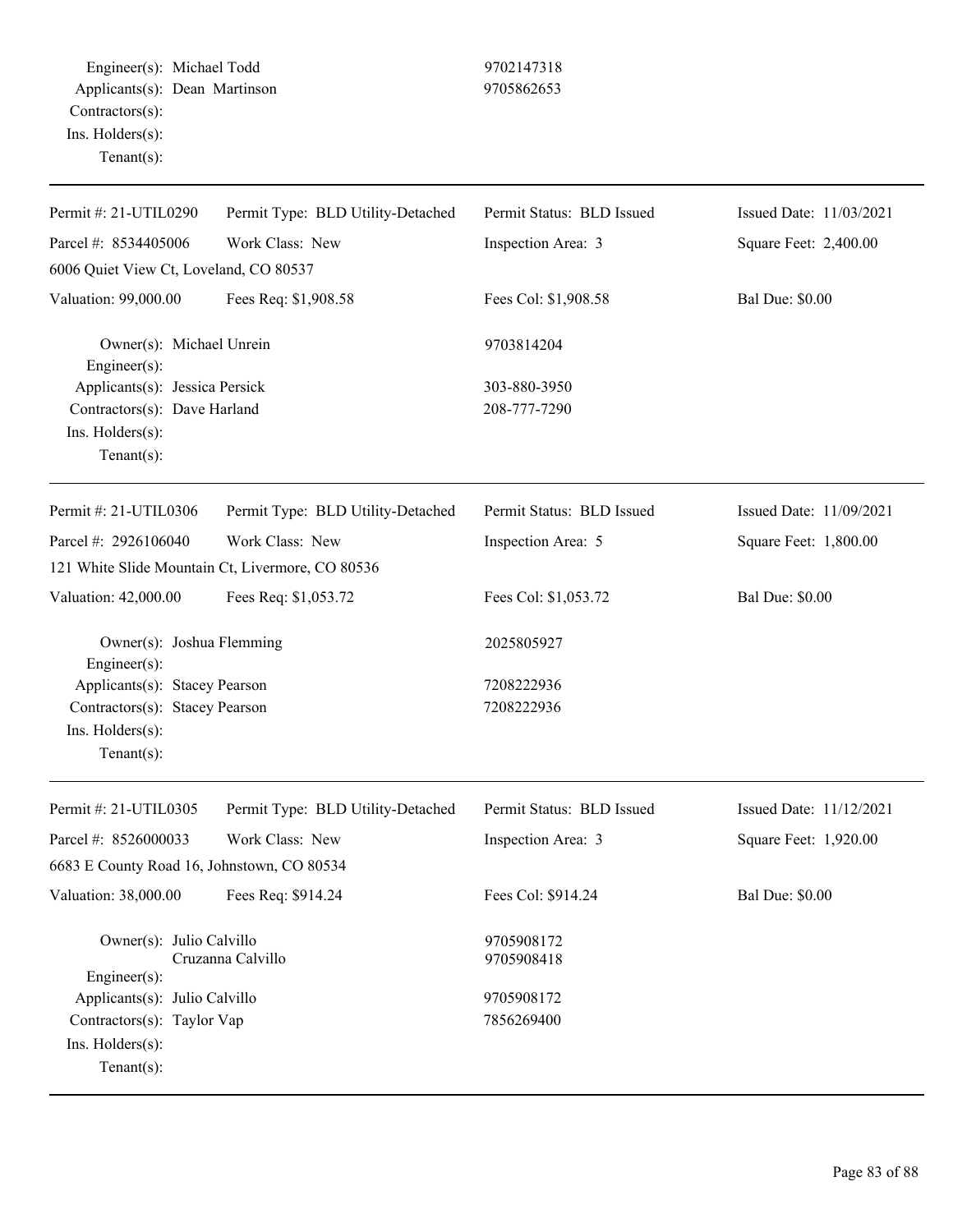| Permit #: 21-UTIL0207                                                                                                                                                                            | Permit Type: BLD Utility-Detached | Permit Status: BLD Issued                            | Issued Date: 11/12/2021 |
|--------------------------------------------------------------------------------------------------------------------------------------------------------------------------------------------------|-----------------------------------|------------------------------------------------------|-------------------------|
| Parcel #: 0413000013                                                                                                                                                                             | Work Class: New                   | Inspection Area: 3                                   | Square Feet: 2,880.00   |
| 7138 Sedona Hills Dr, Berthoud, CO 80513                                                                                                                                                         |                                   |                                                      |                         |
| Valuation: 78,000.00                                                                                                                                                                             | Fees Req: \$1,721.49              | Fees Col: \$1,721.49                                 | <b>Bal Due: \$0.00</b>  |
| Owner(s): David Wageman<br>Engineer(s): Timothy Royer                                                                                                                                            |                                   | 9708254140                                           |                         |
| Applicants(s): David Wageman<br>Contractors(s):<br>Ins. Holders(s):<br>Tenant $(s)$ :                                                                                                            |                                   | 9708254140                                           |                         |
| Permit #: 21-UTIL0278                                                                                                                                                                            | Permit Type: BLD Utility-Detached | Permit Status: BLD Issued                            | Issued Date: 11/16/2021 |
| Parcel #: 9407000015                                                                                                                                                                             | Work Class: New                   | Inspection Area: 3                                   | Square Feet: 3,936.00   |
| 2077 N County Road 23, Berthoud, CO 80513                                                                                                                                                        |                                   |                                                      |                         |
| Valuation: 90,000.00                                                                                                                                                                             | Fees Req: \$2,571.10              | Fees Col: \$2,571.10                                 | <b>Bal Due: \$0.00</b>  |
| Owner(s): Karen Hanford<br>Jason Hanford<br>Engineer(s): Norman Wood<br>Applicants(s): Brandon Macy<br>Contractors(s): Brandon Macy<br>Ins. Holders(s):                                          |                                   | 9703243978<br>9703243978<br>9706859523<br>9706859523 |                         |
| Tenant $(s)$ :                                                                                                                                                                                   |                                   |                                                      |                         |
| Permit #: 21-UTIL0245                                                                                                                                                                            | Permit Type: BLD Utility-Detached | Permit Status: BLD Issued                            | Issued Date: 11/23/2021 |
| Parcel #: 0623305004<br>7130 Alturas Pl, Loveland, CO 80538                                                                                                                                      | Work Class: New                   | Inspection Area: 2                                   | Square Feet: 227.00     |
| Valuation: 56,000.00                                                                                                                                                                             | Fees Req: \$1,628.73              | Fees Col: \$1,628.73                                 | <b>Bal Due: \$0.00</b>  |
| Owner(s): Treasure of the Sapphires LLC<br>Engineer(s): Bruce Ensor<br>Applicants(s): Treasure of the Sapphires LLC<br>Scott Birmingham<br>Contractors(s):<br>Ins. Holders(s):<br>Tenant $(s)$ : |                                   | 7177371559                                           |                         |
|                                                                                                                                                                                                  |                                   | 3037170389                                           |                         |
| Permit #: 21-UTIL0288                                                                                                                                                                            | Permit Type: BLD Utility-Detached | Permit Status: BLD Issued                            | Issued Date: 11/16/2021 |
| Parcel #: 3526339004                                                                                                                                                                             | Work Class: New                   | Inspection Area: 4                                   | Square Feet: 1,024.00   |
| 700 Larkspur Rd, Estes Park, CO 80517                                                                                                                                                            |                                   |                                                      |                         |
| Valuation: 40,000.00                                                                                                                                                                             | Fees Req: \$1,194.58              | Fees Col: \$1,194.58                                 | <b>Bal Due: \$0.00</b>  |
| Owner(s): Doug Campbell                                                                                                                                                                          |                                   | 3035504284                                           |                         |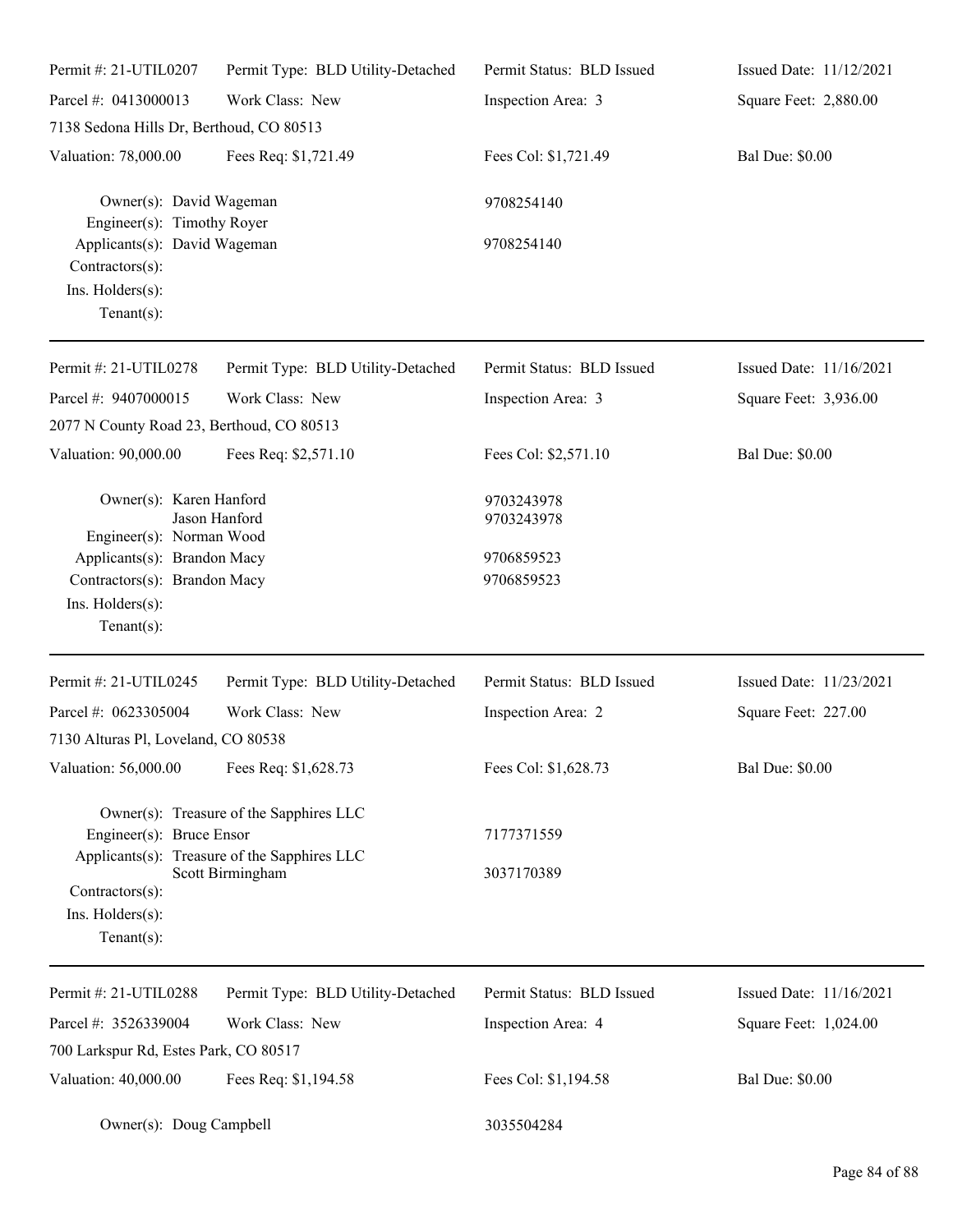Engineer(s): Applicants(s): Doug Campbell 3035504284 Contractors(s): Ins. Holders(s): Tenant(s):

| Permit #: 21-UTIL0293                                                                                                                             | Permit Type: BLD Utility-Detached | Permit Status: BLD Issued                            | Issued Date: 11/02/2021 |
|---------------------------------------------------------------------------------------------------------------------------------------------------|-----------------------------------|------------------------------------------------------|-------------------------|
| Parcel #: 0232000046                                                                                                                              | Work Class: New                   | Inspection Area: 6                                   | Square Feet: 2,400.00   |
| 260 Pristine Pines Ln, Livermore, CO 80536                                                                                                        |                                   |                                                      |                         |
| Valuation: 42,288.00                                                                                                                              | Fees Req: \$1,003.25              | Fees Col: \$1,003.25                                 | <b>Bal Due: \$0.00</b>  |
| Owner(s): Michael Sills<br>Engineer(s): Denise Weber<br>Applicants(s): Michael Sills<br>Contractors(s):<br>Ins. Holders(s):<br>Tenant $(s)$ :     |                                   | 9702178675<br>3038579280<br>9702178675               |                         |
| Permit #: 21-UTIL0237                                                                                                                             | Permit Type: BLD Utility-Detached | Permit Status: BLD Issued                            | Issued Date: 11/29/2021 |
| Parcel #: 1007000018                                                                                                                              | Work Class: New                   | Inspection Area: 6                                   | Square Feet: 1,728.00   |
| 156 Cherokee Trail Rd, Livermore, CO 80536                                                                                                        |                                   |                                                      |                         |
| Valuation: 25,000.00                                                                                                                              | Fees Req: \$726.25                | Fees Col: \$726.25                                   | <b>Bal Due: \$0.00</b>  |
| Owner(s): Monty Adams<br>Engineer(s): Brian Bruckbauer<br>Applicants(s): Monty Adams<br>Contractors(s):<br>Ins. Holders(s):<br>Tenant $(s)$ :     |                                   | 3035944414<br>970-226-5334<br>3035944414             |                         |
| Permit #: 21-UTIL0291                                                                                                                             | Permit Type: BLD Utility-Detached | Permit Status: BLD Issued                            | Issued Date: 11/19/2021 |
| Parcel #: 1428315022                                                                                                                              | Work Class: New                   | Inspection Area: 4                                   | Square Feet: 480.00     |
| 53 Navajo Ct, Lyons, CO 80540                                                                                                                     |                                   |                                                      |                         |
| Valuation: 12,671.00                                                                                                                              | Fees Req: \$452.74                | Fees Col: \$452.74                                   | <b>Bal Due: \$0.00</b>  |
| Owner(s): Amanda Holland<br>Engineer(s): Patrick Quinney<br>Applicants(s): Brion Holland<br>Contractors(s):<br>Ins. Holders(s):<br>Tenant $(s)$ : | <b>Brion Holland</b>              | 3036534186<br>3036534186<br>3039213216<br>3036534186 |                         |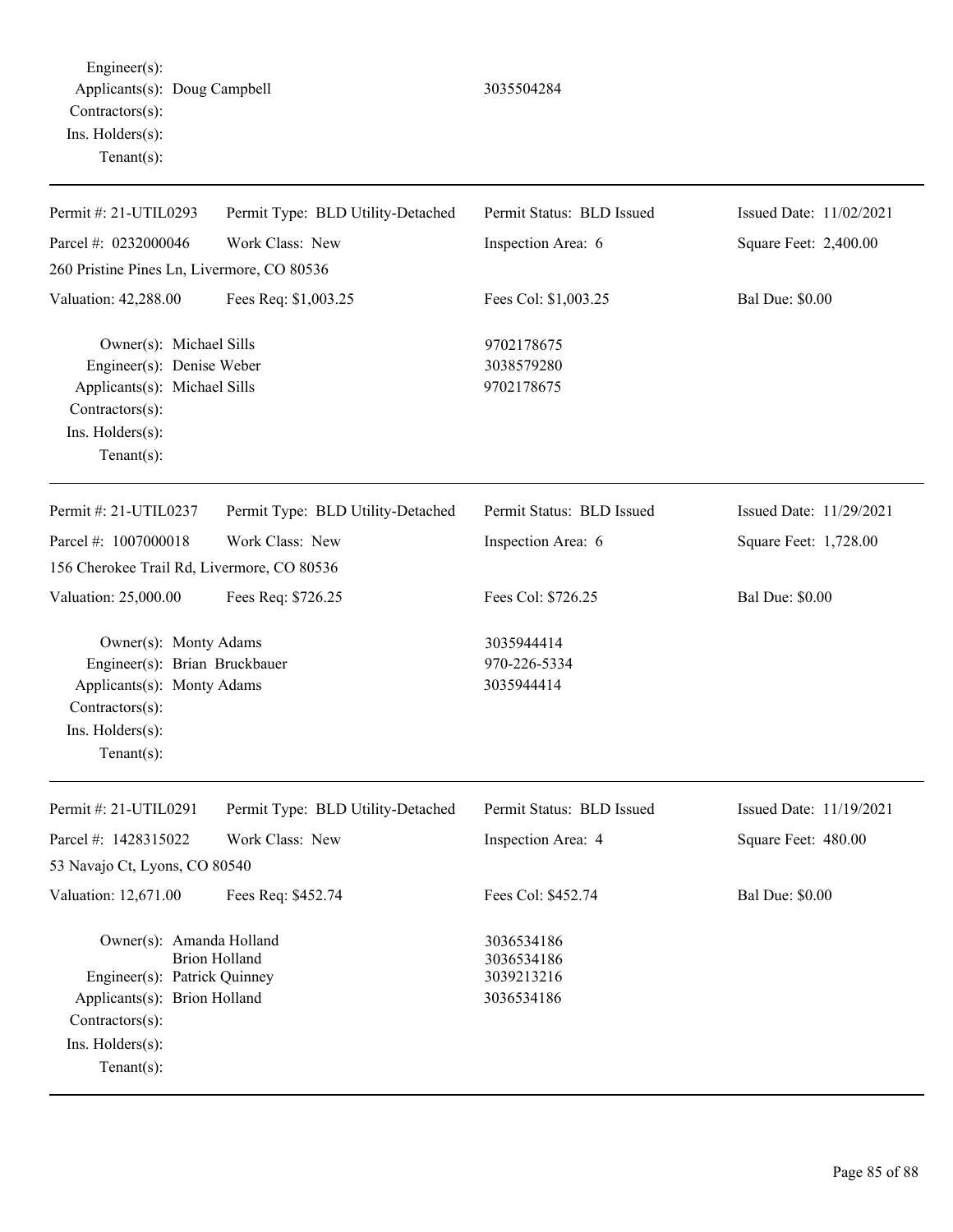| Permit #: 21-UTIL0292                                                                                                                            | Permit Type: BLD Utility-Detached                 | Permit Status: BLD Issued                            | Issued Date: 11/19/2021 |
|--------------------------------------------------------------------------------------------------------------------------------------------------|---------------------------------------------------|------------------------------------------------------|-------------------------|
| Parcel #: 1428315022                                                                                                                             | Work Class: New                                   | Inspection Area: 4                                   | Square Feet: 572.00     |
| 53 Navajo Ct, Lyons, CO 80540                                                                                                                    |                                                   |                                                      |                         |
| Valuation: 25,147.00                                                                                                                             | Fees Req: \$756.38                                | Fees Col: \$756.38                                   | <b>Bal Due: \$0.00</b>  |
| Owner(s): Amanda Holland<br>Engineer(s): Patrick Quinney<br>Applicants(s): Brion Holland<br>Contractors(s):<br>Ins. Holders(s):<br>$Tenant(s)$ : | <b>Brion Holland</b>                              | 3036534186<br>3036534186<br>3039213216<br>3036534186 |                         |
| Permit #: 21-UTIL0212                                                                                                                            | Permit Type: BLD Utility-Detached                 | Permit Status: BLD Issued                            | Issued Date: 11/10/2021 |
| Parcel #: 0835000040                                                                                                                             | Work Class: New                                   | Inspection Area: 1                                   | Square Feet: 3,144.00   |
| 6304 W County Road 50, Bellvue, CO 80512                                                                                                         |                                                   |                                                      |                         |
| Valuation: 750,000.00                                                                                                                            | Fees Req: \$9,756.56                              | Fees Col: \$9,756.56                                 | <b>Bal Due: \$0.00</b>  |
| Owner(s): Melissa Basta<br>Engineer(s):                                                                                                          |                                                   | 9702177717                                           |                         |
| Applicants(s): Richard Splittgerber<br>Contractors(s): Richard Splittgerber<br>Ins. Holders(s):<br>$Tenant(s)$ :                                 |                                                   | 9702184999<br>9702184999                             |                         |
| Permit #: 21-UTIL0236                                                                                                                            | Permit Type: BLD Utility-Detached                 | Permit Status: BLD Issued                            | Issued Date: 11/24/2021 |
| Parcel #: 9431305020                                                                                                                             | Work Class: Stand Alone Structure -<br>New        | Inspection Area: 3                                   | Square Feet: 0.00       |
| 2300 Blue Mountain Ave, Berthoud, CO 80513                                                                                                       |                                                   |                                                      |                         |
| Valuation: 40,000.00                                                                                                                             | Fees Req: \$1,194.84                              | Fees Col: \$0.00                                     | Bal Due: \$1,194.84     |
| Owner(s): Jeff Clark<br>Engineer(s):                                                                                                             |                                                   | 7202525503                                           |                         |
| Applicants(s): Shane Bandy<br>Contractors(s): Shane Bandy<br>Ins. Holders(s):<br>$Tenant(s)$ :                                                   |                                                   | 3034341293<br>3034341293                             |                         |
| Permit #: 21-UTIL0257                                                                                                                            | Permit Type: BLD Utility-Detached                 | Permit Status: BLD Issued                            | Issued Date: 11/30/2021 |
| Parcel #: 0733305020                                                                                                                             | Work Class: Stand Alone Structure -<br><b>New</b> | Inspection Area: 2                                   | Square Feet: 352.00     |
| 13003 Woodchuck Dr, Loveland, CO 80538                                                                                                           |                                                   |                                                      |                         |
| Valuation: 50,000.00                                                                                                                             | Fees Req: \$1,401.61                              | Fees Col: \$1,401.61                                 | <b>Bal Due: \$0.00</b>  |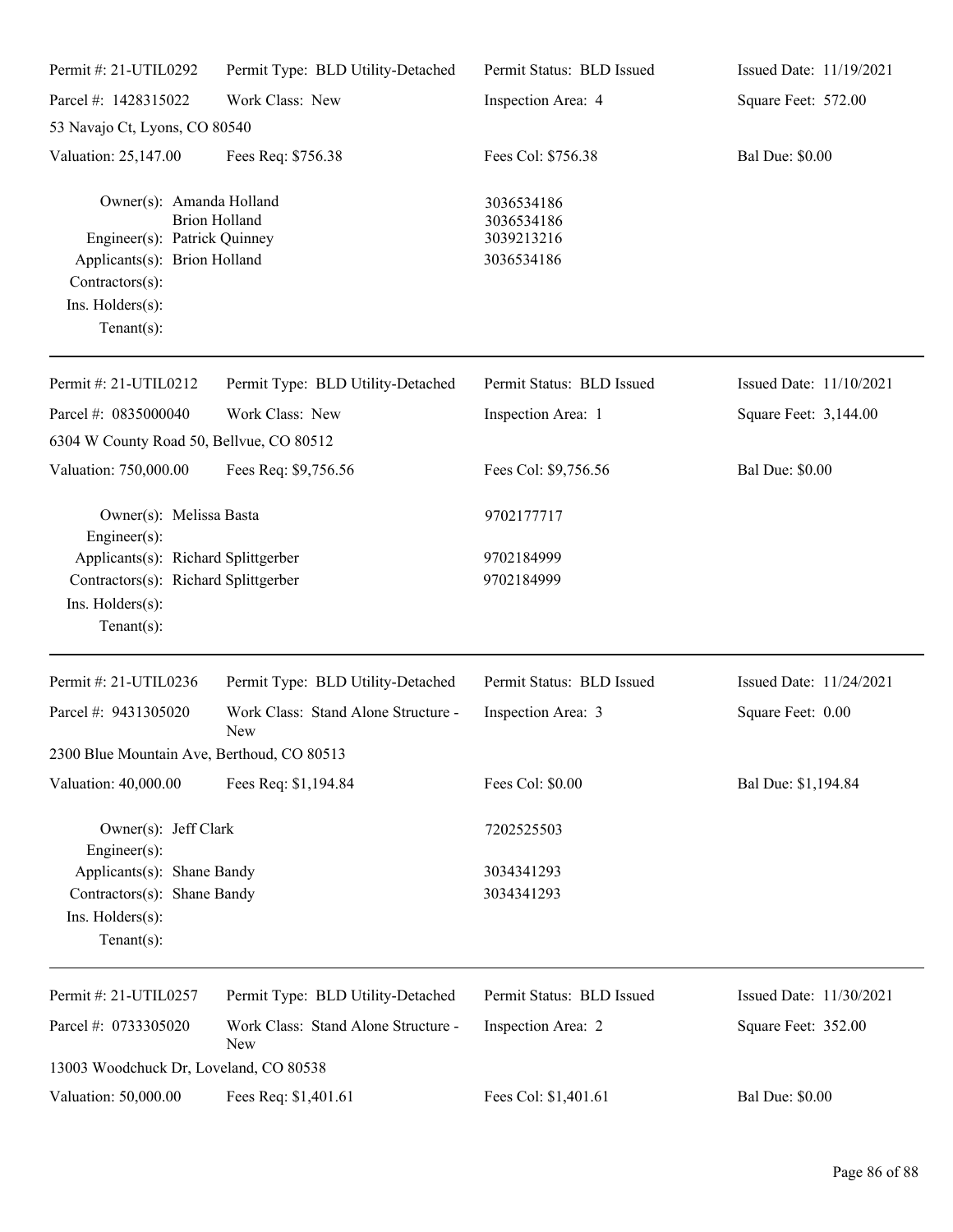|                            | Owner(s): Ruth Heese     | 9077237110 |
|----------------------------|--------------------------|------------|
|                            | Allan Heese              | 9706314791 |
|                            | Engineer(s): Jason Baker | 9702781909 |
| Applicants(s): Allan Heese |                          | 9706314791 |
| $Contractors(s)$ :         |                          |            |
| $Ins.$ Holders $(s)$ :     |                          |            |
| $Tenant(s)$ :              |                          |            |

## 9077237110 Applicants(s): Allan Heese 9706314791

| Permit #: 21-UTIL0344                                                                                                                                                             | Permit Type: BLD Utility-Detached                   | Permit Status: BLD Issued                                    | Issued Date: 11/30/2021 |
|-----------------------------------------------------------------------------------------------------------------------------------------------------------------------------------|-----------------------------------------------------|--------------------------------------------------------------|-------------------------|
| Parcel #: 9624408013                                                                                                                                                              | Work Class: Stand Alone Structure -<br><b>New</b>   | Inspection Area: 2                                           | Square Feet: 712.00     |
| 937 Cub Ct, Fort Collins, CO 80525                                                                                                                                                |                                                     |                                                              |                         |
| Valuation: 102,440.00                                                                                                                                                             | Fees Req: \$2,108.75                                | Fees Col: \$2,108.75                                         | <b>Bal Due: \$0.00</b>  |
| Owner(s): Russell Baker<br>Engineer(s): Walter Keske<br>Contractors(s): Randy Reardon<br>Ins. Holders(s):<br>Tenant $(s)$ :                                                       | Applicants(s): Reardon Construction Enterprises Inc | 3035913598<br>303-914-8202<br>303-788-1330<br>303-788-1330   |                         |
| Permit #: 21-UTIL0346                                                                                                                                                             | Permit Type: BLD Utility-Detached                   | Permit Status: BLD Issued                                    | Issued Date: 11/30/2021 |
| Parcel #: 9802000007                                                                                                                                                              | Work Class: Stand Alone Structure -<br><b>New</b>   | Inspection Area: 1                                           | Square Feet: 712.00     |
| 980 W County Road 60, Fort Collins, CO 80524                                                                                                                                      |                                                     |                                                              |                         |
| Valuation: 100,000.00                                                                                                                                                             | Fees Req: \$2,053.63                                | Fees Col: \$2,052.74                                         | <b>Bal Due: \$0.89</b>  |
| Owner(s): Dusk Sumpter<br>Engineer(s): Walter Keske<br>Applicants(s): Reardon Construction Enterprises Inc<br>Contractors(s): Randy Reardon<br>Ins. Holders(s):<br>Tenant $(s)$ : |                                                     | 402-659-5591<br>303-914-8202<br>303-788-1330<br>303-788-1330 |                         |
| Permit #: 21-UTIL0325                                                                                                                                                             | Permit Type: BLD Utility-Detached                   | Permit Status: BLD Issued                                    | Issued Date: 11/17/2021 |
| Parcel #: 3410139010                                                                                                                                                              | Work Class: Stand Alone Structure -<br>New          | Inspection Area: 4                                           | Square Feet: 0.00       |
| 1481 Saint Moritz Trl, Estes Park, CO 80517                                                                                                                                       |                                                     |                                                              |                         |
| Valuation: 232,460.00                                                                                                                                                             | Fees Req: \$3,518.51                                | Fees Col: \$3,518.51                                         | <b>Bal Due: \$0.00</b>  |
| Engineer(s):                                                                                                                                                                      | Owner(s): * Craig Doiron Insurance Trust            | 3149743878                                                   |                         |
| Applicants(s): Adam Darling<br>Contractors(s): Don Darling<br>Ins. Holders(s):<br>$Tenant(s)$ :                                                                                   |                                                     | 7405033881<br>970-586-1047                                   |                         |